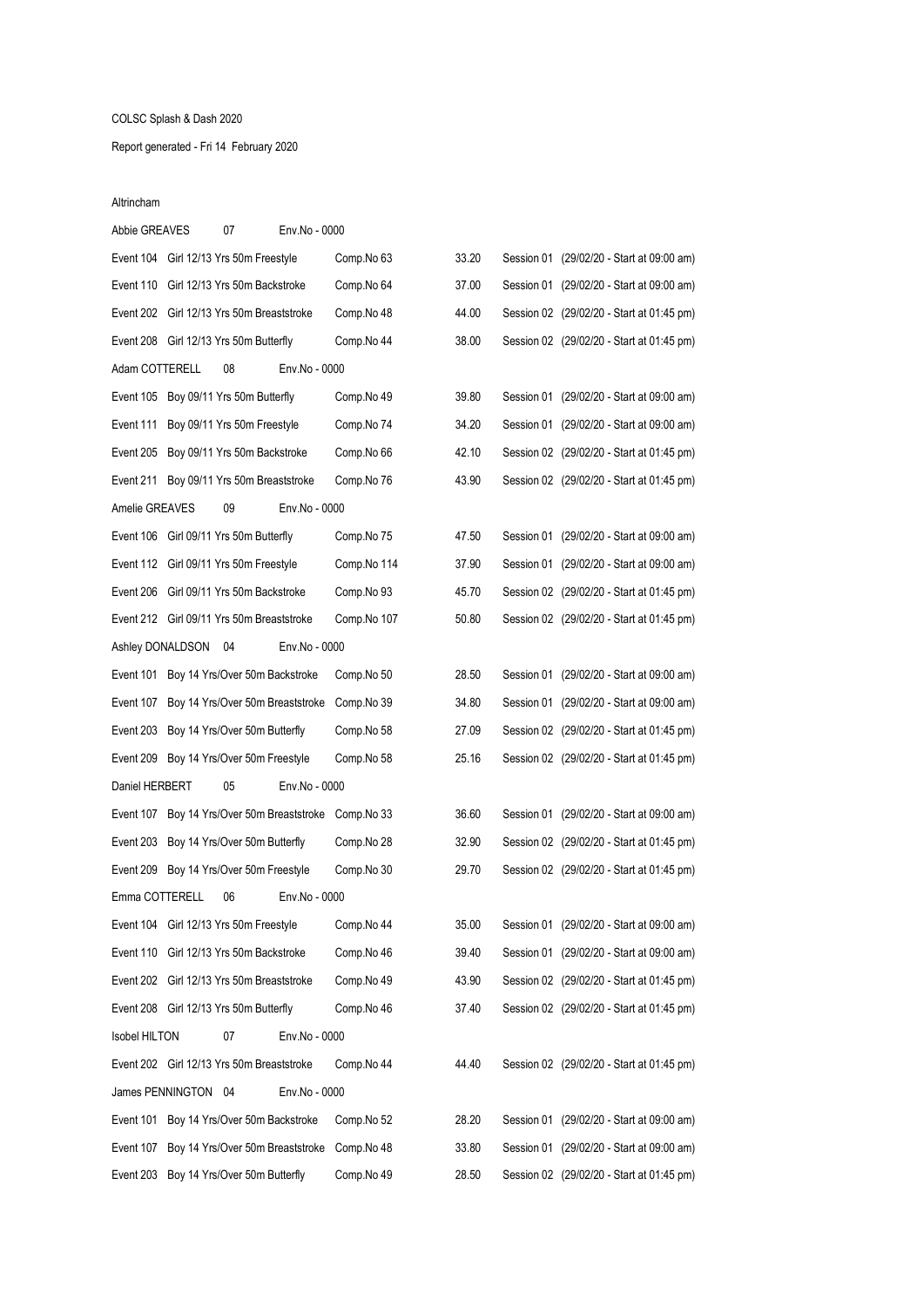|                | Event 209 Boy 14 Yrs/Over 50m Freestyle    |               |               | Comp.No 55    | 25.60   |  | Session 02 (29/02/20 - Start at 01:45 pm) |
|----------------|--------------------------------------------|---------------|---------------|---------------|---------|--|-------------------------------------------|
| Vincent EVANS  |                                            | 08            | Env.No - 0000 |               |         |  |                                           |
|                | Event 105 Boy 09/11 Yrs 50m Butterfly      |               |               | Comp.No 46    | 41.40   |  | Session 01 (29/02/20 - Start at 09:00 am) |
|                | Event 111 Boy 09/11 Yrs 50m Freestyle      |               |               | Comp.No 78    | 33.60   |  | Session 01 (29/02/20 - Start at 09:00 am) |
|                | Event 205 Boy 09/11 Yrs 50m Backstroke     |               |               | Comp.No 73    | 39.70   |  | Session 02 (29/02/20 - Start at 01:45 pm) |
|                | Event 211 Boy 09/11 Yrs 50m Breaststroke   |               |               | Comp.No 72    | 45.69   |  | Session 02 (29/02/20 - Start at 01:45 pm) |
|                |                                            |               |               |               |         |  |                                           |
| Barrow         |                                            |               |               |               |         |  |                                           |
| Poppy TYSON    |                                            | 07            | Env.No - 0000 |               |         |  |                                           |
|                | Event 104 Girl 12/13 Yrs 50m Freestyle     |               |               | Comp.No 78    | 31.80   |  | Session 01 (29/02/20 - Start at 09:00 am) |
|                |                                            |               |               |               |         |  |                                           |
| Bebington      |                                            |               |               |               |         |  |                                           |
| Aaron FOX 01   |                                            | Env.No - 0000 |               |               |         |  |                                           |
|                | Event 101 Boy 14 Yrs/Over 50m Backstroke   |               |               | Comp.No 53    | 28.00   |  | Session 01 (29/02/20 - Start at 09:00 am) |
|                | Event 107 Boy 14 Yrs/Over 50m Breaststroke |               |               | Comp.No 40    | 34.80   |  | Session 01 (29/02/20 - Start at 09:00 am) |
|                | Event 203 Boy 14 Yrs/Over 50m Butterfly    |               |               | Comp.No 64    | 26.20   |  | Session 02 (29/02/20 - Start at 01:45 pm) |
|                | Event 209 Boy 14 Yrs/Over 50m Freestyle    |               |               | Comp.No 60    | 24.80   |  | Session 02 (29/02/20 - Start at 01:45 pm) |
|                | Adriana SHAUNESSY AKIL                     |               | 08            | Env.No - 0000 |         |  |                                           |
|                | Event 106 Girl 09/11 Yrs 50m Butterfly     |               |               | Comp.No 61    | 50.40   |  | Session 01 (29/02/20 - Start at 09:00 am) |
|                | Event 112 Girl 09/11 Yrs 50m Freestyle     |               |               | Comp.No 91    | 40.28   |  | Session 01 (29/02/20 - Start at 09:00 am) |
|                | Event 206 Girl 09/11 Yrs 50m Backstroke    |               |               | Comp.No 90    | 46.50   |  | Session 02 (29/02/20 - Start at 01:45 pm) |
|                | Event 212 Girl 09/11 Yrs 50m Breaststroke  |               |               | Comp.No 35    | 1:00.00 |  | Session 02 (29/02/20 - Start at 01:45 pm) |
| Alex MORGAN    |                                            | 08            | Env.No - 0000 |               |         |  |                                           |
|                | Event 105 Boy 09/11 Yrs 50m Butterfly      |               |               | Comp.No 30    | 48.10   |  | Session 01 (29/02/20 - Start at 09:00 am) |
|                | Event 111 Boy 09/11 Yrs 50m Freestyle      |               |               | Comp.No 70    | 35.60   |  | Session 01 (29/02/20 - Start at 09:00 am) |
|                | Event 205 Boy 09/11 Yrs 50m Backstroke     |               |               | Comp.No 68    | 41.70   |  | Session 02 (29/02/20 - Start at 01:45 pm) |
|                | Event 211 Boy 09/11 Yrs 50m Breaststroke   |               |               | Comp.No 55    | 51.00   |  | Session 02 (29/02/20 - Start at 01:45 pm) |
| Alexander HALL |                                            | 04            | Env.No - 0000 |               |         |  |                                           |
|                | Event 101 Boy 14 Yrs/Over 50m Backstroke   |               |               | Comp.No 22    | 36.20   |  | Session 01 (29/02/20 - Start at 09:00 am) |
|                | Event 107 Boy 14 Yrs/Over 50m Breaststroke |               |               | Comp.No 32    | 36.95   |  | Session 01 (29/02/20 - Start at 09:00 am) |
|                | Event 203 Boy 14 Yrs/Over 50m Butterfly    |               |               | Comp.No 8     | 38.90   |  | Session 02 (29/02/20 - Start at 01:45 pm) |
|                | Event 209 Boy 14 Yrs/Over 50m Freestyle    |               |               | Comp.No 13    | 31.80   |  | Session 02 (29/02/20 - Start at 01:45 pm) |
| Andrew DOBBING |                                            | 05            | Env.No - 0000 |               |         |  |                                           |
|                | Event 101 Boy 14 Yrs/Over 50m Backstroke   |               |               | Comp.No 20    | 36.30   |  | Session 01 (29/02/20 - Start at 09:00 am) |
|                | Event 107 Boy 14 Yrs/Over 50m Breaststroke |               |               | Comp.No 16    | 41.75   |  | Session 01 (29/02/20 - Start at 09:00 am) |
|                | Event 203 Boy 14 Yrs/Over 50m Butterfly    |               |               | Comp.No 19    | 35.70   |  | Session 02 (29/02/20 - Start at 01:45 pm) |
|                | Event 209 Boy 14 Yrs/Over 50m Freestyle    |               |               | Comp.No 20    | 30.67   |  | Session 02 (29/02/20 - Start at 01:45 pm) |
| Austin GIFFIN  |                                            | 06            | Env.No - 0000 |               |         |  |                                           |
|                | Event 101 Boy 14 Yrs/Over 50m Backstroke   |               |               | Comp.No 19    | 36.30   |  | Session 01 (29/02/20 - Start at 09:00 am) |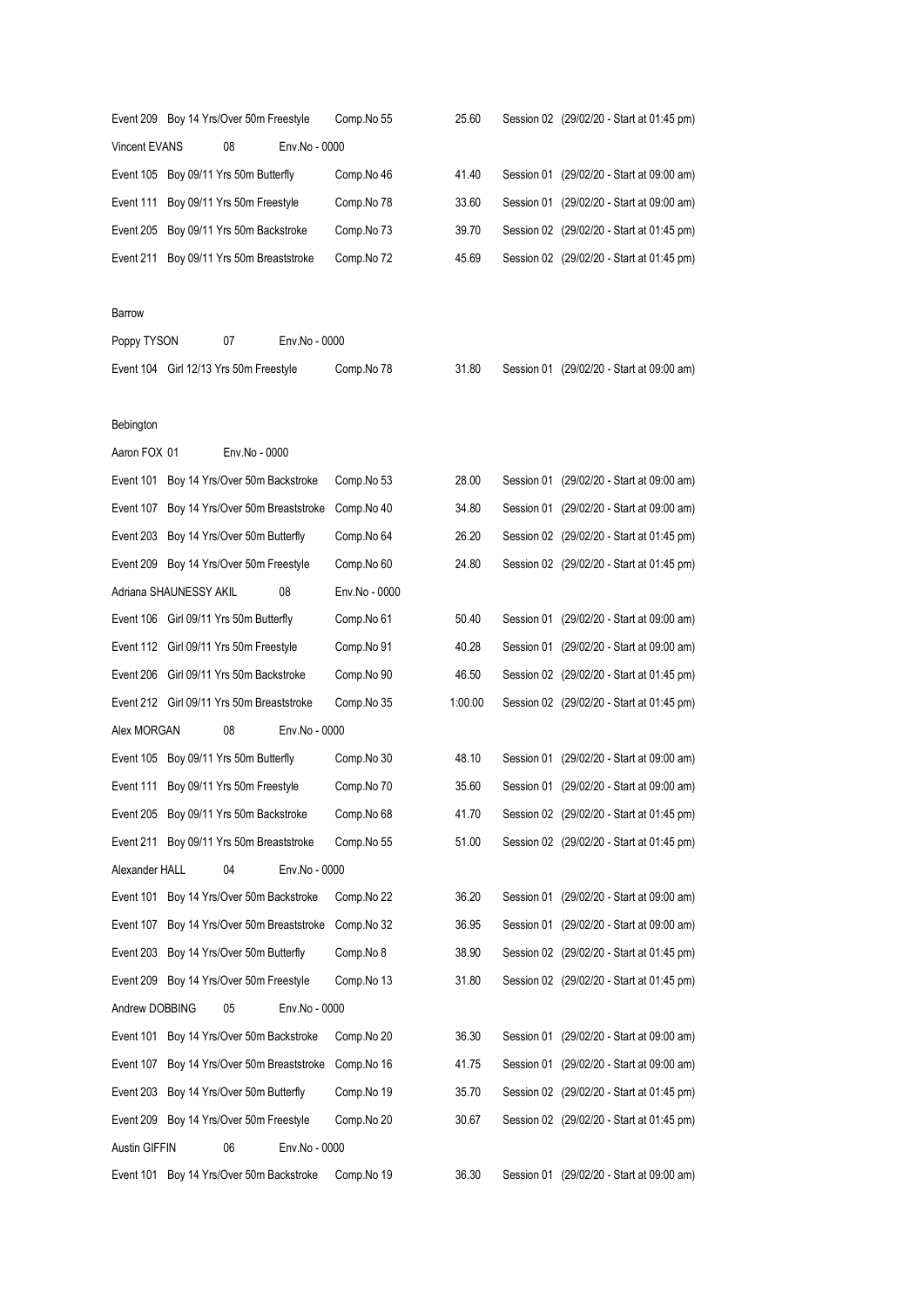| Event 107 Boy 14 Yrs/Over 50m Breaststroke Comp. No 31 |            | 37.20   | Session 01 (29/02/20 - Start at 09:00 am) |
|--------------------------------------------------------|------------|---------|-------------------------------------------|
| Event 203 Boy 14 Yrs/Over 50m Butterfly                | Comp.No 22 | 35.30   | Session 02 (29/02/20 - Start at 01:45 pm) |
| Event 209 Boy 14 Yrs/Over 50m Freestyle                | Comp.No 24 | 30.10   | Session 02 (29/02/20 - Start at 01:45 pm) |
| Charin HEENATIGALA 08<br>Env.No - 0000                 |            |         |                                           |
| Event 105 Boy 09/11 Yrs 50m Butterfly                  | Comp.No 14 | 57.10   | Session 01 (29/02/20 - Start at 09:00 am) |
| Event 111<br>Boy 09/11 Yrs 50m Freestyle               | Comp.No 30 | 43.60   | Session 01 (29/02/20 - Start at 09:00 am) |
| Event 205<br>Boy 09/11 Yrs 50m Backstroke              | Comp.No 15 | 54.20   | Session 02 (29/02/20 - Start at 01:45 pm) |
| Event 211 Boy 09/11 Yrs 50m Breaststroke               | Comp.No 23 | 1:00.10 | Session 02 (29/02/20 - Start at 01:45 pm) |
| Charlotte DUNN<br>07<br>Env.No - 0000                  |            |         |                                           |
| Event 104 Girl 12/13 Yrs 50m Freestyle                 | Comp.No 64 | 32.80   | Session 01 (29/02/20 - Start at 09:00 am) |
| Event 110<br>Girl 12/13 Yrs 50m Backstroke             | Comp.No 51 | 38.80   | Session 01 (29/02/20 - Start at 09:00 am) |
| Event 202 Girl 12/13 Yrs 50m Breaststroke              | Comp.No 53 | 43.50   | Session 02 (29/02/20 - Start at 01:45 pm) |
| Event 208<br>Girl 12/13 Yrs 50m Butterfly              | Comp.No 62 | 36.10   | Session 02 (29/02/20 - Start at 01:45 pm) |
| Cody HA<br>Env.No - 0000<br>09                         |            |         |                                           |
| Boy 09/11 Yrs 50m Butterfly<br>Event 105               | Comp.No 28 | 49.00   | Session 01 (29/02/20 - Start at 09:00 am) |
| Event 111<br>Boy 09/11 Yrs 50m Freestyle               | Comp.No 54 | 38.30   | Session 01 (29/02/20 - Start at 09:00 am) |
| Event 205<br>Boy 09/11 Yrs 50m Backstroke              | Comp.No 39 | 48.70   | Session 02 (29/02/20 - Start at 01:45 pm) |
| Event 211 Boy 09/11 Yrs 50m Breaststroke               | Comp.No 36 | 55.10   | Session 02 (29/02/20 - Start at 01:45 pm) |
| 09<br>Env.No - 0000<br>Daisy HEYES                     |            |         |                                           |
| Event 106 Girl 09/11 Yrs 50m Butterfly                 | Comp.No 14 | 1:01.25 | Session 01 (29/02/20 - Start at 09:00 am) |
| Event 112 Girl 09/11 Yrs 50m Freestyle                 | Comp.No 10 | 55.47   | Session 01 (29/02/20 - Start at 09:00 am) |
| Event 206 Girl 09/11 Yrs 50m Backstroke                | Comp.No 11 | 59.52   | Session 02 (29/02/20 - Start at 01:45 pm) |
| Event 212 Girl 09/11 Yrs 50m Breaststroke              | Comp.No 18 | 1:03.58 | Session 02 (29/02/20 - Start at 01:45 pm) |
| David ALCOCK<br>80<br>Env.No - 0000                    |            |         |                                           |
| Event 101 Boy 14 Yrs/Over 50m Backstroke               | Comp.No 8  | 40.47   | Session 01 (29/02/20 - Start at 09:00 am) |
| Event 107 Boy 14 Yrs/Over 50m Breaststroke Comp.No 12  |            | 43.09   | Session 01 (29/02/20 - Start at 09:00 am) |
| Event 203 Boy 14 Yrs/Over 50m Butterfly                | Comp.No 23 | 35.01   | Session 02 (29/02/20 - Start at 01:45 pm) |
| Event 209 Boy 14 Yrs/Over 50m Freestyle                | Comp.No 12 | 31.82   | Session 02 (29/02/20 - Start at 01:45 pm) |
| Eisha CHAHAL<br>07<br>Env.No - 0000                    |            |         |                                           |
| Event 104 Girl 12/13 Yrs 50m Freestyle                 | Comp.No 70 | 32.20   | Session 01 (29/02/20 - Start at 09:00 am) |
| Event 110 Girl 12/13 Yrs 50m Backstroke                | Comp.No 49 | 39.00   | Session 01 (29/02/20 - Start at 09:00 am) |
| Event 202 Girl 12/13 Yrs 50m Breaststroke              | Comp.No 65 | 41.30   | Session 02 (29/02/20 - Start at 01:45 pm) |
| Event 208 Girl 12/13 Yrs 50m Butterfly                 | Comp.No 57 | 36.54   | Session 02 (29/02/20 - Start at 01:45 pm) |
| 05<br>Ella BARNES<br>Env.No - 0000                     |            |         |                                           |
| Event 102 Girl 14 Yrs/Over 50m Backstroke              | Comp.No 14 | 38.60   | Session 01 (29/02/20 - Start at 09:00 am) |
| Event 108 Girl 14 Yrs/Over 50m Breaststroke            | Comp.No 7  | 46.10   | Session 01 (29/02/20 - Start at 09:00 am) |
| Event 204 Girl 14 Yrs/Over 50m Butterfly               | Comp.No 19 | 35.50   | Session 02 (29/02/20 - Start at 01:45 pm) |
| Event 210 Girl 14 Yrs/Over 50m Freestyle               | Comp.No 19 | 32.50   | Session 02 (29/02/20 - Start at 01:45 pm) |
| 09<br>Env.No - 0000<br><b>Elliot LEEDHAM</b>           |            |         |                                           |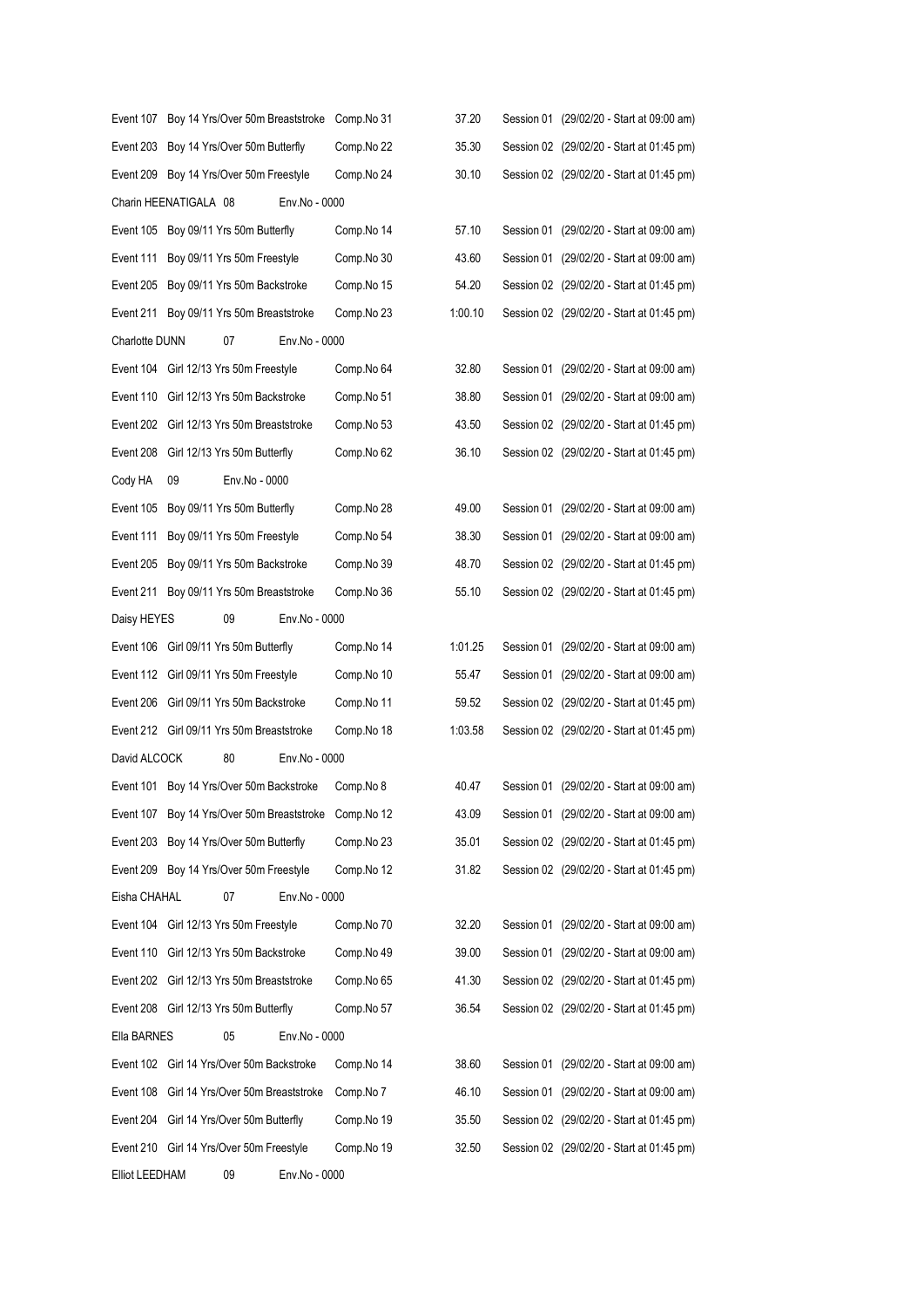| Event 105 Boy 09/11 Yrs 50m Butterfly  |                             |    |                                           | Comp.No 10  | 58.50   | Session 01 (29/02/20 - Start at 09:00 am) |
|----------------------------------------|-----------------------------|----|-------------------------------------------|-------------|---------|-------------------------------------------|
| Event 111                              | Boy 09/11 Yrs 50m Freestyle |    |                                           | Comp.No 17  | 45.60   | Session 01 (29/02/20 - Start at 09:00 am) |
|                                        |                             |    | Event 205 Boy 09/11 Yrs 50m Backstroke    | Comp.No 27  | 51.20   | Session 02 (29/02/20 - Start at 01:45 pm) |
|                                        |                             |    | Event 211 Boy 09/11 Yrs 50m Breaststroke  | Comp.No 11  | 1:07.70 | Session 02 (29/02/20 - Start at 01:45 pm) |
| Emma MYLWARD                           |                             | 10 | Env.No - 0000                             |             |         |                                           |
| Event 106 Girl 09/11 Yrs 50m Butterfly |                             |    |                                           | Comp.No 32  | 57.70   | Session 01 (29/02/20 - Start at 09:00 am) |
| Event 112 Girl 09/11 Yrs 50m Freestyle |                             |    |                                           | Comp.No 54  | 44.50   | Session 01 (29/02/20 - Start at 09:00 am) |
|                                        |                             |    | Event 206 Girl 09/11 Yrs 50m Backstroke   | Comp.No 58  | 49.60   | Session 02 (29/02/20 - Start at 01:45 pm) |
|                                        |                             |    | Event 212 Girl 09/11 Yrs 50m Breaststroke | Comp.No 21  | 1:03.00 | Session 02 (29/02/20 - Start at 01:45 pm) |
| Emma WAKEFIELD                         |                             | 06 | Env.No - 0000                             |             |         |                                           |
| Event 104 Girl 12/13 Yrs 50m Freestyle |                             |    |                                           | Comp.No 41  | 35.20   | Session 01 (29/02/20 - Start at 09:00 am) |
|                                        |                             |    | Event 110 Girl 12/13 Yrs 50m Backstroke   | Comp.No 33  | 41.20   | Session 01 (29/02/20 - Start at 09:00 am) |
|                                        |                             |    | Event 202 Girl 12/13 Yrs 50m Breaststroke | Comp.No 13  | 51.30   | Session 02 (29/02/20 - Start at 01:45 pm) |
| Event 208 Girl 12/13 Yrs 50m Butterfly |                             |    |                                           | Comp.No 36  | 39.90   | Session 02 (29/02/20 - Start at 01:45 pm) |
| Eve ZELLER                             |                             | 06 | Env.No - 0000                             |             |         |                                           |
| Event 104 Girl 12/13 Yrs 50m Freestyle |                             |    |                                           | Comp.No 52  | 34.20   | Session 01 (29/02/20 - Start at 09:00 am) |
|                                        |                             |    | Event 110 Girl 12/13 Yrs 50m Backstroke   | Comp.No 27  | 42.50   | Session 01 (29/02/20 - Start at 09:00 am) |
|                                        |                             |    | Event 202 Girl 12/13 Yrs 50m Breaststroke | Comp.No 58  | 42.70   | Session 02 (29/02/20 - Start at 01:45 pm) |
| Event 208 Girl 12/13 Yrs 50m Butterfly |                             |    |                                           | Comp.No 35  | 40.00   | Session 02 (29/02/20 - Start at 01:45 pm) |
| Evelyn FLANAGAN                        |                             | 10 | Env.No - 0000                             |             |         |                                           |
| Event 106 Girl 09/11 Yrs 50m Butterfly |                             |    |                                           | Comp.No 73  | 47.90   | Session 01 (29/02/20 - Start at 09:00 am) |
| Event 112 Girl 09/11 Yrs 50m Freestyle |                             |    |                                           | Comp.No 87  | 40.80   | Session 01 (29/02/20 - Start at 09:00 am) |
|                                        |                             |    | Event 206 Girl 09/11 Yrs 50m Backstroke   | Comp.No 96  | 45.40   | Session 02 (29/02/20 - Start at 01:45 pm) |
|                                        |                             |    | Event 212 Girl 09/11 Yrs 50m Breaststroke | Comp.No 92  | 52.80   | Session 02 (29/02/20 - Start at 01:45 pm) |
| Florence STURGEON                      |                             | 08 | Env.No - 0000                             |             |         |                                           |
| Event 106 Girl 09/11 Yrs 50m Butterfly |                             |    |                                           | Comp.No 100 | 42.80   | Session 01 (29/02/20 - Start at 09:00 am) |
| Event 112 Girl 09/11 Yrs 50m Freestyle |                             |    |                                           | Comp.No 70  | 41.60   | Session 01 (29/02/20 - Start at 09:00 am) |
| Event 206                              |                             |    | Girl 09/11 Yrs 50m Backstroke             | Comp.No 102 | 44.70   | Session 02 (29/02/20 - Start at 01:45 pm) |
|                                        |                             |    | Event 212 Girl 09/11 Yrs 50m Breaststroke | Comp.No 67  | 55.90   | Session 02 (29/02/20 - Start at 01:45 pm) |
| Freddie WILLIAMS                       |                             | 09 | Env.No - 0000                             |             |         |                                           |
| Event 105 Boy 09/11 Yrs 50m Butterfly  |                             |    |                                           | Comp.No 16  | 56.60   | Session 01 (29/02/20 - Start at 09:00 am) |
|                                        |                             |    | Event 205 Boy 09/11 Yrs 50m Backstroke    | Comp.No 16  | 54.10   | Session 02 (29/02/20 - Start at 01:45 pm) |
| Georgia ALCOCK                         |                             | 11 | Env.No - 0000                             |             |         |                                           |
| Event 106 Girl 09/11 Yrs 50m Butterfly |                             |    |                                           | Comp.No 12  | 1:01.94 | Session 01 (29/02/20 - Start at 09:00 am) |
| Event 112 Girl 09/11 Yrs 50m Freestyle |                             |    |                                           | Comp.No 21  | 51.20   | Session 01 (29/02/20 - Start at 09:00 am) |
| Event 206                              |                             |    | Girl 09/11 Yrs 50m Backstroke             | Comp.No 43  | 52.60   | Session 02 (29/02/20 - Start at 01:45 pm) |
|                                        |                             |    | Event 212 Girl 09/11 Yrs 50m Breaststroke | Comp.No 11  | 1:08.00 | Session 02 (29/02/20 - Start at 01:45 pm) |
| Grace EBBRELL                          |                             | 07 | Env.No - 0000                             |             |         |                                           |
| Event 104 Girl 12/13 Yrs 50m Freestyle |                             |    |                                           | Comp.No 38  | 35.70   | Session 01 (29/02/20 - Start at 09:00 am) |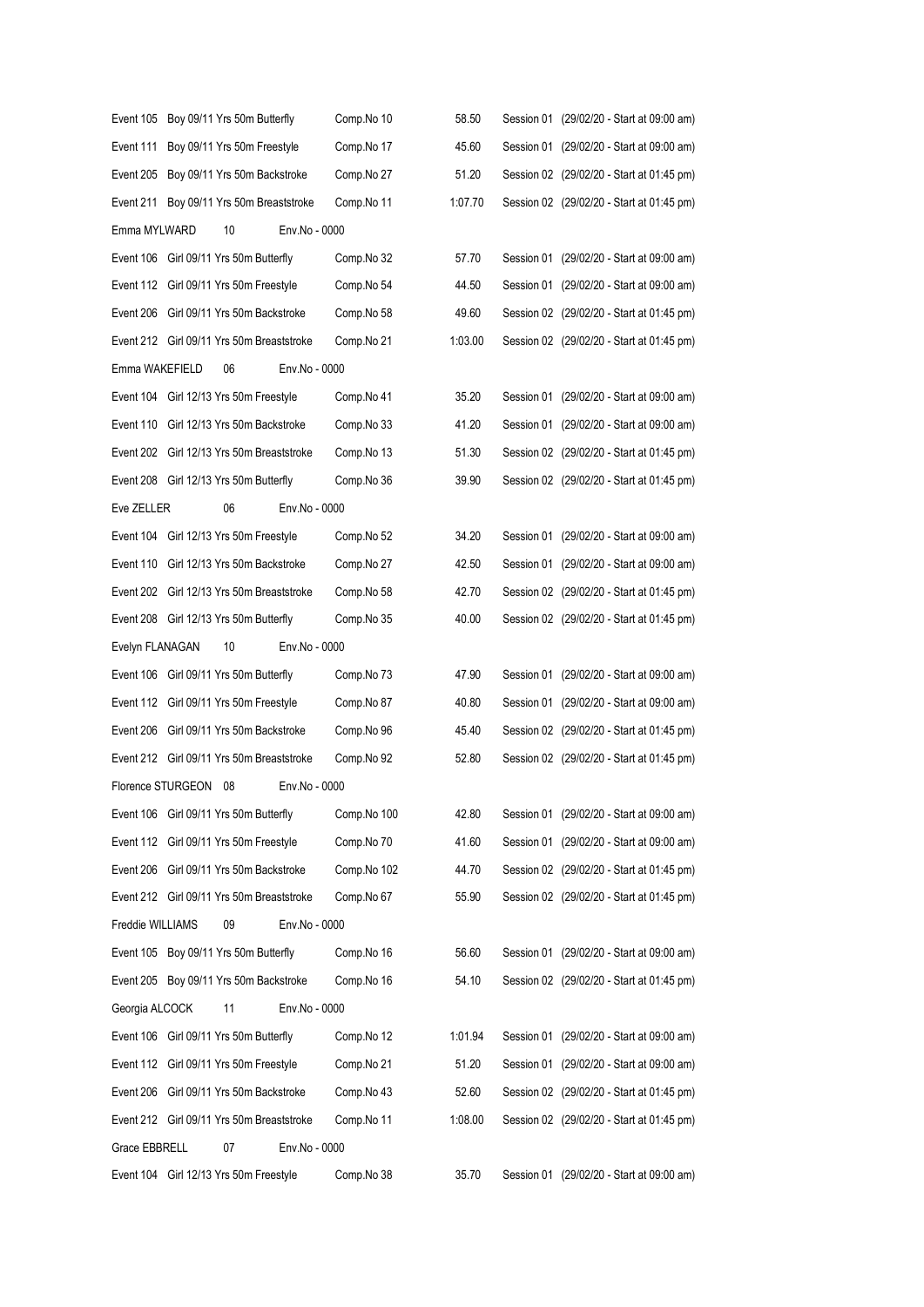|                      |                        | Event 110 Girl 12/13 Yrs 50m Backstroke     |               | Comp.No 32    | 41.20   | Session 01 (29/02/20 - Start at 09:00 am) |
|----------------------|------------------------|---------------------------------------------|---------------|---------------|---------|-------------------------------------------|
|                      |                        | Event 202 Girl 12/13 Yrs 50m Breaststroke   |               | Comp.No 19    | 49.60   | Session 02 (29/02/20 - Start at 01:45 pm) |
|                      |                        | Event 208 Girl 12/13 Yrs 50m Butterfly      |               | Comp.No 25    | 42.60   | Session 02 (29/02/20 - Start at 01:45 pm) |
| Harry STENTON        |                        | 09                                          | Env.No - 0000 |               |         |                                           |
| Event 105            |                        | Boy 09/11 Yrs 50m Butterfly                 |               | Comp.No 9     | 58.63   | Session 01 (29/02/20 - Start at 09:00 am) |
| Event 111            |                        | Boy 09/11 Yrs 50m Freestyle                 |               | Comp.No 4     | 55.41   | Session 01 (29/02/20 - Start at 09:00 am) |
| Event 205            |                        | Boy 09/11 Yrs 50m Backstroke                |               | Comp.No 10    | 58.42   | Session 02 (29/02/20 - Start at 01:45 pm) |
| Event 211            |                        | Boy 09/11 Yrs 50m Breaststroke              |               | Comp.No 12    | 1:07.60 | Session 02 (29/02/20 - Start at 01:45 pm) |
| Henry SANDERSON      |                        | 08                                          | Env.No - 0000 |               |         |                                           |
| Event 105            |                        | Boy 09/11 Yrs 50m Butterfly                 |               | Comp.No 17    | 56.23   | Session 01 (29/02/20 - Start at 09:00 am) |
| Event 111            |                        | Boy 09/11 Yrs 50m Freestyle                 |               | Comp.No 40    | 41.40   | Session 01 (29/02/20 - Start at 09:00 am) |
| Event 205            |                        | Boy 09/11 Yrs 50m Backstroke                |               | Comp.No 51    | 46.30   | Session 02 (29/02/20 - Start at 01:45 pm) |
| Event 211            |                        | Boy 09/11 Yrs 50m Breaststroke              |               | Comp.No 53    | 51.60   | Session 02 (29/02/20 - Start at 01:45 pm) |
|                      | Hermione COAKLEY-HINES |                                             | 10            | Env.No - 0000 |         |                                           |
|                      |                        | Event 106 Girl 09/11 Yrs 50m Butterfly      |               | Comp.No 82    | 46.70   | Session 01 (29/02/20 - Start at 09:00 am) |
|                      |                        | Event 112 Girl 09/11 Yrs 50m Freestyle      |               | Comp.No 72    | 41.50   | Session 01 (29/02/20 - Start at 09:00 am) |
| Event 206            |                        | Girl 09/11 Yrs 50m Backstroke               |               | Comp.No 65    | 48.80   | Session 02 (29/02/20 - Start at 01:45 pm) |
|                      |                        | Event 212 Girl 09/11 Yrs 50m Breaststroke   |               | Comp.No 34    | 1:00.10 | Session 02 (29/02/20 - Start at 01:45 pm) |
| <b>Holly LONGMAN</b> |                        | 05                                          | Env.No - 0000 |               |         |                                           |
|                      |                        | Event 102 Girl 14 Yrs/Over 50m Backstroke   |               | Comp.No 35    | 34.80   | Session 01 (29/02/20 - Start at 09:00 am) |
|                      |                        | Event 108 Girl 14 Yrs/Over 50m Breaststroke |               | Comp.No 24    | 40.80   | Session 01 (29/02/20 - Start at 09:00 am) |
|                      |                        | Event 204 Girl 14 Yrs/Over 50m Butterfly    |               | Comp.No 45    | 31.14   | Session 02 (29/02/20 - Start at 01:45 pm) |
|                      |                        | Event 210 Girl 14 Yrs/Over 50m Freestyle    |               | Comp.No 47    | 29.90   | Session 02 (29/02/20 - Start at 01:45 pm) |
| <b>Isobel ROWE</b>   |                        | 06                                          | Env.No - 0000 |               |         |                                           |
|                      |                        | Event 104 Girl 12/13 Yrs 50m Freestyle      |               | Comp.No 59    | 33.51   | Session 01 (29/02/20 - Start at 09:00 am) |
|                      |                        | Event 110 Girl 12/13 Yrs 50m Backstroke     |               | Comp.No 53    | 38.50   | Session 01 (29/02/20 - Start at 09:00 am) |
|                      |                        | Event 202 Girl 12/13 Yrs 50m Breaststroke   |               | Comp.No 34    | 46.70   | Session 02 (29/02/20 - Start at 01:45 pm) |
|                      |                        | Event 208 Girl 12/13 Yrs 50m Butterfly      |               | Comp.No 48    | 37.10   | Session 02 (29/02/20 - Start at 01:45 pm) |
| Jack STENTON         |                        | 07                                          | Env.No - 0000 |               |         |                                           |
| Event 103            |                        | Boy 12/13 Yrs 50m Freestyle                 |               | Comp.No 11    | 37.00   | Session 01 (29/02/20 - Start at 09:00 am) |
| Event 109            |                        | Boy 12/13 Yrs 50m Backstroke                |               | Comp.No 6     | 46.80   | Session 01 (29/02/20 - Start at 09:00 am) |
| Event 201            |                        | Boy 12/13 Yrs 50m Breaststroke              |               | Comp.No 18    | 48.40   | Session 02 (29/02/20 - Start at 01:45 pm) |
| Event 207            |                        | Boy 12/13 Yrs 50m Butterfly                 |               | Comp.No 15    | 44.20   | Session 02 (29/02/20 - Start at 01:45 pm) |
| Jessica RISLEY       |                        | 08                                          | Env.No - 0000 |               |         |                                           |
|                      |                        | Event 106 Girl 09/11 Yrs 50m Butterfly      |               | Comp.No 83    | 46.20   | Session 01 (29/02/20 - Start at 09:00 am) |
|                      |                        | Event 112 Girl 09/11 Yrs 50m Freestyle      |               | Comp.No 92    | 40.10   | Session 01 (29/02/20 - Start at 09:00 am) |
| Event 206            |                        | Girl 09/11 Yrs 50m Backstroke               |               | Comp.No 75    | 47.90   | Session 02 (29/02/20 - Start at 01:45 pm) |
|                      |                        | Event 212 Girl 09/11 Yrs 50m Breaststroke   |               | Comp.No 82    | 54.20   | Session 02 (29/02/20 - Start at 01:45 pm) |
| Jordan ORMOND        |                        | 04                                          | Env.No - 0000 |               |         |                                           |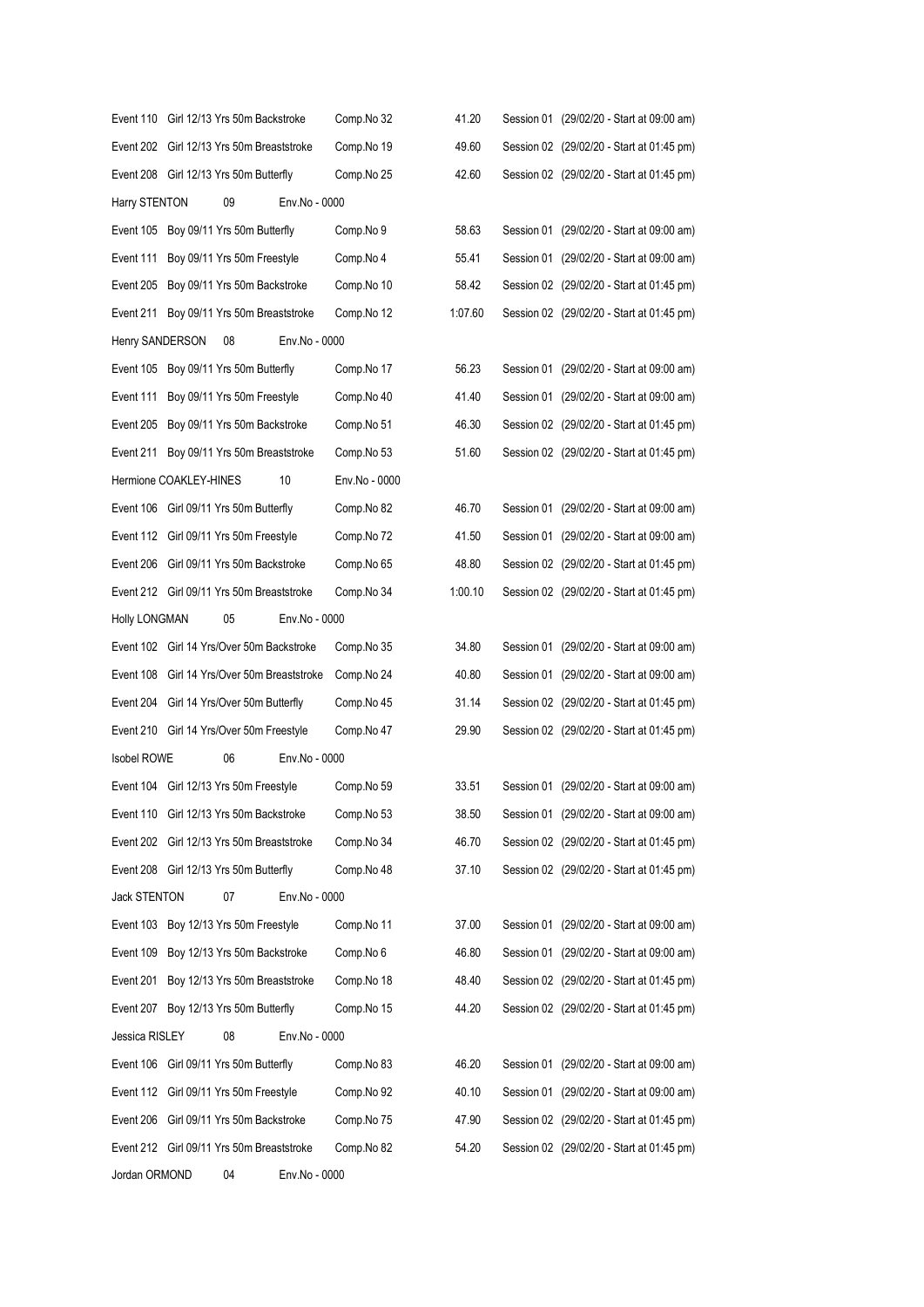| Event 101     | Boy 14 Yrs/Over 50m Backstroke              | Comp.No 12  | 39.30 | Session 01 (29/02/20 - Start at 09:00 am) |
|---------------|---------------------------------------------|-------------|-------|-------------------------------------------|
| Event 107     | Boy 14 Yrs/Over 50m Breaststroke            | Comp.No 11  | 43.80 | Session 01 (29/02/20 - Start at 09:00 am) |
| Event 203     | Boy 14 Yrs/Over 50m Butterfly               | Comp.No 31  | 32.13 | Session 02 (29/02/20 - Start at 01:45 pm) |
| Event 209     | Boy 14 Yrs/Over 50m Freestyle               | Comp.No 19  | 30.70 | Session 02 (29/02/20 - Start at 01:45 pm) |
| Juliette WARD | 04<br>Env.No - 0000                         |             |       |                                           |
|               | Event 102 Girl 14 Yrs/Over 50m Backstroke   | Comp.No 12  | 39.32 | Session 01 (29/02/20 - Start at 09:00 am) |
|               | Event 108 Girl 14 Yrs/Over 50m Breaststroke | Comp.No 4   | 47.51 | Session 01 (29/02/20 - Start at 09:00 am) |
|               | Event 204 Girl 14 Yrs/Over 50m Butterfly    | Comp.No 9   | 39.30 | Session 02 (29/02/20 - Start at 01:45 pm) |
|               | Event 210 Girl 14 Yrs/Over 50m Freestyle    | Comp.No 15  | 32.79 | Session 02 (29/02/20 - Start at 01:45 pm) |
| Kaitlyn HA 07 | Env.No - 0000                               |             |       |                                           |
|               | Event 104 Girl 12/13 Yrs 50m Freestyle      | Comp.No 84  | 31.00 | Session 01 (29/02/20 - Start at 09:00 am) |
|               | Event 110 Girl 12/13 Yrs 50m Backstroke     | Comp.No 72  | 35.00 | Session 01 (29/02/20 - Start at 09:00 am) |
|               | Event 202 Girl 12/13 Yrs 50m Breaststroke   | Comp.No 69  | 40.90 | Session 02 (29/02/20 - Start at 01:45 pm) |
|               | Event 208 Girl 12/13 Yrs 50m Butterfly      | Comp.No 64  | 35.60 | Session 02 (29/02/20 - Start at 01:45 pm) |
| Kate MYLWARD  | 08<br>Env.No - 0000                         |             |       |                                           |
|               | Event 104 Girl 12/13 Yrs 50m Freestyle      | Comp.No 32  | 36.10 | Session 01 (29/02/20 - Start at 09:00 am) |
|               | Event 110 Girl 12/13 Yrs 50m Backstroke     | Comp.No 31  | 41.40 | Session 01 (29/02/20 - Start at 09:00 am) |
|               | Event 202 Girl 12/13 Yrs 50m Breaststroke   | Comp.No 24  | 48.40 | Session 02 (29/02/20 - Start at 01:45 pm) |
|               | Event 208 Girl 12/13 Yrs 50m Butterfly      | Comp.No 21  | 43.60 | Session 02 (29/02/20 - Start at 01:45 pm) |
| Laila O'NEILL | 06<br>Env.No - 0000                         |             |       |                                           |
|               | Event 104 Girl 12/13 Yrs 50m Freestyle      | Comp.No 76  | 31.90 | Session 01 (29/02/20 - Start at 09:00 am) |
|               | Event 110 Girl 12/13 Yrs 50m Backstroke     | Comp.No 62  | 37.20 | Session 01 (29/02/20 - Start at 09:00 am) |
|               | Event 202 Girl 12/13 Yrs 50m Breaststroke   | Comp.No 68  | 40.97 | Session 02 (29/02/20 - Start at 01:45 pm) |
|               | Event 208 Girl 12/13 Yrs 50m Butterfly      | Comp.No 58  | 36.40 | Session 02 (29/02/20 - Start at 01:45 pm) |
| Lauren BERRY  | 10<br>Env.No - 0000                         |             |       |                                           |
|               | Event 106 Girl 09/11 Yrs 50m Butterfly      | Comp.No 69  | 49.10 | Session 01 (29/02/20 - Start at 09:00 am) |
|               | Event 112 Girl 09/11 Yrs 50m Freestyle      | Comp.No 107 | 38.70 | Session 01 (29/02/20 - Start at 09:00 am) |
| Event 206     | Girl 09/11 Yrs 50m Backstroke               | Comp.No 92  | 46.00 | Session 02 (29/02/20 - Start at 01:45 pm) |
|               | Event 212 Girl 09/11 Yrs 50m Breaststroke   | Comp.No 63  | 56.50 | Session 02 (29/02/20 - Start at 01:45 pm) |
| Leia EBBRELL  | 08<br>Env.No - 0000                         |             |       |                                           |
|               | Event 106 Girl 09/11 Yrs 50m Butterfly      | Comp.No 58  | 51.70 | Session 01 (29/02/20 - Start at 09:00 am) |
|               | Event 112 Girl 09/11 Yrs 50m Freestyle      | Comp.No 86  | 40.80 | Session 01 (29/02/20 - Start at 09:00 am) |
| Event 206     | Girl 09/11 Yrs 50m Backstroke               | Comp.No 88  | 46.50 | Session 02 (29/02/20 - Start at 01:45 pm) |
|               | Event 212 Girl 09/11 Yrs 50m Breaststroke   | Comp.No 110 | 50.50 | Session 02 (29/02/20 - Start at 01:45 pm) |
| Lennon MAHER  | 07<br>Env.No - 0000                         |             |       |                                           |
| Event 103     | Boy 12/13 Yrs 50m Freestyle                 | Comp.No 30  | 34.80 | Session 01 (29/02/20 - Start at 09:00 am) |
| Event 109     | Boy 12/13 Yrs 50m Backstroke                | Comp.No 11  | 44.40 | Session 01 (29/02/20 - Start at 09:00 am) |
| Event 201     | Boy 12/13 Yrs 50m Breaststroke              | Comp.No 25  | 46.20 | Session 02 (29/02/20 - Start at 01:45 pm) |
| Event 207     | Boy 12/13 Yrs 50m Butterfly                 | Comp.No 8   | 46.60 | Session 02 (29/02/20 - Start at 01:45 pm) |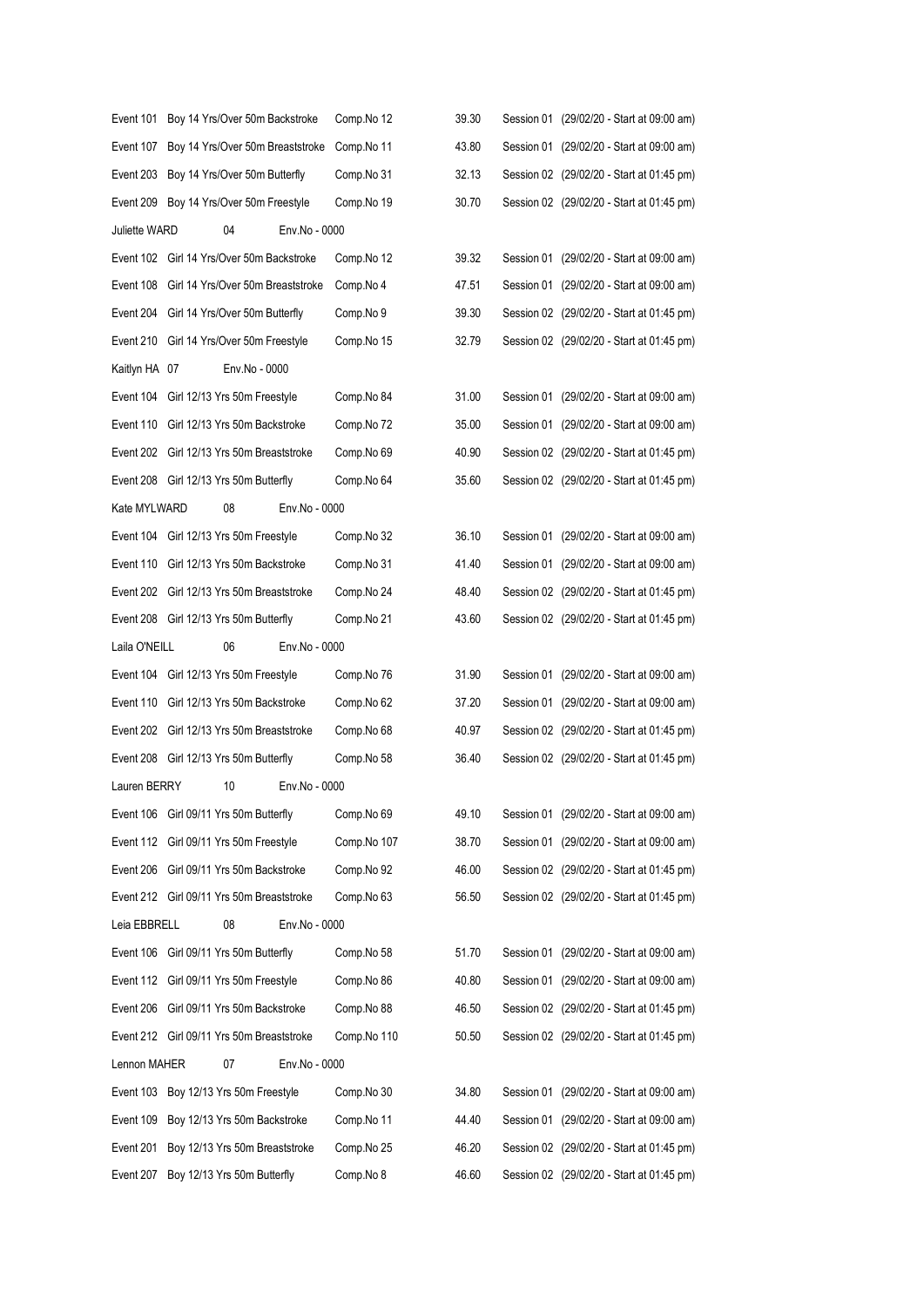| Liam JOHNSON    | 09                                        | Env.No - 0000 |             |         |                                           |
|-----------------|-------------------------------------------|---------------|-------------|---------|-------------------------------------------|
|                 | Event 105 Boy 09/11 Yrs 50m Butterfly     |               | Comp.No 12  | 58.23   | Session 01 (29/02/20 - Start at 09:00 am) |
|                 | Event 111 Boy 09/11 Yrs 50m Freestyle     |               | Comp.No 9   | 48.80   | Session 01 (29/02/20 - Start at 09:00 am) |
| Event 205       | Boy 09/11 Yrs 50m Backstroke              |               | Comp.No 24  | 51.60   | Session 02 (29/02/20 - Start at 01:45 pm) |
| Event 211       | Boy 09/11 Yrs 50m Breaststroke            |               | Comp.No 13  | 1:06.70 | Session 02 (29/02/20 - Start at 01:45 pm) |
| Luke JONES      | 07                                        | Env.No - 0000 |             |         |                                           |
|                 | Event 103 Boy 12/13 Yrs 50m Freestyle     |               | Comp.No 1   | 41.60   | Session 01 (29/02/20 - Start at 09:00 am) |
| Event 109       | Boy 12/13 Yrs 50m Backstroke              |               | Comp.No 1   | 47.40   | Session 01 (29/02/20 - Start at 09:00 am) |
| Event 201       | Boy 12/13 Yrs 50m Breaststroke            |               | Comp.No 3   | 54.90   | Session 02 (29/02/20 - Start at 01:45 pm) |
| Event 207       | Boy 12/13 Yrs 50m Butterfly               |               | Comp.No 3   | 51.00   | Session 02 (29/02/20 - Start at 01:45 pm) |
| Luke WESTON     | 07                                        | Env.No - 0000 |             |         |                                           |
| Event 103       | Boy 12/13 Yrs 50m Freestyle               |               | Comp.No 9   | 37.20   | Session 01 (29/02/20 - Start at 09:00 am) |
| Event 109       | Boy 12/13 Yrs 50m Backstroke              |               | Comp.No 9   | 44.70   | Session 01 (29/02/20 - Start at 09:00 am) |
| Event 201       | Boy 12/13 Yrs 50m Breaststroke            |               | Comp.No 16  | 48.80   | Session 02 (29/02/20 - Start at 01:45 pm) |
| Event 207       | Boy 12/13 Yrs 50m Butterfly               |               | Comp.No 7   | 47.90   | Session 02 (29/02/20 - Start at 01:45 pm) |
| Matthew KEANE   | 09                                        | Env.No - 0000 |             |         |                                           |
| Event 105       | Boy 09/11 Yrs 50m Butterfly               |               | Comp.No 19  | 55.10   | Session 01 (29/02/20 - Start at 09:00 am) |
| Event 111       | Boy 09/11 Yrs 50m Freestyle               |               | Comp.No 44  | 40.60   | Session 01 (29/02/20 - Start at 09:00 am) |
| Event 205       | Boy 09/11 Yrs 50m Backstroke              |               | Comp.No 26  | 51.20   | Session 02 (29/02/20 - Start at 01:45 pm) |
| Event 211       | Boy 09/11 Yrs 50m Breaststroke            |               | Comp.No 52  | 52.00   | Session 02 (29/02/20 - Start at 01:45 pm) |
| Max MORGAN      | 10                                        | Env.No - 0000 |             |         |                                           |
|                 | Event 105 Boy 09/11 Yrs 50m Butterfly     |               | Comp.No 6   | 59.40   | Session 01 (29/02/20 - Start at 09:00 am) |
| Event 111       | Boy 09/11 Yrs 50m Freestyle               |               | Comp.No 7   | 49.80   | Session 01 (29/02/20 - Start at 09:00 am) |
| Event 205       | Boy 09/11 Yrs 50m Backstroke              |               | Comp.No 6   | 59.41   | Session 02 (29/02/20 - Start at 01:45 pm) |
| Event 211       | Boy 09/11 Yrs 50m Breaststroke            |               | Comp.No 24  | 59.46   | Session 02 (29/02/20 - Start at 01:45 pm) |
| Minnie STURGEON | 11                                        | Env.No - 0000 |             |         |                                           |
|                 | Event 106 Girl 09/11 Yrs 50m Butterfly    |               | Comp.No 8   |         | Session 01 (29/02/20 - Start at 09:00 am) |
|                 | Event 112 Girl 09/11 Yrs 50m Freestyle    |               | Comp.No 5   |         | Session 01 (29/02/20 - Start at 09:00 am) |
|                 | Event 206 Girl 09/11 Yrs 50m Backstroke   |               | Comp.No 2   |         | Session 02 (29/02/20 - Start at 01:45 pm) |
|                 | Event 212 Girl 09/11 Yrs 50m Breaststroke |               | Comp.No 3   |         | Session 02 (29/02/20 - Start at 01:45 pm) |
| Noah LEESON     | 08                                        | Env.No - 0000 |             |         |                                           |
|                 | Event 103 Boy 12/13 Yrs 50m Freestyle     |               | Comp.No 10  | 37.20   | Session 01 (29/02/20 - Start at 09:00 am) |
|                 | Event 109 Boy 12/13 Yrs 50m Backstroke    |               | Comp.No 18  | 43.10   | Session 01 (29/02/20 - Start at 09:00 am) |
|                 | Event 201 Boy 12/13 Yrs 50m Breaststroke  |               | Comp.No 11  | 49.90   | Session 02 (29/02/20 - Start at 01:45 pm) |
|                 | Event 207 Boy 12/13 Yrs 50m Butterfly     |               | Comp.No 9   | 46.60   | Session 02 (29/02/20 - Start at 01:45 pm) |
| Nyree PEACH     | 09                                        | Env.No - 0000 |             |         |                                           |
|                 | Event 106 Girl 09/11 Yrs 50m Butterfly    |               | Comp.No 96  | 43.70   | Session 01 (29/02/20 - Start at 09:00 am) |
|                 | Event 112 Girl 09/11 Yrs 50m Freestyle    |               | Comp.No 131 | 35.80   | Session 01 (29/02/20 - Start at 09:00 am) |
|                 | Event 206 Girl 09/11 Yrs 50m Backstroke   |               | Comp.No 128 | 41.30   | Session 02 (29/02/20 - Start at 01:45 pm) |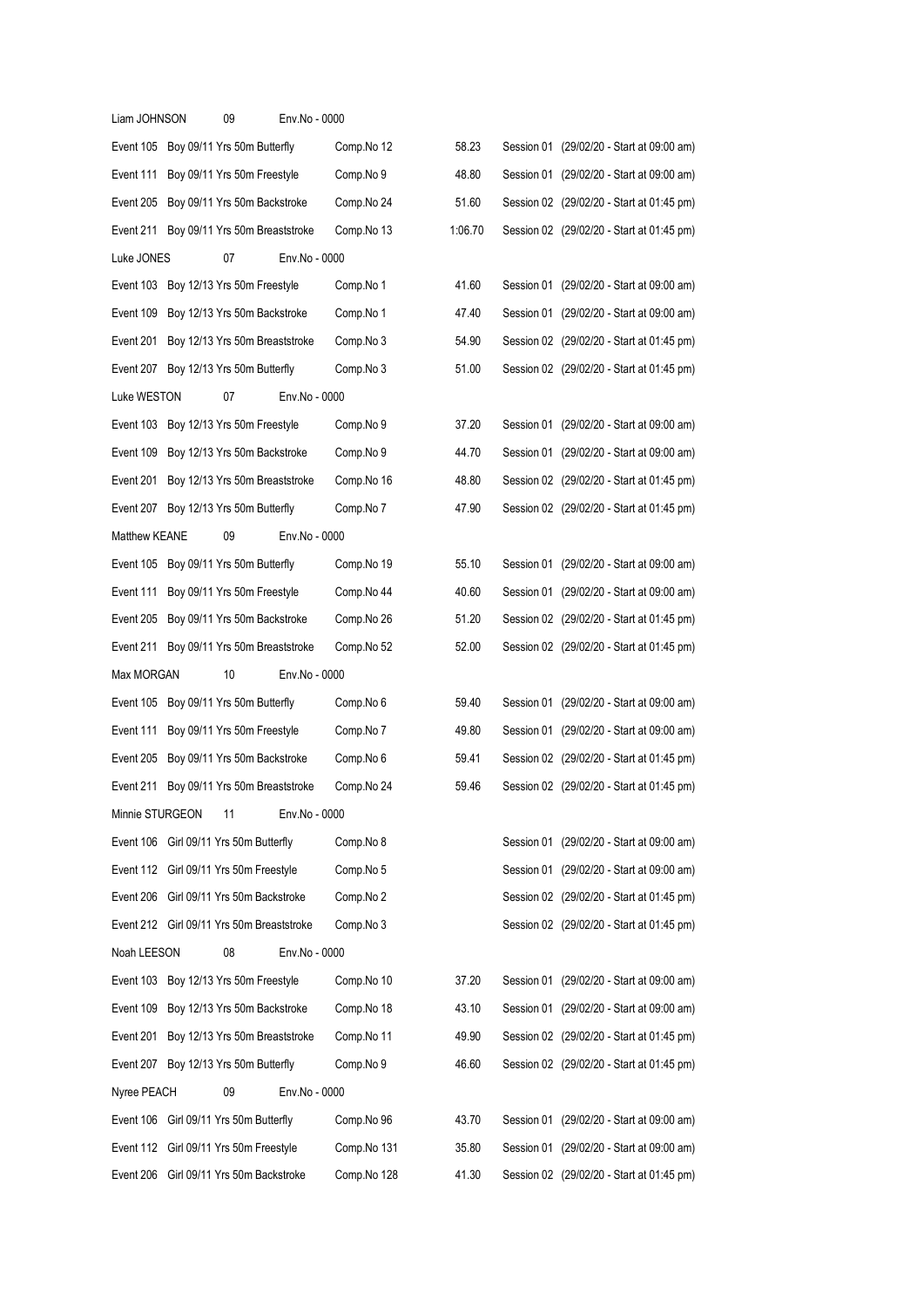|                       | Event 212 Girl 09/11 Yrs 50m Breaststroke   |               | Comp.No 117 | 48.70 | Session 02 (29/02/20 - Start at 01:45 pm) |
|-----------------------|---------------------------------------------|---------------|-------------|-------|-------------------------------------------|
| Phoebe ROWE           | 09                                          | Env.No - 0000 |             |       |                                           |
|                       | Event 106 Girl 09/11 Yrs 50m Butterfly      |               | Comp.No 35  | 57.10 | Session 01 (29/02/20 - Start at 09:00 am) |
|                       | Event 112 Girl 09/11 Yrs 50m Freestyle      |               | Comp.No 61  | 43.10 | Session 01 (29/02/20 - Start at 09:00 am) |
|                       | Event 206 Girl 09/11 Yrs 50m Backstroke     |               | Comp.No 76  | 47.70 | Session 02 (29/02/20 - Start at 01:45 pm) |
|                       | Event 212 Girl 09/11 Yrs 50m Breaststroke   |               | Comp.No 45  | 58.50 | Session 02 (29/02/20 - Start at 01:45 pm) |
| Poppy TUOHEY          | 08                                          | Env.No - 0000 |             |       |                                           |
|                       | Event 106 Girl 09/11 Yrs 50m Butterfly      |               | Comp.No 85  | 45.90 | Session 01 (29/02/20 - Start at 09:00 am) |
|                       | Event 112 Girl 09/11 Yrs 50m Freestyle      |               | Comp.No 112 | 38.00 | Session 01 (29/02/20 - Start at 09:00 am) |
|                       | Event 206 Girl 09/11 Yrs 50m Backstroke     |               | Comp.No 114 | 43.50 | Session 02 (29/02/20 - Start at 01:45 pm) |
|                       | Event 212 Girl 09/11 Yrs 50m Breaststroke   |               | Comp.No 122 | 47.50 | Session 02 (29/02/20 - Start at 01:45 pm) |
| Rebecca FRODSHAM 04   |                                             | Env.No - 0000 |             |       |                                           |
|                       | Event 102 Girl 14 Yrs/Over 50m Backstroke   |               | Comp.No 2   | 45.00 | Session 01 (29/02/20 - Start at 09:00 am) |
|                       | Event 108 Girl 14 Yrs/Over 50m Breaststroke |               | Comp.No 6   | 46.78 | Session 01 (29/02/20 - Start at 09:00 am) |
|                       | Event 204 Girl 14 Yrs/Over 50m Butterfly    |               | Comp.No 4   | 42.70 | Session 02 (29/02/20 - Start at 01:45 pm) |
|                       | Event 210 Girl 14 Yrs/Over 50m Freestyle    |               | Comp.No 5   | 35.95 | Session 02 (29/02/20 - Start at 01:45 pm) |
| Rosie TUOHEY          | 06                                          | Env.No - 0000 |             |       |                                           |
|                       | Event 104 Girl 12/13 Yrs 50m Freestyle      |               | Comp.No 75  | 31.90 | Session 01 (29/02/20 - Start at 09:00 am) |
|                       | Event 110 Girl 12/13 Yrs 50m Backstroke     |               | Comp.No 66  | 36.80 | Session 01 (29/02/20 - Start at 09:00 am) |
|                       | Event 202 Girl 12/13 Yrs 50m Breaststroke   |               | Comp.No 66  | 41.20 | Session 02 (29/02/20 - Start at 01:45 pm) |
|                       | Event 208 Girl 12/13 Yrs 50m Butterfly      |               | Comp.No 65  | 35.40 | Session 02 (29/02/20 - Start at 01:45 pm) |
| Samuel HALL           | 07                                          | Env.No - 0000 |             |       |                                           |
|                       | Event 103 Boy 12/13 Yrs 50m Freestyle       |               | Comp.No 7   | 37.60 | Session 01 (29/02/20 - Start at 09:00 am) |
|                       | Event 109 Boy 12/13 Yrs 50m Backstroke      |               | Comp.No 23  | 41.50 | Session 01 (29/02/20 - Start at 09:00 am) |
|                       | Event 201 Boy 12/13 Yrs 50m Breaststroke    |               | Comp.No 35  | 44.50 | Session 02 (29/02/20 - Start at 01:45 pm) |
|                       | Event 207 Boy 12/13 Yrs 50m Butterfly       |               | Comp.No 13  | 44.70 | Session 02 (29/02/20 - Start at 01:45 pm) |
| Senuli HEENATIGALA 06 |                                             | Env.No - 0000 |             |       |                                           |
|                       | Event 104 Girl 12/13 Yrs 50m Freestyle      |               | Comp.No 5   | 42.00 | Session 01 (29/02/20 - Start at 09:00 am) |
|                       | Event 110 Girl 12/13 Yrs 50m Backstroke     |               | Comp.No 6   | 50.80 | Session 01 (29/02/20 - Start at 09:00 am) |
|                       | Event 202 Girl 12/13 Yrs 50m Breaststroke   |               | Comp.No 5   | 55.40 | Session 02 (29/02/20 - Start at 01:45 pm) |
|                       | Event 208 Girl 12/13 Yrs 50m Butterfly      |               | Comp.No 6   | 51.00 | Session 02 (29/02/20 - Start at 01:45 pm) |
| Sofia MORGAN          | 07                                          | Env.No - 0000 |             |       |                                           |
|                       | Event 104 Girl 12/13 Yrs 50m Freestyle      |               | Comp.No 67  | 32.60 | Session 01 (29/02/20 - Start at 09:00 am) |
|                       | Event 110 Girl 12/13 Yrs 50m Backstroke     |               | Comp.No 63  | 37.20 | Session 01 (29/02/20 - Start at 09:00 am) |
|                       | Event 202 Girl 12/13 Yrs 50m Breaststroke   |               | Comp.No 52  | 43.60 | Session 02 (29/02/20 - Start at 01:45 pm) |
|                       | Event 208 Girl 12/13 Yrs 50m Butterfly      |               | Comp.No 60  | 36.10 | Session 02 (29/02/20 - Start at 01:45 pm) |
| Sophia HEWLETT        | 10                                          | Env.No - 0000 |             |       |                                           |
|                       | Event 106 Girl 09/11 Yrs 50m Butterfly      |               | Comp.No 50  | 54.15 | Session 01 (29/02/20 - Start at 09:00 am) |
|                       | Event 112 Girl 09/11 Yrs 50m Freestyle      |               | Comp.No 58  | 43.50 | Session 01 (29/02/20 - Start at 09:00 am) |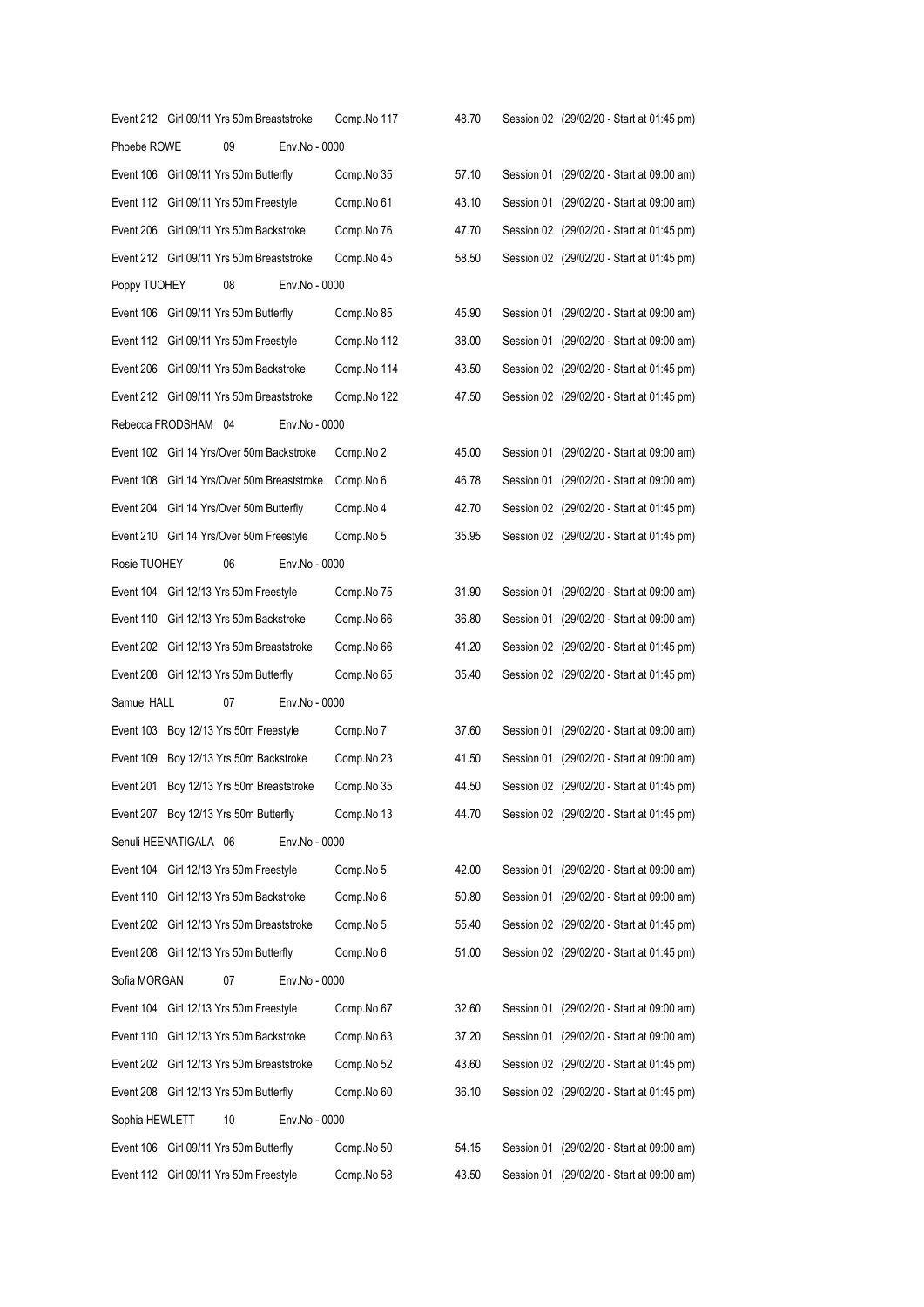|                  | Event 206 Girl 09/11 Yrs 50m Backstroke    | Comp.No 69    | 48.48   | Session 02 (29/02/20 - Start at 01:45 pm) |
|------------------|--------------------------------------------|---------------|---------|-------------------------------------------|
|                  | Event 212 Girl 09/11 Yrs 50m Breaststroke  | Comp.No 40    | 59.11   | Session 02 (29/02/20 - Start at 01:45 pm) |
| Sophie DONALDSON | Env.No - 0000<br>09                        |               |         |                                           |
|                  | Event 106 Girl 09/11 Yrs 50m Butterfly     | Comp.No 37    | 56.40   | Session 01 (29/02/20 - Start at 09:00 am) |
|                  | Event 112 Girl 09/11 Yrs 50m Freestyle     | Comp.No 34    | 48.22   | Session 01 (29/02/20 - Start at 09:00 am) |
|                  | Event 206 Girl 09/11 Yrs 50m Backstroke    | Comp.No 38    | 53.10   | Session 02 (29/02/20 - Start at 01:45 pm) |
|                  | Event 212 Girl 09/11 Yrs 50m Breaststroke  | Comp.No 29    | 1:01.42 | Session 02 (29/02/20 - Start at 01:45 pm) |
| Sophie WAKEFIELD | 08<br>Env.No - 0000                        |               |         |                                           |
|                  | Event 106 Girl 09/11 Yrs 50m Butterfly     | Comp.No 76    | 47.50   | Session 01 (29/02/20 - Start at 09:00 am) |
|                  | Event 112 Girl 09/11 Yrs 50m Freestyle     | Comp.No 110   | 38.50   | Session 01 (29/02/20 - Start at 09:00 am) |
|                  | Event 206 Girl 09/11 Yrs 50m Backstroke    | Comp.No 84    | 46.70   | Session 02 (29/02/20 - Start at 01:45 pm) |
|                  | Event 212 Girl 09/11 Yrs 50m Breaststroke  | Comp.No 81    | 54.20   | Session 02 (29/02/20 - Start at 01:45 pm) |
|                  | 09<br>Sophie WHITING-BOULT                 | Env.No - 0000 |         |                                           |
|                  | Event 106 Girl 09/11 Yrs 50m Butterfly     | Comp.No 13    | 1:01.50 | Session 01 (29/02/20 - Start at 09:00 am) |
|                  | Event 112 Girl 09/11 Yrs 50m Freestyle     | Comp.No 41    | 47.30   | Session 01 (29/02/20 - Start at 09:00 am) |
|                  | Event 206 Girl 09/11 Yrs 50m Backstroke    | Comp.No 40    | 53.00   | Session 02 (29/02/20 - Start at 01:45 pm) |
|                  | Event 212 Girl 09/11 Yrs 50m Breaststroke  | Comp.No 15    | 1:04.10 | Session 02 (29/02/20 - Start at 01:45 pm) |
|                  | Thabitha THONDICKAL 09<br>Env.No - 0000    |               |         |                                           |
|                  | Event 106 Girl 09/11 Yrs 50m Butterfly     | Comp.No 29    | 58.41   | Session 01 (29/02/20 - Start at 09:00 am) |
|                  | Event 112 Girl 09/11 Yrs 50m Freestyle     | Comp.No 55    | 44.40   | Session 01 (29/02/20 - Start at 09:00 am) |
|                  | Event 206 Girl 09/11 Yrs 50m Backstroke    | Comp.No 27    | 55.00   | Session 02 (29/02/20 - Start at 01:45 pm) |
|                  | Event 212 Girl 09/11 Yrs 50m Breaststroke  | Comp.No 91    | 52.90   | Session 02 (29/02/20 - Start at 01:45 pm) |
|                  | Thamanna THONDICKAL<br>07                  | Env.No - 0000 |         |                                           |
|                  | Event 104 Girl 12/13 Yrs 50m Freestyle     | Comp.No 33    | 35.90   | Session 01 (29/02/20 - Start at 09:00 am) |
|                  | Event 110 Girl 12/13 Yrs 50m Backstroke    | Comp.No 41    | 40.00   | Session 01 (29/02/20 - Start at 09:00 am) |
|                  | Event 202 Girl 12/13 Yrs 50m Breaststroke  | Comp.No 14    | 51.00   | Session 02 (29/02/20 - Start at 01:45 pm) |
|                  | Event 208 Girl 12/13 Yrs 50m Butterfly     | Comp.No 16    | 45.70   | Session 02 (29/02/20 - Start at 01:45 pm) |
| William HOUGH    | 05<br>Env.No - 0000                        |               |         |                                           |
|                  | Event 101 Boy 14 Yrs/Over 50m Backstroke   | Comp.No 23    | 35.70   | Session 01 (29/02/20 - Start at 09:00 am) |
|                  | Event 107 Boy 14 Yrs/Over 50m Breaststroke | Comp.No 20    | 40.30   | Session 01 (29/02/20 - Start at 09:00 am) |
|                  | Event 203 Boy 14 Yrs/Over 50m Butterfly    | Comp.No 16    | 35.80   | Session 02 (29/02/20 - Start at 01:45 pm) |
|                  | Event 209 Boy 14 Yrs/Over 50m Freestyle    | Comp.No 26    | 29.90   | Session 02 (29/02/20 - Start at 01:45 pm) |
| William ZELLER   | 08<br>Env.No - 0000                        |               |         |                                           |
|                  | Event 105 Boy 09/11 Yrs 50m Butterfly      | Comp.No 32    | 47.90   | Session 01 (29/02/20 - Start at 09:00 am) |
|                  | Event 111 Boy 09/11 Yrs 50m Freestyle      | Comp.No 49    | 39.00   | Session 01 (29/02/20 - Start at 09:00 am) |
|                  | Event 205 Boy 09/11 Yrs 50m Backstroke     | Comp.No 48    | 46.90   | Session 02 (29/02/20 - Start at 01:45 pm) |
| Event 211        | Boy 09/11 Yrs 50m Breaststroke             | Comp.No 69    | 46.60   | Session 02 (29/02/20 - Start at 01:45 pm) |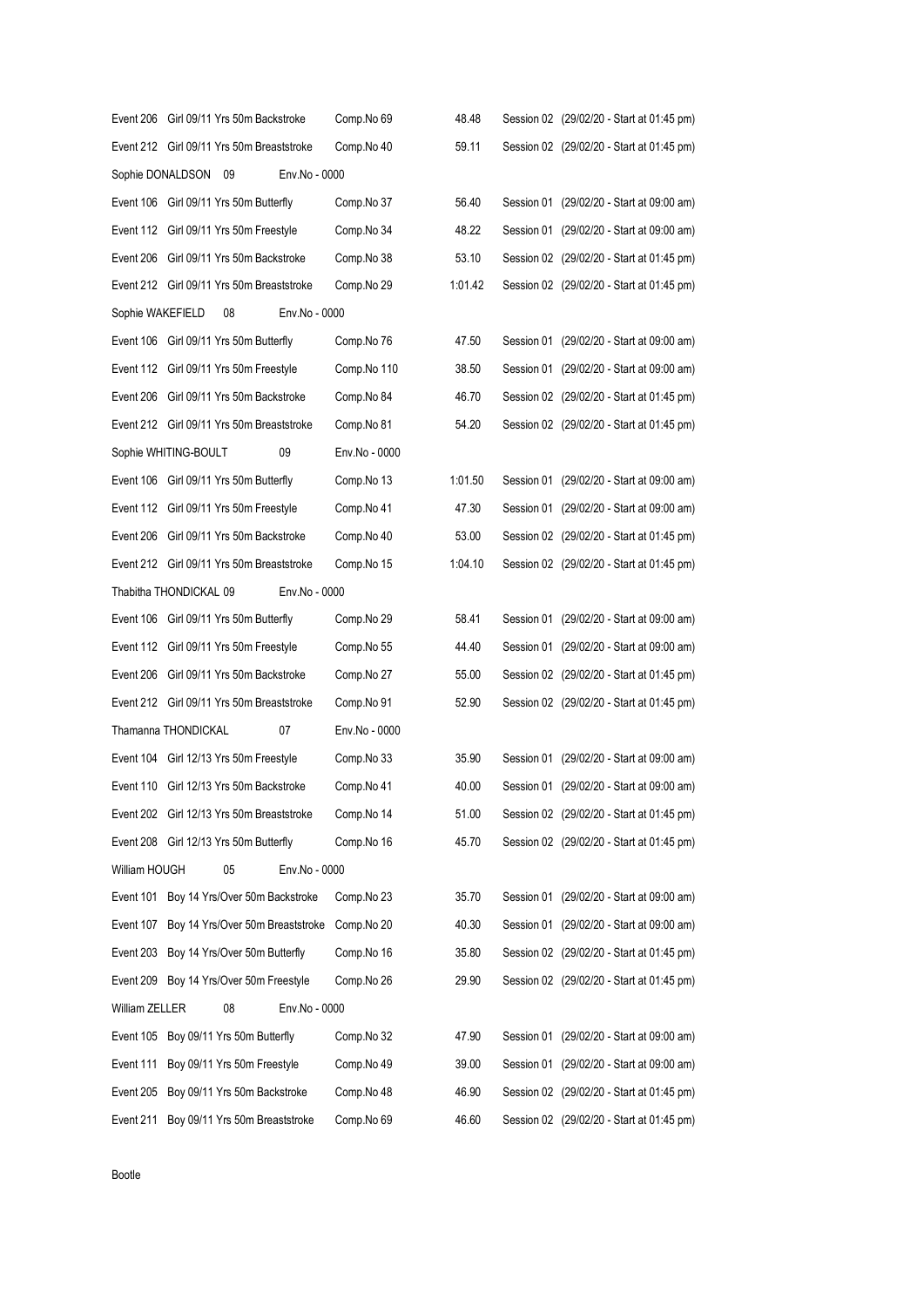| Abbey CARTER           | 10                                        | Env.No - 0000 |            |         |  |                                           |
|------------------------|-------------------------------------------|---------------|------------|---------|--|-------------------------------------------|
|                        | Event 112 Girl 09/11 Yrs 50m Freestyle    |               | Comp.No 14 | 52.80   |  | Session 01 (29/02/20 - Start at 09:00 am) |
| Alisha TYSON           | 09                                        | Env.No - 0000 |            |         |  |                                           |
|                        | Event 206 Girl 09/11 Yrs 50m Backstroke   |               | Comp.No 18 | 57.30   |  | Session 02 (29/02/20 - Start at 01:45 pm) |
|                        | Event 212 Girl 09/11 Yrs 50m Breaststroke |               | Comp.No 24 | 1:02.56 |  | Session 02 (29/02/20 - Start at 01:45 pm) |
| Callum MURRAY          | 09                                        | Env.No - 0000 |            |         |  |                                           |
|                        | Event 105 Boy 09/11 Yrs 50m Butterfly     |               | Comp.No 7  | 58.89   |  | Session 01 (29/02/20 - Start at 09:00 am) |
|                        | Event 111 Boy 09/11 Yrs 50m Freestyle     |               | Comp.No 12 | 48.00   |  | Session 01 (29/02/20 - Start at 09:00 am) |
|                        | Event 205 Boy 09/11 Yrs 50m Backstroke    |               | Comp.No 17 | 53.89   |  | Session 02 (29/02/20 - Start at 01:45 pm) |
|                        | Event 211 Boy 09/11 Yrs 50m Breaststroke  |               | Comp.No 7  | 1:09.64 |  | Session 02 (29/02/20 - Start at 01:45 pm) |
| Erin POLHILL           | 10                                        | Env.No - 0000 |            |         |  |                                           |
|                        | Event 106 Girl 09/11 Yrs 50m Butterfly    |               | Comp.No 16 | 1:00.11 |  | Session 01 (29/02/20 - Start at 09:00 am) |
|                        | Event 112 Girl 09/11 Yrs 50m Freestyle    |               | Comp.No 67 | 42.22   |  | Session 01 (29/02/20 - Start at 09:00 am) |
|                        | Event 206 Girl 09/11 Yrs 50m Backstroke   |               | Comp.No 37 | 53.30   |  | Session 02 (29/02/20 - Start at 01:45 pm) |
|                        | Event 212 Girl 09/11 Yrs 50m Breaststroke |               | Comp.No 76 | 54.80   |  | Session 02 (29/02/20 - Start at 01:45 pm) |
| Erin POTTER            | 09                                        | Env.No - 0000 |            |         |  |                                           |
|                        | Event 206 Girl 09/11 Yrs 50m Backstroke   |               | Comp.No 48 | 51.51   |  | Session 02 (29/02/20 - Start at 01:45 pm) |
|                        | Event 212 Girl 09/11 Yrs 50m Breaststroke |               | Comp.No 43 | 58.89   |  | Session 02 (29/02/20 - Start at 01:45 pm) |
| Harry STUBBS           | 10                                        | Env.No - 0000 |            |         |  |                                           |
|                        | Event 205 Boy 09/11 Yrs 50m Backstroke    |               | Comp.No 8  | 59.01   |  | Session 02 (29/02/20 - Start at 01:45 pm) |
|                        | Event 211 Boy 09/11 Yrs 50m Breaststroke  |               | Comp.No 9  | 1:09.18 |  | Session 02 (29/02/20 - Start at 01:45 pm) |
| John HOBAN             | 09                                        | Env.No - 0000 |            |         |  |                                           |
|                        | Event 205 Boy 09/11 Yrs 50m Backstroke    |               | Comp.No 41 | 48.22   |  | Session 02 (29/02/20 - Start at 01:45 pm) |
|                        | Event 211 Boy 09/11 Yrs 50m Breaststroke  |               | Comp.No 39 | 54.30   |  | Session 02 (29/02/20 - Start at 01:45 pm) |
| Laura EVANS            | 07                                        | Env.No - 0000 |            |         |  |                                           |
|                        | Event 104 Girl 12/13 Yrs 50m Freestyle    |               | Comp.No 23 | 37.40   |  | Session 01 (29/02/20 - Start at 09:00 am) |
|                        | Event 110 Girl 12/13 Yrs 50m Backstroke   |               | Comp.No 29 | 42.30   |  | Session 01 (29/02/20 - Start at 09:00 am) |
|                        | Event 202 Girl 12/13 Yrs 50m Breaststroke |               | Comp.No 47 | 44.00   |  | Session 02 (29/02/20 - Start at 01:45 pm) |
|                        | Event 208 Girl 12/13 Yrs 50m Butterfly    |               | Comp.No 27 | 42.40   |  | Session 02 (29/02/20 - Start at 01:45 pm) |
| Lucy ELLIS 10          | Env.No - 0000                             |               |            |         |  |                                           |
|                        | Event 112 Girl 09/11 Yrs 50m Freestyle    |               | Comp.No 11 | 55.08   |  | Session 01 (29/02/20 - Start at 09:00 am) |
|                        | Event 206 Girl 09/11 Yrs 50m Backstroke   |               | Comp.No 17 | 57.55   |  | Session 02 (29/02/20 - Start at 01:45 pm) |
|                        | Event 212 Girl 09/11 Yrs 50m Breaststroke |               | Comp.No 17 | 1:03.64 |  | Session 02 (29/02/20 - Start at 01:45 pm) |
| Luke EVANS             | 09                                        | Env.No - 0000 |            |         |  |                                           |
|                        | Event 105 Boy 09/11 Yrs 50m Butterfly     |               | Comp.No 42 | 42.30   |  | Session 01 (29/02/20 - Start at 09:00 am) |
| Event 111              | Boy 09/11 Yrs 50m Freestyle               |               | Comp.No 63 | 36.60   |  | Session 01 (29/02/20 - Start at 09:00 am) |
| Event 205              | Boy 09/11 Yrs 50m Backstroke              |               | Comp.No 64 | 42.40   |  | Session 02 (29/02/20 - Start at 01:45 pm) |
| Event 211              | Boy 09/11 Yrs 50m Breaststroke            |               | Comp.No 40 | 53.70   |  | Session 02 (29/02/20 - Start at 01:45 pm) |
| Marley-Rose GARRETT 10 |                                           | Env.No - 0000 |            |         |  |                                           |
|                        |                                           |               |            |         |  |                                           |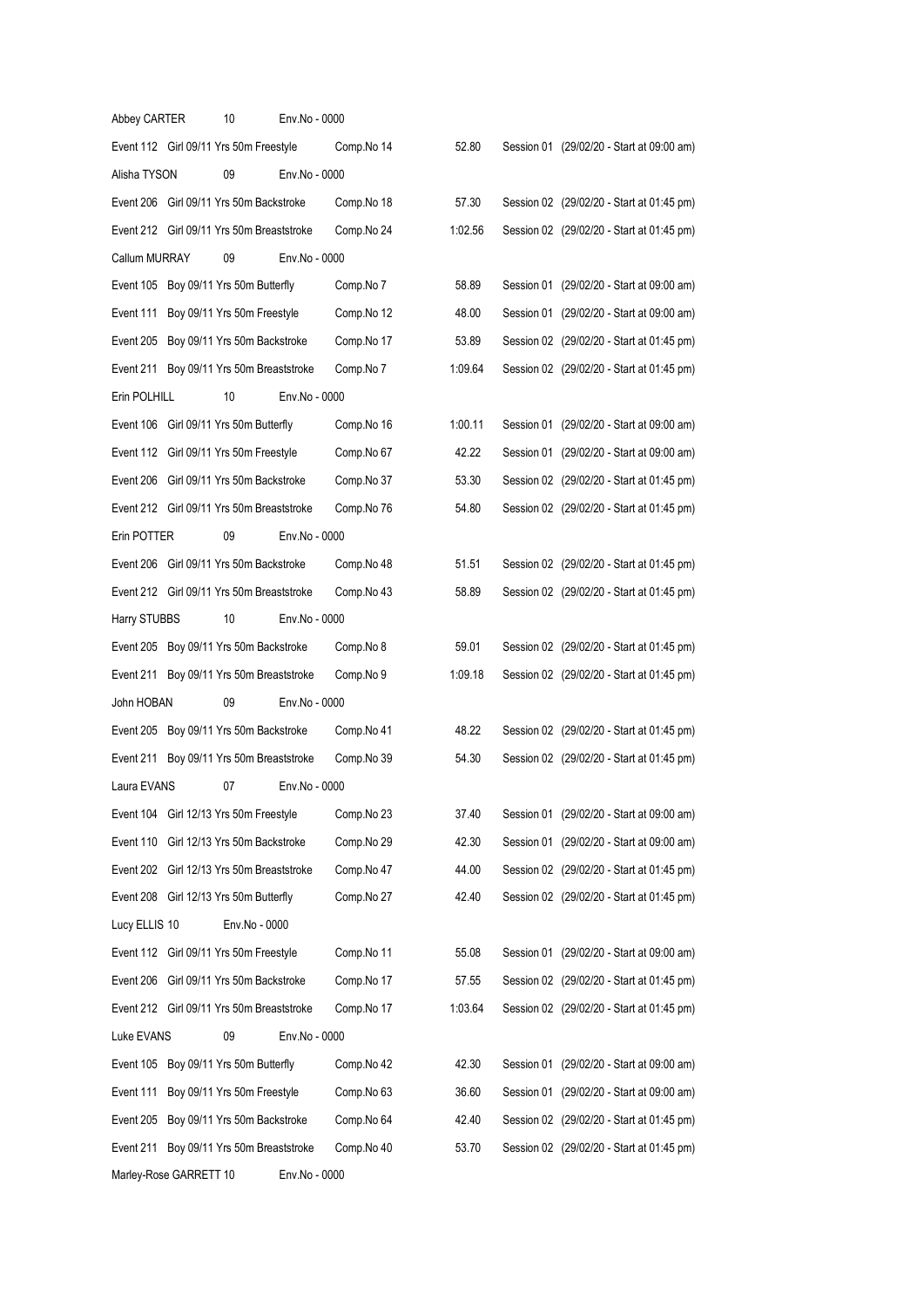|                       |                        | Event 112 Girl 09/11 Yrs 50m Freestyle    |               | Comp.No 96    | 39.80   |  | Session 01 (29/02/20 - Start at 09:00 am) |
|-----------------------|------------------------|-------------------------------------------|---------------|---------------|---------|--|-------------------------------------------|
|                       |                        | Event 206 Girl 09/11 Yrs 50m Backstroke   |               | Comp.No 97    | 45.36   |  | Session 02 (29/02/20 - Start at 01:45 pm) |
|                       |                        | Event 212 Girl 09/11 Yrs 50m Breaststroke |               | Comp.No 120   | 48.40   |  | Session 02 (29/02/20 - Start at 01:45 pm) |
| Matthew PARRY         |                        | 06                                        | Env.No - 0000 |               |         |  |                                           |
|                       |                        | Event 103 Boy 12/13 Yrs 50m Freestyle     |               | Comp.No 37    | 33.50   |  | Session 01 (29/02/20 - Start at 09:00 am) |
| Event 109             |                        | Boy 12/13 Yrs 50m Backstroke              |               | Comp.No 13    | 44.00   |  | Session 01 (29/02/20 - Start at 09:00 am) |
|                       |                        | Event 201 Boy 12/13 Yrs 50m Breaststroke  |               | Comp.No 6     | 52.30   |  | Session 02 (29/02/20 - Start at 01:45 pm) |
|                       | Millicent CARR-RICHARD |                                           | 09            | Env.No - 0000 |         |  |                                           |
|                       |                        | Event 106 Girl 09/11 Yrs 50m Butterfly    |               | Comp.No 87    | 45.60   |  | Session 01 (29/02/20 - Start at 09:00 am) |
|                       |                        | Event 112 Girl 09/11 Yrs 50m Freestyle    |               | Comp.No 117   | 37.70   |  | Session 01 (29/02/20 - Start at 09:00 am) |
|                       |                        | Event 206 Girl 09/11 Yrs 50m Backstroke   |               | Comp.No 103   | 44.69   |  | Session 02 (29/02/20 - Start at 01:45 pm) |
|                       |                        | Event 212 Girl 09/11 Yrs 50m Breaststroke |               | Comp.No 94    | 52.30   |  | Session 02 (29/02/20 - Start at 01:45 pm) |
| Oliver HUNTER         |                        | 10                                        | Env.No - 0000 |               |         |  |                                           |
|                       |                        | Event 205 Boy 09/11 Yrs 50m Backstroke    |               | Comp.No 7     | 59.10   |  | Session 02 (29/02/20 - Start at 01:45 pm) |
| Event 211             |                        | Boy 09/11 Yrs 50m Breaststroke            |               | Comp.No 6     | 1:09.69 |  | Session 02 (29/02/20 - Start at 01:45 pm) |
| Shelby LAI 07         |                        | Env.No - 0000                             |               |               |         |  |                                           |
|                       |                        | Event 104 Girl 12/13 Yrs 50m Freestyle    |               | Comp.No 27    | 36.53   |  | Session 01 (29/02/20 - Start at 09:00 am) |
|                       |                        | Event 110 Girl 12/13 Yrs 50m Backstroke   |               | Comp.No 26    | 42.98   |  | Session 01 (29/02/20 - Start at 09:00 am) |
| Sophie WILLIAMS       |                        | 10                                        | Env.No - 0000 |               |         |  |                                           |
|                       |                        | Event 206 Girl 09/11 Yrs 50m Backstroke   |               | Comp.No 19    | 56.54   |  | Session 02 (29/02/20 - Start at 01:45 pm) |
|                       |                        | Event 212 Girl 09/11 Yrs 50m Breaststroke |               | Comp.No 27    | 1:01.56 |  | Session 02 (29/02/20 - Start at 01:45 pm) |
| Zack JOHNSON          |                        | 10                                        | Env.No - 0000 |               |         |  |                                           |
|                       |                        | Event 205 Boy 09/11 Yrs 50m Backstroke    |               | Comp.No 9     | 58.87   |  | Session 02 (29/02/20 - Start at 01:45 pm) |
| Event 211             |                        | Boy 09/11 Yrs 50m Breaststroke            |               | Comp.No 10    | 1:07.77 |  | Session 02 (29/02/20 - Start at 01:45 pm) |
|                       |                        |                                           |               |               |         |  |                                           |
| Bridgefield           |                        |                                           |               |               |         |  |                                           |
| <b>Bobby WILLIAMS</b> |                        | 09                                        | Env.No - 0000 |               |         |  |                                           |
|                       |                        | Event 111 Boy 09/11 Yrs 50m Freestyle     |               | Comp.No 27    | 44.10   |  | Session 01 (29/02/20 - Start at 09:00 am) |
|                       |                        |                                           |               |               |         |  |                                           |

|                 | Event 205 Boy 09/11 Yrs 50m Backstroke   |               | Comp.No 47 | 47.00 |  | Session 02 (29/02/20 - Start at 01:45 pm) |
|-----------------|------------------------------------------|---------------|------------|-------|--|-------------------------------------------|
| Daniel BROCKEN  | 06                                       | Env.No - 0000 |            |       |  |                                           |
|                 | Event 103 Boy 12/13 Yrs 50m Freestyle    |               | Comp.No 42 | 32.30 |  | Session 01 (29/02/20 - Start at 09:00 am) |
|                 | Event 109 Boy 12/13 Yrs 50m Backstroke   |               | Comp.No 41 | 37.20 |  | Session 01 (29/02/20 - Start at 09:00 am) |
| Daniel JOHNSTON | 09                                       | Env.No - 0000 |            |       |  |                                           |
|                 | Event 105 Boy 09/11 Yrs 50m Butterfly    |               | Comp.No 23 | 52.00 |  | Session 01 (29/02/20 - Start at 09:00 am) |
|                 | Event 111 Boy 09/11 Yrs 50m Freestyle    |               | Comp.No 38 | 41.90 |  | Session 01 (29/02/20 - Start at 09:00 am) |
|                 | Event 205 Boy 09/11 Yrs 50m Backstroke   |               | Comp.No 34 | 49.80 |  | Session 02 (29/02/20 - Start at 01:45 pm) |
|                 | Event 211 Boy 09/11 Yrs 50m Breaststroke |               | Comp.No 26 | 59.00 |  | Session 02 (29/02/20 - Start at 01:45 pm) |
| Darcy LAMKIN    | 08                                       | Env.No - 0000 |            |       |  |                                           |

Event 112 Girl 09/11 Yrs 50m Freestyle Comp.No 97 39.80 Session 01 (29/02/20 - Start at 09:00 am)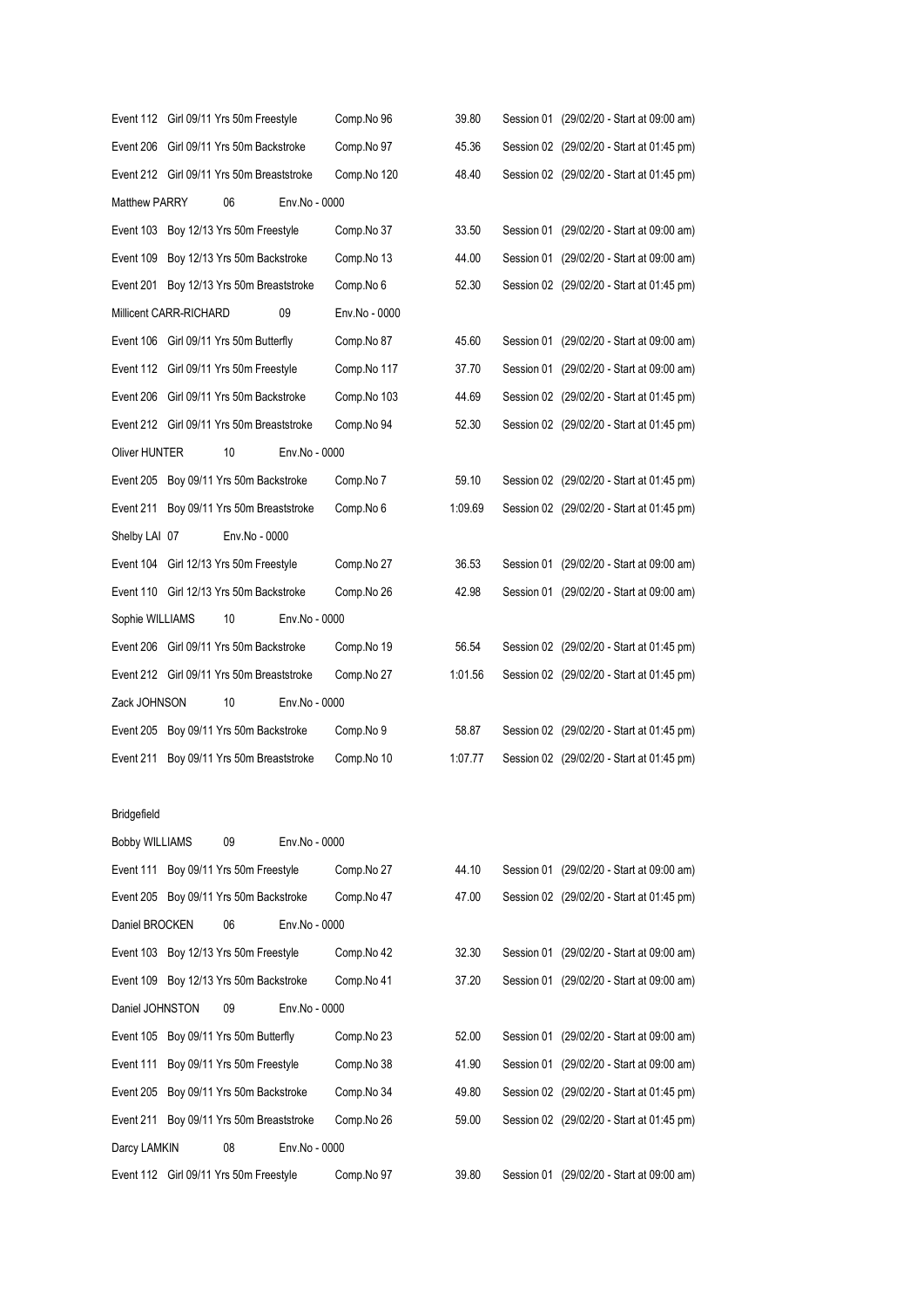|                   |                        | Event 212 Girl 09/11 Yrs 50m Breaststroke |               | Comp.No 78    | 54.70 | Session 02 (29/02/20 - Start at 01:45 pm) |
|-------------------|------------------------|-------------------------------------------|---------------|---------------|-------|-------------------------------------------|
| Hannah CARVELL    |                        | 07                                        | Env.No - 0000 |               |       |                                           |
|                   |                        | Event 104 Girl 12/13 Yrs 50m Freestyle    |               | Comp.No 60    | 33.50 | Session 01 (29/02/20 - Start at 09:00 am) |
|                   |                        | Event 110 Girl 12/13 Yrs 50m Backstroke   |               | Comp.No 36    | 40.70 | Session 01 (29/02/20 - Start at 09:00 am) |
| Heidi O'HARE      |                        | 07                                        | Env.No - 0000 |               |       |                                           |
|                   |                        | Event 104 Girl 12/13 Yrs 50m Freestyle    |               | Comp.No 39    | 35.70 | Session 01 (29/02/20 - Start at 09:00 am) |
|                   |                        | Event 202 Girl 12/13 Yrs 50m Breaststroke |               | Comp.No 42    | 44.70 | Session 02 (29/02/20 - Start at 01:45 pm) |
| Joshua PATINO     |                        | 07                                        | Env.No - 0000 |               |       |                                           |
|                   |                        | Event 103 Boy 12/13 Yrs 50m Freestyle     |               | Comp.No 23    | 35.10 | Session 01 (29/02/20 - Start at 09:00 am) |
|                   |                        | Event 109 Boy 12/13 Yrs 50m Backstroke    |               | Comp.No 17    | 43.20 | Session 01 (29/02/20 - Start at 09:00 am) |
| Katie MILLS07     |                        | Env.No - 0000                             |               |               |       |                                           |
|                   |                        | Event 104 Girl 12/13 Yrs 50m Freestyle    |               | Comp.No 51    | 34.40 | Session 01 (29/02/20 - Start at 09:00 am) |
|                   |                        | Event 110 Girl 12/13 Yrs 50m Backstroke   |               | Comp.No 37    | 40.20 | Session 01 (29/02/20 - Start at 09:00 am) |
|                   |                        | Event 202 Girl 12/13 Yrs 50m Breaststroke |               | Comp.No 27    | 48.30 | Session 02 (29/02/20 - Start at 01:45 pm) |
|                   |                        | Event 208 Girl 12/13 Yrs 50m Butterfly    |               | Comp.No 42    | 38.70 | Session 02 (29/02/20 - Start at 01:45 pm) |
| Libby NIGHTINGALE |                        | 09                                        | Env.No - 0000 |               |       |                                           |
|                   |                        | Event 112 Girl 09/11 Yrs 50m Freestyle    |               | Comp.No 77    | 41.30 | Session 01 (29/02/20 - Start at 09:00 am) |
|                   |                        | Event 212 Girl 09/11 Yrs 50m Breaststroke |               | Comp.No 88    | 53.70 | Session 02 (29/02/20 - Start at 01:45 pm) |
| Michael WILLIAMS  |                        | 08                                        | Env.No - 0000 |               |       |                                           |
|                   |                        | Event 111 Boy 09/11 Yrs 50m Freestyle     |               | Comp.No 31    | 43.50 | Session 01 (29/02/20 - Start at 09:00 am) |
|                   |                        | Event 205 Boy 09/11 Yrs 50m Backstroke    |               | Comp.No 23    | 51.89 | Session 02 (29/02/20 - Start at 01:45 pm) |
|                   |                        | Event 211 Boy 09/11 Yrs 50m Breaststroke  |               | Comp.No 28    | 57.90 | Session 02 (29/02/20 - Start at 01:45 pm) |
| Owen SIMON        |                        | 09                                        | Env.No - 0000 |               |       |                                           |
|                   |                        | Event 111 Boy 09/11 Yrs 50m Freestyle     |               | Comp.No 64    | 36.60 | Session 01 (29/02/20 - Start at 09:00 am) |
|                   |                        | Event 205 Boy 09/11 Yrs 50m Backstroke    |               | Comp.No 58    | 44.10 | Session 02 (29/02/20 - Start at 01:45 pm) |
|                   |                        | Event 211 Boy 09/11 Yrs 50m Breaststroke  |               | Comp.No 56    | 50.80 | Session 02 (29/02/20 - Start at 01:45 pm) |
| Rianna DOFORO     |                        | 08                                        | Env.No - 0000 |               |       |                                           |
|                   |                        | Event 104 Girl 12/13 Yrs 50m Freestyle    |               | Comp.No 19    | 37.60 | Session 01 (29/02/20 - Start at 09:00 am) |
|                   | Swithin SAMARADIWAKARA |                                           | 08            | Env.No - 0000 |       |                                           |
|                   |                        | Event 105 Boy 09/11 Yrs 50m Butterfly     |               | Comp.No 37    | 44.50 | Session 01 (29/02/20 - Start at 09:00 am) |
| Event 111         |                        | Boy 09/11 Yrs 50m Freestyle               |               | Comp.No 53    | 38.30 | Session 01 (29/02/20 - Start at 09:00 am) |
| Event 205         |                        | Boy 09/11 Yrs 50m Backstroke              |               | Comp.No 60    | 43.40 | Session 02 (29/02/20 - Start at 01:45 pm) |
|                   |                        | Event 211 Boy 09/11 Yrs 50m Breaststroke  |               | Comp.No 46    | 52.90 | Session 02 (29/02/20 - Start at 01:45 pm) |
| Thomas WILLIAMS   |                        | 06                                        | Env.No - 0000 |               |       |                                           |
|                   |                        | Event 103 Boy 12/13 Yrs 50m Freestyle     |               | Comp.No 36    | 33.80 | Session 01 (29/02/20 - Start at 09:00 am) |
|                   |                        | Event 207 Boy 12/13 Yrs 50m Butterfly     |               | Comp.No 32    | 38.10 | Session 02 (29/02/20 - Start at 01:45 pm) |
| Vyara MIHOVA      |                        | 07                                        | Env.No - 0000 |               |       |                                           |
|                   |                        | Event 104 Girl 12/13 Yrs 50m Freestyle    |               | Comp.No 54    | 34.00 | Session 01 (29/02/20 - Start at 09:00 am) |
|                   |                        | Event 202 Girl 12/13 Yrs 50m Breaststroke |               | Comp.No 23    | 48.60 | Session 02 (29/02/20 - Start at 01:45 pm) |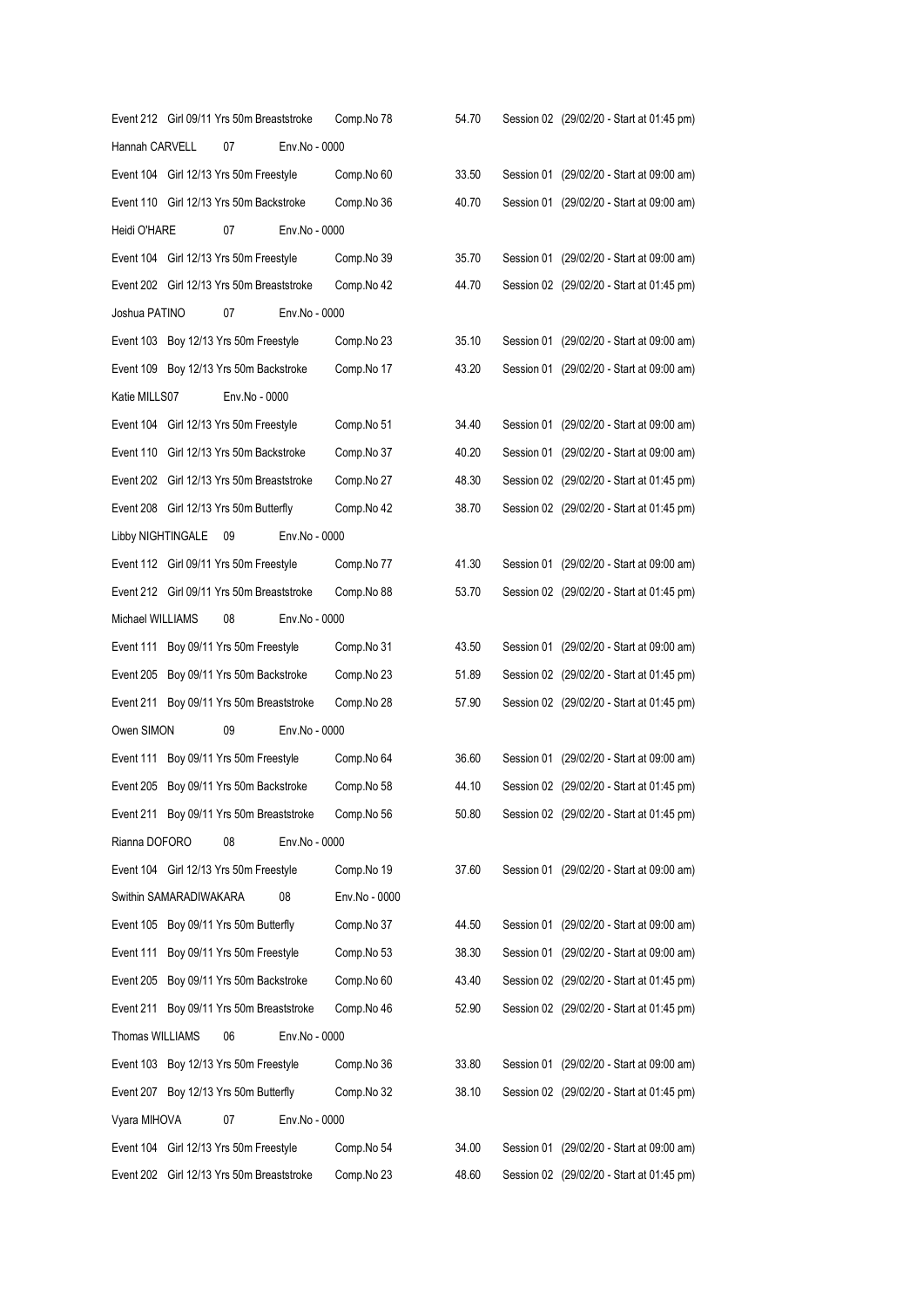| Zachary PATINO       | 10                                          | Env.No - 0000 |               |       |                                           |
|----------------------|---------------------------------------------|---------------|---------------|-------|-------------------------------------------|
|                      | Event 111 Boy 09/11 Yrs 50m Freestyle       |               | Comp.No 42    | 40.70 | Session 01 (29/02/20 - Start at 09:00 am) |
|                      | Event 211 Boy 09/11 Yrs 50m Breaststroke    |               | Comp.No 33    | 56.60 | Session 02 (29/02/20 - Start at 01:45 pm) |
|                      |                                             |               |               |       |                                           |
| Co Chester           |                                             |               |               |       |                                           |
| Abraham ODUNAIYA     | 10                                          | Env.No - 0000 |               |       |                                           |
|                      | Event 105 Boy 09/11 Yrs 50m Butterfly       |               | Comp.No 11    | 58.44 | Session 01 (29/02/20 - Start at 09:00 am) |
|                      | Event 111 Boy 09/11 Yrs 50m Freestyle       |               | Comp.No 35    | 42.75 | Session 01 (29/02/20 - Start at 09:00 am) |
|                      | Event 205 Boy 09/11 Yrs 50m Backstroke      |               | Comp.No 22    | 52.19 | Session 02 (29/02/20 - Start at 01:45 pm) |
|                      | Event 211 Boy 09/11 Yrs 50m Breaststroke    |               | Comp.No 35    | 55.44 | Session 02 (29/02/20 - Start at 01:45 pm) |
| Adam GLOYNE-PHILLIPS |                                             | 09            | Env.No - 0000 |       |                                           |
|                      | Event 105 Boy 09/11 Yrs 50m Butterfly       |               | Comp.No 47    | 41.20 | Session 01 (29/02/20 - Start at 09:00 am) |
|                      | Event 111 Boy 09/11 Yrs 50m Freestyle       |               | Comp.No 48    | 39.62 | Session 01 (29/02/20 - Start at 09:00 am) |
|                      | Event 211 Boy 09/11 Yrs 50m Breaststroke    |               | Comp.No 70    | 46.30 | Session 02 (29/02/20 - Start at 01:45 pm) |
| Alexandra MODOI      | 07                                          | Env.No - 0000 |               |       |                                           |
|                      | Event 104 Girl 12/13 Yrs 50m Freestyle      |               | Comp.No 48    | 34.60 | Session 01 (29/02/20 - Start at 09:00 am) |
|                      | Event 110 Girl 12/13 Yrs 50m Backstroke     |               | Comp.No 54    | 38.40 | Session 01 (29/02/20 - Start at 09:00 am) |
|                      | Event 208 Girl 12/13 Yrs 50m Butterfly      |               | Comp.No 43    | 38.40 | Session 02 (29/02/20 - Start at 01:45 pm) |
| Alice LAZARUS        | 06                                          | Env.No - 0000 |               |       |                                           |
|                      | Event 102 Girl 14 Yrs/Over 50m Backstroke   |               | Comp.No 30    | 35.90 | Session 01 (29/02/20 - Start at 09:00 am) |
|                      | Event 108 Girl 14 Yrs/Over 50m Breaststroke |               | Comp.No 14    | 43.10 | Session 01 (29/02/20 - Start at 09:00 am) |
| Event 204            | Girl 14 Yrs/Over 50m Butterfly              |               | Comp.No 25    | 34.23 | Session 02 (29/02/20 - Start at 01:45 pm) |
|                      | Event 210 Girl 14 Yrs/Over 50m Freestyle    |               | Comp.No 37    | 30.80 | Session 02 (29/02/20 - Start at 01:45 pm) |
| Amalie GOODING       | 09                                          | Env.No - 0000 |               |       |                                           |
|                      | Event 106 Girl 09/11 Yrs 50m Butterfly      |               | Comp.No 62    | 50.40 | Session 01 (29/02/20 - Start at 09:00 am) |
|                      | Event 112 Girl 09/11 Yrs 50m Freestyle      |               | Comp.No 105   | 38.90 | Session 01 (29/02/20 - Start at 09:00 am) |
|                      | Event 206 Girl 09/11 Yrs 50m Backstroke     |               | Comp.No 111   | 43.70 | Session 02 (29/02/20 - Start at 01:45 pm) |
|                      | Event 212 Girl 09/11 Yrs 50m Breaststroke   |               | Comp.No 89    | 53.00 | Session 02 (29/02/20 - Start at 01:45 pm) |
| Amelia WILSON        | 08                                          | Env.No - 0000 |               |       |                                           |
|                      | Event 106 Girl 09/11 Yrs 50m Butterfly      |               | Comp.No 114   | 38.20 | Session 01 (29/02/20 - Start at 09:00 am) |
|                      | Event 112 Girl 09/11 Yrs 50m Freestyle      |               | Comp.No 126   | 36.60 | Session 01 (29/02/20 - Start at 09:00 am) |
|                      | Event 206 Girl 09/11 Yrs 50m Backstroke     |               | Comp.No 118   | 43.10 | Session 02 (29/02/20 - Start at 01:45 pm) |
|                      | Event 212 Girl 09/11 Yrs 50m Breaststroke   |               | Comp.No 101   | 51.70 | Session 02 (29/02/20 - Start at 01:45 pm) |
| <b>Emily HARVEY</b>  | 08                                          | Env.No - 0000 |               |       |                                           |
|                      | Event 112 Girl 09/11 Yrs 50m Freestyle      |               | Comp.No 42    | 47.00 | Session 01 (29/02/20 - Start at 09:00 am) |
|                      | Event 206 Girl 09/11 Yrs 50m Backstroke     |               | Comp.No 12    | 59.20 | Session 02 (29/02/20 - Start at 01:45 pm) |
|                      | Event 212 Girl 09/11 Yrs 50m Breaststroke   |               | Comp.No 79    | 54.50 | Session 02 (29/02/20 - Start at 01:45 pm) |
| Euan ALLAN           | 05                                          | Env.No - 0000 |               |       |                                           |
| Event 101            | Boy 14 Yrs/Over 50m Backstroke              |               | Comp.No 35    | 32.20 | Session 01 (29/02/20 - Start at 09:00 am) |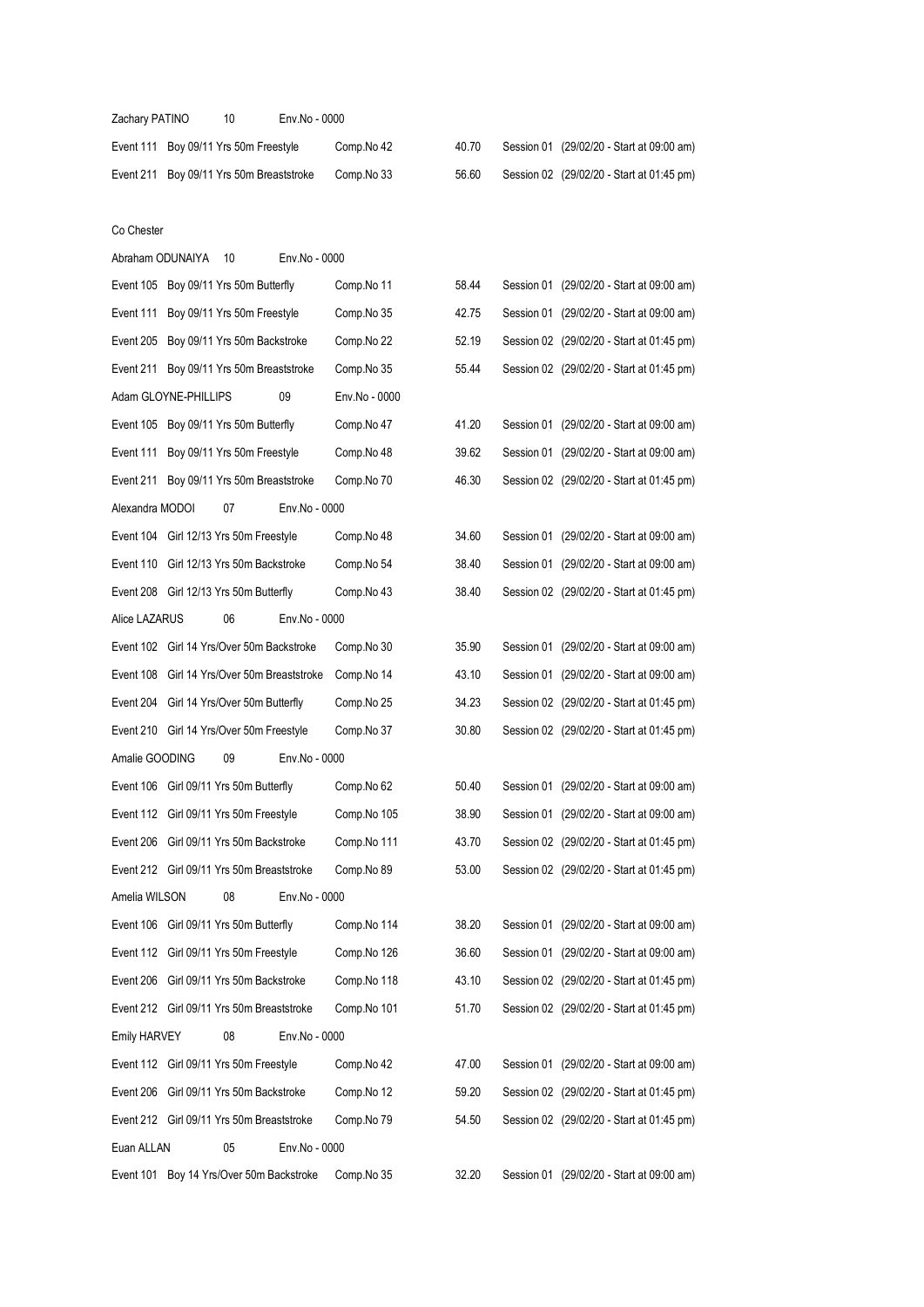|                 |                                           |               | Event 107 Boy 14 Yrs/Over 50m Breaststroke Comp. No 35 | 36.30   | Session 01 (29/02/20 - Start at 09:00 am) |
|-----------------|-------------------------------------------|---------------|--------------------------------------------------------|---------|-------------------------------------------|
|                 | Event 203 Boy 14 Yrs/Over 50m Butterfly   |               | Comp.No 40                                             | 30.20   | Session 02 (29/02/20 - Start at 01:45 pm) |
|                 | Event 209 Boy 14 Yrs/Over 50m Freestyle   |               | Comp.No 44                                             | 27.00   | Session 02 (29/02/20 - Start at 01:45 pm) |
| Freya AINSWORTH | 03                                        | Env.No - 0000 |                                                        |         |                                           |
|                 | Event 210 Girl 14 Yrs/Over 50m Freestyle  |               | Comp.No 34                                             | 30.80   | Session 02 (29/02/20 - Start at 01:45 pm) |
| Jessica CUTLER  | 09                                        | Env.No - 0000 |                                                        |         |                                           |
|                 | Event 106 Girl 09/11 Yrs 50m Butterfly    |               | Comp.No 42                                             | 55.17   | Session 01 (29/02/20 - Start at 09:00 am) |
|                 | Event 112 Girl 09/11 Yrs 50m Freestyle    |               | Comp.No 57                                             | 43.70   | Session 01 (29/02/20 - Start at 09:00 am) |
|                 | Event 206 Girl 09/11 Yrs 50m Backstroke   |               | Comp.No 56                                             | 49.79   | Session 02 (29/02/20 - Start at 01:45 pm) |
|                 | Event 212 Girl 09/11 Yrs 50m Breaststroke |               | Comp.No 55                                             | 56.91   | Session 02 (29/02/20 - Start at 01:45 pm) |
| Jessica HAND    | 10                                        | Env.No - 0000 |                                                        |         |                                           |
|                 | Event 106 Girl 09/11 Yrs 50m Butterfly    |               | Comp.No 36                                             | 56.70   | Session 01 (29/02/20 - Start at 09:00 am) |
|                 | Event 112 Girl 09/11 Yrs 50m Freestyle    |               | Comp.No 45                                             | 46.70   | Session 01 (29/02/20 - Start at 09:00 am) |
|                 | Event 206 Girl 09/11 Yrs 50m Backstroke   |               | Comp.No 31                                             | 54.00   | Session 02 (29/02/20 - Start at 01:45 pm) |
|                 | Event 212 Girl 09/11 Yrs 50m Breaststroke |               | Comp.No 22                                             | 1:03.00 | Session 02 (29/02/20 - Start at 01:45 pm) |
| Joshua HOWELL   | 04                                        | Env.No - 0000 |                                                        |         |                                           |
|                 |                                           |               | Event 107 Boy 14 Yrs/Over 50m Breaststroke Comp. No 10 | 43.90   | Session 01 (29/02/20 - Start at 09:00 am) |
|                 | Event 209 Boy 14 Yrs/Over 50m Freestyle   |               | Comp.No 6                                              | 33.70   | Session 02 (29/02/20 - Start at 01:45 pm) |
| Katy HOWELL     | 06                                        | Env.No - 0000 |                                                        |         |                                           |
|                 | Event 104 Girl 12/13 Yrs 50m Freestyle    |               | Comp.No 85                                             | 30.70   | Session 01 (29/02/20 - Start at 09:00 am) |
|                 | Event 110 Girl 12/13 Yrs 50m Backstroke   |               | Comp.No 58                                             | 37.90   | Session 01 (29/02/20 - Start at 09:00 am) |
|                 | Event 202 Girl 12/13 Yrs 50m Breaststroke |               | Comp.No 70                                             | 40.90   | Session 02 (29/02/20 - Start at 01:45 pm) |
|                 | Event 208 Girl 12/13 Yrs 50m Butterfly    |               | Comp.No 41                                             | 38.79   | Session 02 (29/02/20 - Start at 01:45 pm) |
| Lewis BARRATT   | 07                                        | Env.No - 0000 |                                                        |         |                                           |
|                 | Event 103 Boy 12/13 Yrs 50m Freestyle     |               | Comp.No 31                                             | 34.70   | Session 01 (29/02/20 - Start at 09:00 am) |
|                 | Event 109 Boy 12/13 Yrs 50m Backstroke    |               | Comp.No 40                                             | 37.70   | Session 01 (29/02/20 - Start at 09:00 am) |
|                 | Event 201 Boy 12/13 Yrs 50m Breaststroke  |               | Comp.No 39                                             | 41.90   | Session 02 (29/02/20 - Start at 01:45 pm) |
|                 | Event 207 Boy 12/13 Yrs 50m Butterfly     |               | Comp.No 39                                             | 35.90   | Session 02 (29/02/20 - Start at 01:45 pm) |
| Luca LEWIS      | 07                                        | Env.No - 0000 |                                                        |         |                                           |
|                 | Event 103 Boy 12/13 Yrs 50m Freestyle     |               | Comp.No 20                                             | 35.50   | Session 01 (29/02/20 - Start at 09:00 am) |
| Event 109       | Boy 12/13 Yrs 50m Backstroke              |               | Comp.No 28                                             | 40.70   | Session 01 (29/02/20 - Start at 09:00 am) |
| Event 201       | Boy 12/13 Yrs 50m Breaststroke            |               | Comp.No 31                                             | 45.30   | Session 02 (29/02/20 - Start at 01:45 pm) |
|                 | Event 207 Boy 12/13 Yrs 50m Butterfly     |               | Comp.No 31                                             | 40.10   | Session 02 (29/02/20 - Start at 01:45 pm) |
| Luke PEMBERTON  | 05                                        | Env.No - 0000 |                                                        |         |                                           |
|                 | Event 101 Boy 14 Yrs/Over 50m Backstroke  |               | Comp.No 3                                              | 41.10   | Session 01 (29/02/20 - Start at 09:00 am) |
| Event 107       | Boy 14 Yrs/Over 50m Breaststroke          |               | Comp.No 4                                              | 45.50   | Session 01 (29/02/20 - Start at 09:00 am) |
| Event 203       | Boy 14 Yrs/Over 50m Butterfly             |               | Comp.No 6                                              | 40.20   | Session 02 (29/02/20 - Start at 01:45 pm) |
| Event 209       | Boy 14 Yrs/Over 50m Freestyle             |               | Comp.No 5                                              | 33.80   | Session 02 (29/02/20 - Start at 01:45 pm) |
| Molly BRENNAN   | 07                                        | Env.No - 0000 |                                                        |         |                                           |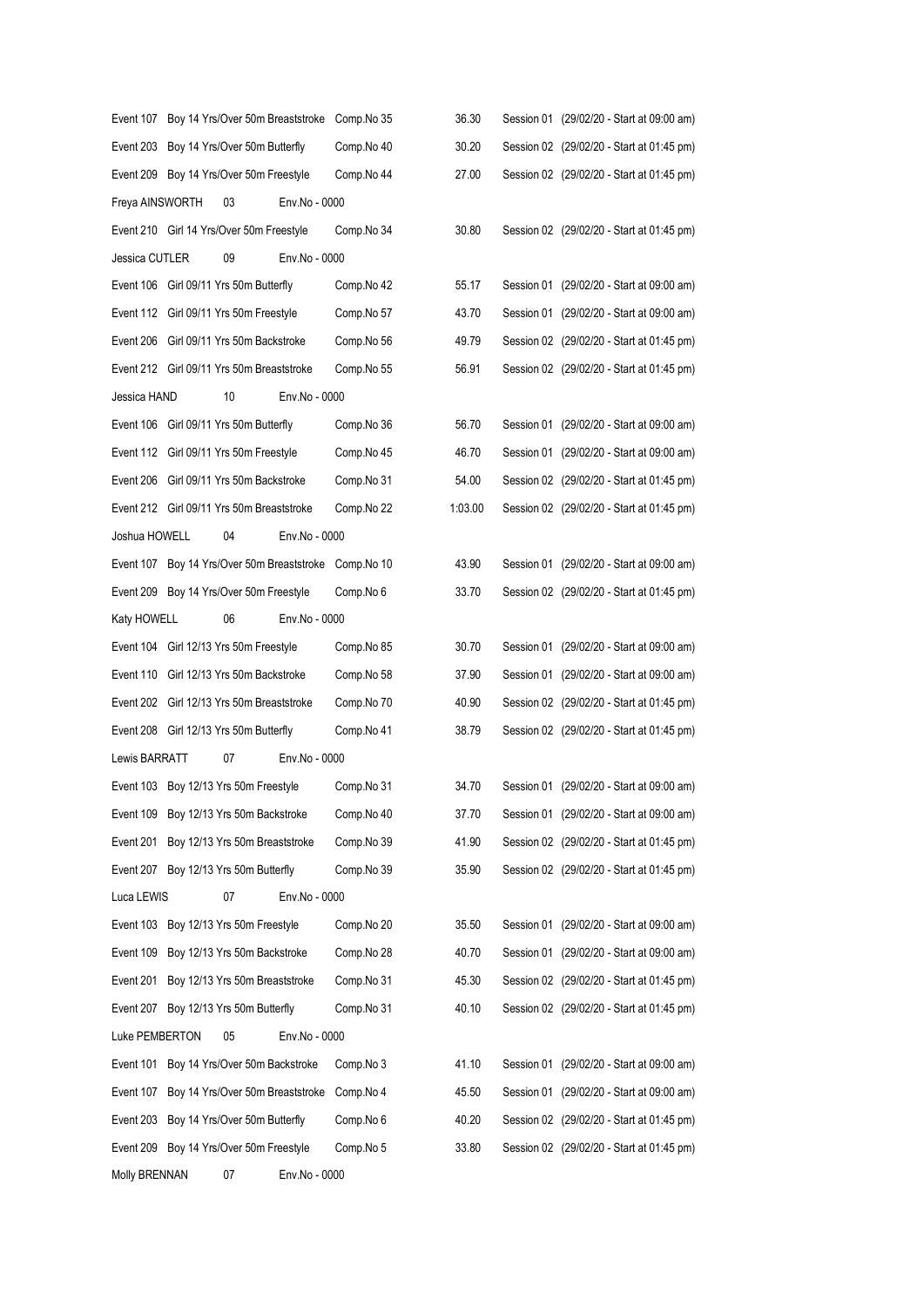|                | Event 104 Girl 12/13 Yrs 50m Freestyle  |    |                                           | Comp.No 50    | 34.60   | Session 01 (29/02/20 - Start at 09:00 am) |
|----------------|-----------------------------------------|----|-------------------------------------------|---------------|---------|-------------------------------------------|
|                | Event 110 Girl 12/13 Yrs 50m Backstroke |    |                                           | Comp.No 61    | 37.30   | Session 01 (29/02/20 - Start at 09:00 am) |
|                |                                         |    | Event 202 Girl 12/13 Yrs 50m Breaststroke | Comp.No 18    | 49.70   | Session 02 (29/02/20 - Start at 01:45 pm) |
|                | Event 208 Girl 12/13 Yrs 50m Butterfly  |    |                                           | Comp.No 18    | 44.59   | Session 02 (29/02/20 - Start at 01:45 pm) |
|                | Naomi KINGTON-BRADY                     |    | 10                                        | Env.No - 0000 |         |                                           |
|                | Event 106 Girl 09/11 Yrs 50m Butterfly  |    |                                           | Comp.No 30    | 57.92   | Session 01 (29/02/20 - Start at 09:00 am) |
|                | Event 206 Girl 09/11 Yrs 50m Backstroke |    |                                           | Comp.No 85    | 46.60   | Session 02 (29/02/20 - Start at 01:45 pm) |
| Olivia LINDSAY |                                         | 08 | Env.No - 0000                             |               |         |                                           |
|                | Event 106 Girl 09/11 Yrs 50m Butterfly  |    |                                           | Comp.No 101   | 42.80   | Session 01 (29/02/20 - Start at 09:00 am) |
|                | Event 112 Girl 09/11 Yrs 50m Freestyle  |    |                                           | Comp.No 139   | 34.40   | Session 01 (29/02/20 - Start at 09:00 am) |
|                | Event 206 Girl 09/11 Yrs 50m Backstroke |    |                                           | Comp.No 125   | 42.00   | Session 02 (29/02/20 - Start at 01:45 pm) |
|                |                                         |    | Event 212 Girl 09/11 Yrs 50m Breaststroke | Comp.No 121   | 47.70   | Session 02 (29/02/20 - Start at 01:45 pm) |
| Olivia WATTS   |                                         | 09 | Env.No - 0000                             |               |         |                                           |
|                | Event 106 Girl 09/11 Yrs 50m Butterfly  |    |                                           | Comp.No 112   | 38.90   | Session 01 (29/02/20 - Start at 09:00 am) |
|                | Event 112 Girl 09/11 Yrs 50m Freestyle  |    |                                           | Comp.No 143   | 32.70   | Session 01 (29/02/20 - Start at 09:00 am) |
|                | Event 206 Girl 09/11 Yrs 50m Backstroke |    |                                           | Comp.No 137   | 38.20   | Session 02 (29/02/20 - Start at 01:45 pm) |
|                |                                         |    | Event 212 Girl 09/11 Yrs 50m Breaststroke | Comp.No 129   | 44.50   | Session 02 (29/02/20 - Start at 01:45 pm) |
| Ruby JACQUES   |                                         | 08 | Env.No - 0000                             |               |         |                                           |
|                | Event 106 Girl 09/11 Yrs 50m Butterfly  |    |                                           | Comp.No 47    | 54.50   | Session 01 (29/02/20 - Start at 09:00 am) |
|                | Event 112 Girl 09/11 Yrs 50m Freestyle  |    |                                           | Comp.No 52    | 44.80   | Session 01 (29/02/20 - Start at 09:00 am) |
|                | Event 206 Girl 09/11 Yrs 50m Backstroke |    |                                           | Comp.No 41    | 52.90   | Session 02 (29/02/20 - Start at 01:45 pm) |
|                |                                         |    | Event 212 Girl 09/11 Yrs 50m Breaststroke | Comp.No 52    | 57.50   | Session 02 (29/02/20 - Start at 01:45 pm) |
| Sophie BRENNAN |                                         | 10 | Env.No - 0000                             |               |         |                                           |
|                | Event 106 Girl 09/11 Yrs 50m Butterfly  |    |                                           | Comp.No 31    | 57.90   | Session 01 (29/02/20 - Start at 09:00 am) |
|                | Event 112 Girl 09/11 Yrs 50m Freestyle  |    |                                           | Comp.No 27    | 49.60   | Session 01 (29/02/20 - Start at 09:00 am) |
|                | Event 206 Girl 09/11 Yrs 50m Backstroke |    |                                           | Comp.No 44    | 52.19   | Session 02 (29/02/20 - Start at 01:45 pm) |
|                |                                         |    | Event 212 Girl 09/11 Yrs 50m Breaststroke | Comp.No 10    | 1:08.10 | Session 02 (29/02/20 - Start at 01:45 pm) |
|                |                                         |    |                                           |               |         |                                           |
| Co Liverpool   |                                         |    |                                           |               |         |                                           |
| Aahana MANGLAM |                                         | 06 | Env.No - 0000                             |               |         |                                           |
|                | Event 104 Girl 12/13 Yrs 50m Freestyle  |    |                                           | Comp.No 83    | 31.28   | Session 01 (29/02/20 - Start at 09:00 am) |
|                | Event 110 Girl 12/13 Yrs 50m Backstroke |    |                                           | Comp.No 73    | 34.60   | Session 01 (29/02/20 - Start at 09:00 am) |
|                |                                         |    | Event 202 Girl 12/13 Yrs 50m Breaststroke | Comp.No 73    | 40.30   | Session 02 (29/02/20 - Start at 01:45 pm) |
|                | Event 208 Girl 12/13 Yrs 50m Butterfly  |    |                                           | Comp.No 70    | 32.93   | Session 02 (29/02/20 - Start at 01:45 pm) |
| Adam SCRUTTON  |                                         | 03 | Env.No - 0000                             |               |         |                                           |
|                |                                         |    |                                           |               |         |                                           |

Event 101 Boy 14 Yrs/Over 50m Backstroke Comp.No 24 Event 107 Boy 14 Yrs/Over 50m Breaststroke Comp.No 37 Event 203 Boy 14 Yrs/Over 50m Butterfly Comp.No 17

| Event 101 Boy 14 Yrs/Over 50m Backstroke               | Comp.No 24 | 35.60 | Session 01 (29/02/20 - Start at 09:00 am) |
|--------------------------------------------------------|------------|-------|-------------------------------------------|
| Event 107 Boy 14 Yrs/Over 50m Breaststroke Comp. No 37 |            | 36.10 | Session 01 (29/02/20 - Start at 09:00 am) |
| Event 203 Boy 14 Yrs/Over 50m Butterfly                | Comp.No 17 | 35.70 | Session 02 (29/02/20 - Start at 01:45 pm) |
| Event 209 Boy 14 Yrs/Over 50m Freestyle                | Comp.No 23 | 30.10 | Session 02 (29/02/20 - Start at 01:45 pm) |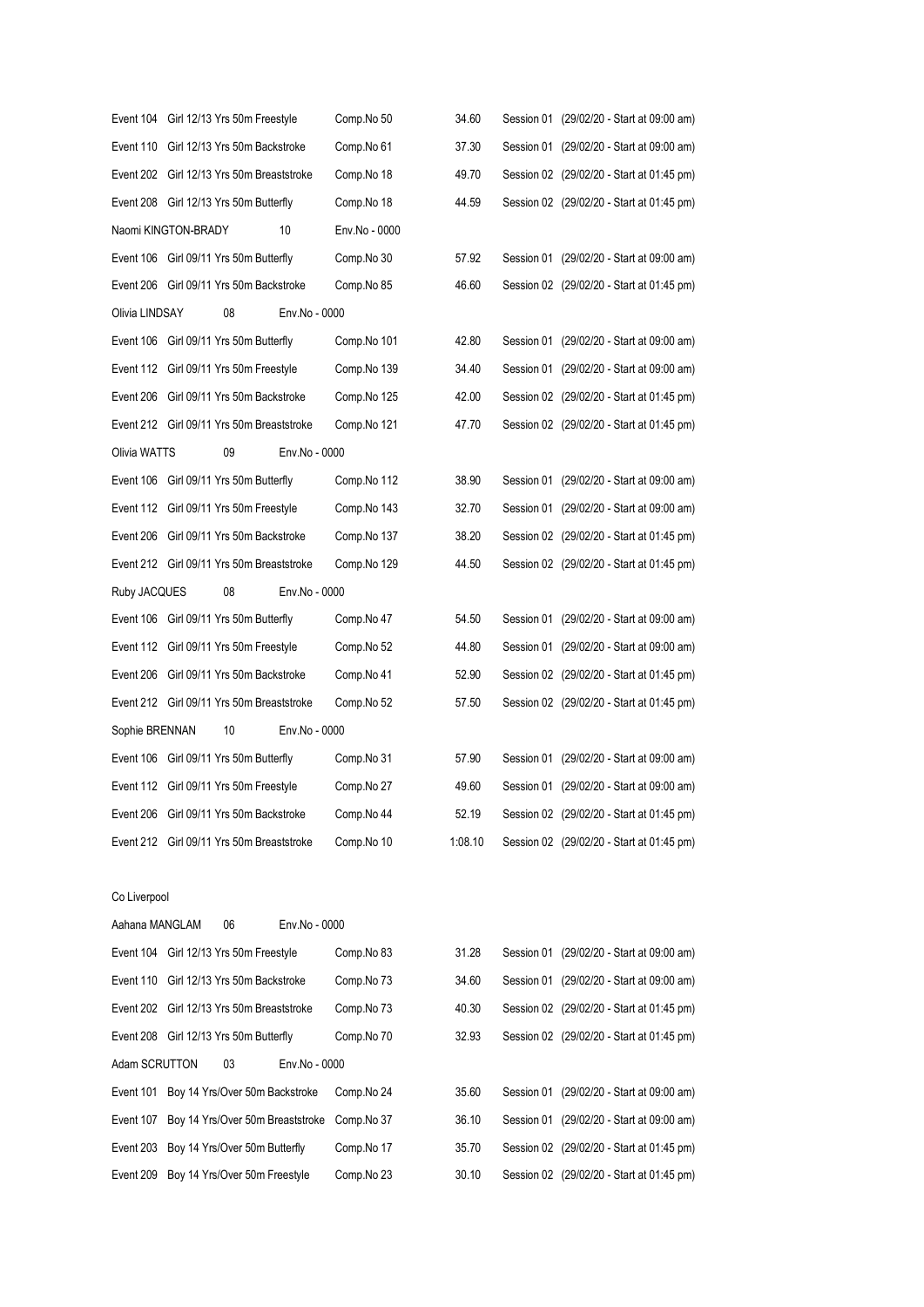| Aimee WHITE             |                                             | 05                                | Env.No - 0000 |             |       |                                           |  |
|-------------------------|---------------------------------------------|-----------------------------------|---------------|-------------|-------|-------------------------------------------|--|
|                         | Event 102 Girl 14 Yrs/Over 50m Backstroke   |                                   |               | Comp.No 42  | 33.89 | Session 01 (29/02/20 - Start at 09:00 am) |  |
|                         | Event 108 Girl 14 Yrs/Over 50m Breaststroke |                                   |               | Comp.No 39  | 38.00 | Session 01 (29/02/20 - Start at 09:00 am) |  |
|                         | Event 204 Girl 14 Yrs/Over 50m Butterfly    |                                   |               | Comp.No 36  | 32.52 | Session 02 (29/02/20 - Start at 01:45 pm) |  |
|                         | Event 210 Girl 14 Yrs/Over 50m Freestyle    |                                   |               | Comp.No 52  | 29.30 | Session 02 (29/02/20 - Start at 01:45 pm) |  |
| Alex THOMPSON           |                                             | 02                                | Env.No - 0000 |             |       |                                           |  |
|                         | Event 101 Boy 14 Yrs/Over 50m Backstroke    |                                   |               | Comp.No 44  | 29.91 | Session 01 (29/02/20 - Start at 09:00 am) |  |
|                         | Event 203 Boy 14 Yrs/Over 50m Butterfly     |                                   |               | Comp.No 51  | 28.30 | Session 02 (29/02/20 - Start at 01:45 pm) |  |
|                         | Event 209 Boy 14 Yrs/Over 50m Freestyle     |                                   |               | Comp.No 61  | 24.69 | Session 02 (29/02/20 - Start at 01:45 pm) |  |
| Anna O'BRIEN            |                                             | 06                                | Env.No - 0000 |             |       |                                           |  |
|                         | Event 104 Girl 12/13 Yrs 50m Freestyle      |                                   |               | Comp.No 81  | 31.50 | Session 01 (29/02/20 - Start at 09:00 am) |  |
|                         | Event 110 Girl 12/13 Yrs 50m Backstroke     |                                   |               | Comp.No 38  | 40.10 | Session 01 (29/02/20 - Start at 09:00 am) |  |
|                         | Event 202 Girl 12/13 Yrs 50m Breaststroke   |                                   |               | Comp.No 63  | 41.74 | Session 02 (29/02/20 - Start at 01:45 pm) |  |
|                         | Event 208 Girl 12/13 Yrs 50m Butterfly      |                                   |               | Comp.No 67  | 35.00 | Session 02 (29/02/20 - Start at 01:45 pm) |  |
| <b>Beatrice BARTRAM</b> |                                             | 08                                | Env.No - 0000 |             |       |                                           |  |
|                         | Event 106 Girl 09/11 Yrs 50m Butterfly      |                                   |               | Comp.No 107 | 39.90 | Session 01 (29/02/20 - Start at 09:00 am) |  |
|                         | Event 112 Girl 09/11 Yrs 50m Freestyle      |                                   |               | Comp.No 124 | 37.00 | Session 01 (29/02/20 - Start at 09:00 am) |  |
|                         | Event 206 Girl 09/11 Yrs 50m Backstroke     |                                   |               | Comp.No 108 | 44.10 | Session 02 (29/02/20 - Start at 01:45 pm) |  |
|                         | Event 212 Girl 09/11 Yrs 50m Breaststroke   |                                   |               | Comp.No 112 | 49.60 | Session 02 (29/02/20 - Start at 01:45 pm) |  |
| Benjamin PAUL           |                                             | 07                                | Env.No - 0000 |             |       |                                           |  |
|                         | Event 103 Boy 12/13 Yrs 50m Freestyle       |                                   |               | Comp.No 43  | 32.10 | Session 01 (29/02/20 - Start at 09:00 am) |  |
| Event 109               |                                             | Boy 12/13 Yrs 50m Backstroke      |               | Comp.No 45  | 36.10 | Session 01 (29/02/20 - Start at 09:00 am) |  |
| Event 201               |                                             | Boy 12/13 Yrs 50m Breaststroke    |               | Comp.No 40  | 41.30 | Session 02 (29/02/20 - Start at 01:45 pm) |  |
|                         | Event 207 Boy 12/13 Yrs 50m Butterfly       |                                   |               | Comp.No 33  | 37.90 | Session 02 (29/02/20 - Start at 01:45 pm) |  |
| Berdan ORDEK            |                                             | 08                                | Env.No - 0000 |             |       |                                           |  |
|                         | Event 105 Boy 09/11 Yrs 50m Butterfly       |                                   |               | Comp.No 58  | 34.10 | Session 01 (29/02/20 - Start at 09:00 am) |  |
|                         | Event 111 Boy 09/11 Yrs 50m Freestyle       |                                   |               | Comp.No 80  | 31.80 | Session 01 (29/02/20 - Start at 09:00 am) |  |
| Event 205               |                                             | Boy 09/11 Yrs 50m Backstroke      |               | Comp.No 80  | 35.50 | Session 02 (29/02/20 - Start at 01:45 pm) |  |
|                         | Event 211 Boy 09/11 Yrs 50m Breaststroke    |                                   |               | Comp.No 66  | 47.00 | Session 02 (29/02/20 - Start at 01:45 pm) |  |
| Caleb GRIFFITHS         |                                             | 05                                | Env.No - 0000 |             |       |                                           |  |
|                         | Event 101 Boy 14 Yrs/Over 50m Backstroke    |                                   |               | Comp.No 49  | 29.07 | Session 01 (29/02/20 - Start at 09:00 am) |  |
|                         | Event 107 Boy 14 Yrs/Over 50m Breaststroke  |                                   |               | Comp.No 50  | 33.60 | Session 01 (29/02/20 - Start at 09:00 am) |  |
|                         | Event 203 Boy 14 Yrs/Over 50m Butterfly     |                                   |               | Comp.No 53  | 27.70 | Session 02 (29/02/20 - Start at 01:45 pm) |  |
|                         | Event 209 Boy 14 Yrs/Over 50m Freestyle     |                                   |               | Comp.No 43  | 27.00 | Session 02 (29/02/20 - Start at 01:45 pm) |  |
| Charlotte RENS          |                                             | 03                                | Env.No - 0000 |             |       |                                           |  |
|                         | Event 102 Girl 14 Yrs/Over 50m Backstroke   |                                   |               | Comp.No 37  | 34.61 | Session 01 (29/02/20 - Start at 09:00 am) |  |
| Event 108               |                                             | Girl 14 Yrs/Over 50m Breaststroke |               | Comp.No 27  | 39.85 | Session 01 (29/02/20 - Start at 09:00 am) |  |
| Event 204               |                                             | Girl 14 Yrs/Over 50m Butterfly    |               | Comp.No 47  | 29.80 | Session 02 (29/02/20 - Start at 01:45 pm) |  |
|                         | Event 210 Girl 14 Yrs/Over 50m Freestyle    |                                   |               | Comp.No 58  | 27.90 | Session 02 (29/02/20 - Start at 01:45 pm) |  |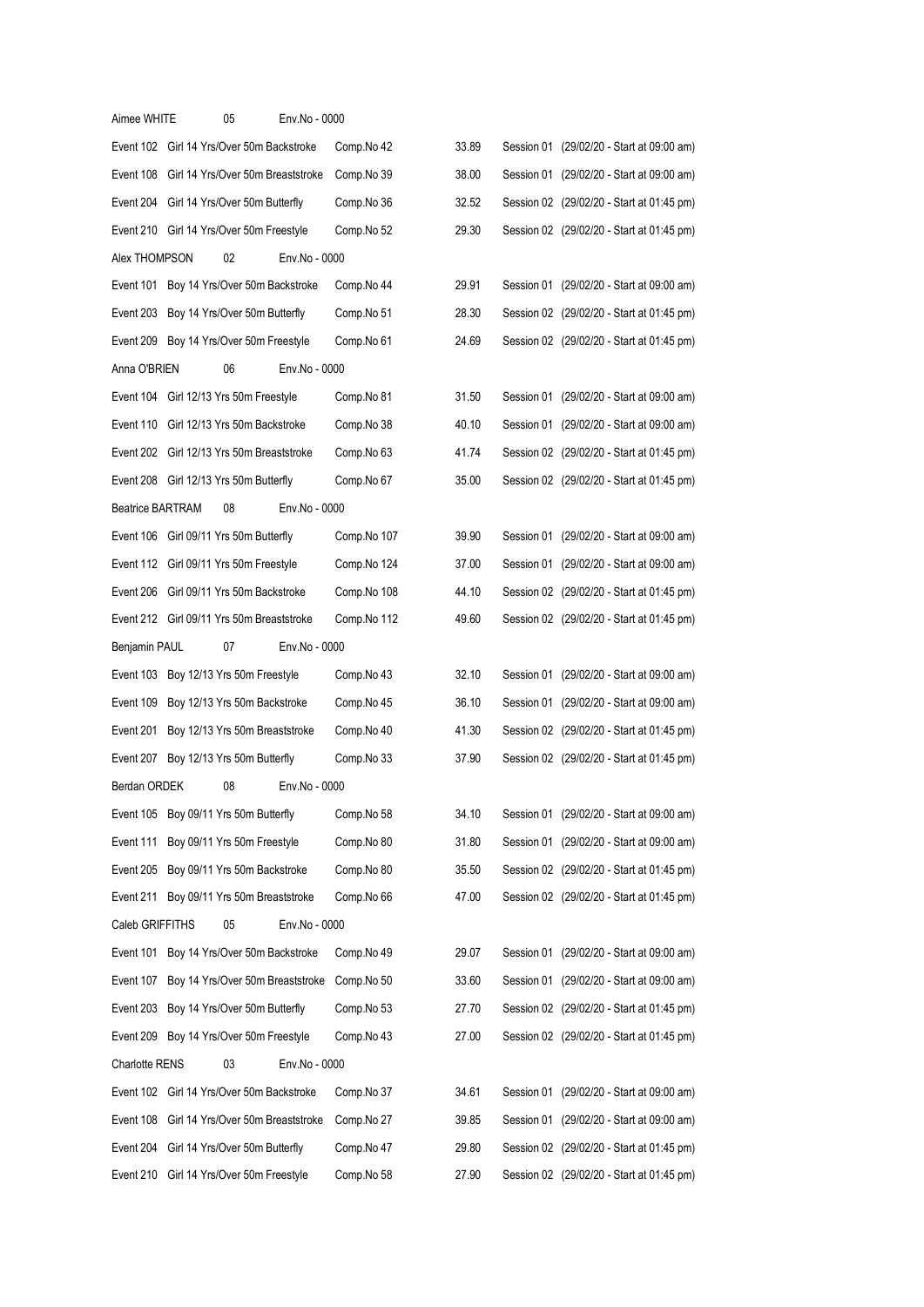| Christian ALLEN                         |                        | 02                                         | Env.No - 0000 |             |       |                                           |
|-----------------------------------------|------------------------|--------------------------------------------|---------------|-------------|-------|-------------------------------------------|
|                                         |                        | Event 101 Boy 14 Yrs/Over 50m Backstroke   |               | Comp.No 48  | 29.30 | Session 01 (29/02/20 - Start at 09:00 am) |
| Event 107                               |                        | Boy 14 Yrs/Over 50m Breaststroke           |               | Comp.No 46  | 34.17 | Session 01 (29/02/20 - Start at 09:00 am) |
| Event 203                               |                        | Boy 14 Yrs/Over 50m Butterfly              |               | Comp.No 50  | 28.48 | Session 02 (29/02/20 - Start at 01:45 pm) |
|                                         |                        | Event 209 Boy 14 Yrs/Over 50m Freestyle    |               | Comp.No 49  | 26.28 | Session 02 (29/02/20 - Start at 01:45 pm) |
|                                         | Christopher LAMBERT 00 |                                            | Env.No - 0000 |             |       |                                           |
|                                         |                        | Event 101 Boy 14 Yrs/Over 50m Backstroke   |               | Comp.No 45  | 29.80 | Session 01 (29/02/20 - Start at 09:00 am) |
| Event 101                               |                        | Boy 14 Yrs/Over 50m Backstroke             |               | Comp.No 46  | 29.80 | Session 01 (29/02/20 - Start at 09:00 am) |
| Event 107                               |                        | Boy 14 Yrs/Over 50m Breaststroke           |               | Comp.No 44  | 34.40 | Session 01 (29/02/20 - Start at 09:00 am) |
| Event 107                               |                        | Boy 14 Yrs/Over 50m Breaststroke           |               | Comp.No 43  | 34.40 | Session 01 (29/02/20 - Start at 09:00 am) |
| Event 203                               |                        | Boy 14 Yrs/Over 50m Butterfly              |               | Comp.No 56  | 27.45 | Session 02 (29/02/20 - Start at 01:45 pm) |
| Event 203                               |                        | Boy 14 Yrs/Over 50m Butterfly              |               | Comp.No 55  | 27.45 | Session 02 (29/02/20 - Start at 01:45 pm) |
| Event 209                               |                        | Boy 14 Yrs/Over 50m Freestyle              |               | Comp.No 63  | 24.60 | Session 02 (29/02/20 - Start at 01:45 pm) |
|                                         |                        | Event 209 Boy 14 Yrs/Over 50m Freestyle    |               | Comp.No 62  | 24.60 | Session 02 (29/02/20 - Start at 01:45 pm) |
| Daniel OMIDI                            |                        | 02                                         | Env.No - 0000 |             |       |                                           |
|                                         |                        | Event 101 Boy 14 Yrs/Over 50m Backstroke   |               | Comp.No 21  | 36.26 | Session 01 (29/02/20 - Start at 09:00 am) |
|                                         |                        | Event 209 Boy 14 Yrs/Over 50m Freestyle    |               | Comp.No 21  | 30.60 | Session 02 (29/02/20 - Start at 01:45 pm) |
| Eleanor NOBLE                           |                        | 08                                         | Env.No - 0000 |             |       |                                           |
|                                         |                        | Event 112 Girl 09/11 Yrs 50m Freestyle     |               | Comp.No 141 | 34.30 | Session 01 (29/02/20 - Start at 09:00 am) |
|                                         |                        | Event 206 Girl 09/11 Yrs 50m Backstroke    |               | Comp.No 133 | 39.80 | Session 02 (29/02/20 - Start at 01:45 pm) |
| Eleni XYNARIANOS                        |                        | 06                                         | Env.No - 0000 |             |       |                                           |
|                                         |                        | Event 104 Girl 12/13 Yrs 50m Freestyle     |               | Comp.No 77  | 31.80 | Session 01 (29/02/20 - Start at 09:00 am) |
|                                         |                        | Event 110 Girl 12/13 Yrs 50m Backstroke    |               | Comp.No 70  | 36.20 | Session 01 (29/02/20 - Start at 09:00 am) |
|                                         |                        | Event 202 Girl 12/13 Yrs 50m Breaststroke  |               | Comp.No 57  | 42.90 | Session 02 (29/02/20 - Start at 01:45 pm) |
|                                         |                        | Event 208 Girl 12/13 Yrs 50m Butterfly     |               | Comp.No 39  | 39.30 | Session 02 (29/02/20 - Start at 01:45 pm) |
| Eliza RADCLYFFE                         |                        | 06                                         | Env.No - 0000 |             |       |                                           |
|                                         |                        | Event 104 Girl 12/13 Yrs 50m Freestyle     |               | Comp.No 65  | 32.70 | Session 01 (29/02/20 - Start at 09:00 am) |
|                                         |                        | Event 110 Girl 12/13 Yrs 50m Backstroke    |               | Comp.No 59  | 37.40 | Session 01 (29/02/20 - Start at 09:00 am) |
|                                         |                        | Event 202 Girl 12/13 Yrs 50m Breaststroke  |               | Comp.No 74  | 40.20 | Session 02 (29/02/20 - Start at 01:45 pm) |
|                                         |                        | Event 208 Girl 12/13 Yrs 50m Butterfly     |               | Comp.No 69  | 34.70 | Session 02 (29/02/20 - Start at 01:45 pm) |
| Ellis CLEWORTH                          |                        | 04                                         | Env.No - 0000 |             |       |                                           |
|                                         |                        | Event 101 Boy 14 Yrs/Over 50m Backstroke   |               | Comp.No 51  | 28.40 | Session 01 (29/02/20 - Start at 09:00 am) |
|                                         |                        | Event 107 Boy 14 Yrs/Over 50m Breaststroke |               | Comp.No 52  | 32.87 | Session 01 (29/02/20 - Start at 09:00 am) |
|                                         |                        | Event 203 Boy 14 Yrs/Over 50m Butterfly    |               | Comp.No 61  | 26.65 | Session 02 (29/02/20 - Start at 01:45 pm) |
|                                         |                        | Event 209 Boy 14 Yrs/Over 50m Freestyle    |               | Comp.No 52  | 26.07 | Session 02 (29/02/20 - Start at 01:45 pm) |
| Eoin O'CONNOR                           |                        | 01                                         | Env.No - 0000 |             |       |                                           |
|                                         |                        |                                            |               | Comp.No 57  | 27.29 | Session 02 (29/02/20 - Start at 01:45 pm) |
|                                         |                        |                                            |               |             |       |                                           |
| Event 203 Boy 14 Yrs/Over 50m Butterfly |                        | Event 209 Boy 14 Yrs/Over 50m Freestyle    |               | Comp.No 56  | 25.35 | Session 02 (29/02/20 - Start at 01:45 pm) |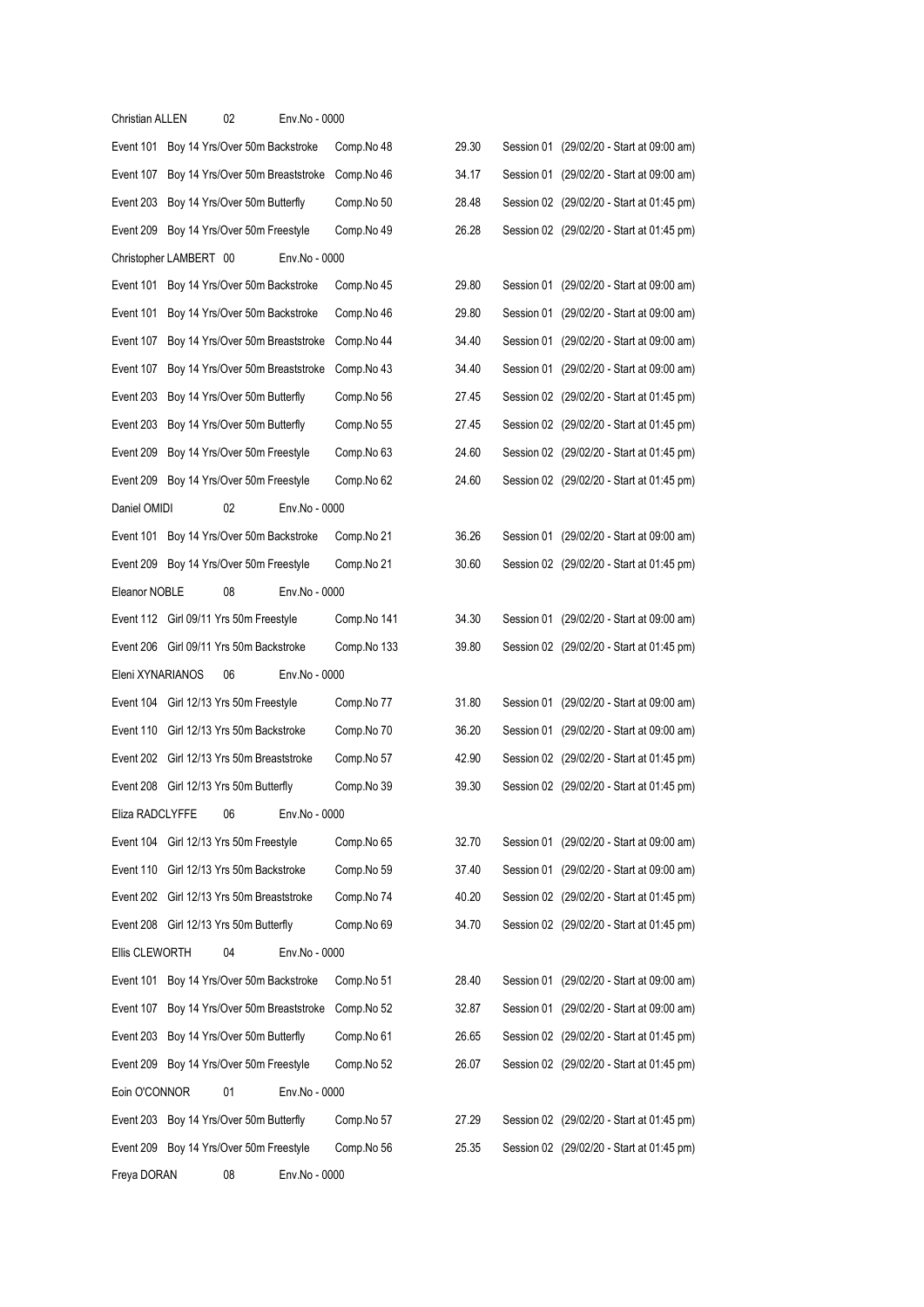|                     | Event 106 Girl 09/11 Yrs 50m Butterfly      |                                  |               | Comp.No 84    | 46.20 | Session 01 (29/02/20 - Start at 09:00 am) |
|---------------------|---------------------------------------------|----------------------------------|---------------|---------------|-------|-------------------------------------------|
|                     | Event 112 Girl 09/11 Yrs 50m Freestyle      |                                  |               | Comp.No 123   | 37.20 | Session 01 (29/02/20 - Start at 09:00 am) |
|                     | Event 206 Girl 09/11 Yrs 50m Backstroke     |                                  |               | Comp.No 106   | 44.30 | Session 02 (29/02/20 - Start at 01:45 pm) |
|                     | Event 212 Girl 09/11 Yrs 50m Breaststroke   |                                  |               | Comp.No 113   | 49.50 | Session 02 (29/02/20 - Start at 01:45 pm) |
|                     |                                             | Gabrielle MELBOURNE-SM<br>03     |               | Env.No - 0000 |       |                                           |
|                     | Event 102 Girl 14 Yrs/Over 50m Backstroke   |                                  |               | Comp.No 51    | 31.15 | Session 01 (29/02/20 - Start at 09:00 am) |
|                     | Event 204 Girl 14 Yrs/Over 50m Butterfly    |                                  |               | Comp.No 49    | 29.50 | Session 02 (29/02/20 - Start at 01:45 pm) |
|                     | Event 210 Girl 14 Yrs/Over 50m Freestyle    |                                  |               | Comp.No 60    | 27.10 | Session 02 (29/02/20 - Start at 01:45 pm) |
| Grace MORLEY        |                                             | 07                               | Env.No - 0000 |               |       |                                           |
|                     | Event 104 Girl 12/13 Yrs 50m Freestyle      |                                  |               | Comp.No 45    | 35.00 | Session 01 (29/02/20 - Start at 09:00 am) |
|                     | Event 110 Girl 12/13 Yrs 50m Backstroke     |                                  |               | Comp.No 42    | 39.75 | Session 01 (29/02/20 - Start at 09:00 am) |
|                     | Event 202 Girl 12/13 Yrs 50m Breaststroke   |                                  |               | Comp.No 43    | 44.50 | Session 02 (29/02/20 - Start at 01:45 pm) |
|                     | Event 208 Girl 12/13 Yrs 50m Butterfly      |                                  |               | Comp.No 59    | 36.30 | Session 02 (29/02/20 - Start at 01:45 pm) |
| Hannah MAHER        |                                             | 05                               | Env.No - 0000 |               |       |                                           |
|                     | Event 102 Girl 14 Yrs/Over 50m Backstroke   |                                  |               | Comp.No 41    | 34.00 | Session 01 (29/02/20 - Start at 09:00 am) |
|                     | Event 108 Girl 14 Yrs/Over 50m Breaststroke |                                  |               | Comp.No 25    | 40.60 | Session 01 (29/02/20 - Start at 09:00 am) |
|                     | Event 204 Girl 14 Yrs/Over 50m Butterfly    |                                  |               | Comp.No 27    | 33.90 | Session 02 (29/02/20 - Start at 01:45 pm) |
|                     | Event 210 Girl 14 Yrs/Over 50m Freestyle    |                                  |               | Comp.No 56    | 28.97 | Session 02 (29/02/20 - Start at 01:45 pm) |
| Hollie COOPER       |                                             | 06                               | Env.No - 0000 |               |       |                                           |
|                     | Event 202 Girl 12/13 Yrs 50m Breaststroke   |                                  |               | Comp.No 77    | 39.05 | Session 02 (29/02/20 - Start at 01:45 pm) |
|                     | Event 208 Girl 12/13 Yrs 50m Butterfly      |                                  |               | Comp.No 55    | 36.60 | Session 02 (29/02/20 - Start at 01:45 pm) |
| <b>Holly BARDEN</b> |                                             | 05                               | Env.No - 0000 |               |       |                                           |
|                     | Event 108 Girl 14 Yrs/Over 50m Breaststroke |                                  |               | Comp.No 29    | 39.56 | Session 01 (29/02/20 - Start at 09:00 am) |
|                     | Event 204 Girl 14 Yrs/Over 50m Butterfly    |                                  |               | Comp.No 35    | 32.61 | Session 02 (29/02/20 - Start at 01:45 pm) |
|                     | Event 210 Girl 14 Yrs/Over 50m Freestyle    |                                  |               | Comp.No 59    | 27.57 | Session 02 (29/02/20 - Start at 01:45 pm) |
|                     | Jessica HARRINGTON 08                       |                                  | Env.No - 0000 |               |       |                                           |
|                     | Event 104 Girl 12/13 Yrs 50m Freestyle      |                                  |               | Comp.No 34    | 35.90 | Session 01 (29/02/20 - Start at 09:00 am) |
| Event 110           |                                             | Girl 12/13 Yrs 50m Backstroke    |               | Comp.No 20    | 43.90 | Session 01 (29/02/20 - Start at 09:00 am) |
| Event 202           |                                             | Girl 12/13 Yrs 50m Breaststroke  |               | Comp.No 28    | 47.80 | Session 02 (29/02/20 - Start at 01:45 pm) |
| Event 208           |                                             | Girl 12/13 Yrs 50m Butterfly     |               | Comp.No 24    | 43.00 | Session 02 (29/02/20 - Start at 01:45 pm) |
| John BRUDER         |                                             | 02                               | Env.No - 0000 |               |       |                                           |
| Event 101           |                                             | Boy 14 Yrs/Over 50m Backstroke   |               | Comp.No 39    | 31.70 | Session 01 (29/02/20 - Start at 09:00 am) |
| Event 107           |                                             | Boy 14 Yrs/Over 50m Breaststroke |               | Comp.No 21    | 40.00 | Session 01 (29/02/20 - Start at 09:00 am) |
| Event 203           |                                             | Boy 14 Yrs/Over 50m Butterfly    |               | Comp.No 42    | 30.00 | Session 02 (29/02/20 - Start at 01:45 pm) |
|                     | Event 209 Boy 14 Yrs/Over 50m Freestyle     |                                  |               | Comp.No 54    | 25.79 | Session 02 (29/02/20 - Start at 01:45 pm) |
| Joni DUNNE          |                                             | 09                               | Env.No - 0000 |               |       |                                           |
| Event 106           |                                             | Girl 09/11 Yrs 50m Butterfly     |               | Comp.No 91    | 45.00 | Session 01 (29/02/20 - Start at 09:00 am) |
| Event 112           |                                             | Girl 09/11 Yrs 50m Freestyle     |               | Comp.No 136   | 34.90 | Session 01 (29/02/20 - Start at 09:00 am) |
| Event 206           |                                             | Girl 09/11 Yrs 50m Backstroke    |               | Comp.No 135   | 39.50 | Session 02 (29/02/20 - Start at 01:45 pm) |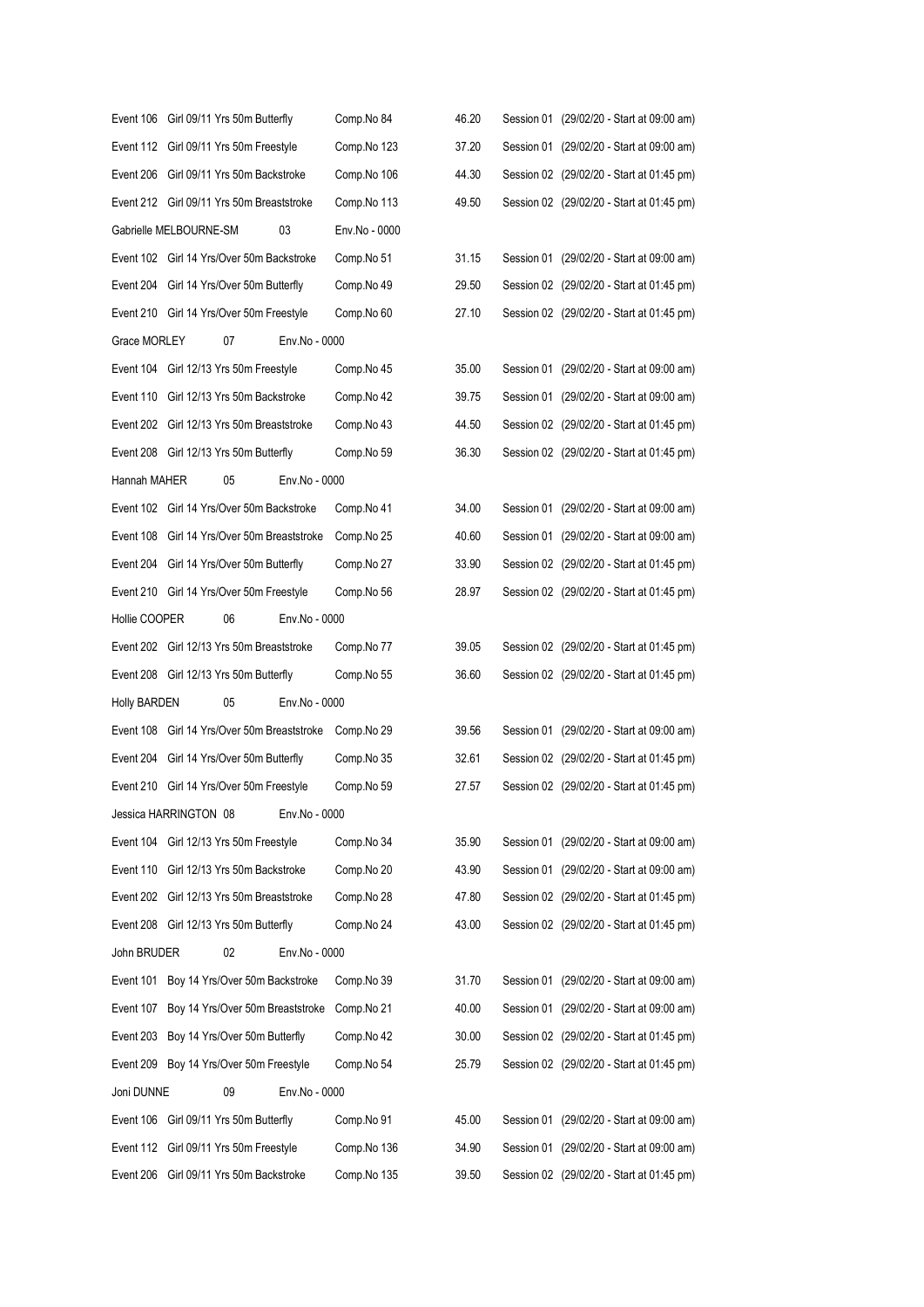|                 | Event 212 Girl 09/11 Yrs 50m Breaststroke |                                             | Comp.No 130   | 44.40 | Session 02 (29/02/20 - Start at 01:45 pm) |
|-----------------|-------------------------------------------|---------------------------------------------|---------------|-------|-------------------------------------------|
| Joshua MORRISON | 03                                        | Env.No - 0000                               |               |       |                                           |
|                 |                                           | Event 101 Boy 14 Yrs/Over 50m Backstroke    | Comp.No 38    | 31.80 | Session 01 (29/02/20 - Start at 09:00 am) |
| Event 107       |                                           | Boy 14 Yrs/Over 50m Breaststroke            | Comp.No 51    | 32.97 | Session 01 (29/02/20 - Start at 09:00 am) |
|                 | Event 203 Boy 14 Yrs/Over 50m Butterfly   |                                             | Comp.No 52    | 27.74 | Session 02 (29/02/20 - Start at 01:45 pm) |
|                 | Event 209 Boy 14 Yrs/Over 50m Freestyle   |                                             | Comp.No 48    | 26.50 | Session 02 (29/02/20 - Start at 01:45 pm) |
| Joshua PAUL     | 09                                        | Env.No - 0000                               |               |       |                                           |
|                 | Event 105 Boy 09/11 Yrs 50m Butterfly     |                                             | Comp.No 43    | 42.20 | Session 01 (29/02/20 - Start at 09:00 am) |
|                 | Event 111 Boy 09/11 Yrs 50m Freestyle     |                                             | Comp.No 65    | 36.50 | Session 01 (29/02/20 - Start at 09:00 am) |
|                 | Event 205 Boy 09/11 Yrs 50m Backstroke    |                                             | Comp.No 71    | 40.30 | Session 02 (29/02/20 - Start at 01:45 pm) |
|                 | Event 211 Boy 09/11 Yrs 50m Breaststroke  |                                             | Comp.No 63    | 47.60 | Session 02 (29/02/20 - Start at 01:45 pm) |
| Kieran HENNESSY | 99                                        | Env.No - 0000                               |               |       |                                           |
|                 | Event 203 Boy 14 Yrs/Over 50m Butterfly   |                                             | Comp.No 59    | 27.06 | Session 02 (29/02/20 - Start at 01:45 pm) |
|                 | Event 209 Boy 14 Yrs/Over 50m Freestyle   |                                             | Comp.No 59    | 24.91 | Session 02 (29/02/20 - Start at 01:45 pm) |
|                 | Krishaa BALAMURUGAN                       | 09                                          | Env.No - 0000 |       |                                           |
|                 | Event 106 Girl 09/11 Yrs 50m Butterfly    |                                             | Comp.No 95    | 44.20 | Session 01 (29/02/20 - Start at 09:00 am) |
|                 | Event 112 Girl 09/11 Yrs 50m Freestyle    |                                             | Comp.No 103   | 38.90 | Session 01 (29/02/20 - Start at 09:00 am) |
|                 | Event 206 Girl 09/11 Yrs 50m Backstroke   |                                             | Comp.No 121   | 42.60 | Session 02 (29/02/20 - Start at 01:45 pm) |
|                 | Event 212 Girl 09/11 Yrs 50m Breaststroke |                                             | Comp.No 49    | 58.02 | Session 02 (29/02/20 - Start at 01:45 pm) |
| Kristian ELLIS  | 02                                        | Env.No - 0000                               |               |       |                                           |
|                 |                                           | Event 101 Boy 14 Yrs/Over 50m Backstroke    | Comp.No 47    | 29.70 | Session 01 (29/02/20 - Start at 09:00 am) |
|                 |                                           | Event 107 Boy 14 Yrs/Over 50m Breaststroke  | Comp.No 53    | 32.10 | Session 01 (29/02/20 - Start at 09:00 am) |
| Lehna DAVIES    | 05                                        | Env.No - 0000                               |               |       |                                           |
|                 |                                           | Event 102 Girl 14 Yrs/Over 50m Backstroke   | Comp.No 32    | 35.10 | Session 01 (29/02/20 - Start at 09:00 am) |
|                 |                                           | Event 108 Girl 14 Yrs/Over 50m Breaststroke | Comp.No 30    | 39.40 | Session 01 (29/02/20 - Start at 09:00 am) |
|                 | Event 204 Girl 14 Yrs/Over 50m Butterfly  |                                             | Comp.No 26    | 34.00 | Session 02 (29/02/20 - Start at 01:45 pm) |
|                 | Event 210 Girl 14 Yrs/Over 50m Freestyle  |                                             | Comp.No 27    | 31.60 | Session 02 (29/02/20 - Start at 01:45 pm) |
| Libby MANNING   | 02                                        | Env.No - 0000                               |               |       |                                           |
|                 |                                           | Event 102 Girl 14 Yrs/Over 50m Backstroke   | Comp.No 50    | 31.50 | Session 01 (29/02/20 - Start at 09:00 am) |
| Event 204       | Girl 14 Yrs/Over 50m Butterfly            |                                             | Comp.No 46    | 30.49 | Session 02 (29/02/20 - Start at 01:45 pm) |
|                 | Event 210 Girl 14 Yrs/Over 50m Freestyle  |                                             | Comp.No 50    | 29.52 | Session 02 (29/02/20 - Start at 01:45 pm) |
|                 | Lucia RODRIGUEZ-O'BRIE                    | 06                                          | Env.No - 0000 |       |                                           |
|                 | Event 104 Girl 12/13 Yrs 50m Freestyle    |                                             | Comp.No 47    | 34.69 | Session 01 (29/02/20 - Start at 09:00 am) |
| Event 110       | Girl 12/13 Yrs 50m Backstroke             |                                             | Comp.No 48    | 39.30 | Session 01 (29/02/20 - Start at 09:00 am) |
| Event 202       | Girl 12/13 Yrs 50m Breaststroke           |                                             | Comp.No 33    | 46.80 | Session 02 (29/02/20 - Start at 01:45 pm) |
| Event 208       | Girl 12/13 Yrs 50m Butterfly              |                                             | Comp.No 33    | 40.30 | Session 02 (29/02/20 - Start at 01:45 pm) |
| Luke CURNYN     | 07                                        | Env.No - 0000                               |               |       |                                           |
| Event 103       | Boy 12/13 Yrs 50m Freestyle               |                                             | Comp.No 56    | 28.33 | Session 01 (29/02/20 - Start at 09:00 am) |
| Event 109       | Boy 12/13 Yrs 50m Backstroke              |                                             | Comp.No 49    | 34.85 | Session 01 (29/02/20 - Start at 09:00 am) |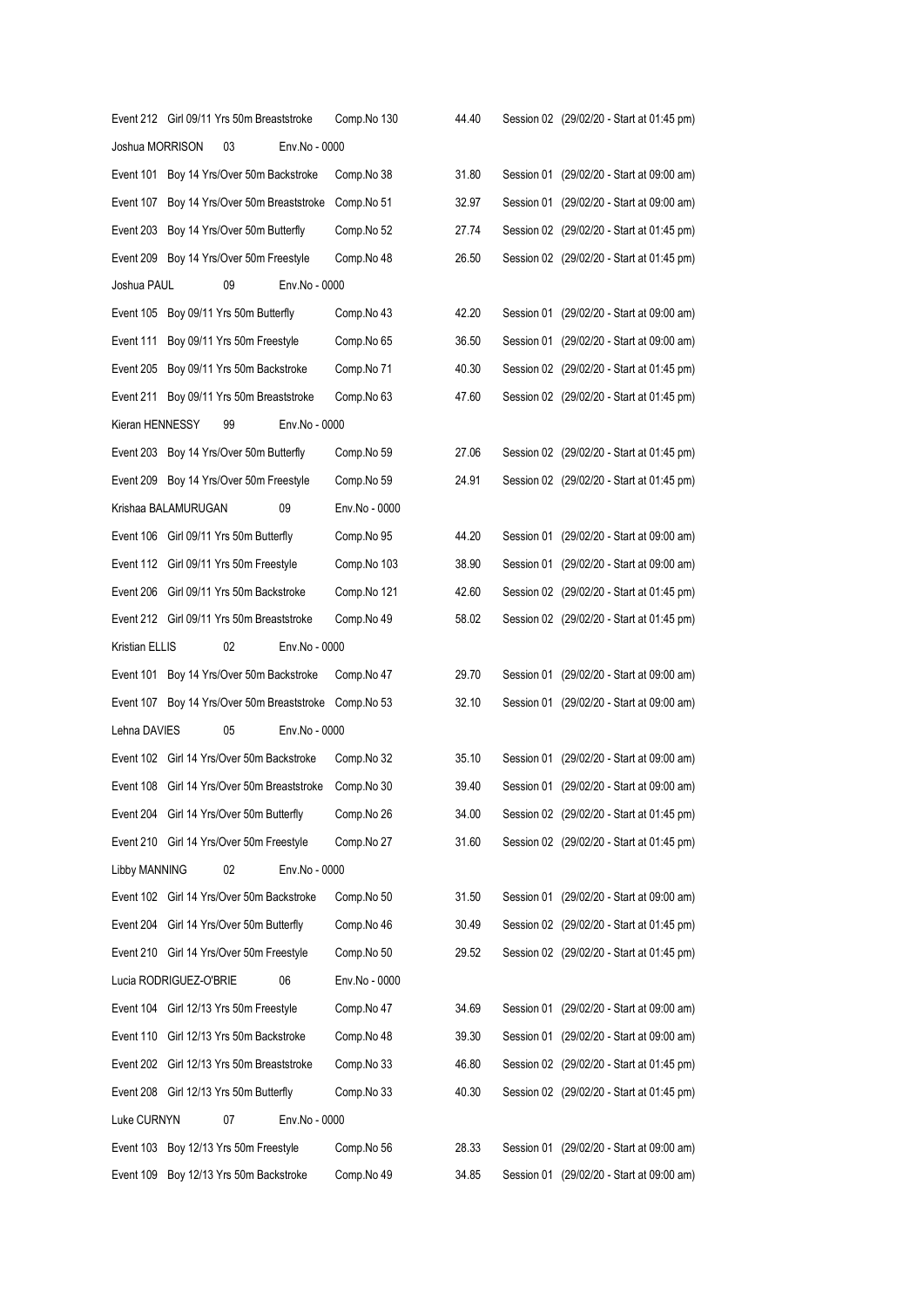|                  | Event 201 Boy 12/13 Yrs 50m Breaststroke    |               | Comp.No 50    | 35.70 | Session 02 (29/02/20 - Start at 01:45 pm) |
|------------------|---------------------------------------------|---------------|---------------|-------|-------------------------------------------|
|                  | Event 207 Boy 12/13 Yrs 50m Butterfly       |               | Comp.No 48    | 31.72 | Session 02 (29/02/20 - Start at 01:45 pm) |
| Mia BURSLEM      | 06                                          | Env.No - 0000 |               |       |                                           |
|                  | Event 104 Girl 12/13 Yrs 50m Freestyle      |               | Comp.No 87    | 29.42 | Session 01 (29/02/20 - Start at 09:00 am) |
|                  | Event 110 Girl 12/13 Yrs 50m Backstroke     |               | Comp.No 69    | 36.20 | Session 01 (29/02/20 - Start at 09:00 am) |
|                  | Event 202 Girl 12/13 Yrs 50m Breaststroke   |               | Comp.No 45    | 44.30 | Session 02 (29/02/20 - Start at 01:45 pm) |
|                  | Event 208 Girl 12/13 Yrs 50m Butterfly      |               | Comp.No 71    | 32.39 | Session 02 (29/02/20 - Start at 01:45 pm) |
| Millie GRIFFITHS | 08                                          | Env.No - 0000 |               |       |                                           |
|                  | Event 104 Girl 12/13 Yrs 50m Freestyle      |               | Comp.No 62    | 33.30 | Session 01 (29/02/20 - Start at 09:00 am) |
|                  | Event 110 Girl 12/13 Yrs 50m Backstroke     |               | Comp.No 55    | 38.30 | Session 01 (29/02/20 - Start at 09:00 am) |
|                  | Event 202 Girl 12/13 Yrs 50m Breaststroke   |               | Comp.No 46    | 44.10 | Session 02 (29/02/20 - Start at 01:45 pm) |
|                  | Event 208 Girl 12/13 Yrs 50m Butterfly      |               | Comp.No 47    | 37.16 | Session 02 (29/02/20 - Start at 01:45 pm) |
|                  | Molli WARBURTON-WHITE                       | 05            | Env.No - 0000 |       |                                           |
|                  | Event 102 Girl 14 Yrs/Over 50m Backstroke   |               | Comp.No 47    | 32.50 | Session 01 (29/02/20 - Start at 09:00 am) |
|                  | Event 108 Girl 14 Yrs/Over 50m Breaststroke |               | Comp.No 44    | 36.40 | Session 01 (29/02/20 - Start at 09:00 am) |
|                  | Event 204 Girl 14 Yrs/Over 50m Butterfly    |               | Comp.No 42    | 31.64 | Session 02 (29/02/20 - Start at 01:45 pm) |
|                  | Event 210 Girl 14 Yrs/Over 50m Freestyle    |               | Comp.No 51    | 29.40 | Session 02 (29/02/20 - Start at 01:45 pm) |
| Nethuli SARAM    | 05                                          | Env.No - 0000 |               |       |                                           |
|                  | Event 108 Girl 14 Yrs/Over 50m Breaststroke |               | Comp.No 22    | 40.80 | Session 01 (29/02/20 - Start at 09:00 am) |
|                  | Event 204 Girl 14 Yrs/Over 50m Butterfly    |               | Comp.No 17    | 36.20 | Session 02 (29/02/20 - Start at 01:45 pm) |
|                  | Event 210 Girl 14 Yrs/Over 50m Freestyle    |               | Comp.No 26    | 31.80 | Session 02 (29/02/20 - Start at 01:45 pm) |
|                  | Nicolas CASTINEIRA MOS                      | 09            | Env.No - 0000 |       |                                           |
|                  | Event 105 Boy 09/11 Yrs 50m Butterfly       |               | Comp.No 51    | 38.80 | Session 01 (29/02/20 - Start at 09:00 am) |
| Event 111        | Boy 09/11 Yrs 50m Freestyle                 |               | Comp.No 59    | 37.30 | Session 01 (29/02/20 - Start at 09:00 am) |
|                  | Event 205 Boy 09/11 Yrs 50m Backstroke      |               | Comp.No 63    | 42.50 | Session 02 (29/02/20 - Start at 01:45 pm) |
|                  | Event 211 Boy 09/11 Yrs 50m Breaststroke    |               | Comp.No 71    | 45.90 | Session 02 (29/02/20 - Start at 01:45 pm) |
|                  | Oliver DURNEY-KNIGHT                        | 09            | Env.No - 0000 |       |                                           |
|                  | Event 105 Boy 09/11 Yrs 50m Butterfly       |               | Comp.No 53    | 37.78 | Session 01 (29/02/20 - Start at 09:00 am) |
| Event 111        | Boy 09/11 Yrs 50m Freestyle                 |               | Comp.No 73    | 34.20 | Session 01 (29/02/20 - Start at 09:00 am) |
| Event 205        | Boy 09/11 Yrs 50m Backstroke                |               | Comp.No 72    | 39.90 | Session 02 (29/02/20 - Start at 01:45 pm) |
| Event 211        | Boy 09/11 Yrs 50m Breaststroke              |               | Comp.No 68    | 46.60 | Session 02 (29/02/20 - Start at 01:45 pm) |
| Oscar DONNELLY   | 08                                          | Env.No - 0000 |               |       |                                           |
|                  | Event 105 Boy 09/11 Yrs 50m Butterfly       |               | Comp.No 38    | 43.80 | Session 01 (29/02/20 - Start at 09:00 am) |
| Event 111        | Boy 09/11 Yrs 50m Freestyle                 |               | Comp.No 69    | 35.60 | Session 01 (29/02/20 - Start at 09:00 am) |
| Event 205        | Boy 09/11 Yrs 50m Backstroke                |               | Comp.No 56    | 44.20 | Session 02 (29/02/20 - Start at 01:45 pm) |
| Event 211        | Boy 09/11 Yrs 50m Breaststroke              |               | Comp.No 60    | 48.10 | Session 02 (29/02/20 - Start at 01:45 pm) |
| Rachel ROXBURGH  | 05                                          | Env.No - 0000 |               |       |                                           |
|                  | Event 102 Girl 14 Yrs/Over 50m Backstroke   |               | Comp.No 31    | 35.32 | Session 01 (29/02/20 - Start at 09:00 am) |
| Event 108        | Girl 14 Yrs/Over 50m Breaststroke           |               | Comp.No 11    | 44.70 | Session 01 (29/02/20 - Start at 09:00 am) |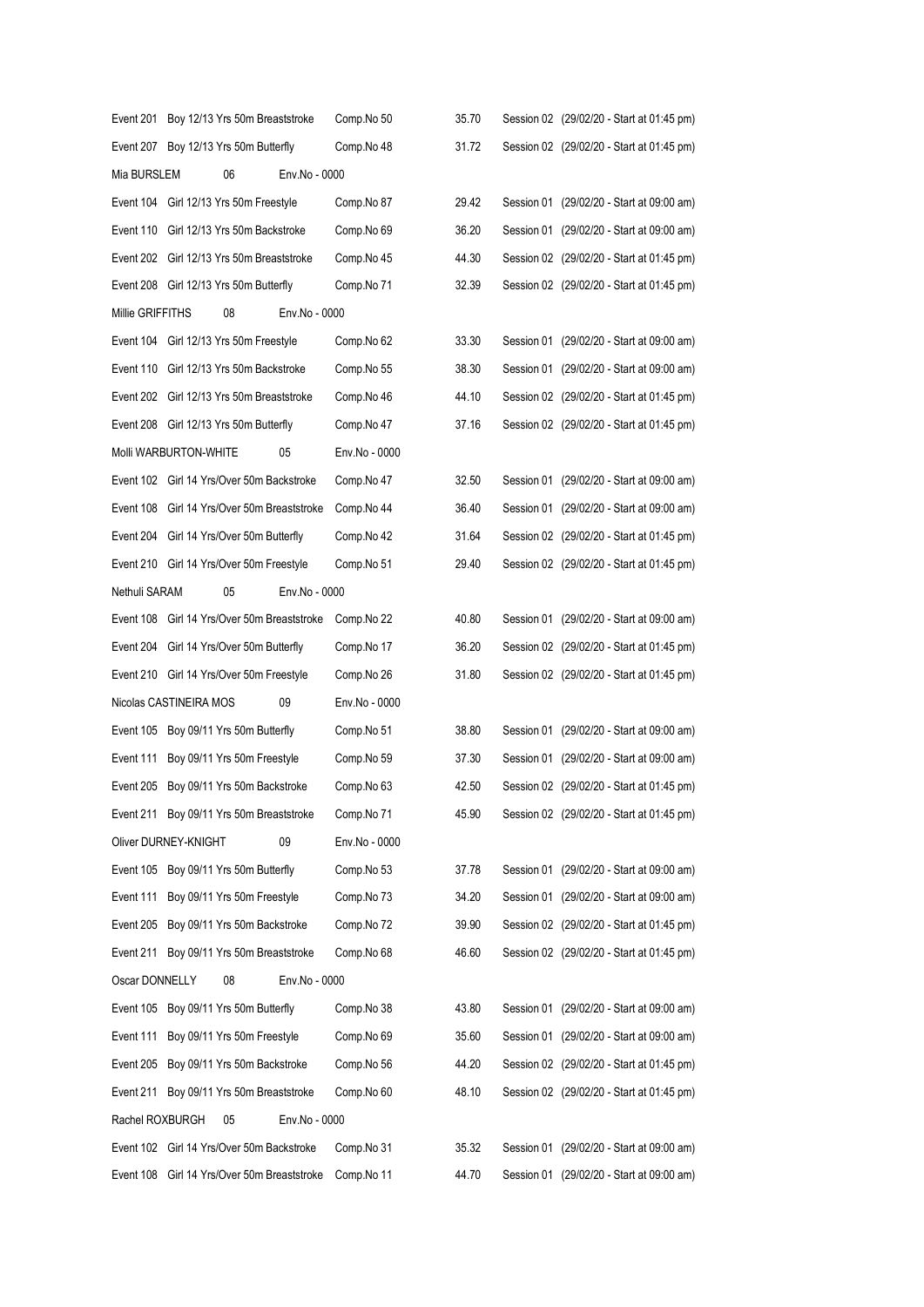|                 | Event 204 Girl 14 Yrs/Over 50m Butterfly    |               | Comp.No 22    | 35.30 | Session 02 (29/02/20 - Start at 01:45 pm) |
|-----------------|---------------------------------------------|---------------|---------------|-------|-------------------------------------------|
|                 | Event 210 Girl 14 Yrs/Over 50m Freestyle    |               | Comp.No 30    | 31.40 | Session 02 (29/02/20 - Start at 01:45 pm) |
| Ryan LEWIS      | 07                                          | Env.No - 0000 |               |       |                                           |
|                 | Event 201 Boy 12/13 Yrs 50m Breaststroke    |               | Comp.No 41    | 41.00 | Session 02 (29/02/20 - Start at 01:45 pm) |
|                 | Samantha HARRINGTON                         | 05            | Env.No - 0000 |       |                                           |
|                 | Event 102 Girl 14 Yrs/Over 50m Backstroke   |               | Comp.No 19    | 37.60 | Session 01 (29/02/20 - Start at 09:00 am) |
|                 | Event 108 Girl 14 Yrs/Over 50m Breaststroke |               | Comp.No 21    | 41.20 | Session 01 (29/02/20 - Start at 09:00 am) |
|                 | Event 204 Girl 14 Yrs/Over 50m Butterfly    |               | Comp.No 39    | 32.07 | Session 02 (29/02/20 - Start at 01:45 pm) |
|                 | Event 210 Girl 14 Yrs/Over 50m Freestyle    |               | Comp.No 42    | 30.33 | Session 02 (29/02/20 - Start at 01:45 pm) |
| Samuel ELLIS    | 04                                          | Env.No - 0000 |               |       |                                           |
|                 | Event 101 Boy 14 Yrs/Over 50m Backstroke    |               | Comp.No 40    | 31.60 | Session 01 (29/02/20 - Start at 09:00 am) |
|                 | Event 107 Boy 14 Yrs/Over 50m Breaststroke  |               | Comp.No 7     | 45.00 | Session 01 (29/02/20 - Start at 09:00 am) |
|                 | Event 203 Boy 14 Yrs/Over 50m Butterfly     |               | Comp.No 62    | 26.52 | Session 02 (29/02/20 - Start at 01:45 pm) |
|                 | Event 209 Boy 14 Yrs/Over 50m Freestyle     |               | Comp.No 53    | 26.00 | Session 02 (29/02/20 - Start at 01:45 pm) |
| Sean FLANAGAN   | 07                                          | Env.No - 0000 |               |       |                                           |
|                 | Event 103 Boy 12/13 Yrs 50m Freestyle       |               | Comp.No 45    | 31.91 | Session 01 (29/02/20 - Start at 09:00 am) |
|                 | Event 109 Boy 12/13 Yrs 50m Backstroke      |               | Comp.No 44    | 36.21 | Session 01 (29/02/20 - Start at 09:00 am) |
| Event 201       | Boy 12/13 Yrs 50m Breaststroke              |               | Comp.No 29    | 45.65 | Session 02 (29/02/20 - Start at 01:45 pm) |
|                 | Event 207 Boy 12/13 Yrs 50m Butterfly       |               | Comp.No 38    | 36.30 | Session 02 (29/02/20 - Start at 01:45 pm) |
| Sianna RENS     | 06                                          | Env.No - 0000 |               |       |                                           |
|                 | Event 102 Girl 14 Yrs/Over 50m Backstroke   |               | Comp.No 46    | 32.60 | Session 01 (29/02/20 - Start at 09:00 am) |
|                 | Event 108 Girl 14 Yrs/Over 50m Breaststroke |               | Comp.No 26    | 40.40 | Session 01 (29/02/20 - Start at 09:00 am) |
|                 | Event 204 Girl 14 Yrs/Over 50m Butterfly    |               | Comp.No 38    | 32.36 | Session 02 (29/02/20 - Start at 01:45 pm) |
|                 | Event 210 Girl 14 Yrs/Over 50m Freestyle    |               | Comp.No 45    | 30.30 | Session 02 (29/02/20 - Start at 01:45 pm) |
|                 | T'Neesha-Benét SMITH 05                     | Env.No - 0000 |               |       |                                           |
|                 | Event 102 Girl 14 Yrs/Over 50m Backstroke   |               | Comp.No 26    | 36.25 | Session 01 (29/02/20 - Start at 09:00 am) |
| Event 108       | Girl 14 Yrs/Over 50m Breaststroke           |               | Comp.No 41    | 37.04 | Session 01 (29/02/20 - Start at 09:00 am) |
|                 | Event 204 Girl 14 Yrs/Over 50m Butterfly    |               | Comp.No 29    | 33.26 | Session 02 (29/02/20 - Start at 01:45 pm) |
|                 | Event 210 Girl 14 Yrs/Over 50m Freestyle    |               | Comp.No 33    | 30.86 | Session 02 (29/02/20 - Start at 01:45 pm) |
| Thomas SIMON    | 07                                          | Env.No - 0000 |               |       |                                           |
|                 | Event 103 Boy 12/13 Yrs 50m Freestyle       |               | Comp.No 54    | 29.44 | Session 01 (29/02/20 - Start at 09:00 am) |
| Event 109       | Boy 12/13 Yrs 50m Backstroke                |               | Comp.No 52    | 31.36 | Session 01 (29/02/20 - Start at 09:00 am) |
| Event 201       | Boy 12/13 Yrs 50m Breaststroke              |               | Comp.No 13    | 49.41 | Session 02 (29/02/20 - Start at 01:45 pm) |
| Event 207       | Boy 12/13 Yrs 50m Butterfly                 |               | Comp.No 49    | 30.90 | Session 02 (29/02/20 - Start at 01:45 pm) |
|                 | Tyler MELBOURNE-SMITH                       | 05            | Env.No - 0000 |       |                                           |
|                 | Event 203 Boy 14 Yrs/Over 50m Butterfly     |               | Comp.No 54    | 27.56 | Session 02 (29/02/20 - Start at 01:45 pm) |
|                 | Event 209 Boy 14 Yrs/Over 50m Freestyle     |               | Comp.No 50    | 26.22 | Session 02 (29/02/20 - Start at 01:45 pm) |
| William JACKSON | 06                                          | Env.No - 0000 |               |       |                                           |
|                 | Event 103 Boy 12/13 Yrs 50m Freestyle       |               | Comp.No 55    | 29.40 | Session 01 (29/02/20 - Start at 09:00 am) |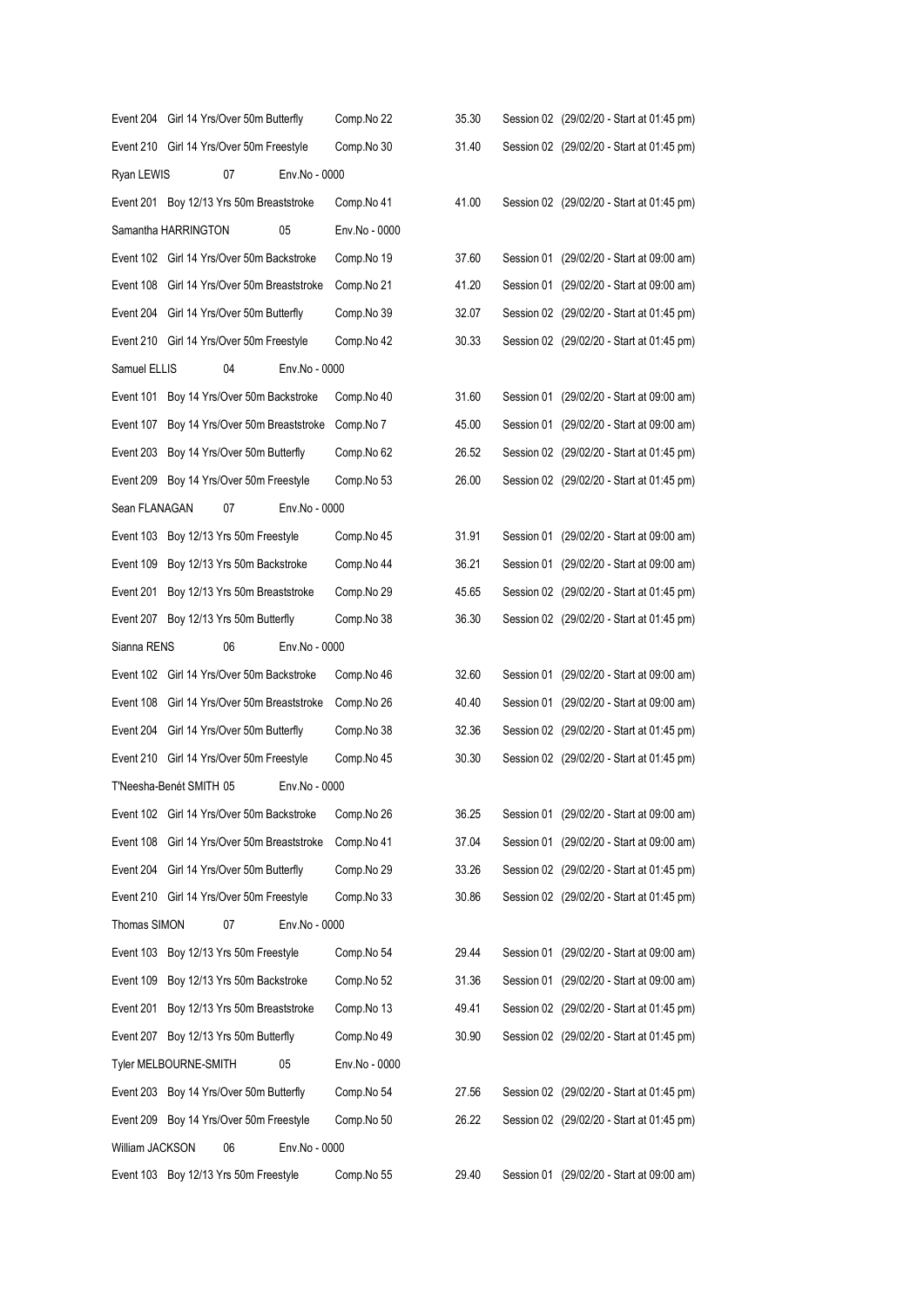|                | Event 109 Boy 12/13 Yrs 50m Backstroke                 |    |               | Comp.No 51 | 32.91 | Session 01 (29/02/20 - Start at 09:00 am) |                                |  |
|----------------|--------------------------------------------------------|----|---------------|------------|-------|-------------------------------------------|--------------------------------|--|
|                | Event 201 Boy 12/13 Yrs 50m Breaststroke               |    |               | Comp.No 43 | 40.50 | Session 02 (29/02/20 - Start at 01:45 pm) |                                |  |
|                | Event 207 Boy 12/13 Yrs 50m Butterfly                  |    |               | Comp.No 41 | 35.40 | Session 02 (29/02/20 - Start at 01:45 pm) |                                |  |
| Zachariah WINN |                                                        | 03 | Env.No - 0000 |            |       |                                           |                                |  |
|                | Event 101 Boy 14 Yrs/Over 50m Backstroke               |    |               | Comp.No 42 | 30.70 | Session 01 (29/02/20 - Start at 09:00 am) |                                |  |
|                | Event 107 Boy 14 Yrs/Over 50m Breaststroke Comp. No 41 |    |               |            | 34.70 | Session 01                                | (29/02/20 - Start at 09:00 am) |  |
|                | Event 203 Boy 14 Yrs/Over 50m Butterfly                |    |               | Comp.No 46 | 28.90 | Session 02 (29/02/20 - Start at 01:45 pm) |                                |  |
|                | Event 209 Boy 14 Yrs/Over 50m Freestyle                |    |               | Comp.No 46 | 26.66 | Session 02 (29/02/20 - Start at 01:45 pm) |                                |  |
|                |                                                        |    |               |            |       |                                           |                                |  |

## Co Manch Aq

| Adam MOLLOY      | 07                                          | Env.No - 0000 |             |         |                                           |
|------------------|---------------------------------------------|---------------|-------------|---------|-------------------------------------------|
|                  | Event 103 Boy 12/13 Yrs 50m Freestyle       |               | Comp.No 6   | 38.60   | Session 01 (29/02/20 - Start at 09:00 am) |
| Event 109        | Boy 12/13 Yrs 50m Backstroke                |               | Comp.No 20  | 42.50   | Session 01 (29/02/20 - Start at 09:00 am) |
|                  | Event 201 Boy 12/13 Yrs 50m Breaststroke    |               | Comp.No 9   | 50.80   | Session 02 (29/02/20 - Start at 01:45 pm) |
|                  | Event 207 Boy 12/13 Yrs 50m Butterfly       |               | Comp.No 11  | 45.70   | Session 02 (29/02/20 - Start at 01:45 pm) |
| Amber MURPHY     | 05                                          | Env.No - 0000 |             |         |                                           |
|                  | Event 102 Girl 14 Yrs/Over 50m Backstroke   |               | Comp.No 3   | 45.00   | Session 01 (29/02/20 - Start at 09:00 am) |
|                  | Event 108 Girl 14 Yrs/Over 50m Breaststroke |               | Comp.No 2   | 50.00   | Session 01 (29/02/20 - Start at 09:00 am) |
|                  | Event 204 Girl 14 Yrs/Over 50m Butterfly    |               | Comp.No 2   | 48.75   | Session 02 (29/02/20 - Start at 01:45 pm) |
|                  | Event 210 Girl 14 Yrs/Over 50m Freestyle    |               | Comp.No 1   | 39.94   | Session 02 (29/02/20 - Start at 01:45 pm) |
| Amelie PASQUIER  | 08                                          | Env.No - 0000 |             |         |                                           |
|                  | Event 106 Girl 09/11 Yrs 50m Butterfly      |               | Comp.No 80  | 46.85   | Session 01 (29/02/20 - Start at 09:00 am) |
|                  | Event 112 Girl 09/11 Yrs 50m Freestyle      |               | Comp.No 115 | 37.86   | Session 01 (29/02/20 - Start at 09:00 am) |
|                  | Event 206 Girl 09/11 Yrs 50m Backstroke     |               | Comp.No 57  | 49.67   | Session 02 (29/02/20 - Start at 01:45 pm) |
|                  | Event 212 Girl 09/11 Yrs 50m Breaststroke   |               | Comp.No 111 | 50.46   | Session 02 (29/02/20 - Start at 01:45 pm) |
| Candice CHAMBERS | 09                                          | Env.No - 0000 |             |         |                                           |
|                  | Event 106 Girl 09/11 Yrs 50m Butterfly      |               | Comp.No 10  | 1:02.00 | Session 01 (29/02/20 - Start at 09:00 am) |
|                  | Event 112 Girl 09/11 Yrs 50m Freestyle      |               | Comp.No 47  | 46.56   | Session 01 (29/02/20 - Start at 09:00 am) |
|                  | Event 206 Girl 09/11 Yrs 50m Backstroke     |               | Comp.No 33  | 53.83   | Session 02 (29/02/20 - Start at 01:45 pm) |
|                  | Event 212 Girl 09/11 Yrs 50m Breaststroke   |               | Comp.No 57  | 56.85   | Session 02 (29/02/20 - Start at 01:45 pm) |
| Carol JOHN06     | Env.No - 0000                               |               |             |         |                                           |
|                  | Event 104 Girl 12/13 Yrs 50m Freestyle      |               | Comp.No 28  | 36.50   | Session 01 (29/02/20 - Start at 09:00 am) |
|                  | Event 110 Girl 12/13 Yrs 50m Backstroke     |               | Comp.No 17  | 44.23   | Session 01 (29/02/20 - Start at 09:00 am) |
|                  | Event 202 Girl 12/13 Yrs 50m Breaststroke   |               | Comp.No 21  | 49.20   | Session 02 (29/02/20 - Start at 01:45 pm) |
|                  | Event 208 Girl 12/13 Yrs 50m Butterfly      |               | Comp.No 29  | 41.60   | Session 02 (29/02/20 - Start at 01:45 pm) |
| Daisy ATKISS     | 08                                          | Env.No - 0000 |             |         |                                           |
|                  | Event 106 Girl 09/11 Yrs 50m Butterfly      |               | Comp.No 38  | 56.28   | Session 01 (29/02/20 - Start at 09:00 am) |
|                  | Event 112 Girl 09/11 Yrs 50m Freestyle      |               | Comp.No 76  | 41.30   | Session 01 (29/02/20 - Start at 09:00 am) |
| Event 206        | Girl 09/11 Yrs 50m Backstroke               |               | Comp.No 20  | 56.23   | Session 02 (29/02/20 - Start at 01:45 pm) |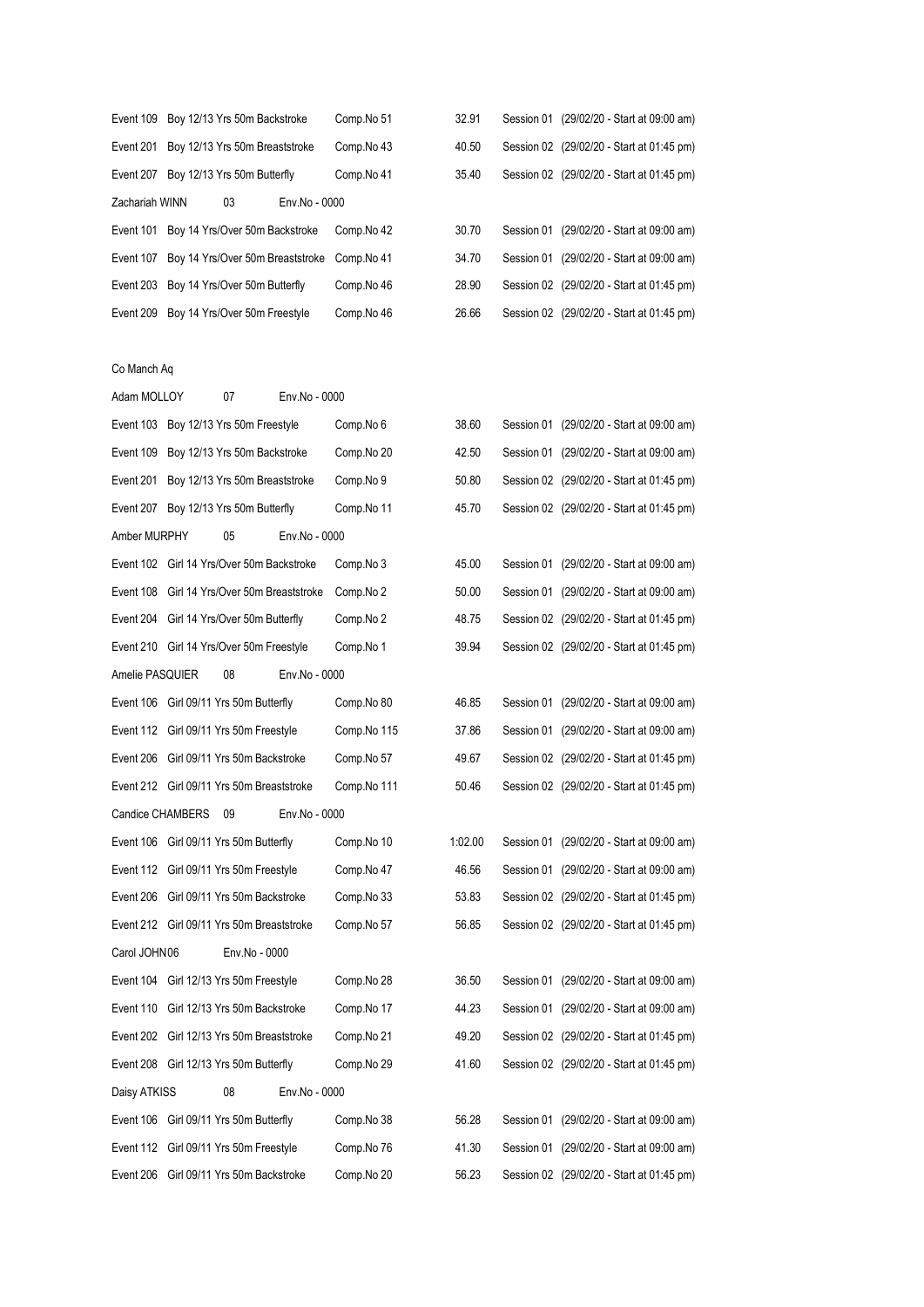|                         | Event 212 Girl 09/11 Yrs 50m Breaststroke  |               | Comp.No 61 | 56.66   |  | Session 02 (29/02/20 - Start at 01:45 pm) |
|-------------------------|--------------------------------------------|---------------|------------|---------|--|-------------------------------------------|
| Dominic POKAM           | 10                                         | Env.No - 0000 |            |         |  |                                           |
|                         | Event 105 Boy 09/11 Yrs 50m Butterfly      |               | Comp.No 20 | 53.95   |  | Session 01 (29/02/20 - Start at 09:00 am) |
|                         | Event 111 Boy 09/11 Yrs 50m Freestyle      |               | Comp.No 26 | 44.25   |  | Session 01 (29/02/20 - Start at 09:00 am) |
|                         | Event 205 Boy 09/11 Yrs 50m Backstroke     |               | Comp.No 35 | 49.32   |  | Session 02 (29/02/20 - Start at 01:45 pm) |
|                         | Event 211 Boy 09/11 Yrs 50m Breaststroke   |               | Comp.No 32 | 56.93   |  | Session 02 (29/02/20 - Start at 01:45 pm) |
| Dominic SEYMOUR         | 04                                         | Env.No - 0000 |            |         |  |                                           |
|                         | Event 101 Boy 14 Yrs/Over 50m Backstroke   |               | Comp.No 17 | 38.27   |  | Session 01 (29/02/20 - Start at 09:00 am) |
|                         | Event 107 Boy 14 Yrs/Over 50m Breaststroke |               | Comp.No 23 | 39.32   |  | Session 01 (29/02/20 - Start at 09:00 am) |
|                         | Event 203 Boy 14 Yrs/Over 50m Butterfly    |               | Comp.No 27 | 33.36   |  | Session 02 (29/02/20 - Start at 01:45 pm) |
|                         | Event 209 Boy 14 Yrs/Over 50m Freestyle    |               | Comp.No 36 | 28.51   |  | Session 02 (29/02/20 - Start at 01:45 pm) |
| Eesa DUHANEY            | 09                                         | Env.No - 0000 |            |         |  |                                           |
|                         | Event 105 Boy 09/11 Yrs 50m Butterfly      |               | Comp.No 29 | 48.75   |  | Session 01 (29/02/20 - Start at 09:00 am) |
|                         | Event 111 Boy 09/11 Yrs 50m Freestyle      |               | Comp.No 47 | 39.78   |  | Session 01 (29/02/20 - Start at 09:00 am) |
|                         | Event 205 Boy 09/11 Yrs 50m Backstroke     |               | Comp.No 30 | 50.65   |  | Session 02 (29/02/20 - Start at 01:45 pm) |
|                         | Event 211 Boy 09/11 Yrs 50m Breaststroke   |               | Comp.No 30 | 57.72   |  | Session 02 (29/02/20 - Start at 01:45 pm) |
| <b>Elliot GRIFFITHS</b> | 08                                         | Env.No - 0000 |            |         |  |                                           |
|                         | Event 103 Boy 12/13 Yrs 50m Freestyle      |               | Comp.No 19 | 35.72   |  | Session 01 (29/02/20 - Start at 09:00 am) |
|                         | Event 109 Boy 12/13 Yrs 50m Backstroke     |               | Comp.No 15 | 43.47   |  | Session 01 (29/02/20 - Start at 09:00 am) |
|                         | Event 201 Boy 12/13 Yrs 50m Breaststroke   |               | Comp.No 1  | 56.82   |  | Session 02 (29/02/20 - Start at 01:45 pm) |
|                         | Event 207 Boy 12/13 Yrs 50m Butterfly      |               | Comp.No 4  | 50.97   |  | Session 02 (29/02/20 - Start at 01:45 pm) |
| Emilios LINDEBAUM       | 09                                         | Env.No - 0000 |            |         |  |                                           |
|                         | Event 105 Boy 09/11 Yrs 50m Butterfly      |               | Comp.No 22 | 52.79   |  | Session 01 (29/02/20 - Start at 09:00 am) |
|                         | Event 111 Boy 09/11 Yrs 50m Freestyle      |               | Comp.No 39 | 41.51   |  | Session 01 (29/02/20 - Start at 09:00 am) |
|                         | Event 205 Boy 09/11 Yrs 50m Backstroke     |               | Comp.No 42 | 48.15   |  | Session 02 (29/02/20 - Start at 01:45 pm) |
|                         | Event 211 Boy 09/11 Yrs 50m Breaststroke   |               | Comp.No 31 | 57.23   |  | Session 02 (29/02/20 - Start at 01:45 pm) |
| Ethan BENT              | 10                                         | Env.No - 0000 |            |         |  |                                           |
|                         | Event 105 Boy 09/11 Yrs 50m Butterfly      |               | Comp.No 8  | 58.75   |  | Session 01 (29/02/20 - Start at 09:00 am) |
| Event 111               | Boy 09/11 Yrs 50m Freestyle                |               | Comp.No 29 | 43.67   |  | Session 01 (29/02/20 - Start at 09:00 am) |
|                         | Event 205 Boy 09/11 Yrs 50m Backstroke     |               | Comp.No 28 | 51.17   |  | Session 02 (29/02/20 - Start at 01:45 pm) |
|                         | Event 211 Boy 09/11 Yrs 50m Breaststroke   |               | Comp.No 14 | 1:05.21 |  | Session 02 (29/02/20 - Start at 01:45 pm) |
| Grace O'MALLEY          | 07                                         | Env.No - 0000 |            |         |  |                                           |
|                         | Event 104 Girl 12/13 Yrs 50m Freestyle     |               | Comp.No 7  | 40.89   |  | Session 01 (29/02/20 - Start at 09:00 am) |
|                         | Event 110 Girl 12/13 Yrs 50m Backstroke    |               | Comp.No 9  | 49.12   |  | Session 01 (29/02/20 - Start at 09:00 am) |
|                         | Event 202 Girl 12/13 Yrs 50m Breaststroke  |               | Comp.No 8  | 53.38   |  | Session 02 (29/02/20 - Start at 01:45 pm) |
|                         | Event 208 Girl 12/13 Yrs 50m Butterfly     |               | Comp.No 10 | 49.09   |  | Session 02 (29/02/20 - Start at 01:45 pm) |
| Harry DAVIES            | 04                                         | Env.No - 0000 |            |         |  |                                           |
|                         | Event 101 Boy 14 Yrs/Over 50m Backstroke   |               | Comp.No 14 | 38.80   |  | Session 01 (29/02/20 - Start at 09:00 am) |
|                         | Event 107 Boy 14 Yrs/Over 50m Breaststroke |               | Comp.No 9  | 44.57   |  | Session 01 (29/02/20 - Start at 09:00 am) |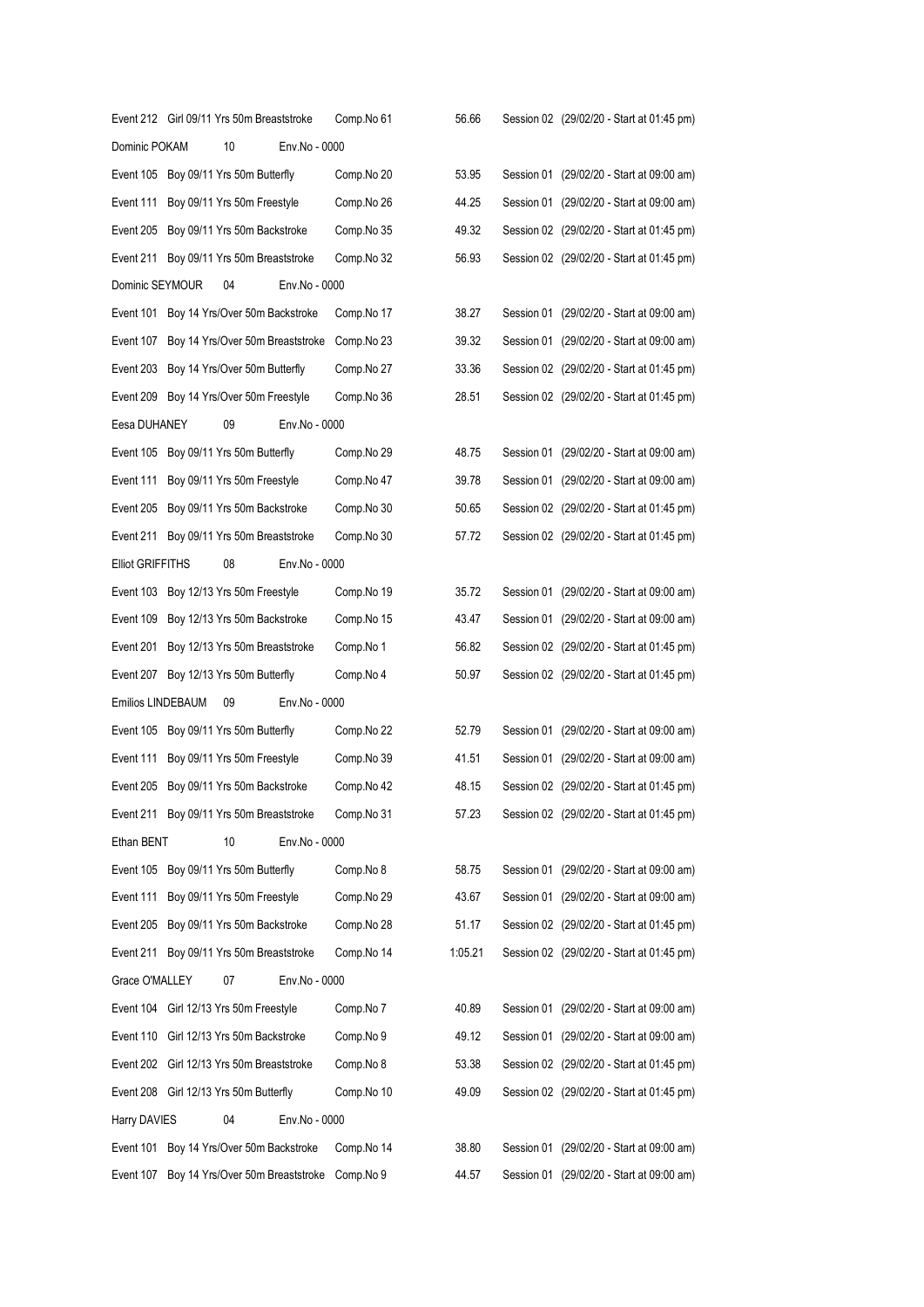|                  | Event 203 Boy 14 Yrs/Over 50m Butterfly     |               | Comp.No 11  | 36.85   | Session 02 (29/02/20 - Start at 01:45 pm) |
|------------------|---------------------------------------------|---------------|-------------|---------|-------------------------------------------|
|                  | Event 209 Boy 14 Yrs/Over 50m Freestyle     |               | Comp.No 4   | 34.72   | Session 02 (29/02/20 - Start at 01:45 pm) |
| Isabelle COULSON | 06                                          | Env.No - 0000 |             |         |                                           |
|                  | Event 104 Girl 12/13 Yrs 50m Freestyle      |               | Comp.No 36  | 35.80   | Session 01 (29/02/20 - Start at 09:00 am) |
|                  | Event 110 Girl 12/13 Yrs 50m Backstroke     |               | Comp.No 22  | 43.60   | Session 01 (29/02/20 - Start at 09:00 am) |
|                  | Event 202 Girl 12/13 Yrs 50m Breaststroke   |               | Comp.No 67  | 41.00   | Session 02 (29/02/20 - Start at 01:45 pm) |
|                  | Event 208 Girl 12/13 Yrs 50m Butterfly      |               | Comp.No 17  | 44.65   | Session 02 (29/02/20 - Start at 01:45 pm) |
| Josie BYRNES     | 08                                          | Env.No - 0000 |             |         |                                           |
|                  | Event 112 Girl 09/11 Yrs 50m Freestyle      |               | Comp.No 20  | 51.45   | Session 01 (29/02/20 - Start at 09:00 am) |
|                  | Event 206 Girl 09/11 Yrs 50m Backstroke     |               | Comp.No 22  | 56.19   | Session 02 (29/02/20 - Start at 01:45 pm) |
|                  | Event 212 Girl 09/11 Yrs 50m Breaststroke   |               | Comp.No 13  | 1:07.50 | Session 02 (29/02/20 - Start at 01:45 pm) |
| Kate MURPHY      | 05                                          | Env.No - 0000 |             |         |                                           |
|                  | Event 102 Girl 14 Yrs/Over 50m Backstroke   |               | Comp.No 6   | 43.17   | Session 01 (29/02/20 - Start at 09:00 am) |
|                  | Event 108 Girl 14 Yrs/Over 50m Breaststroke |               | Comp.No 3   | 48.70   | Session 01 (29/02/20 - Start at 09:00 am) |
|                  | Event 204 Girl 14 Yrs/Over 50m Butterfly    |               | Comp.No 5   | 41.60   | Session 02 (29/02/20 - Start at 01:45 pm) |
|                  | Event 210 Girl 14 Yrs/Over 50m Freestyle    |               | Comp.No 7   | 34.91   | Session 02 (29/02/20 - Start at 01:45 pm) |
| Lucy ATKISS      | 11                                          | Env.No - 0000 |             |         |                                           |
|                  | Event 106 Girl 09/11 Yrs 50m Butterfly      |               | Comp.No 23  | 59.17   | Session 01 (29/02/20 - Start at 09:00 am) |
|                  | Event 112 Girl 09/11 Yrs 50m Freestyle      |               | Comp.No 44  | 46.76   | Session 01 (29/02/20 - Start at 09:00 am) |
|                  | Event 206 Girl 09/11 Yrs 50m Backstroke     |               | Comp.No 29  | 54.73   | Session 02 (29/02/20 - Start at 01:45 pm) |
|                  | Event 212 Girl 09/11 Yrs 50m Breaststroke   |               | Comp.No 19  | 1:03.29 | Session 02 (29/02/20 - Start at 01:45 pm) |
| Madeleine VENDY  | 09                                          | Env.No - 0000 |             |         |                                           |
|                  | Event 106 Girl 09/11 Yrs 50m Butterfly      |               | Comp.No 54  | 53.21   | Session 01 (29/02/20 - Start at 09:00 am) |
|                  | Event 112 Girl 09/11 Yrs 50m Freestyle      |               | Comp.No 81  | 41.06   | Session 01 (29/02/20 - Start at 09:00 am) |
|                  | Event 206 Girl 09/11 Yrs 50m Backstroke     |               | Comp.No 115 | 43.40   | Session 02 (29/02/20 - Start at 01:45 pm) |
|                  | Event 212 Girl 09/11 Yrs 50m Breaststroke   |               | Comp.No 80  | 54.44   | Session 02 (29/02/20 - Start at 01:45 pm) |
| Martha DAVIES    | 07                                          | Env.No - 0000 |             |         |                                           |
|                  | Event 104 Girl 12/13 Yrs 50m Freestyle      |               | Comp.No 8   | 40.59   | Session 01 (29/02/20 - Start at 09:00 am) |
|                  | Event 110 Girl 12/13 Yrs 50m Backstroke     |               | Comp.No 3   | 51.00   | Session 01 (29/02/20 - Start at 09:00 am) |
|                  | Event 202 Girl 12/13 Yrs 50m Breaststroke   |               | Comp.No 2   | 57.00   | Session 02 (29/02/20 - Start at 01:45 pm) |
|                  | Event 208 Girl 12/13 Yrs 50m Butterfly      |               | Comp.No 7   | 51.00   | Session 02 (29/02/20 - Start at 01:45 pm) |
| Michael KHARA    | 07                                          | Env.No - 0000 |             |         |                                           |
|                  | Event 103 Boy 12/13 Yrs 50m Freestyle       |               | Comp.No 27  | 34.87   | Session 01 (29/02/20 - Start at 09:00 am) |
|                  | Event 109 Boy 12/13 Yrs 50m Backstroke      |               | Comp.No 4   | 47.00   | Session 01 (29/02/20 - Start at 09:00 am) |
|                  | Event 201 Boy 12/13 Yrs 50m Breaststroke    |               | Comp.No 10  | 49.90   | Session 02 (29/02/20 - Start at 01:45 pm) |
|                  | Event 207 Boy 12/13 Yrs 50m Butterfly       |               | Comp.No 10  | 45.74   | Session 02 (29/02/20 - Start at 01:45 pm) |
| Niamh KHAN       | 09                                          | Env.No - 0000 |             |         |                                           |
|                  | Event 106 Girl 09/11 Yrs 50m Butterfly      |               | Comp.No 65  | 49.63   | Session 01 (29/02/20 - Start at 09:00 am) |
|                  | Event 112 Girl 09/11 Yrs 50m Freestyle      |               | Comp.No 30  | 48.78   | Session 01 (29/02/20 - Start at 09:00 am) |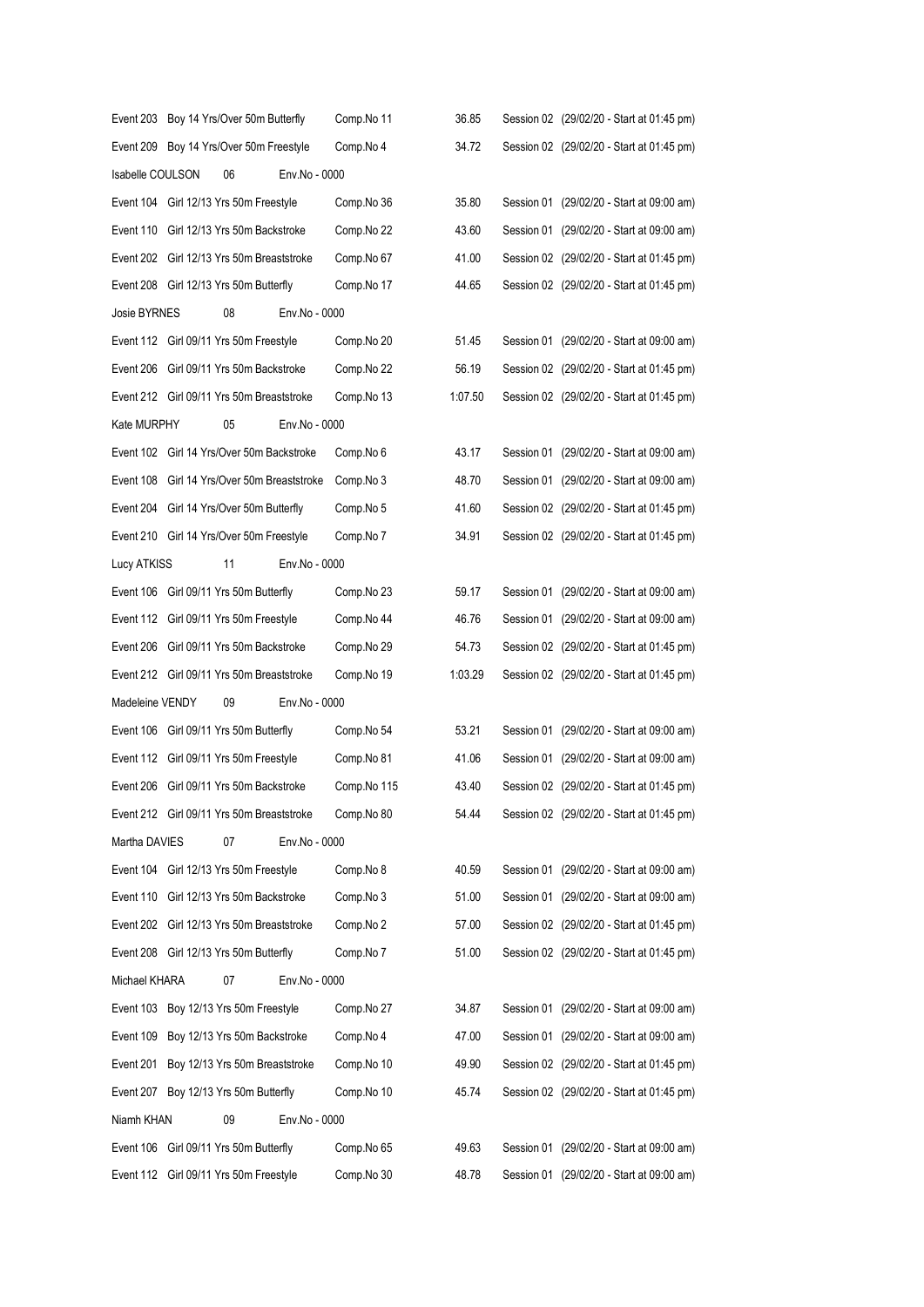|                 | Event 206 Girl 09/11 Yrs 50m Backstroke   |               | Comp.No 62    | 49.08   | Session 02 (29/02/20 - Start at 01:45 pm) |
|-----------------|-------------------------------------------|---------------|---------------|---------|-------------------------------------------|
|                 | Event 212 Girl 09/11 Yrs 50m Breaststroke |               | Comp.No 66    | 56.18   | Session 02 (29/02/20 - Start at 01:45 pm) |
|                 | Oliver MORGAN DUNNE                       | 08            | Env.No - 0000 |         |                                           |
|                 | Event 105 Boy 09/11 Yrs 50m Butterfly     |               | Comp.No 36    | 45.76   | Session 01 (29/02/20 - Start at 09:00 am) |
| Event 111       | Boy 09/11 Yrs 50m Freestyle               |               | Comp.No 51    | 38.70   | Session 01 (29/02/20 - Start at 09:00 am) |
| Event 205       | Boy 09/11 Yrs 50m Backstroke              |               | Comp.No 36    | 49.15   | Session 02 (29/02/20 - Start at 01:45 pm) |
|                 | Event 211 Boy 09/11 Yrs 50m Breaststroke  |               | Comp.No 51    | 52.05   | Session 02 (29/02/20 - Start at 01:45 pm) |
| Oliver VENDY    | 10                                        | Env.No - 0000 |               |         |                                           |
| Event 105       | Boy 09/11 Yrs 50m Butterfly               |               | Comp.No 13    | 57.93   | Session 01 (29/02/20 - Start at 09:00 am) |
| Event 111       | Boy 09/11 Yrs 50m Freestyle               |               | Comp.No 28    | 43.88   | Session 01 (29/02/20 - Start at 09:00 am) |
| Event 205       | Boy 09/11 Yrs 50m Backstroke              |               | Comp.No 50    | 46.54   | Session 02 (29/02/20 - Start at 01:45 pm) |
|                 | Event 211 Boy 09/11 Yrs 50m Breaststroke  |               | Comp.No 19    | 1:03.37 | Session 02 (29/02/20 - Start at 01:45 pm) |
| Olivia RYAN     | 09                                        | Env.No - 0000 |               |         |                                           |
|                 | Event 106 Girl 09/11 Yrs 50m Butterfly    |               | Comp.No 24    | 59.00   | Session 01 (29/02/20 - Start at 09:00 am) |
|                 | Event 112 Girl 09/11 Yrs 50m Freestyle    |               | Comp.No 29    | 49.55   | Session 01 (29/02/20 - Start at 09:00 am) |
|                 | Event 206 Girl 09/11 Yrs 50m Backstroke   |               | Comp.No 47    | 51.54   | Session 02 (29/02/20 - Start at 01:45 pm) |
|                 | Event 212 Girl 09/11 Yrs 50m Breaststroke |               | Comp.No 37    | 59.90   | Session 02 (29/02/20 - Start at 01:45 pm) |
| Riley COOPER    | 05                                        | Env.No - 0000 |               |         |                                           |
|                 | Event 101 Boy 14 Yrs/Over 50m Backstroke  |               | Comp.No 5     | 40.90   | Session 01 (29/02/20 - Start at 09:00 am) |
| Event 107       | Boy 14 Yrs/Over 50m Breaststroke          |               | Comp.No 8     | 44.64   | Session 01 (29/02/20 - Start at 09:00 am) |
|                 | Event 203 Boy 14 Yrs/Over 50m Butterfly   |               | Comp.No 5     | 42.55   | Session 02 (29/02/20 - Start at 01:45 pm) |
|                 | Event 209 Boy 14 Yrs/Over 50m Freestyle   |               | Comp.No 3     | 35.07   | Session 02 (29/02/20 - Start at 01:45 pm) |
| Rose JAMESON    | 06                                        | Env.No - 0000 |               |         |                                           |
|                 | Event 104 Girl 12/13 Yrs 50m Freestyle    |               | Comp.No 9     | 40.47   | Session 01 (29/02/20 - Start at 09:00 am) |
|                 | Event 110 Girl 12/13 Yrs 50m Backstroke   |               | Comp.No 25    | 43.15   | Session 01 (29/02/20 - Start at 09:00 am) |
|                 | Event 208 Girl 12/13 Yrs 50m Butterfly    |               | Comp.No 22    | 43.51   | Session 02 (29/02/20 - Start at 01:45 pm) |
| Ruby HOLLOWAY   | 09                                        | Env.No - 0000 |               |         |                                           |
|                 | Event 106 Girl 09/11 Yrs 50m Butterfly    |               | Comp.No 9     | 1:02.00 | Session 01 (29/02/20 - Start at 09:00 am) |
|                 | Event 112 Girl 09/11 Yrs 50m Freestyle    |               | Comp.No 24    | 50.22   | Session 01 (29/02/20 - Start at 09:00 am) |
| Event 206       | Girl 09/11 Yrs 50m Backstroke             |               | Comp.No 9     | 1:00.00 | Session 02 (29/02/20 - Start at 01:45 pm) |
|                 | Event 212 Girl 09/11 Yrs 50m Breaststroke |               | Comp.No 33    | 1:00.41 | Session 02 (29/02/20 - Start at 01:45 pm) |
| Sami BENOUSSAID | 06                                        | Env.No - 0000 |               |         |                                           |
|                 | Event 103 Boy 12/13 Yrs 50m Freestyle     |               | Comp.No 8     | 37.50   | Session 01 (29/02/20 - Start at 09:00 am) |
| Event 109       | Boy 12/13 Yrs 50m Backstroke              |               | Comp.No 7     | 46.60   | Session 01 (29/02/20 - Start at 09:00 am) |
| Event 201       | Boy 12/13 Yrs 50m Breaststroke            |               | Comp.No 2     | 56.00   | Session 02 (29/02/20 - Start at 01:45 pm) |
| Event 207       | Boy 12/13 Yrs 50m Butterfly               |               | Comp.No 14    | 44.68   | Session 02 (29/02/20 - Start at 01:45 pm) |
| Sumayyah KHAHAR | 09                                        | Env.No - 0000 |               |         |                                           |
| Event 106       | Girl 09/11 Yrs 50m Butterfly              |               | Comp.No 89    | 45.30   | Session 01 (29/02/20 - Start at 09:00 am) |
|                 | Event 112 Girl 09/11 Yrs 50m Freestyle    |               | Comp.No 113   | 37.90   | Session 01 (29/02/20 - Start at 09:00 am) |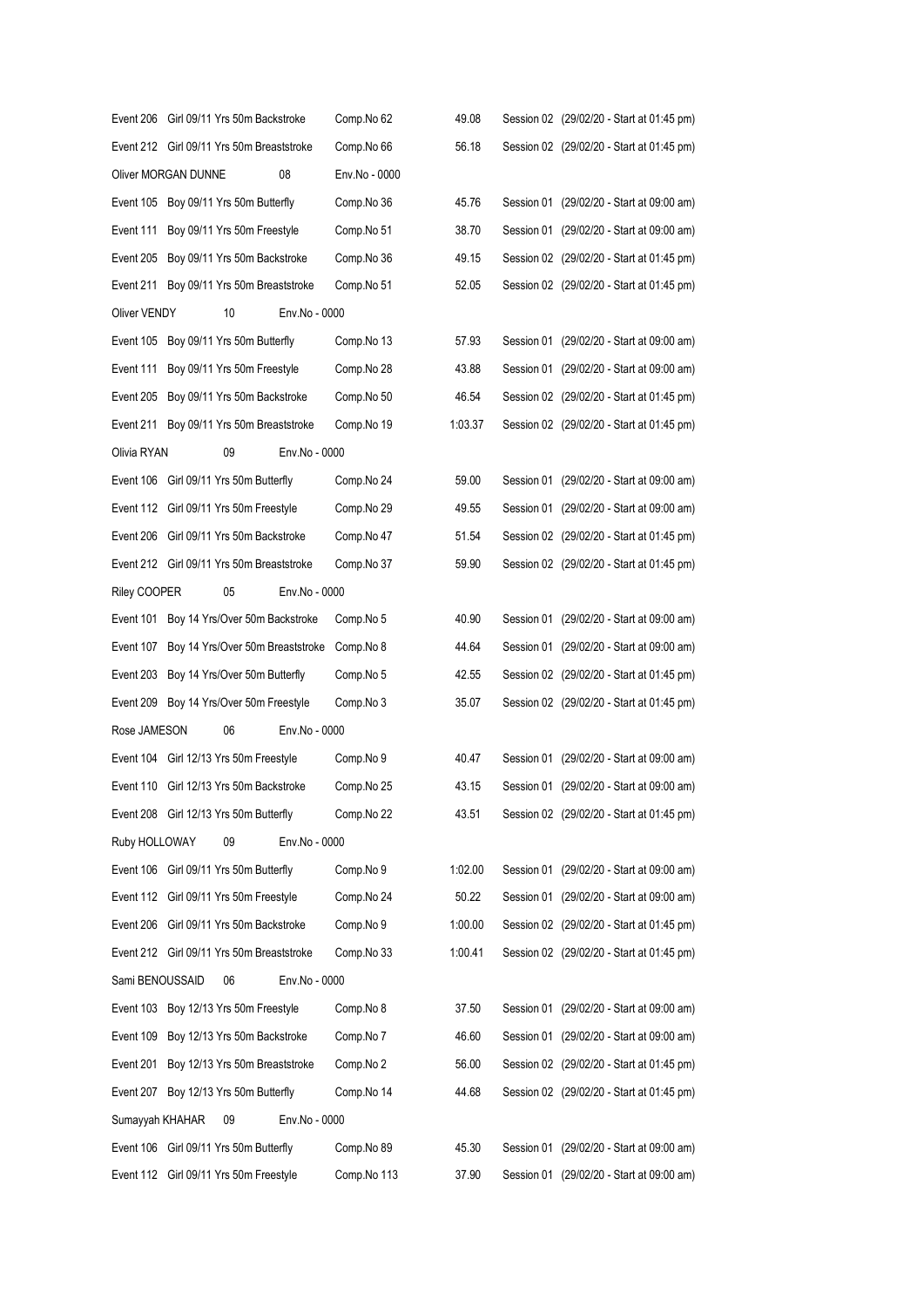|                   | Event 206 Girl 09/11 Yrs 50m Backstroke     |               | Comp.No 104   | 44.60   | Session 02 (29/02/20 - Start at 01:45 pm) |
|-------------------|---------------------------------------------|---------------|---------------|---------|-------------------------------------------|
|                   | Event 212 Girl 09/11 Yrs 50m Breaststroke   |               | Comp.No 20    | 1:03.09 | Session 02 (29/02/20 - Start at 01:45 pm) |
| Taiyla-rose SMITH | 07                                          | Env.No - 0000 |               |         |                                           |
|                   | Event 104 Girl 12/13 Yrs 50m Freestyle      |               | Comp.No 14    | 39.42   | Session 01 (29/02/20 - Start at 09:00 am) |
|                   | Event 110 Girl 12/13 Yrs 50m Backstroke     |               | Comp.No 10    | 47.26   | Session 01 (29/02/20 - Start at 09:00 am) |
|                   | Event 202 Girl 12/13 Yrs 50m Breaststroke   |               | Comp.No 3     | 56.57   | Session 02 (29/02/20 - Start at 01:45 pm) |
|                   | Event 208 Girl 12/13 Yrs 50m Butterfly      |               | Comp.No 8     | 50.59   | Session 02 (29/02/20 - Start at 01:45 pm) |
|                   | Tijesunimi BASHORUN 09                      | Env.No - 0000 |               |         |                                           |
|                   | Event 106 Girl 09/11 Yrs 50m Butterfly      |               | Comp.No 28    | 58.44   | Session 01 (29/02/20 - Start at 09:00 am) |
|                   | Event 112 Girl 09/11 Yrs 50m Freestyle      |               | Comp.No 40    | 47.40   | Session 01 (29/02/20 - Start at 09:00 am) |
|                   | Event 206 Girl 09/11 Yrs 50m Backstroke     |               | Comp.No 42    | 52.75   | Session 02 (29/02/20 - Start at 01:45 pm) |
|                   | Event 212 Girl 09/11 Yrs 50m Breaststroke   |               | Comp.No 69    | 55.40   | Session 02 (29/02/20 - Start at 01:45 pm) |
|                   | Treshan prathosh KEMAN                      | 08            | Env.No - 0000 |         |                                           |
|                   | Event 111 Boy 09/11 Yrs 50m Freestyle       |               | Comp.No 34    | 42.85   | Session 01 (29/02/20 - Start at 09:00 am) |
|                   | Event 205 Boy 09/11 Yrs 50m Backstroke      |               | Comp.No 31    | 50.46   | Session 02 (29/02/20 - Start at 01:45 pm) |
|                   | Event 211 Boy 09/11 Yrs 50m Breaststroke    |               | Comp.No 27    | 57.98   | Session 02 (29/02/20 - Start at 01:45 pm) |
|                   | William PARKER-MORRISO                      | 09            | Env.No - 0000 |         |                                           |
|                   | Event 111 Boy 09/11 Yrs 50m Freestyle       |               | Comp.No 23    | 44.40   | Session 01 (29/02/20 - Start at 09:00 am) |
|                   | Event 205 Boy 09/11 Yrs 50m Backstroke      |               | Comp.No 44    | 47.57   | Session 02 (29/02/20 - Start at 01:45 pm) |
|                   | Event 211 Boy 09/11 Yrs 50m Breaststroke    |               | Comp.No 16    | 1:04.56 | Session 02 (29/02/20 - Start at 01:45 pm) |
| Yuosuf KHAHAR     | 07                                          | Env.No - 0000 |               |         |                                           |
|                   | Event 103 Boy 12/13 Yrs 50m Freestyle       |               | Comp.No 4     | 39.89   | Session 01 (29/02/20 - Start at 09:00 am) |
|                   | Event 109 Boy 12/13 Yrs 50m Backstroke      |               | Comp.No 3     | 47.02   | Session 01 (29/02/20 - Start at 09:00 am) |
|                   | Event 207 Boy 12/13 Yrs 50m Butterfly       |               | Comp.No 17    | 44.00   | Session 02 (29/02/20 - Start at 01:45 pm) |
|                   |                                             |               |               |         |                                           |
| Connahs Quay      |                                             |               |               |         |                                           |
| Kaitlin RIMMER    | 03                                          | Env.No - 0000 |               |         |                                           |
|                   | Event 108 Girl 14 Yrs/Over 50m Breaststroke |               | Comp.No 45    | 35.09   | Session 01 (29/02/20 - Start at 09:00 am) |
|                   |                                             |               |               |         |                                           |
| Crewe Flyers      |                                             |               |               |         |                                           |
|                   | Anton WARD-CHRISTOPHER                      | 07            | Env.No - 0000 |         |                                           |
|                   | Event 103 Boy 12/13 Yrs 50m Freestyle       |               | Comp.No 14    | 36.23   | Session 01 (29/02/20 - Start at 09:00 am) |
|                   | Event 109 Boy 12/13 Yrs 50m Backstroke      |               | Comp.No 10    | 44.70   | Session 01 (29/02/20 - Start at 09:00 am) |
|                   | Event 201 Boy 12/13 Yrs 50m Breaststroke    |               | Comp.No 24    | 46.30   | Session 02 (29/02/20 - Start at 01:45 pm) |
|                   | Event 207 Boy 12/13 Yrs 50m Butterfly       |               | Comp.No 23    | 41.80   | Session 02 (29/02/20 - Start at 01:45 pm) |
|                   | Reuben WARD-CHRISTOPHE                      | 05            | Env.No - 0000 |         |                                           |
|                   | Event 101 Boy 14 Yrs/Over 50m Backstroke    |               | Comp.No 31    | 33.50   | Session 01 (29/02/20 - Start at 09:00 am) |
|                   | Event 107 Boy 14 Yrs/Over 50m Breaststroke  |               | Comp.No 34    | 36.50   | Session 01 (29/02/20 - Start at 09:00 am) |
|                   | Event 203 Boy 14 Yrs/Over 50m Butterfly     |               | Comp.No 35    | 31.30   | Session 02 (29/02/20 - Start at 01:45 pm) |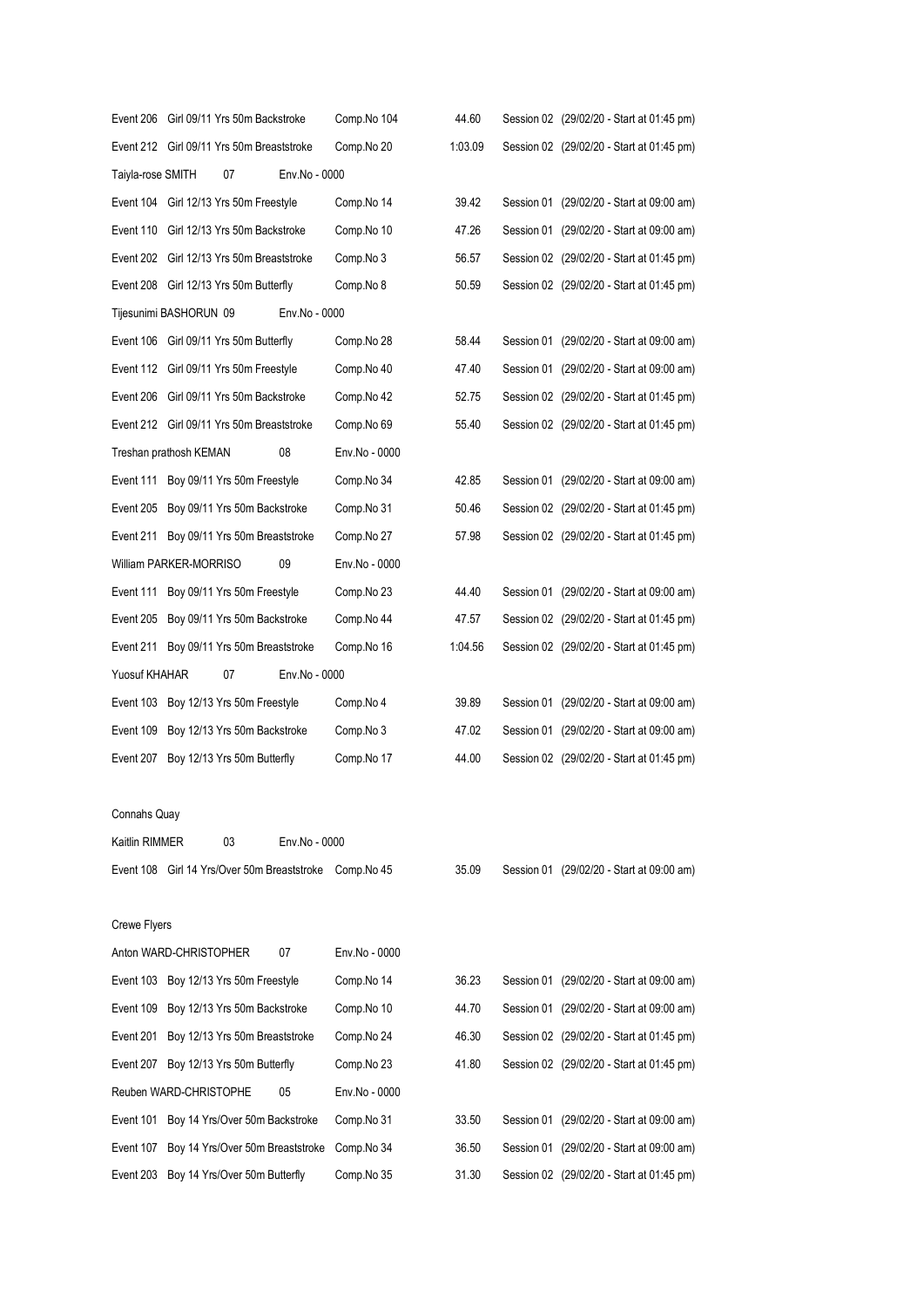### Crosby

| Ellie CHELLEW | 10                                        | Env.No - 0000 |            |         |                                           |
|---------------|-------------------------------------------|---------------|------------|---------|-------------------------------------------|
|               | Event 212 Girl 09/11 Yrs 50m Breaststroke |               | Comp.No 47 | 58.40   | Session 02 (29/02/20 - Start at 01:45 pm) |
| Lucy CHELLEW  | 07                                        | Env.No - 0000 |            |         |                                           |
|               | Event 104 Girl 12/13 Yrs 50m Freestyle    |               | Comp.No 15 | 38.80   | Session 01 (29/02/20 - Start at 09:00 am) |
|               | Event 202 Girl 12/13 Yrs 50m Breaststroke |               | Comp.No 16 | 50.40   | Session 02 (29/02/20 - Start at 01:45 pm) |
| Samuel DORAN  | 10                                        | Env.No - 0000 |            |         |                                           |
|               |                                           |               |            |         |                                           |
|               | Event 105 Boy 09/11 Yrs 50m Butterfly     |               | Comp.No 5  | 1:00.00 | Session 01 (29/02/20 - Start at 09:00 am) |
|               | Event 111 Boy 09/11 Yrs 50m Freestyle     |               | Comp.No 10 | 48.30   | Session 01 (29/02/20 - Start at 09:00 am) |
|               | Event 205 Boy 09/11 Yrs 50m Backstroke    |               | Comp.No 12 | 56.70   | Session 02 (29/02/20 - Start at 01:45 pm) |

#### Everton

| Abigayle IRVING        | 08                                        | Env.No - 0000                               |             |       |                                           |
|------------------------|-------------------------------------------|---------------------------------------------|-------------|-------|-------------------------------------------|
|                        | Event 106 Girl 09/11 Yrs 50m Butterfly    |                                             | Comp.No 92  | 44.80 | Session 01 (29/02/20 - Start at 09:00 am) |
|                        | Event 112 Girl 09/11 Yrs 50m Freestyle    |                                             | Comp.No 116 | 37.74 | Session 01 (29/02/20 - Start at 09:00 am) |
|                        | Event 206 Girl 09/11 Yrs 50m Backstroke   |                                             | Comp.No 107 | 44.10 | Session 02 (29/02/20 - Start at 01:45 pm) |
|                        | Event 212 Girl 09/11 Yrs 50m Breaststroke |                                             | Comp.No 72  | 55.20 | Session 02 (29/02/20 - Start at 01:45 pm) |
| Aidan CODY             | 09                                        | Env.No - 0000                               |             |       |                                           |
|                        | Event 205 Boy 09/11 Yrs 50m Backstroke    |                                             | Comp.No 32  | 50.00 | Session 02 (29/02/20 - Start at 01:45 pm) |
|                        | Event 211 Boy 09/11 Yrs 50m Breaststroke  |                                             | Comp.No 50  | 52.20 | Session 02 (29/02/20 - Start at 01:45 pm) |
| Amelie CORNELL         | 05                                        | Env.No - 0000                               |             |       |                                           |
|                        | Event 102 Girl 14 Yrs/Over 50m Backstroke |                                             | Comp.No 34  | 35.00 | Session 01 (29/02/20 - Start at 09:00 am) |
|                        |                                           | Event 108 Girl 14 Yrs/Over 50m Breaststroke | Comp.No 34  | 38.20 | Session 01 (29/02/20 - Start at 09:00 am) |
| Ava BURNS              | 09                                        | Env.No - 0000                               |             |       |                                           |
|                        | Event 106 Girl 09/11 Yrs 50m Butterfly    |                                             | Comp.No 34  | 57.70 | Session 01 (29/02/20 - Start at 09:00 am) |
|                        | Event 112 Girl 09/11 Yrs 50m Freestyle    |                                             | Comp.No 71  | 41.60 | Session 01 (29/02/20 - Start at 09:00 am) |
|                        | Event 206 Girl 09/11 Yrs 50m Backstroke   |                                             | Comp.No 99  | 44.90 | Session 02 (29/02/20 - Start at 01:45 pm) |
|                        | Event 212 Girl 09/11 Yrs 50m Breaststroke |                                             | Comp.No 60  | 56.70 | Session 02 (29/02/20 - Start at 01:45 pm) |
| <b>Bella HUTHWAITE</b> | 09                                        | Env.No - 0000                               |             |       |                                           |
|                        | Event 106 Girl 09/11 Yrs 50m Butterfly    |                                             | Comp.No 22  | 59.30 | Session 01 (29/02/20 - Start at 09:00 am) |
|                        | Event 112 Girl 09/11 Yrs 50m Freestyle    |                                             | Comp.No 33  | 48.30 | Session 01 (29/02/20 - Start at 09:00 am) |
|                        | Event 206 Girl 09/11 Yrs 50m Backstroke   |                                             | Comp.No 46  | 52.00 | Session 02 (29/02/20 - Start at 01:45 pm) |
|                        | Event 212 Girl 09/11 Yrs 50m Breaststroke |                                             | Comp.No 50  | 58.00 | Session 02 (29/02/20 - Start at 01:45 pm) |
| Connor O'BOYLE         | 05                                        | Env.No - 0000                               |             |       |                                           |
|                        | Event 101 Boy 14 Yrs/Over 50m Backstroke  |                                             | Comp.No 26  | 35.40 | Session 01 (29/02/20 - Start at 09:00 am) |
|                        |                                           | Event 107 Boy 14 Yrs/Over 50m Breaststroke  | Comp.No 29  | 37.40 | Session 01 (29/02/20 - Start at 09:00 am) |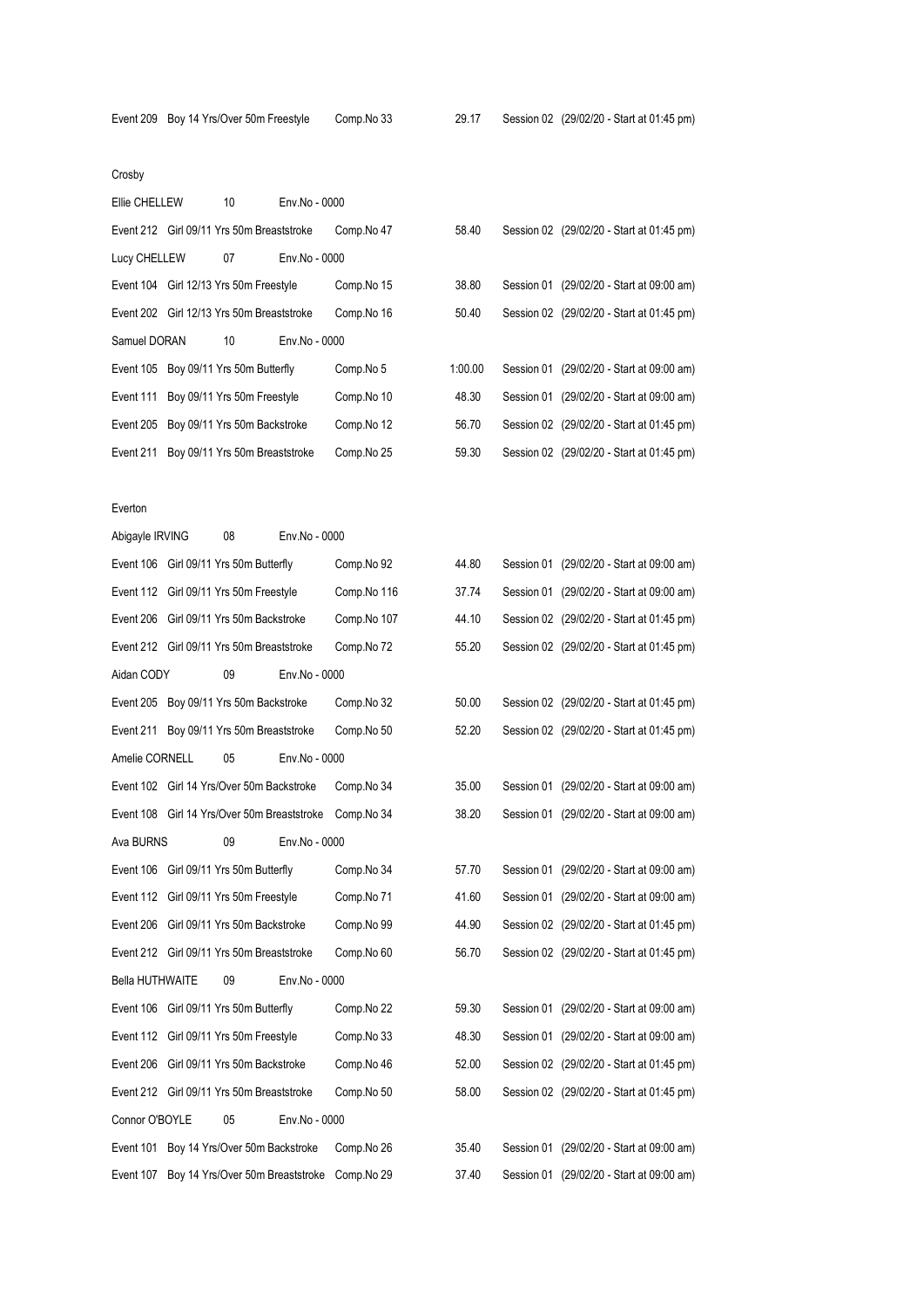|                  |                                         | Event 203 Boy 14 Yrs/Over 50m Butterfly     |               | Comp.No 4                                              | 43.80   | Session 02 (29/02/20 - Start at 01:45 pm) |
|------------------|-----------------------------------------|---------------------------------------------|---------------|--------------------------------------------------------|---------|-------------------------------------------|
|                  | Event 209 Boy 14 Yrs/Over 50m Freestyle |                                             |               | Comp.No 15                                             | 31.30   | Session 02 (29/02/20 - Start at 01:45 pm) |
| Daisy CORNELL    |                                         | 02                                          | Env.No - 0000 |                                                        |         |                                           |
|                  |                                         |                                             |               | Event 108 Girl 14 Yrs/Over 50m Breaststroke Comp.No 40 | 37.47   | Session 01 (29/02/20 - Start at 09:00 am) |
| Dominic WORKMAN  |                                         | 09                                          | Env.No - 0000 |                                                        |         |                                           |
|                  |                                         | Event 105 Boy 09/11 Yrs 50m Butterfly       |               | Comp.No 34                                             | 47.40   | Session 01 (29/02/20 - Start at 09:00 am) |
|                  |                                         | Event 111 Boy 09/11 Yrs 50m Freestyle       |               | Comp.No 50                                             | 38.70   | Session 01 (29/02/20 - Start at 09:00 am) |
|                  |                                         | Event 205 Boy 09/11 Yrs 50m Backstroke      |               | Comp.No 53                                             | 45.40   | Session 02 (29/02/20 - Start at 01:45 pm) |
|                  |                                         | Event 211 Boy 09/11 Yrs 50m Breaststroke    |               | Comp.No 42                                             | 53.50   | Session 02 (29/02/20 - Start at 01:45 pm) |
| Elijah MEEHAN    |                                         | 10                                          | Env.No - 0000 |                                                        |         |                                           |
|                  |                                         | Event 111 Boy 09/11 Yrs 50m Freestyle       |               | Comp.No 6                                              | 50.00   | Session 01 (29/02/20 - Start at 09:00 am) |
|                  |                                         | Event 205 Boy 09/11 Yrs 50m Backstroke      |               | Comp.No 5                                              | 1:00.00 | Session 02 (29/02/20 - Start at 01:45 pm) |
| Eve CATTERALL    |                                         | 05                                          | Env.No - 0000 |                                                        |         |                                           |
|                  |                                         | Event 108 Girl 14 Yrs/Over 50m Breaststroke |               | Comp.No 38                                             | 38.00   | Session 01 (29/02/20 - Start at 09:00 am) |
|                  |                                         | Event 210 Girl 14 Yrs/Over 50m Freestyle    |               | Comp.No 22                                             | 32.40   | Session 02 (29/02/20 - Start at 01:45 pm) |
| Evie-Mai PARKINS |                                         | 08                                          | Env.No - 0000 |                                                        |         |                                           |
|                  |                                         | Event 106 Girl 09/11 Yrs 50m Butterfly      |               | Comp.No 53                                             | 53.40   | Session 01 (29/02/20 - Start at 09:00 am) |
|                  |                                         | Event 112 Girl 09/11 Yrs 50m Freestyle      |               | Comp.No 68                                             | 42.00   | Session 01 (29/02/20 - Start at 09:00 am) |
|                  |                                         | Event 206 Girl 09/11 Yrs 50m Backstroke     |               | Comp.No 61                                             | 49.20   | Session 02 (29/02/20 - Start at 01:45 pm) |
|                  |                                         | Event 212 Girl 09/11 Yrs 50m Breaststroke   |               | Comp.No 48                                             | 58.30   | Session 02 (29/02/20 - Start at 01:45 pm) |
| Faith BRYANT     |                                         | 03                                          | Env.No - 0000 |                                                        |         |                                           |
|                  |                                         | Event 102 Girl 14 Yrs/Over 50m Backstroke   |               | Comp.No 49                                             | 32.18   | Session 01 (29/02/20 - Start at 09:00 am) |
|                  |                                         | Event 204 Girl 14 Yrs/Over 50m Butterfly    |               | Comp.No 44                                             | 31.48   | Session 02 (29/02/20 - Start at 01:45 pm) |
|                  |                                         | Event 210 Girl 14 Yrs/Over 50m Freestyle    |               | Comp.No 57                                             | 28.24   | Session 02 (29/02/20 - Start at 01:45 pm) |
|                  | Francesca OLCHOWSKI                     |                                             | 05            | Env.No - 0000                                          |         |                                           |
|                  |                                         | Event 102 Girl 14 Yrs/Over 50m Backstroke   |               | Comp.No 29                                             | 36.00   | Session 01 (29/02/20 - Start at 09:00 am) |
|                  |                                         | Event 108 Girl 14 Yrs/Over 50m Breaststroke |               | Comp.No 20                                             | 41.40   | Session 01 (29/02/20 - Start at 09:00 am) |
|                  |                                         | Event 204 Girl 14 Yrs/Over 50m Butterfly    |               | Comp.No 21                                             | 35.40   | Session 02 (29/02/20 - Start at 01:45 pm) |
|                  |                                         | Event 210 Girl 14 Yrs/Over 50m Freestyle    |               | Comp.No 39                                             | 30.72   | Session 02 (29/02/20 - Start at 01:45 pm) |
| Freya BOARDMAN   |                                         | 06                                          | Env.No - 0000 |                                                        |         |                                           |
|                  |                                         | Event 104 Girl 12/13 Yrs 50m Freestyle      |               | Comp.No 80                                             | 31.70   | Session 01 (29/02/20 - Start at 09:00 am) |
|                  |                                         | Event 110 Girl 12/13 Yrs 50m Backstroke     |               | Comp.No 56                                             | 38.20   | Session 01 (29/02/20 - Start at 09:00 am) |
|                  |                                         | Event 202 Girl 12/13 Yrs 50m Breaststroke   |               | Comp.No 76                                             | 39.80   | Session 02 (29/02/20 - Start at 01:45 pm) |
| Grace MARLEY     |                                         | 05                                          | Env.No - 0000 |                                                        |         |                                           |
|                  |                                         | Event 102 Girl 14 Yrs/Over 50m Backstroke   |               | Comp.No 9                                              | 40.40   | Session 01 (29/02/20 - Start at 09:00 am) |
|                  |                                         | Event 210 Girl 14 Yrs/Over 50m Freestyle    |               | Comp.No 4                                              | 36.00   | Session 02 (29/02/20 - Start at 01:45 pm) |
|                  | Hannah FOULISWILLS 07                   |                                             | Env.No - 0000 |                                                        |         |                                           |
|                  |                                         | Event 104 Girl 12/13 Yrs 50m Freestyle      |               | Comp.No 13                                             | 39.47   | Session 01 (29/02/20 - Start at 09:00 am) |
|                  |                                         | Event 110 Girl 12/13 Yrs 50m Backstroke     |               | Comp.No 14                                             | 45.50   | Session 01 (29/02/20 - Start at 09:00 am) |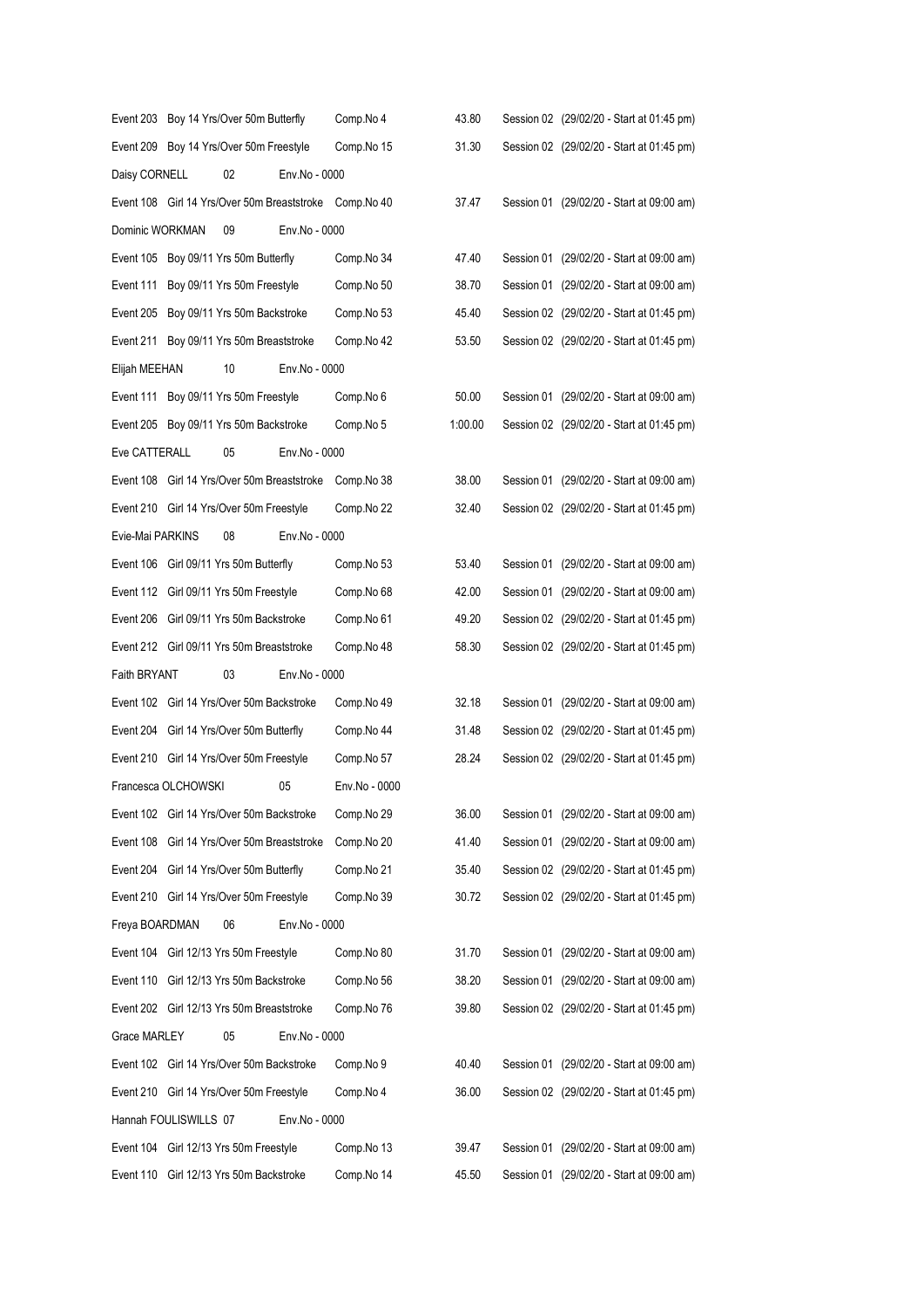| Harrison EVANS    | 03                                         | Env.No - 0000 |            |       |  |                                           |  |
|-------------------|--------------------------------------------|---------------|------------|-------|--|-------------------------------------------|--|
|                   | Event 101 Boy 14 Yrs/Over 50m Backstroke   |               | Comp.No 30 | 33.60 |  | Session 01 (29/02/20 - Start at 09:00 am) |  |
|                   | Event 107 Boy 14 Yrs/Over 50m Breaststroke |               | Comp.No 28 | 37.60 |  | Session 01 (29/02/20 - Start at 09:00 am) |  |
|                   | Event 203 Boy 14 Yrs/Over 50m Butterfly    |               | Comp.No 33 | 31.70 |  | Session 02 (29/02/20 - Start at 01:45 pm) |  |
|                   | Event 209 Boy 14 Yrs/Over 50m Freestyle    |               | Comp.No 34 | 28.90 |  | Session 02 (29/02/20 - Start at 01:45 pm) |  |
| Harry RYMILL      | 09                                         | Env.No - 0000 |            |       |  |                                           |  |
|                   | Event 105 Boy 09/11 Yrs 50m Butterfly      |               | Comp.No 21 | 53.87 |  | Session 01 (29/02/20 - Start at 09:00 am) |  |
|                   | Event 111 Boy 09/11 Yrs 50m Freestyle      |               | Comp.No 18 | 45.60 |  | Session 01 (29/02/20 - Start at 09:00 am) |  |
|                   | Event 205 Boy 09/11 Yrs 50m Backstroke     |               | Comp.No 38 | 48.80 |  | Session 02 (29/02/20 - Start at 01:45 pm) |  |
| Hazem SOLIMAN     | 04                                         | Env.No - 0000 |            |       |  |                                           |  |
|                   | Event 203 Boy 14 Yrs/Over 50m Butterfly    |               | Comp.No 29 | 32.80 |  | Session 02 (29/02/20 - Start at 01:45 pm) |  |
|                   | Event 209 Boy 14 Yrs/Over 50m Freestyle    |               | Comp.No 27 | 29.86 |  | Session 02 (29/02/20 - Start at 01:45 pm) |  |
| Henry BLADE       | 09                                         | Env.No - 0000 |            |       |  |                                           |  |
|                   | Event 111 Boy 09/11 Yrs 50m Freestyle      |               | Comp.No 14 | 46.40 |  | Session 01 (29/02/20 - Start at 09:00 am) |  |
| Event 205         | Boy 09/11 Yrs 50m Backstroke               |               | Comp.No 33 | 50.00 |  | Session 02 (29/02/20 - Start at 01:45 pm) |  |
| Event 211         | Boy 09/11 Yrs 50m Breaststroke             |               | Comp.No 38 | 54.50 |  | Session 02 (29/02/20 - Start at 01:45 pm) |  |
| <b>Isaac CHOW</b> | 08                                         | Env.No - 0000 |            |       |  |                                           |  |
| Event 103         | Boy 12/13 Yrs 50m Freestyle                |               | Comp.No 17 | 35.90 |  | Session 01 (29/02/20 - Start at 09:00 am) |  |
| Event 109         | Boy 12/13 Yrs 50m Backstroke               |               | Comp.No 29 | 40.50 |  | Session 01 (29/02/20 - Start at 09:00 am) |  |
| Event 201         | Boy 12/13 Yrs 50m Breaststroke             |               | Comp.No 17 | 48.50 |  | Session 02 (29/02/20 - Start at 01:45 pm) |  |
|                   | Event 207 Boy 12/13 Yrs 50m Butterfly      |               | Comp.No 20 | 42.90 |  | Session 02 (29/02/20 - Start at 01:45 pm) |  |
| Isabella CAHILL   | 08                                         | Env.No - 0000 |            |       |  |                                           |  |
|                   | Event 106 Girl 09/11 Yrs 50m Butterfly     |               | Comp.No 25 | 59.00 |  | Session 01 (29/02/20 - Start at 09:00 am) |  |
|                   | Event 112 Girl 09/11 Yrs 50m Freestyle     |               | Comp.No 25 | 50.00 |  | Session 01 (29/02/20 - Start at 09:00 am) |  |
|                   | Event 206 Girl 09/11 Yrs 50m Backstroke    |               | Comp.No 15 | 59.00 |  | Session 02 (29/02/20 - Start at 01:45 pm) |  |
|                   | Event 212 Girl 09/11 Yrs 50m Breaststroke  |               | Comp.No 42 | 59.00 |  | Session 02 (29/02/20 - Start at 01:45 pm) |  |
| Isobel DOWD       | 05                                         | Env.No - 0000 |            |       |  |                                           |  |
|                   | Event 102 Girl 14 Yrs/Over 50m Backstroke  |               | Comp.No 36 | 34.72 |  | Session 01 (29/02/20 - Start at 09:00 am) |  |
| Event 108         | Girl 14 Yrs/Over 50m Breaststroke          |               | Comp.No 37 | 38.02 |  | Session 01 (29/02/20 - Start at 09:00 am) |  |
|                   | Event 204 Girl 14 Yrs/Over 50m Butterfly   |               | Comp.No 37 | 32.49 |  | Session 02 (29/02/20 - Start at 01:45 pm) |  |
|                   | Event 210 Girl 14 Yrs/Over 50m Freestyle   |               | Comp.No 48 | 29.80 |  | Session 02 (29/02/20 - Start at 01:45 pm) |  |
| Jack CORDEN       | 05                                         | Env.No - 0000 |            |       |  |                                           |  |
|                   | Event 101 Boy 14 Yrs/Over 50m Backstroke   |               | Comp.No 29 | 33.60 |  | Session 01 (29/02/20 - Start at 09:00 am) |  |
|                   | Event 107 Boy 14 Yrs/Over 50m Breaststroke |               | Comp.No 26 | 39.08 |  | Session 01 (29/02/20 - Start at 09:00 am) |  |
|                   | Event 203 Boy 14 Yrs/Over 50m Butterfly    |               | Comp.No 18 | 35.70 |  | Session 02 (29/02/20 - Start at 01:45 pm) |  |
|                   | Event 209 Boy 14 Yrs/Over 50m Freestyle    |               | Comp.No 31 | 29.66 |  | Session 02 (29/02/20 - Start at 01:45 pm) |  |
| Jacob IRVING      | 11                                         | Env.No - 0000 |            |       |  |                                           |  |
| Event 105         | Boy 09/11 Yrs 50m Butterfly                |               | Comp.No 15 | 57.00 |  | Session 01 (29/02/20 - Start at 09:00 am) |  |
| Event 111         | Boy 09/11 Yrs 50m Freestyle                |               | Comp.No 37 | 42.40 |  | Session 01 (29/02/20 - Start at 09:00 am) |  |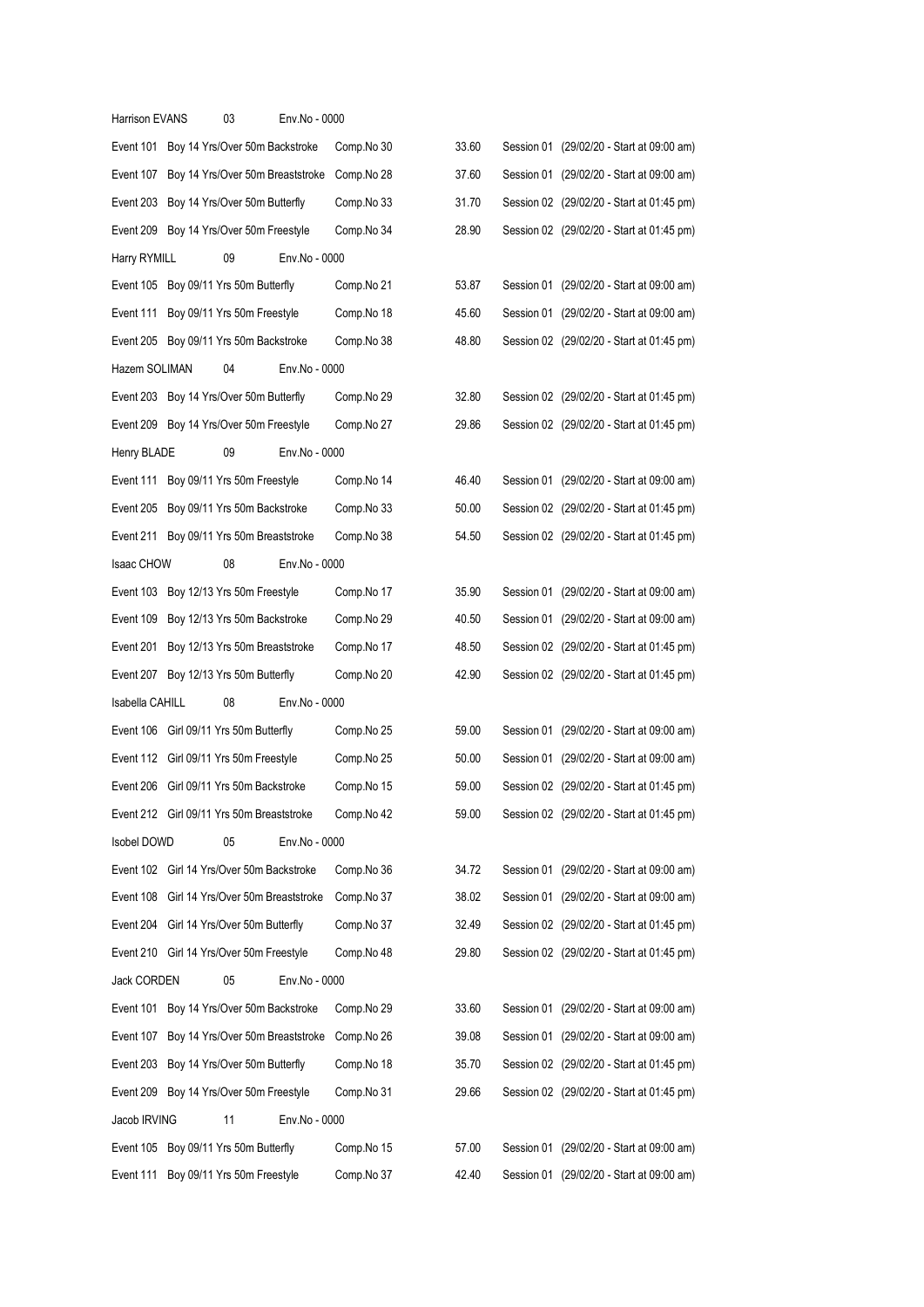|                 |                       | Event 205 Boy 09/11 Yrs 50m Backstroke      |               | Comp.No 29  | 50.90 | Session 02 (29/02/20 - Start at 01:45 pm) |
|-----------------|-----------------------|---------------------------------------------|---------------|-------------|-------|-------------------------------------------|
|                 |                       | Event 211 Boy 09/11 Yrs 50m Breaststroke    |               | Comp.No 29  | 57.80 | Session 02 (29/02/20 - Start at 01:45 pm) |
|                 | Josephine FLANAGAN 05 |                                             | Env.No - 0000 |             |       |                                           |
|                 |                       | Event 102 Girl 14 Yrs/Over 50m Backstroke   |               | Comp.No 27  | 36.20 | Session 01 (29/02/20 - Start at 09:00 am) |
|                 |                       | Event 108 Girl 14 Yrs/Over 50m Breaststroke |               | Comp.No 13  | 43.20 | Session 01 (29/02/20 - Start at 09:00 am) |
|                 |                       | Event 210 Girl 14 Yrs/Over 50m Freestyle    |               | Comp.No 14  | 33.00 | Session 02 (29/02/20 - Start at 01:45 pm) |
| Kanzi SOLIMAN   |                       | 07                                          | Env.No - 0000 |             |       |                                           |
|                 |                       | Event 104 Girl 12/13 Yrs 50m Freestyle      |               | Comp.No 21  | 37.52 | Session 01 (29/02/20 - Start at 09:00 am) |
|                 |                       | Event 202 Girl 12/13 Yrs 50m Breaststroke   |               | Comp.No 39  | 45.20 | Session 02 (29/02/20 - Start at 01:45 pm) |
| Kimberley LUNT  |                       | 08                                          | Env.No - 0000 |             |       |                                           |
|                 |                       | Event 104 Girl 12/13 Yrs 50m Freestyle      |               | Comp.No 11  | 40.10 | Session 01 (29/02/20 - Start at 09:00 am) |
|                 |                       | Event 110 Girl 12/13 Yrs 50m Backstroke     |               | Comp.No 19  | 44.10 | Session 01 (29/02/20 - Start at 09:00 am) |
|                 |                       | Event 202 Girl 12/13 Yrs 50m Breaststroke   |               | Comp.No 29  | 47.70 | Session 02 (29/02/20 - Start at 01:45 pm) |
| Leon HUANG      |                       | 10                                          | Env.No - 0000 |             |       |                                           |
|                 |                       | Event 111 Boy 09/11 Yrs 50m Freestyle       |               | Comp.No 5   | 55.00 | Session 01 (29/02/20 - Start at 09:00 am) |
| Liam O ROURKE   |                       | 06                                          | Env.No - 0000 |             |       |                                           |
|                 |                       | Event 103 Boy 12/13 Yrs 50m Freestyle       |               | Comp.No 3   | 40.50 | Session 01 (29/02/20 - Start at 09:00 am) |
|                 |                       | Event 201 Boy 12/13 Yrs 50m Breaststroke    |               | Comp.No 23  | 46.40 | Session 02 (29/02/20 - Start at 01:45 pm) |
|                 |                       | Event 207 Boy 12/13 Yrs 50m Butterfly       |               | Comp.No 6   | 49.00 | Session 02 (29/02/20 - Start at 01:45 pm) |
| Madison BENSON  |                       | 09                                          | Env.No - 0000 |             |       |                                           |
|                 |                       | Event 112 Girl 09/11 Yrs 50m Freestyle      |               | Comp.No 26  | 50.00 | Session 01 (29/02/20 - Start at 09:00 am) |
|                 |                       | Event 206 Girl 09/11 Yrs 50m Backstroke     |               | Comp.No 14  | 59.00 | Session 02 (29/02/20 - Start at 01:45 pm) |
| Maisie TAYLOR   |                       | 09                                          | Env.No - 0000 |             |       |                                           |
|                 |                       | Event 106 Girl 09/11 Yrs 50m Butterfly      |               | Comp.No 71  | 48.60 | Session 01 (29/02/20 - Start at 09:00 am) |
|                 |                       | Event 112 Girl 09/11 Yrs 50m Freestyle      |               | Comp.No 74  | 41.40 | Session 01 (29/02/20 - Start at 09:00 am) |
|                 |                       | Event 206 Girl 09/11 Yrs 50m Backstroke     |               | Comp.No 74  | 48.00 | Session 02 (29/02/20 - Start at 01:45 pm) |
|                 |                       | Event 212 Girl 09/11 Yrs 50m Breaststroke   |               | Comp.No 98  | 52.10 | Session 02 (29/02/20 - Start at 01:45 pm) |
| Martha SUMNALL  |                       | 10                                          | Env.No - 0000 |             |       |                                           |
|                 |                       | Event 106 Girl 09/11 Yrs 50m Butterfly      |               | Comp.No 55  | 52.10 | Session 01 (29/02/20 - Start at 09:00 am) |
|                 |                       | Event 112 Girl 09/11 Yrs 50m Freestyle      |               | Comp.No 84  | 40.90 | Session 01 (29/02/20 - Start at 09:00 am) |
|                 |                       | Event 206 Girl 09/11 Yrs 50m Backstroke     |               | Comp.No 82  | 46.90 | Session 02 (29/02/20 - Start at 01:45 pm) |
|                 |                       | Event 212 Girl 09/11 Yrs 50m Breaststroke   |               | Comp.No 56  | 56.90 | Session 02 (29/02/20 - Start at 01:45 pm) |
| Megan TEMPLETON |                       | 10                                          | Env.No - 0000 |             |       |                                           |
|                 |                       | Event 106 Girl 09/11 Yrs 50m Butterfly      |               | Comp.No 57  | 51.80 | Session 01 (29/02/20 - Start at 09:00 am) |
|                 |                       | Event 112 Girl 09/11 Yrs 50m Freestyle      |               | Comp.No 99  | 39.30 | Session 01 (29/02/20 - Start at 09:00 am) |
|                 |                       | Event 206 Girl 09/11 Yrs 50m Backstroke     |               | Comp.No 105 | 44.40 | Session 02 (29/02/20 - Start at 01:45 pm) |
|                 |                       | Event 212 Girl 09/11 Yrs 50m Breaststroke   |               | Comp.No 93  | 52.40 | Session 02 (29/02/20 - Start at 01:45 pm) |
| Mollie GARNER   |                       | 10                                          | Env.No - 0000 |             |       |                                           |
|                 |                       | Event 112 Girl 09/11 Yrs 50m Freestyle      |               | Comp.No 56  | 44.10 | Session 01 (29/02/20 - Start at 09:00 am) |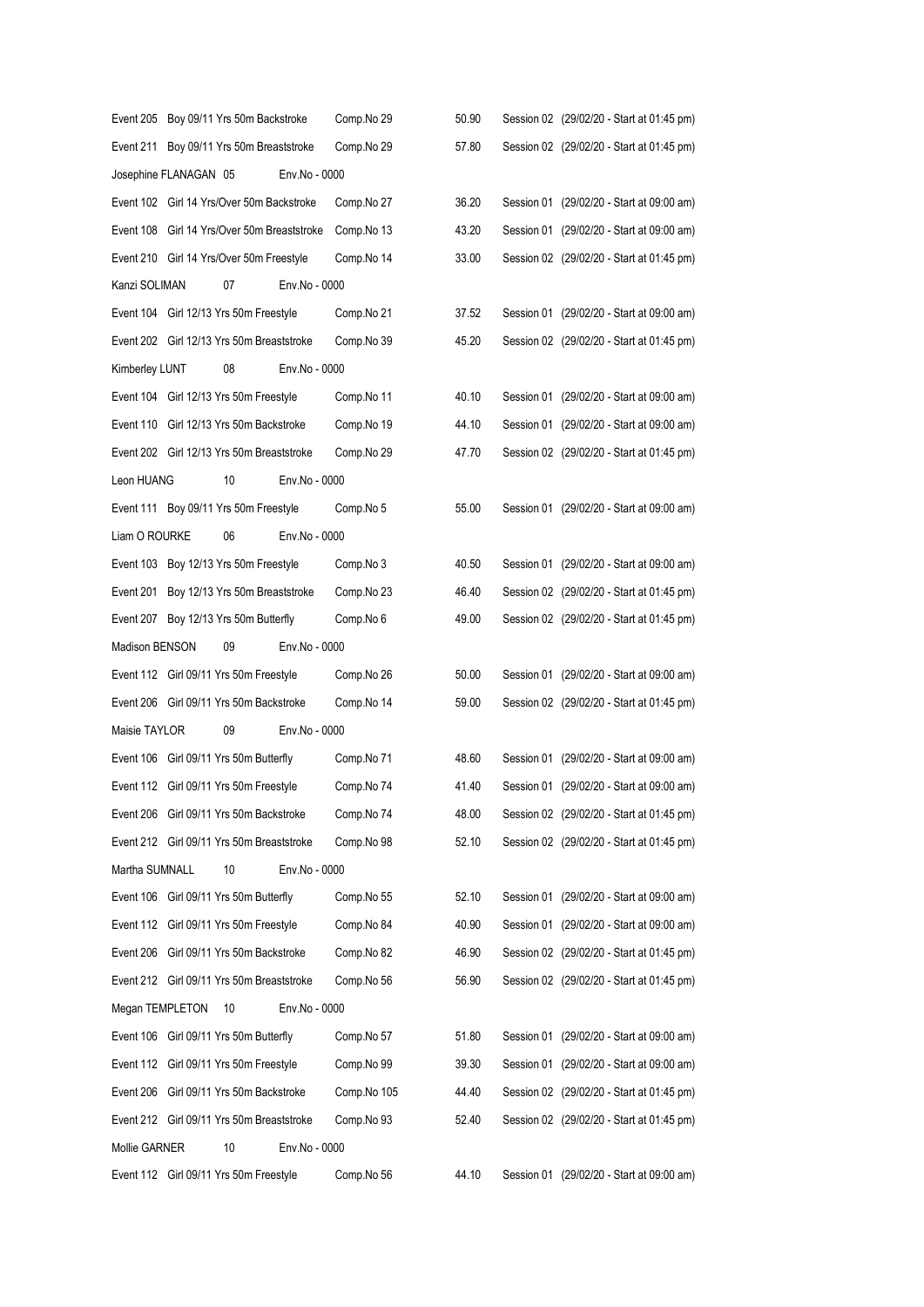|                      | Event 206 Girl 09/11 Yrs 50m Backstroke   |               | Comp.No 59 | 49.60 | Session 02 (29/02/20 - Start at 01:45 pm) |
|----------------------|-------------------------------------------|---------------|------------|-------|-------------------------------------------|
|                      | Event 212 Girl 09/11 Yrs 50m Breaststroke |               | Comp.No 53 | 57.50 | Session 02 (29/02/20 - Start at 01:45 pm) |
| Niamh DONNELLY       | 02                                        | Env.No - 0000 |            |       |                                           |
|                      | Event 204 Girl 14 Yrs/Over 50m Butterfly  |               | Comp.No 28 | 33.51 | Session 02 (29/02/20 - Start at 01:45 pm) |
|                      | Event 210 Girl 14 Yrs/Over 50m Freestyle  |               | Comp.No 29 | 31.50 | Session 02 (29/02/20 - Start at 01:45 pm) |
| Oliver BLADE         | 07                                        | Env.No - 0000 |            |       |                                           |
|                      | Event 103 Boy 12/13 Yrs 50m Freestyle     |               | Comp.No 2  | 41.10 | Session 01 (29/02/20 - Start at 09:00 am) |
|                      | Event 109 Boy 12/13 Yrs 50m Backstroke    |               | Comp.No 5  | 46.99 | Session 01 (29/02/20 - Start at 09:00 am) |
|                      | Event 201 Boy 12/13 Yrs 50m Breaststroke  |               | Comp.No 14 | 49.30 | Session 02 (29/02/20 - Start at 01:45 pm) |
| Olivia CHOW          | 10                                        | Env.No - 0000 |            |       |                                           |
|                      | Event 112 Girl 09/11 Yrs 50m Freestyle    |               | Comp.No 53 | 44.60 | Session 01 (29/02/20 - Start at 09:00 am) |
|                      | Event 206 Girl 09/11 Yrs 50m Backstroke   |               | Comp.No 51 | 50.70 | Session 02 (29/02/20 - Start at 01:45 pm) |
|                      | Event 212 Girl 09/11 Yrs 50m Breaststroke |               | Comp.No 58 | 56.80 | Session 02 (29/02/20 - Start at 01:45 pm) |
| Patrick DONNELLY     | 04                                        | Env.No - 0000 |            |       |                                           |
|                      | Event 203 Boy 14 Yrs/Over 50m Butterfly   |               | Comp.No 38 | 30.80 | Session 02 (29/02/20 - Start at 01:45 pm) |
|                      | Event 209 Boy 14 Yrs/Over 50m Freestyle   |               | Comp.No 40 | 27.36 | Session 02 (29/02/20 - Start at 01:45 pm) |
| Rebecca RYMILL       | 08                                        | Env.No - 0000 |            |       |                                           |
|                      | Event 112 Girl 09/11 Yrs 50m Freestyle    |               | Comp.No 82 | 41.00 | Session 01 (29/02/20 - Start at 09:00 am) |
|                      | Event 206 Girl 09/11 Yrs 50m Backstroke   |               | Comp.No 73 | 48.20 | Session 02 (29/02/20 - Start at 01:45 pm) |
|                      | Event 212 Girl 09/11 Yrs 50m Breaststroke |               | Comp.No 77 | 54.70 | Session 02 (29/02/20 - Start at 01:45 pm) |
| Ryan TIAN 09         | Env.No - 0000                             |               |            |       |                                           |
|                      | Event 111 Boy 09/11 Yrs 50m Freestyle     |               | Comp.No 19 | 45.50 | Session 01 (29/02/20 - Start at 09:00 am) |
| <b>Tarek SOLIMAN</b> | 07                                        | Env.No - 0000 |            |       |                                           |
|                      | Event 201 Boy 12/13 Yrs 50m Breaststroke  |               | Comp.No 27 | 45.90 | Session 02 (29/02/20 - Start at 01:45 pm) |
|                      | Event 207 Boy 12/13 Yrs 50m Butterfly     |               | Comp.No 21 | 42.50 | Session 02 (29/02/20 - Start at 01:45 pm) |
| <b>Tobias WELTON</b> | 11                                        | Env.No - 0000 |            |       |                                           |
|                      | Event 111 Boy 09/11 Yrs 50m Freestyle     |               | Comp.No 1  |       | Session 01 (29/02/20 - Start at 09:00 am) |
|                      | Event 205 Boy 09/11 Yrs 50m Backstroke    |               | Comp.No 1  |       | Session 02 (29/02/20 - Start at 01:45 pm) |
|                      | Event 211 Boy 09/11 Yrs 50m Breaststroke  |               | Comp.No 3  |       | Session 02 (29/02/20 - Start at 01:45 pm) |
| <b>William YATES</b> | 09                                        | Env.No - 0000 |            |       |                                           |
|                      | Event 111 Boy 09/11 Yrs 50m Freestyle     |               | Comp.No 20 | 45.50 | Session 01 (29/02/20 - Start at 09:00 am) |
|                      | Event 205 Boy 09/11 Yrs 50m Backstroke    |               | Comp.No 54 | 45.40 | Session 02 (29/02/20 - Start at 01:45 pm) |
| Zac HONG 10          | Env.No - 0000                             |               |            |       |                                           |
| Event 105            | Boy 09/11 Yrs 50m Butterfly               |               | Comp.No 26 | 50.20 | Session 01 (29/02/20 - Start at 09:00 am) |
| Event 111            | Boy 09/11 Yrs 50m Freestyle               |               | Comp.No 41 | 41.00 | Session 01 (29/02/20 - Start at 09:00 am) |
| Event 205            | Boy 09/11 Yrs 50m Backstroke              |               | Comp.No 37 | 48.90 | Session 02 (29/02/20 - Start at 01:45 pm) |
| Event 211            | Boy 09/11 Yrs 50m Breaststroke            |               | Comp.No 34 | 55.70 | Session 02 (29/02/20 - Start at 01:45 pm) |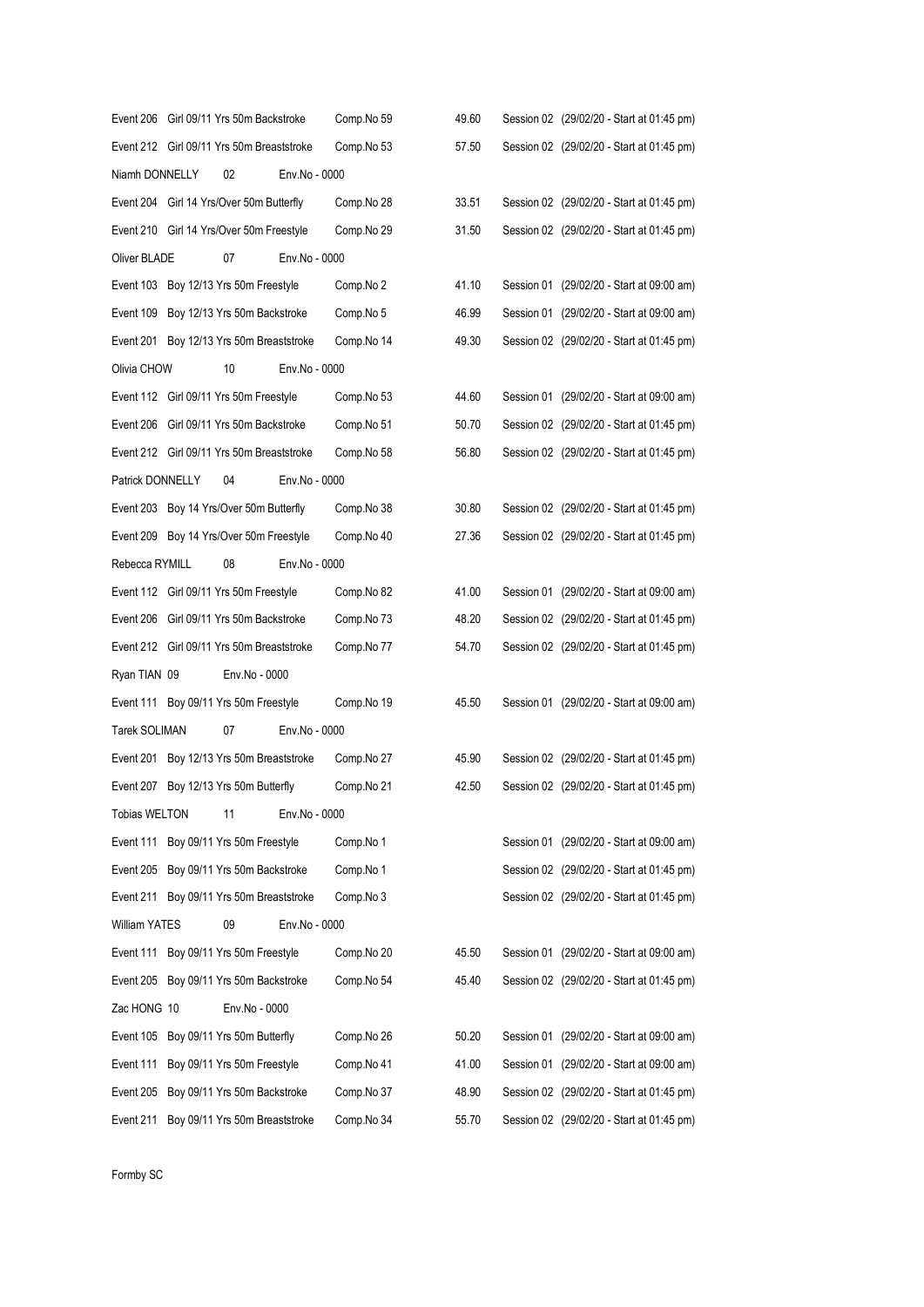| Dylan MADICAN    |                                           | 09 | Env.No - 0000 |             |       |  |                                           |
|------------------|-------------------------------------------|----|---------------|-------------|-------|--|-------------------------------------------|
|                  | Event 105 Boy 09/11 Yrs 50m Butterfly     |    |               | Comp.No 40  | 43.50 |  | Session 01 (29/02/20 - Start at 09:00 am) |
|                  | Event 111 Boy 09/11 Yrs 50m Freestyle     |    |               | Comp.No 72  | 34.60 |  | Session 01 (29/02/20 - Start at 09:00 am) |
|                  | Event 205 Boy 09/11 Yrs 50m Backstroke    |    |               | Comp.No 69  | 40.65 |  | Session 02 (29/02/20 - Start at 01:45 pm) |
|                  | Event 211 Boy 09/11 Yrs 50m Breaststroke  |    |               | Comp.No 61  | 47.70 |  | Session 02 (29/02/20 - Start at 01:45 pm) |
| Ellie MCDERMOTT  |                                           | 09 | Env.No - 0000 |             |       |  |                                           |
|                  | Event 106 Girl 09/11 Yrs 50m Butterfly    |    |               | Comp.No 104 | 41.00 |  | Session 01 (29/02/20 - Start at 09:00 am) |
|                  | Event 112 Girl 09/11 Yrs 50m Freestyle    |    |               | Comp.No 69  | 41.80 |  | Session 01 (29/02/20 - Start at 09:00 am) |
|                  | Event 206 Girl 09/11 Yrs 50m Backstroke   |    |               | Comp.No 109 | 44.00 |  | Session 02 (29/02/20 - Start at 01:45 pm) |
|                  | Event 212 Girl 09/11 Yrs 50m Breaststroke |    |               | Comp.No 99  | 52.00 |  | Session 02 (29/02/20 - Start at 01:45 pm) |
| Isabella WALTERS |                                           | 05 | Env.No - 0000 |             |       |  |                                           |
|                  | Event 102 Girl 14 Yrs/Over 50m Backstroke |    |               | Comp.No 22  | 36.86 |  | Session 01 (29/02/20 - Start at 09:00 am) |
|                  | Event 210 Girl 14 Yrs/Over 50m Freestyle  |    |               | Comp.No 17  | 32.56 |  | Session 02 (29/02/20 - Start at 01:45 pm) |
|                  |                                           |    |               |             |       |  |                                           |

### Garston

| Thomas WILDE |                                          | 08 | Env.No - 0000 |            |       |  |                                           |
|--------------|------------------------------------------|----|---------------|------------|-------|--|-------------------------------------------|
|              | Event 105 Boy 09/11 Yrs 50m Butterfly    |    |               | Comp.No 50 | 39.30 |  | Session 01 (29/02/20 - Start at 09:00 am) |
|              | Event 111 Boy 09/11 Yrs 50m Freestyle    |    |               | Comp.No 77 | 33.90 |  | Session 01 (29/02/20 - Start at 09:00 am) |
|              | Event 205 Boy 09/11 Yrs 50m Backstroke   |    |               | Comp.No 67 | 42.00 |  | Session 02 (29/02/20 - Start at 01:45 pm) |
|              | Event 211 Boy 09/11 Yrs 50m Breaststroke |    |               | Comp.No 74 | 44.90 |  | Session 02 (29/02/20 - Start at 01:45 pm) |

### Halton

| <b>Ben CLAYTON</b> |                                           | 06                             | Env.No - 0000 |               |       |  |                                           |
|--------------------|-------------------------------------------|--------------------------------|---------------|---------------|-------|--|-------------------------------------------|
| Event 103          | Boy 12/13 Yrs 50m Freestyle               |                                |               | Comp.No 53    | 30.13 |  | Session 01 (29/02/20 - Start at 09:00 am) |
| Event 109          |                                           | Boy 12/13 Yrs 50m Backstroke   |               | Comp.No 48    | 35.00 |  | Session 01 (29/02/20 - Start at 09:00 am) |
| Event 201          |                                           | Boy 12/13 Yrs 50m Breaststroke |               | Comp.No 48    | 37.56 |  | Session 02 (29/02/20 - Start at 01:45 pm) |
| Event 207          |                                           | Boy 12/13 Yrs 50m Butterfly    |               | Comp.No 47    | 31.80 |  | Session 02 (29/02/20 - Start at 01:45 pm) |
|                    | Bethany HOWARD-HUGHES                     |                                | 06            | Env.No - 0000 |       |  |                                           |
|                    | Event 104 Girl 12/13 Yrs 50m Freestyle    |                                |               | Comp.No 71    | 32.10 |  | Session 01 (29/02/20 - Start at 09:00 am) |
|                    | Event 110 Girl 12/13 Yrs 50m Backstroke   |                                |               | Comp.No 71    | 35.40 |  | Session 01 (29/02/20 - Start at 09:00 am) |
|                    | Event 202 Girl 12/13 Yrs 50m Breaststroke |                                |               | Comp.No 72    | 40.30 |  | Session 02 (29/02/20 - Start at 01:45 pm) |
|                    | Event 208 Girl 12/13 Yrs 50m Butterfly    |                                |               | Comp.No 66    | 35.05 |  | Session 02 (29/02/20 - Start at 01:45 pm) |
| Cerys NEIL 08      |                                           | Env.No - 0000                  |               |               |       |  |                                           |
| Event 106          | Girl 09/11 Yrs 50m Butterfly              |                                |               | Comp.No 94    | 44.40 |  | Session 01 (29/02/20 - Start at 09:00 am) |
|                    | Event 112 Girl 09/11 Yrs 50m Freestyle    |                                |               | Comp.No 142   | 33.60 |  | Session 01 (29/02/20 - Start at 09:00 am) |
|                    | Event 206 Girl 09/11 Yrs 50m Backstroke   |                                |               | Comp.No 126   | 41.68 |  | Session 02 (29/02/20 - Start at 01:45 pm) |
|                    | Event 212 Girl 09/11 Yrs 50m Breaststroke |                                |               | Comp.No 124   | 46.40 |  | Session 02 (29/02/20 - Start at 01:45 pm) |
|                    | Claudio MECKLENBURGH                      |                                | 04            | Env.No - 0000 |       |  |                                           |
|                    | Event 101 Boy 14 Yrs/Over 50m Backstroke  |                                |               | Comp.No 33    | 33.10 |  | Session 01 (29/02/20 - Start at 09:00 am) |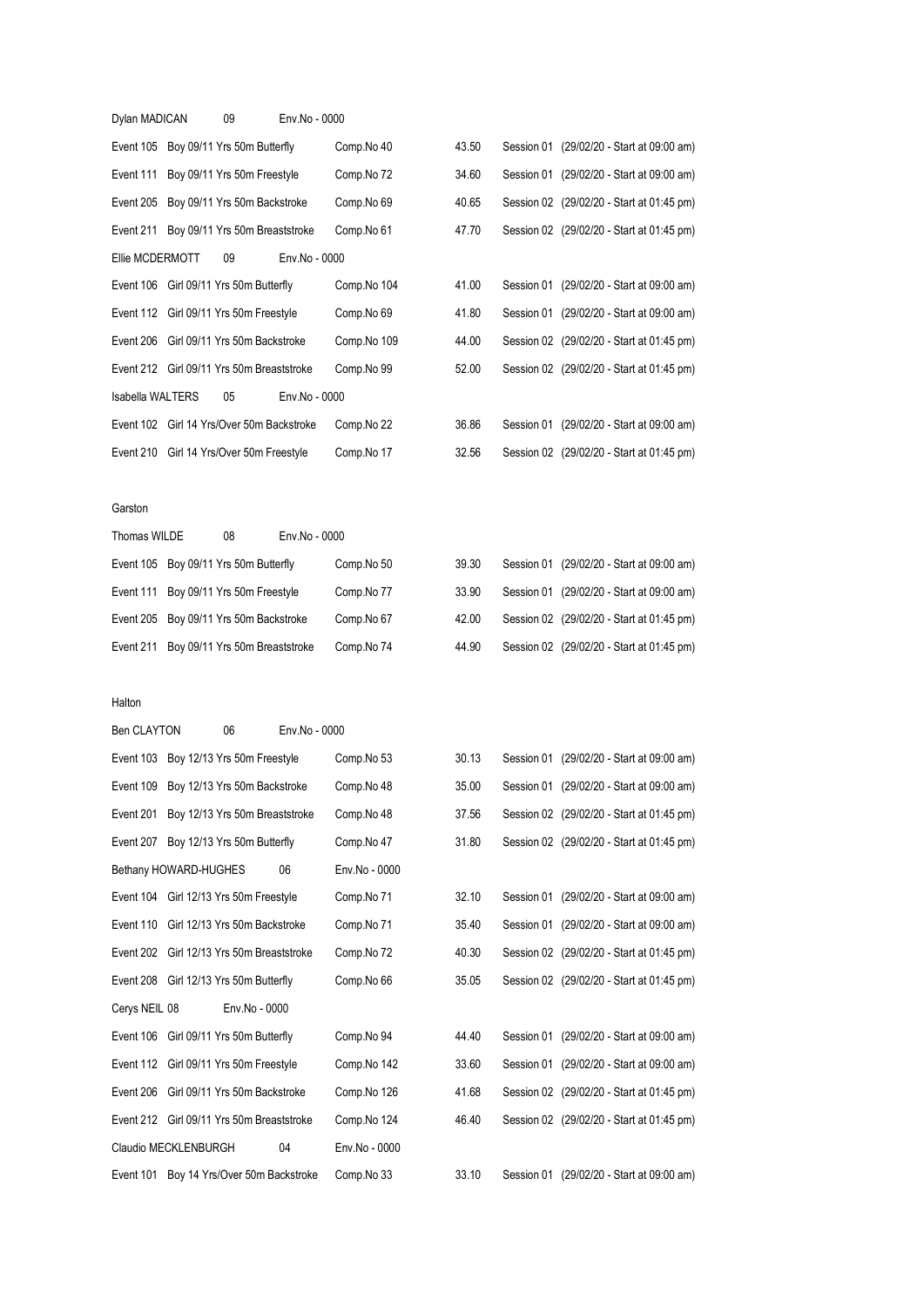| Event 107          | Boy 14 Yrs/Over 50m Breaststroke          | Comp.No 47    | 33.80 | Session 01 (29/02/20 - Start at 09:00 am) |
|--------------------|-------------------------------------------|---------------|-------|-------------------------------------------|
| Event 203          | Boy 14 Yrs/Over 50m Butterfly             | Comp.No 45    | 29.45 | Session 02 (29/02/20 - Start at 01:45 pm) |
|                    | Event 209 Boy 14 Yrs/Over 50m Freestyle   | Comp.No 42    | 27.20 | Session 02 (29/02/20 - Start at 01:45 pm) |
| Elizabeth MARSH    | 09<br>Env.No - 0000                       |               |       |                                           |
|                    | Event 106 Girl 09/11 Yrs 50m Butterfly    | Comp.No 90    | 45.00 | Session 01 (29/02/20 - Start at 09:00 am) |
|                    | Event 112 Girl 09/11 Yrs 50m Freestyle    | Comp.No 119   | 37.60 | Session 01 (29/02/20 - Start at 09:00 am) |
|                    | Event 206 Girl 09/11 Yrs 50m Backstroke   | Comp.No 117   | 43.30 | Session 02 (29/02/20 - Start at 01:45 pm) |
|                    | Event 212 Girl 09/11 Yrs 50m Breaststroke | Comp.No 74    | 55.10 | Session 02 (29/02/20 - Start at 01:45 pm) |
| Isabelle HARRISON  | Env.No - 0000<br>07                       |               |       |                                           |
|                    | Event 104 Girl 12/13 Yrs 50m Freestyle    | Comp.No 16    | 38.50 | Session 01 (29/02/20 - Start at 09:00 am) |
|                    | Event 208 Girl 12/13 Yrs 50m Butterfly    | Comp.No 19    | 44.04 | Session 02 (29/02/20 - Start at 01:45 pm) |
|                    | 08<br>Jack HANNAH-HOLLAND                 | Env.No - 0000 |       |                                           |
|                    | Event 105 Boy 09/11 Yrs 50m Butterfly     | Comp.No 33    | 47.50 | Session 01 (29/02/20 - Start at 09:00 am) |
| Event 111          | Boy 09/11 Yrs 50m Freestyle               | Comp.No 57    | 38.00 | Session 01 (29/02/20 - Start at 09:00 am) |
|                    | Event 205 Boy 09/11 Yrs 50m Backstroke    | Comp.No 57    | 44.10 | Session 02 (29/02/20 - Start at 01:45 pm) |
| Event 211          | Boy 09/11 Yrs 50m Breaststroke            | Comp.No 37    | 54.90 | Session 02 (29/02/20 - Start at 01:45 pm) |
| James COULSON      | 08<br>Env.No - 0000                       |               |       |                                           |
|                    | Event 103 Boy 12/13 Yrs 50m Freestyle     | Comp.No 15    | 36.00 | Session 01 (29/02/20 - Start at 09:00 am) |
|                    | Event 109 Boy 12/13 Yrs 50m Backstroke    | Comp.No 21    | 42.30 | Session 01 (29/02/20 - Start at 09:00 am) |
| Event 201          | Boy 12/13 Yrs 50m Breaststroke            | Comp.No 21    | 46.60 | Session 02 (29/02/20 - Start at 01:45 pm) |
| <b>Joel SUMNER</b> | 05<br>Env.No - 0000                       |               |       |                                           |
| Event 101          | Boy 14 Yrs/Over 50m Backstroke            | Comp.No 34    | 32.78 | Session 01 (29/02/20 - Start at 09:00 am) |
| Event 107          | Boy 14 Yrs/Over 50m Breaststroke          | Comp.No 36    | 36.30 | Session 01 (29/02/20 - Start at 09:00 am) |
| Event 203          | Boy 14 Yrs/Over 50m Butterfly             | Comp.No 36    | 31.10 | Session 02 (29/02/20 - Start at 01:45 pm) |
|                    | Event 209 Boy 14 Yrs/Over 50m Freestyle   | Comp.No 41    | 27.30 | Session 02 (29/02/20 - Start at 01:45 pm) |
|                    | 04<br>Joshua HOWARD-HUGHES                | Env.No - 0000 |       |                                           |
| Event 101          | Boy 14 Yrs/Over 50m Backstroke            | Comp.No 36    | 32.17 | Session 01 (29/02/20 - Start at 09:00 am) |
| Event 107          | Boy 14 Yrs/Over 50m Breaststroke          | Comp.No 42    | 34.61 | Session 01 (29/02/20 - Start at 09:00 am) |
| Event 203          | Boy 14 Yrs/Over 50m Butterfly             | Comp.No 44    | 29.50 | Session 02 (29/02/20 - Start at 01:45 pm) |
|                    | Event 209 Boy 14 Yrs/Over 50m Freestyle   | Comp.No 45    | 26.70 | Session 02 (29/02/20 - Start at 01:45 pm) |
| Lily BAXTER        | 09<br>Env.No - 0000                       |               |       |                                           |
|                    | Event 112 Girl 09/11 Yrs 50m Freestyle    | Comp.No 95    | 40.00 | Session 01 (29/02/20 - Start at 09:00 am) |
|                    | Event 206 Girl 09/11 Yrs 50m Backstroke   | Comp.No 81    | 46.90 | Session 02 (29/02/20 - Start at 01:45 pm) |
|                    | Event 212 Girl 09/11 Yrs 50m Breaststroke | Comp.No 118   | 48.70 | Session 02 (29/02/20 - Start at 01:45 pm) |
| Olivia HYLAND      | 09<br>Env.No - 0000                       |               |       |                                           |
| Event 106          | Girl 09/11 Yrs 50m Butterfly              | Comp.No 78    | 47.20 | Session 01 (29/02/20 - Start at 09:00 am) |
|                    | Event 112 Girl 09/11 Yrs 50m Freestyle    | Comp.No 100   | 39.30 | Session 01 (29/02/20 - Start at 09:00 am) |
|                    | Event 212 Girl 09/11 Yrs 50m Breaststroke | Comp.No 116   | 48.80 | Session 02 (29/02/20 - Start at 01:45 pm) |
| Reuben SUMNER      | 07<br>Env.No - 0000                       |               |       |                                           |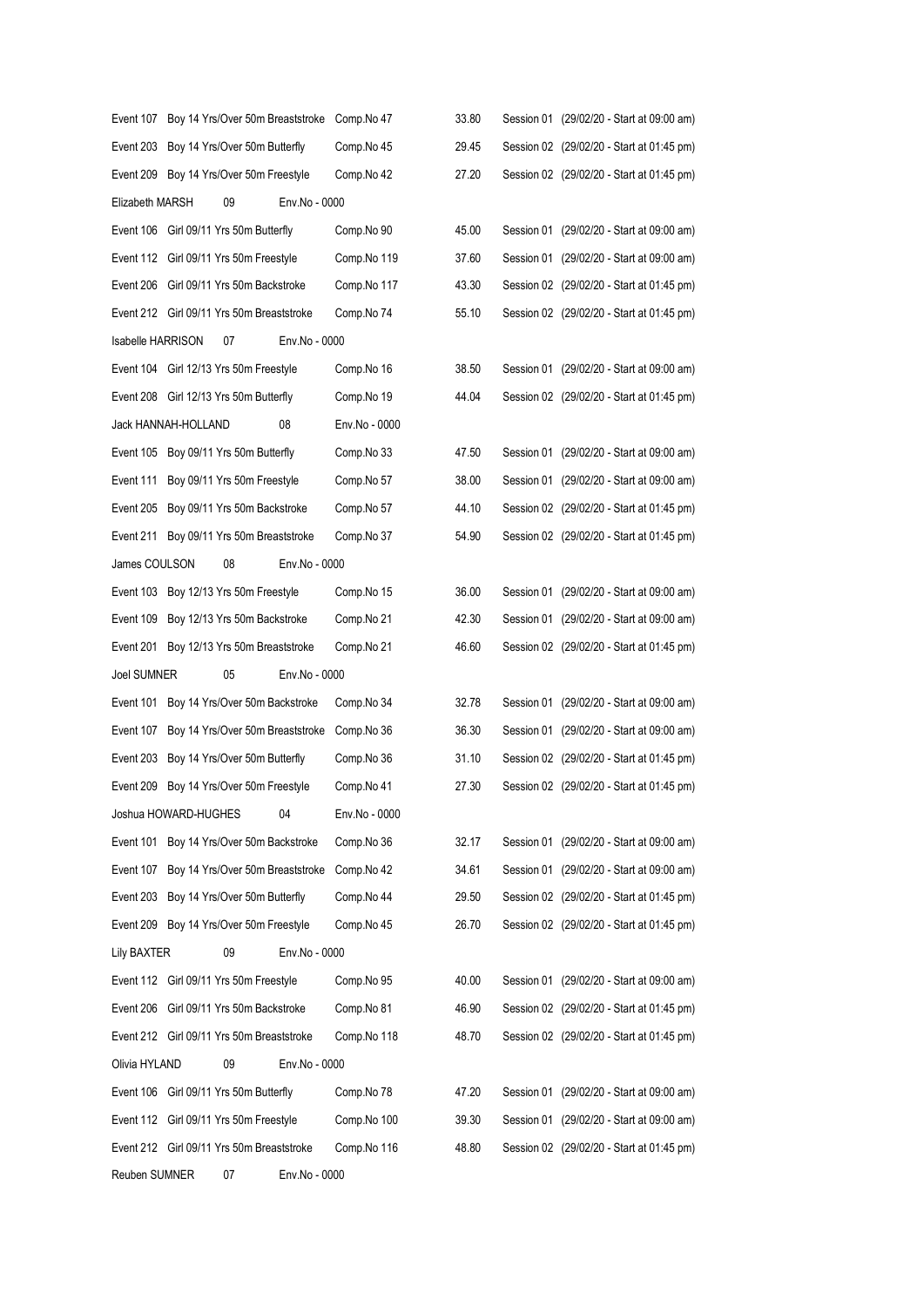|                     | Event 103 Boy 12/13 Yrs 50m Freestyle                 | Comp.No 47  | 31.40 | Session 01 (29/02/20 - Start at 09:00 am) |
|---------------------|-------------------------------------------------------|-------------|-------|-------------------------------------------|
| Event 109           | Boy 12/13 Yrs 50m Backstroke                          | Comp.No 46  | 35.90 | Session 01 (29/02/20 - Start at 09:00 am) |
| Event 201           | Boy 12/13 Yrs 50m Breaststroke                        | Comp.No 42  | 41.00 | Session 02 (29/02/20 - Start at 01:45 pm) |
| Event 207           | Boy 12/13 Yrs 50m Butterfly                           | Comp.No 46  | 32.20 | Session 02 (29/02/20 - Start at 01:45 pm) |
| Samuel HYLAND       | 07<br>Env.No - 0000                                   |             |       |                                           |
|                     | Event 103 Boy 12/13 Yrs 50m Freestyle                 | Comp.No 52  | 30.50 | Session 01 (29/02/20 - Start at 09:00 am) |
|                     | Event 201 Boy 12/13 Yrs 50m Breaststroke              | Comp.No 46  | 38.04 | Session 02 (29/02/20 - Start at 01:45 pm) |
|                     | Event 207 Boy 12/13 Yrs 50m Butterfly                 | Comp.No 40  | 35.90 | Session 02 (29/02/20 - Start at 01:45 pm) |
| Sophie BUCKLEY      | 05<br>Env.No - 0000                                   |             |       |                                           |
|                     | Event 102 Girl 14 Yrs/Over 50m Backstroke             | Comp.No 39  | 34.10 | Session 01 (29/02/20 - Start at 09:00 am) |
| Event 108           | Girl 14 Yrs/Over 50m Breaststroke                     | Comp.No 33  | 38.94 | Session 01 (29/02/20 - Start at 09:00 am) |
|                     | Event 204 Girl 14 Yrs/Over 50m Butterfly              | Comp.No 34  | 32.90 | Session 02 (29/02/20 - Start at 01:45 pm) |
|                     | Event 210 Girl 14 Yrs/Over 50m Freestyle              | Comp.No 55  | 29.10 | Session 02 (29/02/20 - Start at 01:45 pm) |
|                     |                                                       |             |       |                                           |
| Harrogate           |                                                       |             |       |                                           |
| <b>Willow BAKER</b> | 05<br>Env.No - 0000                                   |             |       |                                           |
|                     | Event 204 Girl 14 Yrs/Over 50m Butterfly              | Comp.No 33  | 32.92 | Session 02 (29/02/20 - Start at 01:45 pm) |
|                     | Event 210 Girl 14 Yrs/Over 50m Freestyle              | Comp.No 28  | 31.50 | Session 02 (29/02/20 - Start at 01:45 pm) |
|                     |                                                       |             |       |                                           |
| Hoylake             |                                                       |             |       |                                           |
| Aaron JAMES         | 05<br>Env.No - 0000                                   |             |       |                                           |
| Event 101           | Boy 14 Yrs/Over 50m Backstroke                        | Comp.No 13  | 39.29 | Session 01 (29/02/20 - Start at 09:00 am) |
|                     | Event 107 Boy 14 Yrs/Over 50m Breaststroke Comp.No 27 |             | 37.73 | Session 01 (29/02/20 - Start at 09:00 am) |
| Abbie ROSCOE        | 09<br>Env.No - 0000                                   |             |       |                                           |
|                     | Event 106 Girl 09/11 Yrs 50m Butterfly                | Comp.No 110 | 39.50 | Session 01 (29/02/20 - Start at 09:00 am) |
|                     | Event 112 Girl 09/11 Yrs 50m Freestyle                | Comp.No 140 | 34.40 | Session 01 (29/02/20 - Start at 09:00 am) |
| Event 206           | Girl 09/11 Yrs 50m Backstroke                         | Comp.No 129 | 41.10 | Session 02 (29/02/20 - Start at 01:45 pm) |
|                     | Event 212 Girl 09/11 Yrs 50m Breaststroke             | Comp.No 128 | 44.90 | Session 02 (29/02/20 - Start at 01:45 pm) |
| Amelie COOK         | 06<br>Env.No - 0000                                   |             |       |                                           |
| Event 102           | Girl 14 Yrs/Over 50m Backstroke                       | Comp.No 8   | 40.50 | Session 01 (29/02/20 - Start at 09:00 am) |
| Event 204           | Girl 14 Yrs/Over 50m Butterfly                        | Comp.No 13  | 37.40 | Session 02 (29/02/20 - Start at 01:45 pm) |
|                     | Event 210 Girl 14 Yrs/Over 50m Freestyle              | Comp.No 20  | 32.50 | Session 02 (29/02/20 - Start at 01:45 pm) |
| Amy BALL 06         | Env.No - 0000                                         |             |       |                                           |
| Event 102           | Girl 14 Yrs/Over 50m Backstroke                       | Comp.No 7   | 41.40 | Session 01 (29/02/20 - Start at 09:00 am) |
| Event 108           | Girl 14 Yrs/Over 50m Breaststroke                     | Comp.No 15  | 42.40 | Session 01 (29/02/20 - Start at 09:00 am) |
| Event 204           | Girl 14 Yrs/Over 50m Butterfly                        | Comp.No 8   | 40.30 | Session 02 (29/02/20 - Start at 01:45 pm) |
| Event 210           | Girl 14 Yrs/Over 50m Freestyle                        | Comp.No 6   | 35.20 | Session 02 (29/02/20 - Start at 01:45 pm) |
| Annabelle ROGAN     | 09<br>Env.No - 0000                                   |             |       |                                           |
|                     |                                                       |             |       |                                           |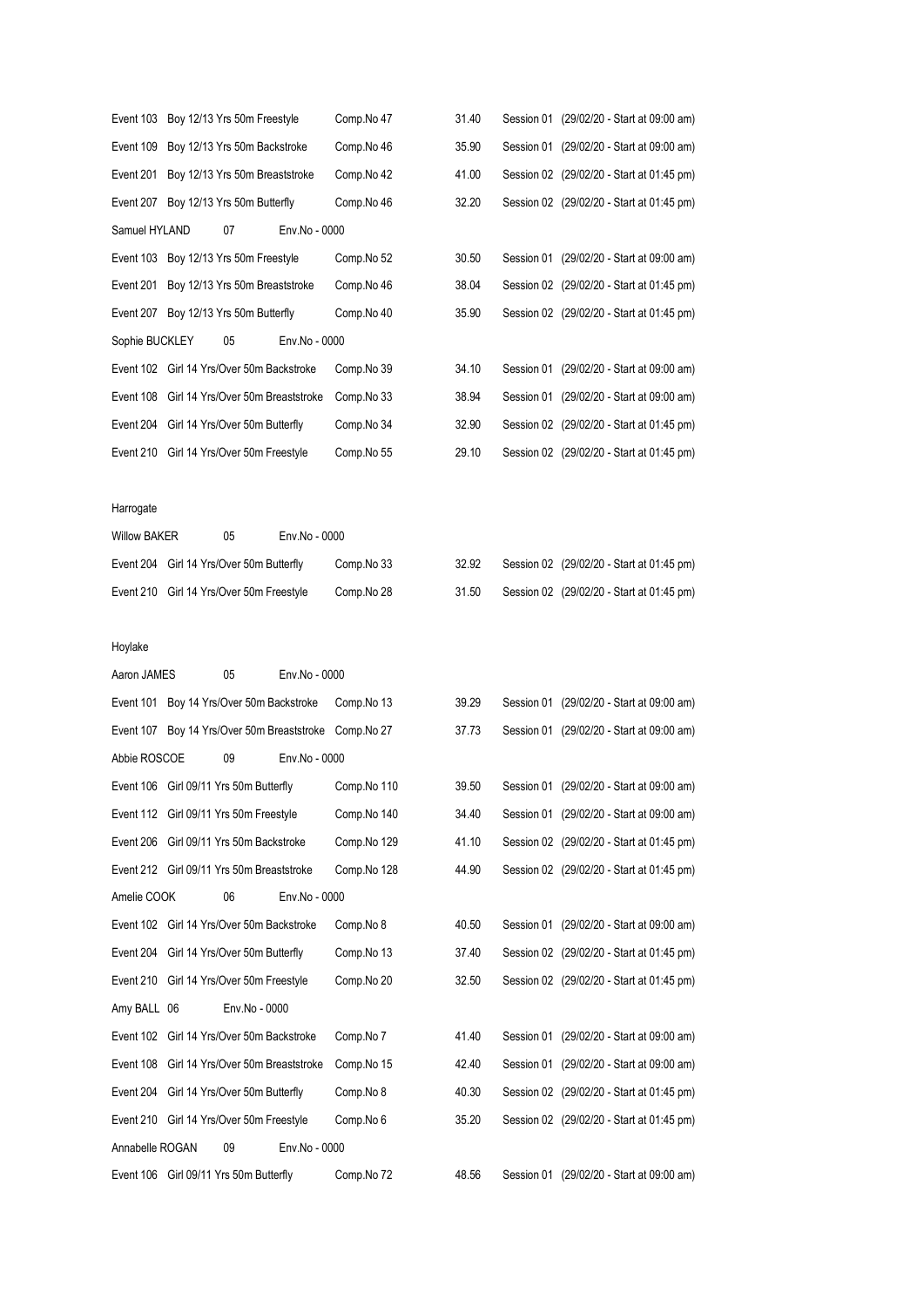|                        | Event 112 Girl 09/11 Yrs 50m Freestyle     |               | Comp.No 65 | 42.40   | Session 01 (29/02/20 - Start at 09:00 am) |
|------------------------|--------------------------------------------|---------------|------------|---------|-------------------------------------------|
|                        | Event 206 Girl 09/11 Yrs 50m Backstroke    |               | Comp.No 32 | 53.90   | Session 02 (29/02/20 - Start at 01:45 pm) |
| Araminta RUDDOCK       | 11                                         | Env.No - 0000 |            |         |                                           |
|                        | Event 112 Girl 09/11 Yrs 50m Freestyle     |               | Comp.No 9  | 55.67   | Session 01 (29/02/20 - Start at 09:00 am) |
|                        | Event 206 Girl 09/11 Yrs 50m Backstroke    |               | Comp.No 10 | 59.97   | Session 02 (29/02/20 - Start at 01:45 pm) |
|                        | Event 212 Girl 09/11 Yrs 50m Breaststroke  |               | Comp.No 8  | 1:09.56 | Session 02 (29/02/20 - Start at 01:45 pm) |
| Archie PINK05          | Env.No - 0000                              |               |            |         |                                           |
| Event 101              | Boy 14 Yrs/Over 50m Backstroke             |               | Comp.No 2  | 41.45   | Session 01 (29/02/20 - Start at 09:00 am) |
|                        | Event 107 Boy 14 Yrs/Over 50m Breaststroke |               | Comp.No 17 | 40.96   | Session 01 (29/02/20 - Start at 09:00 am) |
|                        | Event 203 Boy 14 Yrs/Over 50m Butterfly    |               | Comp.No 13 | 36.47   | Session 02 (29/02/20 - Start at 01:45 pm) |
|                        | Event 209 Boy 14 Yrs/Over 50m Freestyle    |               | Comp.No 11 | 32.43   | Session 02 (29/02/20 - Start at 01:45 pm) |
| Bethan JAMES           | 10                                         | Env.No - 0000 |            |         |                                           |
|                        | Event 106 Girl 09/11 Yrs 50m Butterfly     |               | Comp.No 44 | 55.00   | Session 01 (29/02/20 - Start at 09:00 am) |
|                        | Event 112 Girl 09/11 Yrs 50m Freestyle     |               | Comp.No 46 | 46.63   | Session 01 (29/02/20 - Start at 09:00 am) |
|                        | Event 206 Girl 09/11 Yrs 50m Backstroke    |               | Comp.No 52 | 50.63   | Session 02 (29/02/20 - Start at 01:45 pm) |
|                        | Event 212 Girl 09/11 Yrs 50m Breaststroke  |               | Comp.No 32 | 1:00.62 | Session 02 (29/02/20 - Start at 01:45 pm) |
| <b>Charlotte ELLIS</b> | 07                                         | Env.No - 0000 |            |         |                                           |
|                        | Event 104 Girl 12/13 Yrs 50m Freestyle     |               | Comp.No 18 | 37.70   | Session 01 (29/02/20 - Start at 09:00 am) |
|                        | Event 110 Girl 12/13 Yrs 50m Backstroke    |               | Comp.No 13 | 46.30   | Session 01 (29/02/20 - Start at 09:00 am) |
|                        | Event 202 Girl 12/13 Yrs 50m Breaststroke  |               | Comp.No 20 | 49.42   | Session 02 (29/02/20 - Start at 01:45 pm) |
| Delta ROYLANCE         | 10                                         | Env.No - 0000 |            |         |                                           |
|                        | Event 112 Girl 09/11 Yrs 50m Freestyle     |               | Comp.No 6  |         | Session 01 (29/02/20 - Start at 09:00 am) |
|                        | Event 206 Girl 09/11 Yrs 50m Backstroke    |               | Comp.No 6  |         | Session 02 (29/02/20 - Start at 01:45 pm) |
|                        | Event 212 Girl 09/11 Yrs 50m Breaststroke  |               | Comp.No 2  |         | Session 02 (29/02/20 - Start at 01:45 pm) |
| <b>Edith ROGERS</b>    | 09                                         | Env.No - 0000 |            |         |                                           |
|                        | Event 106 Girl 09/11 Yrs 50m Butterfly     |               | Comp.No 21 | 59.45   | Session 01 (29/02/20 - Start at 09:00 am) |
|                        | Event 112 Girl 09/11 Yrs 50m Freestyle     |               | Comp.No 13 | 53.60   | Session 01 (29/02/20 - Start at 09:00 am) |
|                        | Event 206 Girl 09/11 Yrs 50m Backstroke    |               | Comp.No 26 | 55.01   | Session 02 (29/02/20 - Start at 01:45 pm) |
|                        | Event 212 Girl 09/11 Yrs 50m Breaststroke  |               | Comp.No 16 | 1:03.80 | Session 02 (29/02/20 - Start at 01:45 pm) |
| Freddy BALL            | 11                                         | Env.No - 0000 |            |         |                                           |
|                        | Event 105 Boy 09/11 Yrs 50m Butterfly      |               | Comp.No 41 | 43.40   | Session 01 (29/02/20 - Start at 09:00 am) |
| Event 111              | Boy 09/11 Yrs 50m Freestyle                |               | Comp.No 55 | 38.10   | Session 01 (29/02/20 - Start at 09:00 am) |
| Event 205              | Boy 09/11 Yrs 50m Backstroke               |               | Comp.No 61 | 43.20   | Session 02 (29/02/20 - Start at 01:45 pm) |
| Event 211              | Boy 09/11 Yrs 50m Breaststroke             |               | Comp.No 49 | 52.40   | Session 02 (29/02/20 - Start at 01:45 pm) |
| Harvey DEAN            | 04                                         | Env.No - 0000 |            |         |                                           |
| Event 101              | Boy 14 Yrs/Over 50m Backstroke             |               | Comp.No 37 | 32.15   | Session 01 (29/02/20 - Start at 09:00 am) |
| Event 203              | Boy 14 Yrs/Over 50m Butterfly              |               | Comp.No 34 | 31.30   | Session 02 (29/02/20 - Start at 01:45 pm) |
|                        | Event 209 Boy 14 Yrs/Over 50m Freestyle    |               | Comp.No 38 | 27.74   | Session 02 (29/02/20 - Start at 01:45 pm) |
| Helen BOOTH            | 06                                         | Env.No - 0000 |            |         |                                           |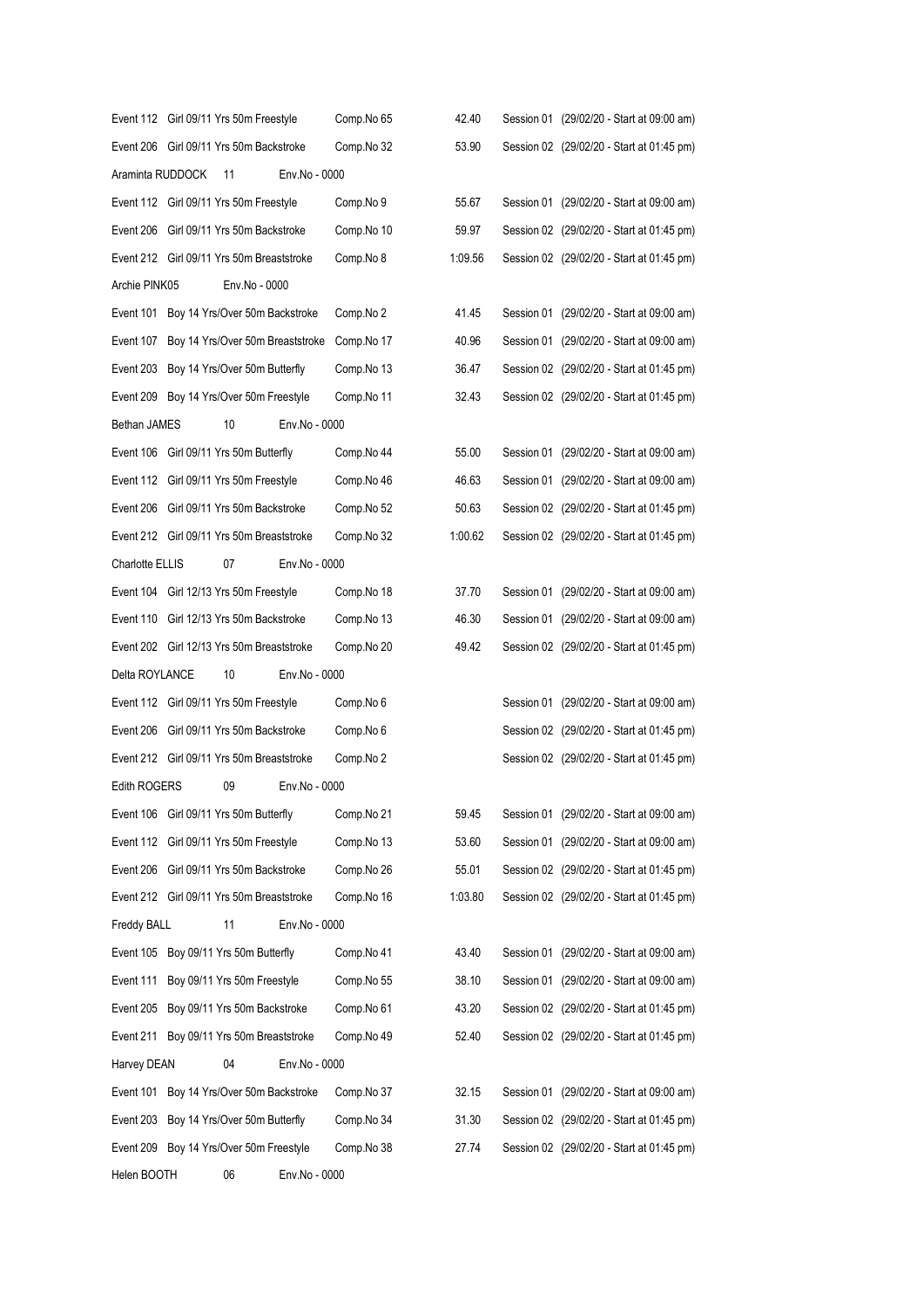| Event 104 Girl 12/13 Yrs 50m Freestyle    |                                 |                                   | Comp.No 69  | 32.40   | Session 01 (29/02/20 - Start at 09:00 am) |
|-------------------------------------------|---------------------------------|-----------------------------------|-------------|---------|-------------------------------------------|
| Event 110 Girl 12/13 Yrs 50m Backstroke   |                                 |                                   | Comp.No 40  | 40.00   | Session 01 (29/02/20 - Start at 09:00 am) |
| Event 202 Girl 12/13 Yrs 50m Breaststroke |                                 |                                   | Comp.No 75  | 40.00   | Session 02 (29/02/20 - Start at 01:45 pm) |
| Event 208 Girl 12/13 Yrs 50m Butterfly    |                                 |                                   | Comp.No 61  | 36.10   | Session 02 (29/02/20 - Start at 01:45 pm) |
| Katie LOCKWOOD                            | 11                              | Env.No - 0000                     |             |         |                                           |
| Event 112 Girl 09/11 Yrs 50m Freestyle    |                                 |                                   | Comp.No 19  | 51.60   | Session 01 (29/02/20 - Start at 09:00 am) |
| Event 206 Girl 09/11 Yrs 50m Backstroke   |                                 |                                   | Comp.No 34  | 53.75   | Session 02 (29/02/20 - Start at 01:45 pm) |
| Event 212 Girl 09/11 Yrs 50m Breaststroke |                                 |                                   | Comp.No 12  | 1:07.93 | Session 02 (29/02/20 - Start at 01:45 pm) |
| Lily HORTON                               | 08                              | Env.No - 0000                     |             |         |                                           |
| Event 106 Girl 09/11 Yrs 50m Butterfly    |                                 |                                   | Comp.No 113 | 38.70   | Session 01 (29/02/20 - Start at 09:00 am) |
| Event 112 Girl 09/11 Yrs 50m Freestyle    |                                 |                                   | Comp.No 138 | 34.70   | Session 01 (29/02/20 - Start at 09:00 am) |
| Event 206 Girl 09/11 Yrs 50m Backstroke   |                                 |                                   | Comp.No 131 | 39.90   | Session 02 (29/02/20 - Start at 01:45 pm) |
| Event 212 Girl 09/11 Yrs 50m Breaststroke |                                 |                                   | Comp.No 131 | 43.60   | Session 02 (29/02/20 - Start at 01:45 pm) |
| Lola MARTINI                              | 09                              | Env.No - 0000                     |             |         |                                           |
| Event 106 Girl 09/11 Yrs 50m Butterfly    |                                 |                                   | Comp.No 20  | 59.82   | Session 01 (29/02/20 - Start at 09:00 am) |
| Event 112 Girl 09/11 Yrs 50m Freestyle    |                                 |                                   | Comp.No 39  | 47.48   | Session 01 (29/02/20 - Start at 09:00 am) |
| Event 212 Girl 09/11 Yrs 50m Breaststroke |                                 |                                   | Comp.No 85  | 53.91   | Session 02 (29/02/20 - Start at 01:45 pm) |
| Luca COOK11                               | Env.No - 0000                   |                                   |             |         |                                           |
| Event 111 Boy 09/11 Yrs 50m Freestyle     |                                 |                                   | Comp.No 8   | 49.23   | Session 01 (29/02/20 - Start at 09:00 am) |
| Event 211 Boy 09/11 Yrs 50m Breaststroke  |                                 |                                   | Comp.No 8   | 1:09.40 | Session 02 (29/02/20 - Start at 01:45 pm) |
|                                           |                                 |                                   |             |         |                                           |
| Lucy SMOUT                                | 09                              | Env.No - 0000                     |             |         |                                           |
| Event 106 Girl 09/11 Yrs 50m Butterfly    |                                 |                                   | Comp.No 2   |         | Session 01 (29/02/20 - Start at 09:00 am) |
| Event 112 Girl 09/11 Yrs 50m Freestyle    |                                 |                                   | Comp.No 85  | 40.90   | Session 01 (29/02/20 - Start at 09:00 am) |
| Event 206 Girl 09/11 Yrs 50m Backstroke   |                                 |                                   | Comp.No 64  | 49.00   | Session 02 (29/02/20 - Start at 01:45 pm) |
| Event 212 Girl 09/11 Yrs 50m Breaststroke |                                 |                                   | Comp.No 90  | 53.00   | Session 02 (29/02/20 - Start at 01:45 pm) |
| Mia MARTINI                               | 06                              | Env.No - 0000                     |             |         |                                           |
| Event 104                                 | Girl 12/13 Yrs 50m Freestyle    |                                   | Comp.No 24  | 37.26   | Session 01 (29/02/20 - Start at 09:00 am) |
| Event 202                                 | Girl 12/13 Yrs 50m Breaststroke |                                   | Comp.No 17  | 49.97   | Session 02 (29/02/20 - Start at 01:45 pm) |
| Event 208 Girl 12/13 Yrs 50m Butterfly    |                                 |                                   | Comp.No 14  | 47.72   | Session 02 (29/02/20 - Start at 01:45 pm) |
| Miliie MCKEOWN                            | 09                              | Env.No - 0000                     |             |         |                                           |
| Event 106 Girl 09/11 Yrs 50m Butterfly    |                                 |                                   | Comp.No 66  | 49.60   | Session 01 (29/02/20 - Start at 09:00 am) |
| Event 112                                 | Girl 09/11 Yrs 50m Freestyle    |                                   | Comp.No 102 | 39.00   | Session 01 (29/02/20 - Start at 09:00 am) |
| Event 206                                 | Girl 09/11 Yrs 50m Backstroke   |                                   | Comp.No 112 | 43.70   | Session 02 (29/02/20 - Start at 01:45 pm) |
| Event 212 Girl 09/11 Yrs 50m Breaststroke |                                 |                                   | Comp.No 114 | 49.49   | Session 02 (29/02/20 - Start at 01:45 pm) |
| Millie GIDMAN                             | 04                              | Env.No - 0000                     |             |         |                                           |
| Event 102                                 | Girl 14 Yrs/Over 50m Backstroke |                                   | Comp.No 45  | 32.90   | Session 01 (29/02/20 - Start at 09:00 am) |
| Event 108                                 |                                 | Girl 14 Yrs/Over 50m Breaststroke | Comp.No 28  | 39.60   | Session 01 (29/02/20 - Start at 09:00 am) |
| Event 204                                 | Girl 14 Yrs/Over 50m Butterfly  |                                   | Comp.No 48  | 29.57   | Session 02 (29/02/20 - Start at 01:45 pm) |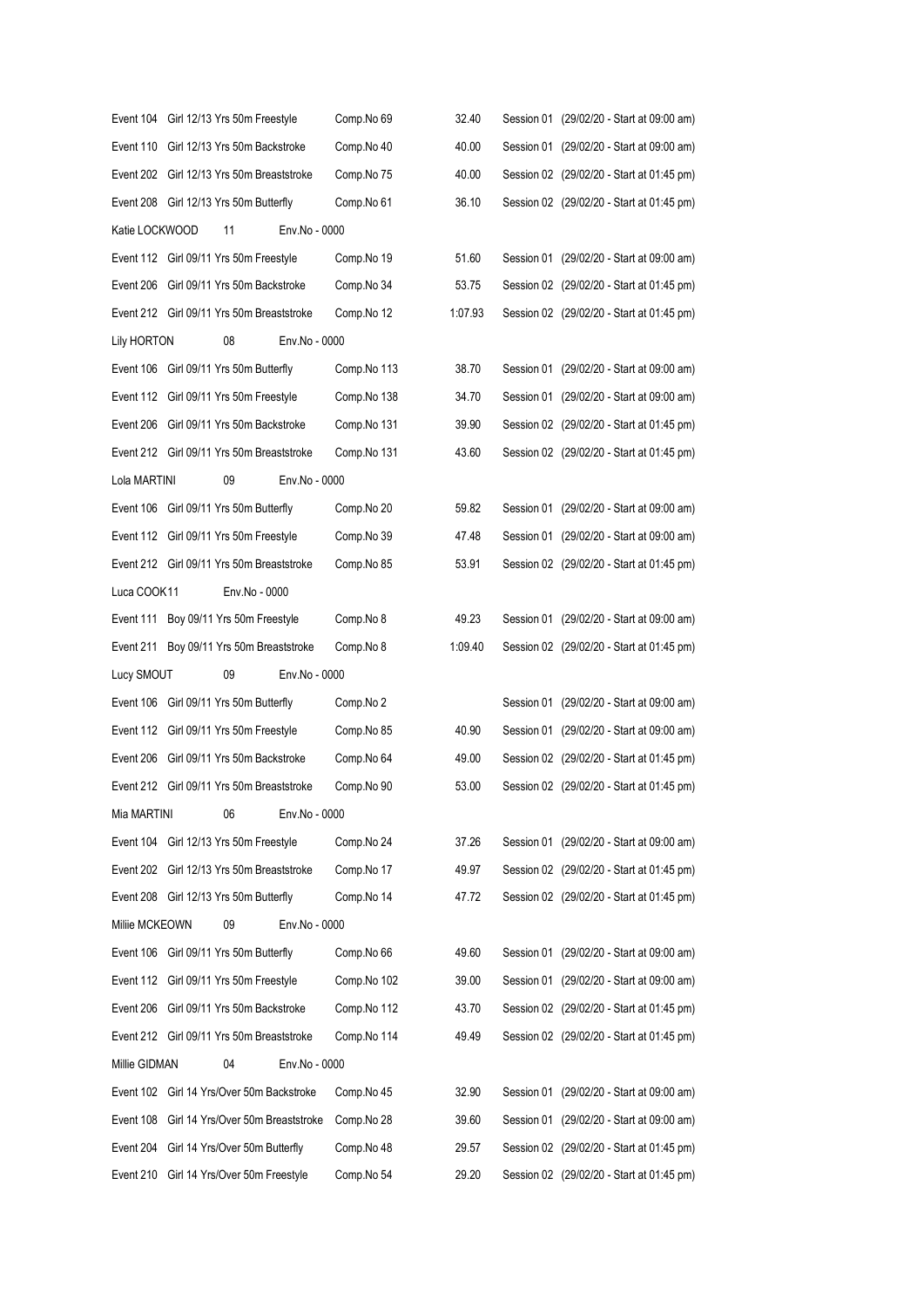| Orla SMOUT      | 07                                          | Env.No - 0000 |             |         |                                           |
|-----------------|---------------------------------------------|---------------|-------------|---------|-------------------------------------------|
|                 | Event 104 Girl 12/13 Yrs 50m Freestyle      |               | Comp.No 56  | 33.80   | Session 01 (29/02/20 - Start at 09:00 am) |
|                 | Event 202 Girl 12/13 Yrs 50m Breaststroke   |               | Comp.No 38  | 45.40   | Session 02 (29/02/20 - Start at 01:45 pm) |
|                 | Event 208 Girl 12/13 Yrs 50m Butterfly      |               | Comp.No 23  | 43.20   | Session 02 (29/02/20 - Start at 01:45 pm) |
| Reagan YOUNG    | 08                                          | Env.No - 0000 |             |         |                                           |
|                 | Event 105 Boy 09/11 Yrs 50m Butterfly       |               | Comp.No 44  | 42.10   | Session 01 (29/02/20 - Start at 09:00 am) |
| Event 111       | Boy 09/11 Yrs 50m Freestyle                 |               | Comp.No 67  | 36.00   | Session 01 (29/02/20 - Start at 09:00 am) |
|                 | Event 205 Boy 09/11 Yrs 50m Backstroke      |               | Comp.No 62  | 42.60   | Session 02 (29/02/20 - Start at 01:45 pm) |
| Event 211       | Boy 09/11 Yrs 50m Breaststroke              |               | Comp.No 75  | 44.50   | Session 02 (29/02/20 - Start at 01:45 pm) |
| Rosa CHRISTLEY  | 07                                          | Env.No - 0000 |             |         |                                           |
|                 | Event 104 Girl 12/13 Yrs 50m Freestyle      |               | Comp.No 10  | 40.30   | Session 01 (29/02/20 - Start at 09:00 am) |
|                 | Event 110 Girl 12/13 Yrs 50m Backstroke     |               | Comp.No 12  | 46.70   | Session 01 (29/02/20 - Start at 09:00 am) |
|                 | Event 202 Girl 12/13 Yrs 50m Breaststroke   |               | Comp.No 4   | 55.94   | Session 02 (29/02/20 - Start at 01:45 pm) |
|                 | Event 208 Girl 12/13 Yrs 50m Butterfly      |               | Comp.No 11  | 48.90   | Session 02 (29/02/20 - Start at 01:45 pm) |
| Rose REYNOLDS   | 10                                          | Env.No - 0000 |             |         |                                           |
|                 | Event 106 Girl 09/11 Yrs 50m Butterfly      |               | Comp.No 26  | 58.87   | Session 01 (29/02/20 - Start at 09:00 am) |
|                 | Event 112 Girl 09/11 Yrs 50m Freestyle      |               | Comp.No 48  | 46.16   | Session 01 (29/02/20 - Start at 09:00 am) |
|                 | Event 206 Girl 09/11 Yrs 50m Backstroke     |               | Comp.No 16  | 58.87   | Session 02 (29/02/20 - Start at 01:45 pm) |
|                 | Event 212 Girl 09/11 Yrs 50m Breaststroke   |               | Comp.No 30  | 1:00.96 | Session 02 (29/02/20 - Start at 01:45 pm) |
| Rubaidh BIRCH   | 16                                          | Env.No - 0000 |             |         |                                           |
|                 | Event 102 Girl 14 Yrs/Over 50m Backstroke   |               | Comp.No 11  | 39.70   | Session 01 (29/02/20 - Start at 09:00 am) |
|                 | Event 108 Girl 14 Yrs/Over 50m Breaststroke |               | Comp.No 9   | 45.70   | Session 01 (29/02/20 - Start at 09:00 am) |
|                 | Event 204 Girl 14 Yrs/Over 50m Butterfly    |               | Comp.No 23  | 35.30   | Session 02 (29/02/20 - Start at 01:45 pm) |
|                 | Event 210 Girl 14 Yrs/Over 50m Freestyle    |               | Comp.No 24  | 32.30   | Session 02 (29/02/20 - Start at 01:45 pm) |
| Seren COOMBES   | 08                                          | Env.No - 0000 |             |         |                                           |
|                 | Event 106 Girl 09/11 Yrs 50m Butterfly      |               | Comp.No 109 | 39.70   | Session 01 (29/02/20 - Start at 09:00 am) |
|                 | Event 112 Girl 09/11 Yrs 50m Freestyle      |               | Comp.No 129 | 36.10   | Session 01 (29/02/20 - Start at 09:00 am) |
|                 | Event 206 Girl 09/11 Yrs 50m Backstroke     |               | Comp.No 116 | 43.30   | Session 02 (29/02/20 - Start at 01:45 pm) |
|                 | Event 212 Girl 09/11 Yrs 50m Breaststroke   |               | Comp.No 104 | 51.10   | Session 02 (29/02/20 - Start at 01:45 pm) |
| Sophia TARLETON | 07                                          | Env.No - 0000 |             |         |                                           |
|                 | Event 202 Girl 12/13 Yrs 50m Breaststroke   |               | Comp.No 35  | 46.50   | Session 02 (29/02/20 - Start at 01:45 pm) |
|                 | Event 208 Girl 12/13 Yrs 50m Butterfly      |               | Comp.No 38  | 39.30   | Session 02 (29/02/20 - Start at 01:45 pm) |
| Will REYNOLDS   | 08                                          | Env.No - 0000 |             |         |                                           |
|                 | Event 103 Boy 12/13 Yrs 50m Freestyle       |               | Comp.No 35  | 33.88   | Session 01 (29/02/20 - Start at 09:00 am) |
| Event 109       | Boy 12/13 Yrs 50m Backstroke                |               | Comp.No 32  | 39.66   | Session 01 (29/02/20 - Start at 09:00 am) |
| Event 201       | Boy 12/13 Yrs 50m Breaststroke              |               | Comp.No 12  | 49.53   | Session 02 (29/02/20 - Start at 01:45 pm) |
| Event 207       | Boy 12/13 Yrs 50m Butterfly                 |               | Comp.No 16  | 44.13   | Session 02 (29/02/20 - Start at 01:45 pm) |

LiverpoolPen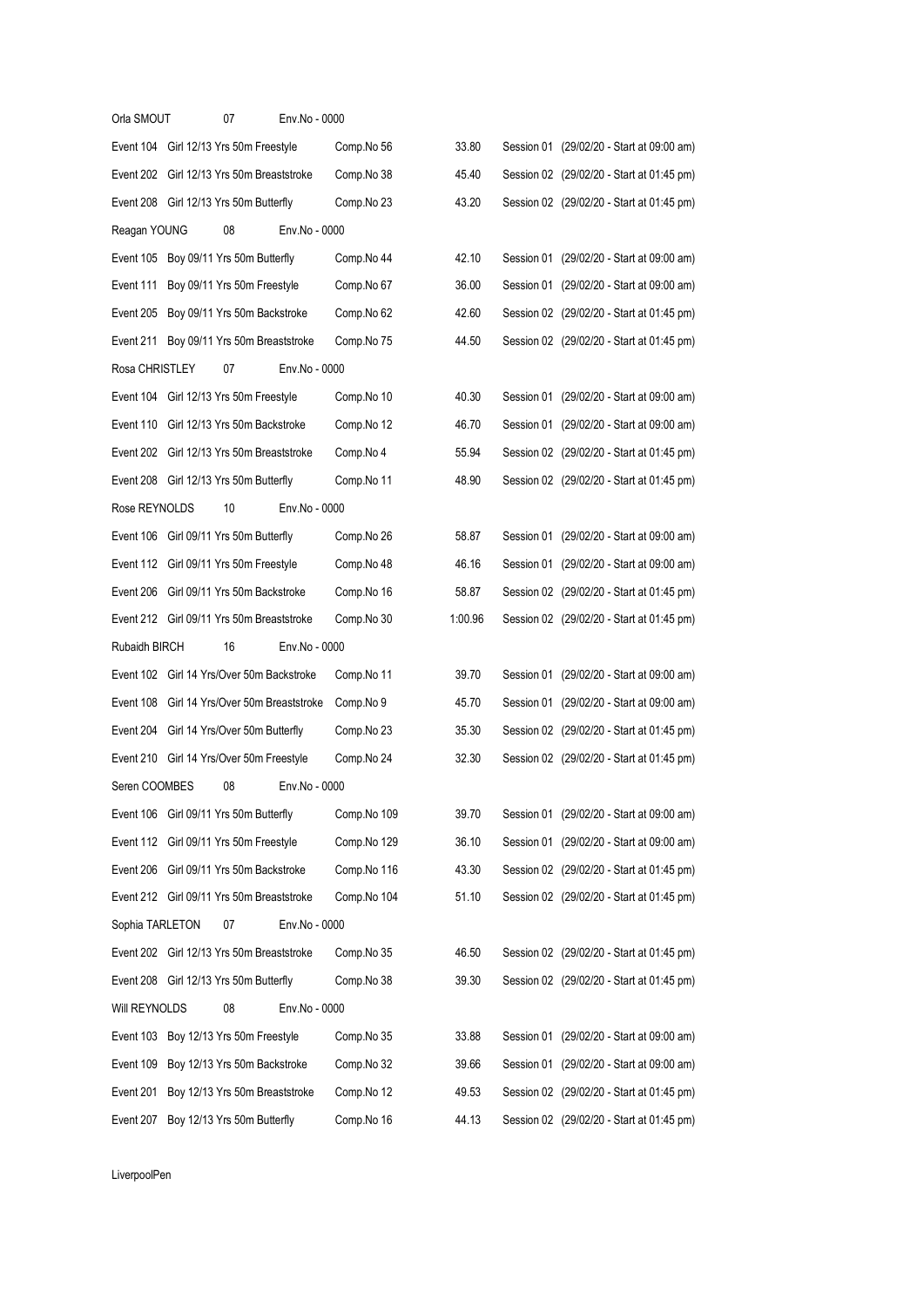| Adam TILLING          | 03                                          | Env.No - 0000 |                                                        |         |                                           |
|-----------------------|---------------------------------------------|---------------|--------------------------------------------------------|---------|-------------------------------------------|
|                       |                                             |               | Event 107 Boy 14 Yrs/Over 50m Breaststroke Comp. No 49 | 33.80   | Session 01 (29/02/20 - Start at 09:00 am) |
| Amelia YU 10          | Env.No - 0000                               |               |                                                        |         |                                           |
|                       | Event 106 Girl 09/11 Yrs 50m Butterfly      |               | Comp.No 39                                             | 56.10   | Session 01 (29/02/20 - Start at 09:00 am) |
|                       | Event 112 Girl 09/11 Yrs 50m Freestyle      |               | Comp.No 50                                             | 45.70   | Session 01 (29/02/20 - Start at 09:00 am) |
|                       | Event 206 Girl 09/11 Yrs 50m Backstroke     |               | Comp.No 28                                             | 55.00   | Session 02 (29/02/20 - Start at 01:45 pm) |
|                       | Event 212 Girl 09/11 Yrs 50m Breaststroke   |               | Comp.No 39                                             | 59.40   | Session 02 (29/02/20 - Start at 01:45 pm) |
| Andrew CLAVIS         | 07                                          | Env.No - 0000 |                                                        |         |                                           |
|                       | Event 103 Boy 12/13 Yrs 50m Freestyle       |               | Comp.No 24                                             | 34.95   | Session 01 (29/02/20 - Start at 09:00 am) |
|                       | Event 109 Boy 12/13 Yrs 50m Backstroke      |               | Comp.No 37                                             | 38.45   | Session 01 (29/02/20 - Start at 09:00 am) |
|                       | Event 201 Boy 12/13 Yrs 50m Breaststroke    |               | Comp.No 30                                             | 45.40   | Session 02 (29/02/20 - Start at 01:45 pm) |
|                       | Event 207 Boy 12/13 Yrs 50m Butterfly       |               | Comp.No 37                                             | 36.43   | Session 02 (29/02/20 - Start at 01:45 pm) |
| Anna O'BRIEN          | 06                                          | Env.No - 0000 |                                                        |         |                                           |
|                       | Event 104 Girl 12/13 Yrs 50m Freestyle      |               | Comp.No 82                                             | 31.34   | Session 01 (29/02/20 - Start at 09:00 am) |
|                       | Event 110 Girl 12/13 Yrs 50m Backstroke     |               | Comp.No 39                                             | 40.10   | Session 01 (29/02/20 - Start at 09:00 am) |
|                       | Event 202 Girl 12/13 Yrs 50m Breaststroke   |               | Comp.No 62                                             | 41.74   | Session 02 (29/02/20 - Start at 01:45 pm) |
|                       | Event 208 Girl 12/13 Yrs 50m Butterfly      |               | Comp.No 68                                             | 35.00   | Session 02 (29/02/20 - Start at 01:45 pm) |
| Daniel REDMOND        | 10                                          | Env.No - 0000 |                                                        |         |                                           |
|                       | Event 111 Boy 09/11 Yrs 50m Freestyle       |               | Comp.No 36                                             | 42.40   | Session 01 (29/02/20 - Start at 09:00 am) |
|                       | Event 211 Boy 09/11 Yrs 50m Breaststroke    |               | Comp.No 43                                             | 53.40   | Session 02 (29/02/20 - Start at 01:45 pm) |
| Dylan KAVANAGH        | 10                                          | Env.No - 0000 |                                                        |         |                                           |
|                       | Event 105 Boy 09/11 Yrs 50m Butterfly       |               | Comp.No 18                                             | 55.80   | Session 01 (29/02/20 - Start at 09:00 am) |
|                       | Event 111 Boy 09/11 Yrs 50m Freestyle       |               | Comp.No 32                                             | 43.30   | Session 01 (29/02/20 - Start at 09:00 am) |
|                       | Event 205 Boy 09/11 Yrs 50m Backstroke      |               | Comp.No 13                                             | 56.50   | Session 02 (29/02/20 - Start at 01:45 pm) |
|                       | Event 211 Boy 09/11 Yrs 50m Breaststroke    |               | Comp.No 22                                             | 1:01.80 | Session 02 (29/02/20 - Start at 01:45 pm) |
| Elizabeth LYONS       | 08                                          | Env.No - 0000 |                                                        |         |                                           |
|                       | Event 106 Girl 09/11 Yrs 50m Butterfly      |               | Comp.No 74                                             | 47.50   | Session 01 (29/02/20 - Start at 09:00 am) |
|                       | Event 112 Girl 09/11 Yrs 50m Freestyle      |               | Comp.No 120                                            | 37.50   | Session 01 (29/02/20 - Start at 09:00 am) |
|                       | Event 206 Girl 09/11 Yrs 50m Backstroke     |               | Comp.No 86                                             | 46.60   | Session 02 (29/02/20 - Start at 01:45 pm) |
|                       | Event 212 Girl 09/11 Yrs 50m Breaststroke   |               | Comp.No 84                                             | 54.10   | Session 02 (29/02/20 - Start at 01:45 pm) |
| Ellie HUGHES          | 04                                          | Env.No - 0000 |                                                        |         |                                           |
|                       | Event 102 Girl 14 Yrs/Over 50m Backstroke   |               | Comp.No 28                                             | 36.10   | Session 01 (29/02/20 - Start at 09:00 am) |
|                       | Event 108 Girl 14 Yrs/Over 50m Breaststroke |               | Comp.No 10                                             | 44.99   | Session 01 (29/02/20 - Start at 09:00 am) |
|                       | Event 204 Girl 14 Yrs/Over 50m Butterfly    |               | Comp.No 40                                             | 31.92   | Session 02 (29/02/20 - Start at 01:45 pm) |
|                       | Event 210 Girl 14 Yrs/Over 50m Freestyle    |               | Comp.No 31                                             | 31.38   | Session 02 (29/02/20 - Start at 01:45 pm) |
| Farida ABDEL RAZEK 07 |                                             | Env.No - 0000 |                                                        |         |                                           |
|                       | Event 104 Girl 12/13 Yrs 50m Freestyle      |               | Comp.No 49                                             | 34.60   | Session 01 (29/02/20 - Start at 09:00 am) |
|                       | Event 110 Girl 12/13 Yrs 50m Backstroke     |               | Comp.No 23                                             | 43.60   | Session 01 (29/02/20 - Start at 09:00 am) |
|                       | Event 202 Girl 12/13 Yrs 50m Breaststroke   |               | Comp.No 25                                             | 48.40   | Session 02 (29/02/20 - Start at 01:45 pm) |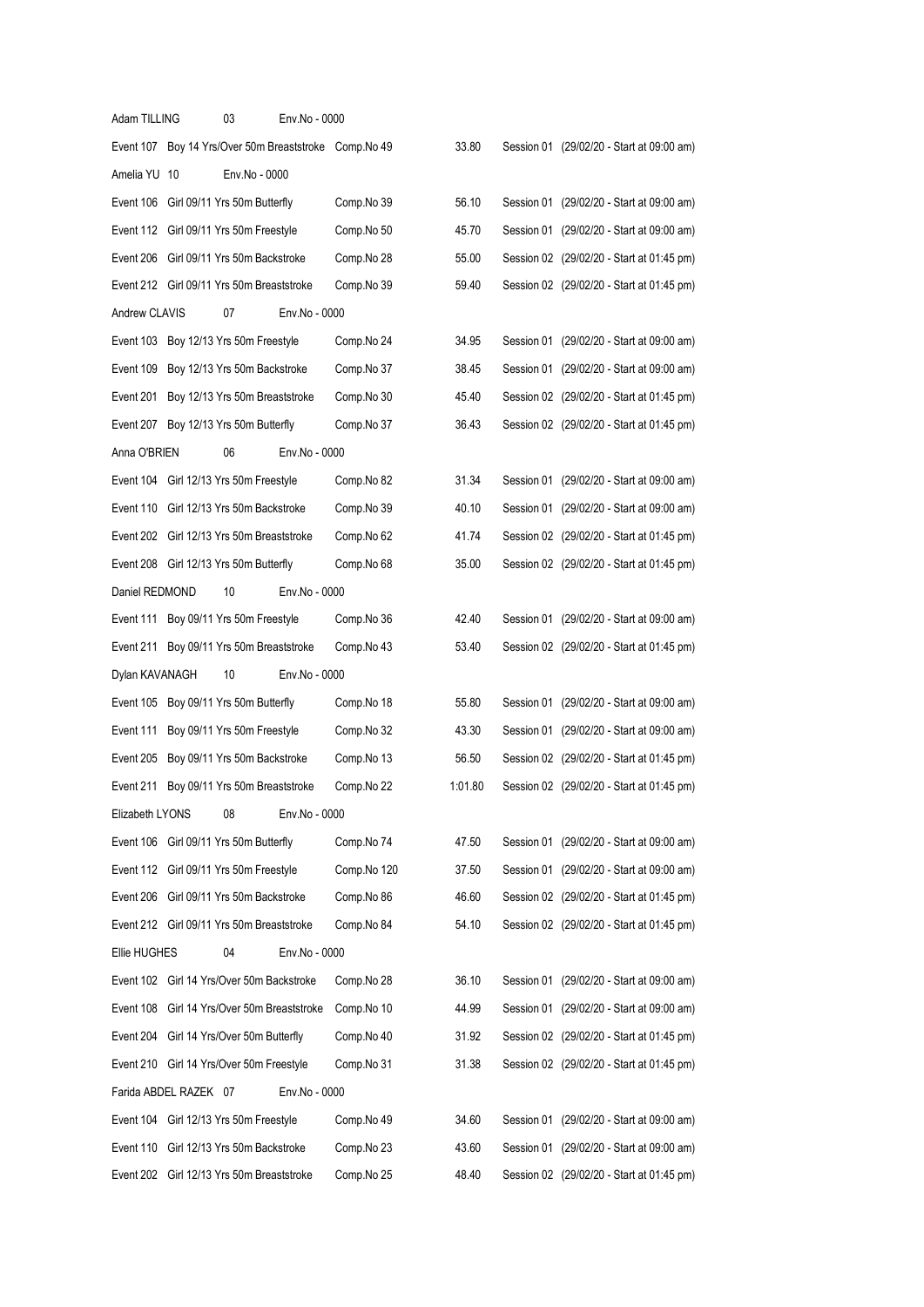|                   | Event 208 Girl 12/13 Yrs 50m Butterfly    |               | Comp.No 32  | 40.30   | Session 02 (29/02/20 - Start at 01:45 pm) |
|-------------------|-------------------------------------------|---------------|-------------|---------|-------------------------------------------|
| Farley WILSON     | 10                                        | Env.No - 0000 |             |         |                                           |
|                   | Event 105 Boy 09/11 Yrs 50m Butterfly     |               | Comp.No 1   |         | Session 01 (29/02/20 - Start at 09:00 am) |
| Event 105         | Boy 09/11 Yrs 50m Butterfly               |               | Comp.No 4   | 1:00.00 | Session 01 (29/02/20 - Start at 09:00 am) |
| Event 111         | Boy 09/11 Yrs 50m Freestyle               |               | Comp.No 22  | 44.70   | Session 01 (29/02/20 - Start at 09:00 am) |
| Event 111         | Boy 09/11 Yrs 50m Freestyle               |               | Comp.No 21  | 44.70   | Session 01 (29/02/20 - Start at 09:00 am) |
| Event 211         | Boy 09/11 Yrs 50m Breaststroke            |               | Comp.No 21  | 1:02.40 | Session 02 (29/02/20 - Start at 01:45 pm) |
| Event 211         | Boy 09/11 Yrs 50m Breaststroke            |               | Comp.No 20  | 1:02.40 | Session 02 (29/02/20 - Start at 01:45 pm) |
| Faye BARKER       | 09                                        | Env.No - 0000 |             |         |                                           |
|                   | Event 112 Girl 09/11 Yrs 50m Freestyle    |               | Comp.No 80  | 41.10   | Session 01 (29/02/20 - Start at 09:00 am) |
|                   | Event 206 Girl 09/11 Yrs 50m Backstroke   |               | Comp.No 68  | 48.60   | Session 02 (29/02/20 - Start at 01:45 pm) |
|                   | Event 212 Girl 09/11 Yrs 50m Breaststroke |               | Comp.No 86  | 53.90   | Session 02 (29/02/20 - Start at 01:45 pm) |
| Freya ROBINSON    | 08                                        | Env.No - 0000 |             |         |                                           |
|                   | Event 106 Girl 09/11 Yrs 50m Butterfly    |               | Comp.No 70  | 49.00   | Session 01 (29/02/20 - Start at 09:00 am) |
|                   | Event 112 Girl 09/11 Yrs 50m Freestyle    |               | Comp.No 17  | 52.40   | Session 01 (29/02/20 - Start at 09:00 am) |
| Event 206         | Girl 09/11 Yrs 50m Backstroke             |               | Comp.No 13  | 59.00   | Session 02 (29/02/20 - Start at 01:45 pm) |
|                   | Event 212 Girl 09/11 Yrs 50m Breaststroke |               | Comp.No 65  | 56.20   | Session 02 (29/02/20 - Start at 01:45 pm) |
| Grace RYAN        | 08                                        | Env.No - 0000 |             |         |                                           |
| Event 106         | Girl 09/11 Yrs 50m Butterfly              |               | Comp.No 63  | 50.00   | Session 01 (29/02/20 - Start at 09:00 am) |
|                   | Event 212 Girl 09/11 Yrs 50m Breaststroke |               | Comp.No 36  | 1:00.00 | Session 02 (29/02/20 - Start at 01:45 pm) |
| Grace TAYLOR      | 09                                        | Env.No - 0000 |             |         |                                           |
|                   | Event 106 Girl 09/11 Yrs 50m Butterfly    |               | Comp.No 5   |         | Session 01 (29/02/20 - Start at 09:00 am) |
|                   | Event 112 Girl 09/11 Yrs 50m Freestyle    |               | Comp.No 28  | 49.60   | Session 01 (29/02/20 - Start at 09:00 am) |
| Event 206         | Girl 09/11 Yrs 50m Backstroke             |               | Comp.No 24  | 56.00   | Session 02 (29/02/20 - Start at 01:45 pm) |
|                   | Event 212 Girl 09/11 Yrs 50m Breaststroke |               | Comp.No 1   |         | Session 02 (29/02/20 - Start at 01:45 pm) |
| Grace WHITTAKER   | $10$                                      | Env.No - 0000 |             |         |                                           |
|                   | Event 106 Girl 09/11 Yrs 50m Butterfly    |               | Comp.No 19  | 1:00.00 | Session 01 (29/02/20 - Start at 09:00 am) |
|                   | Event 112 Girl 09/11 Yrs 50m Freestyle    |               | Comp.No 38  | 47.50   | Session 01 (29/02/20 - Start at 09:00 am) |
|                   | Event 206 Girl 09/11 Yrs 50m Backstroke   |               | Comp.No 39  | 53.10   | Session 02 (29/02/20 - Start at 01:45 pm) |
|                   | Event 212 Girl 09/11 Yrs 50m Breaststroke |               | Comp.No 41  | 59.10   | Session 02 (29/02/20 - Start at 01:45 pm) |
| Harriet BROUGH    | 08                                        | Env.No - 0000 |             |         |                                           |
|                   | Event 106 Girl 09/11 Yrs 50m Butterfly    |               | Comp.No 79  | 47.00   | Session 01 (29/02/20 - Start at 09:00 am) |
|                   | Event 112 Girl 09/11 Yrs 50m Freestyle    |               | Comp.No 73  | 41.50   | Session 01 (29/02/20 - Start at 09:00 am) |
|                   | Event 206 Girl 09/11 Yrs 50m Backstroke   |               | Comp.No 66  | 48.80   | Session 02 (29/02/20 - Start at 01:45 pm) |
|                   | Event 212 Girl 09/11 Yrs 50m Breaststroke |               | Comp.No 105 | 51.10   | Session 02 (29/02/20 - Start at 01:45 pm) |
| Jamie-Leigh DUNNE | 09                                        | Env.No - 0000 |             |         |                                           |
|                   | Event 106 Girl 09/11 Yrs 50m Butterfly    |               | Comp.No 68  | 49.50   | Session 01 (29/02/20 - Start at 09:00 am) |
|                   | Event 112 Girl 09/11 Yrs 50m Freestyle    |               | Comp.No 125 | 36.60   | Session 01 (29/02/20 - Start at 09:00 am) |
| Event 206         | Girl 09/11 Yrs 50m Backstroke             |               | Comp.No 124 | 42.30   | Session 02 (29/02/20 - Start at 01:45 pm) |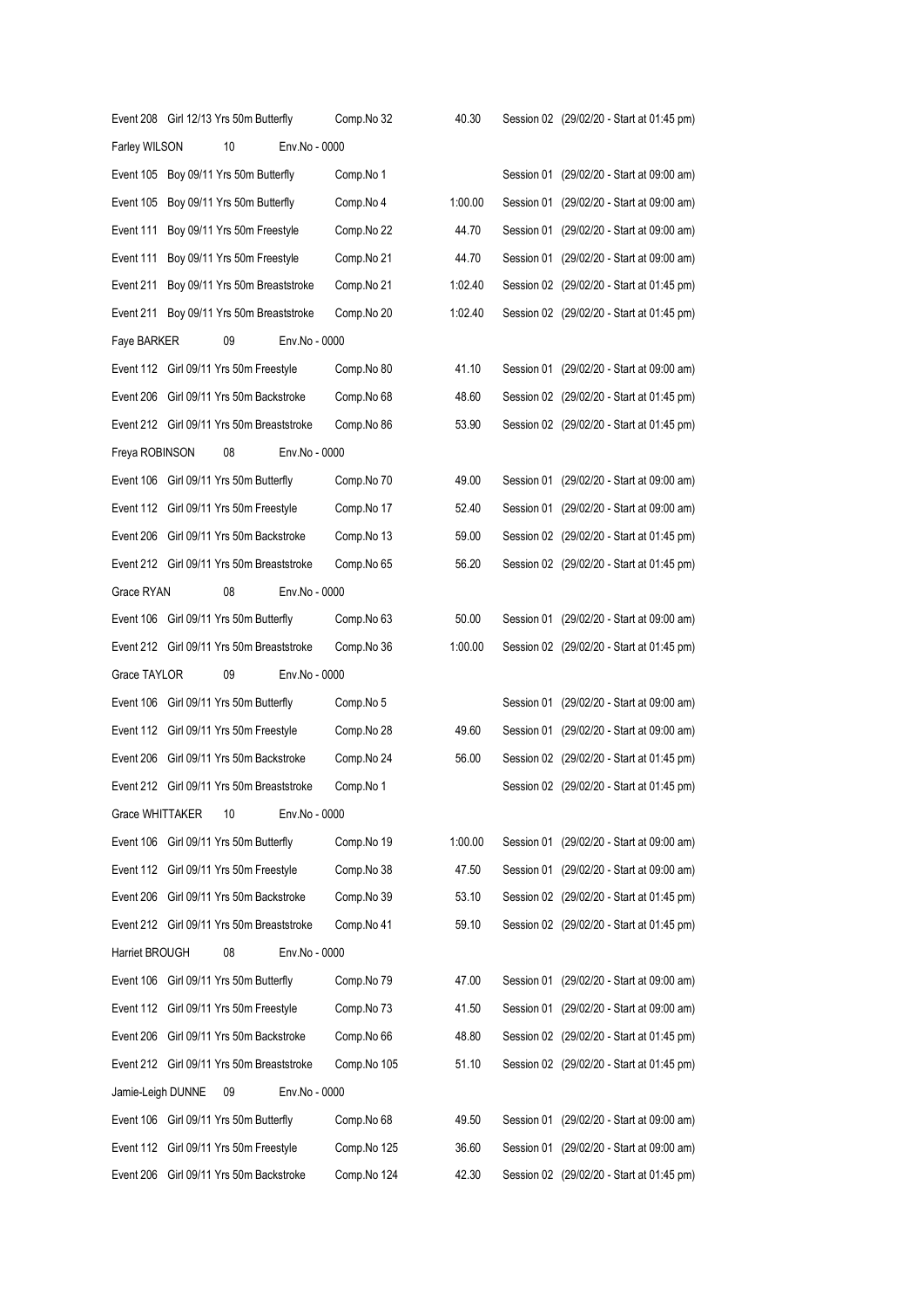|                      | Event 212 Girl 09/11 Yrs 50m Breaststroke |                                   | Comp.No 102   | 51.30 | Session 02 (29/02/20 - Start at 01:45 pm) |
|----------------------|-------------------------------------------|-----------------------------------|---------------|-------|-------------------------------------------|
| Jessica HUGHES       | 09                                        | Env.No - 0000                     |               |       |                                           |
|                      | Event 106 Girl 09/11 Yrs 50m Butterfly    |                                   | Comp.No 41    | 55.40 | Session 01 (29/02/20 - Start at 09:00 am) |
|                      | Event 112 Girl 09/11 Yrs 50m Freestyle    |                                   | Comp.No 66    | 42.38 | Session 01 (29/02/20 - Start at 09:00 am) |
|                      | Event 206 Girl 09/11 Yrs 50m Backstroke   |                                   | Comp.No 55    | 50.15 | Session 02 (29/02/20 - Start at 01:45 pm) |
|                      | Event 212 Girl 09/11 Yrs 50m Breaststroke |                                   | Comp.No 108   | 50.70 | Session 02 (29/02/20 - Start at 01:45 pm) |
| Joseph MAHFOUD       | 08                                        | Env.No - 0000                     |               |       |                                           |
|                      | Event 105 Boy 09/11 Yrs 50m Butterfly     |                                   | Comp.No 2     |       | Session 01 (29/02/20 - Start at 09:00 am) |
|                      | Event 111 Boy 09/11 Yrs 50m Freestyle     |                                   | Comp.No 2     |       | Session 01 (29/02/20 - Start at 09:00 am) |
|                      | Event 205 Boy 09/11 Yrs 50m Backstroke    |                                   | Comp.No 2     |       | Session 02 (29/02/20 - Start at 01:45 pm) |
|                      | Event 211 Boy 09/11 Yrs 50m Breaststroke  |                                   | Comp.No 2     |       | Session 02 (29/02/20 - Start at 01:45 pm) |
| Lottie BADGER        | 07                                        | Env.No - 0000                     |               |       |                                           |
|                      | Event 104 Girl 12/13 Yrs 50m Freestyle    |                                   | Comp.No 37    | 35.70 | Session 01 (29/02/20 - Start at 09:00 am) |
|                      | Event 110 Girl 12/13 Yrs 50m Backstroke   |                                   | Comp.No 57    | 38.10 | Session 01 (29/02/20 - Start at 09:00 am) |
|                      | Event 202 Girl 12/13 Yrs 50m Breaststroke |                                   | Comp.No 22    | 48.70 | Session 02 (29/02/20 - Start at 01:45 pm) |
|                      | Event 208 Girl 12/13 Yrs 50m Butterfly    |                                   | Comp.No 53    | 36.70 | Session 02 (29/02/20 - Start at 01:45 pm) |
| Madison MINARDS      | 10                                        | Env.No - 0000                     |               |       |                                           |
|                      | Event 106 Girl 09/11 Yrs 50m Butterfly    |                                   | Comp.No 77    | 47.30 | Session 01 (29/02/20 - Start at 09:00 am) |
|                      | Event 112 Girl 09/11 Yrs 50m Freestyle    |                                   | Comp.No 83    | 40.90 | Session 01 (29/02/20 - Start at 09:00 am) |
|                      | Event 206 Girl 09/11 Yrs 50m Backstroke   |                                   | Comp.No 60    | 49.50 | Session 02 (29/02/20 - Start at 01:45 pm) |
|                      | Event 212 Girl 09/11 Yrs 50m Breaststroke |                                   | Comp.No 64    | 56.50 | Session 02 (29/02/20 - Start at 01:45 pm) |
| Matthew IVANOV       | 07                                        | Env.No - 0000                     |               |       |                                           |
|                      | Event 103 Boy 12/13 Yrs 50m Freestyle     |                                   | Comp.No 5     | 38.70 | Session 01 (29/02/20 - Start at 09:00 am) |
|                      | Event 109 Boy 12/13 Yrs 50m Backstroke    |                                   | Comp.No 16    | 43.20 | Session 01 (29/02/20 - Start at 09:00 am) |
|                      | Event 201 Boy 12/13 Yrs 50m Breaststroke  |                                   | Comp.No 7     | 51.60 | Session 02 (29/02/20 - Start at 01:45 pm) |
|                      | Event 207 Boy 12/13 Yrs 50m Butterfly     |                                   | Comp.No 24    | 41.60 | Session 02 (29/02/20 - Start at 01:45 pm) |
| Max HARVEY           | 07                                        | Env.No - 0000                     |               |       |                                           |
|                      | Event 103 Boy 12/13 Yrs 50m Freestyle     |                                   | Comp.No 18    | 35.82 | Session 01 (29/02/20 - Start at 09:00 am) |
|                      | Event 109 Boy 12/13 Yrs 50m Backstroke    |                                   | Comp.No 19    | 42.70 | Session 01 (29/02/20 - Start at 09:00 am) |
| Event 201            | Boy 12/13 Yrs 50m Breaststroke            |                                   | Comp.No 32    | 45.10 | Session 02 (29/02/20 - Start at 01:45 pm) |
|                      | Event 207 Boy 12/13 Yrs 50m Butterfly     |                                   | Comp.No 28    | 40.56 | Session 02 (29/02/20 - Start at 01:45 pm) |
| Meghan SANDHU-ELLARD |                                           | 05                                | Env.No - 0000 |       |                                           |
|                      | Event 102 Girl 14 Yrs/Over 50m Backstroke |                                   | Comp.No 17    | 37.80 | Session 01 (29/02/20 - Start at 09:00 am) |
| Event 108            |                                           | Girl 14 Yrs/Over 50m Breaststroke | Comp.No 17    | 42.10 | Session 01 (29/02/20 - Start at 09:00 am) |
| Event 204            | Girl 14 Yrs/Over 50m Butterfly            |                                   | Comp.No 10    | 38.60 | Session 02 (29/02/20 - Start at 01:45 pm) |
|                      | Event 210 Girl 14 Yrs/Over 50m Freestyle  |                                   | Comp.No 11    | 34.30 | Session 02 (29/02/20 - Start at 01:45 pm) |
| Ned WEATHERSTONE 07  |                                           | Env.No - 0000                     |               |       |                                           |
|                      | Event 103 Boy 12/13 Yrs 50m Freestyle     |                                   | Comp.No 13    | 36.30 | Session 01 (29/02/20 - Start at 09:00 am) |
|                      | Event 109 Boy 12/13 Yrs 50m Backstroke    |                                   | Comp.No 8     | 45.60 | Session 01 (29/02/20 - Start at 09:00 am) |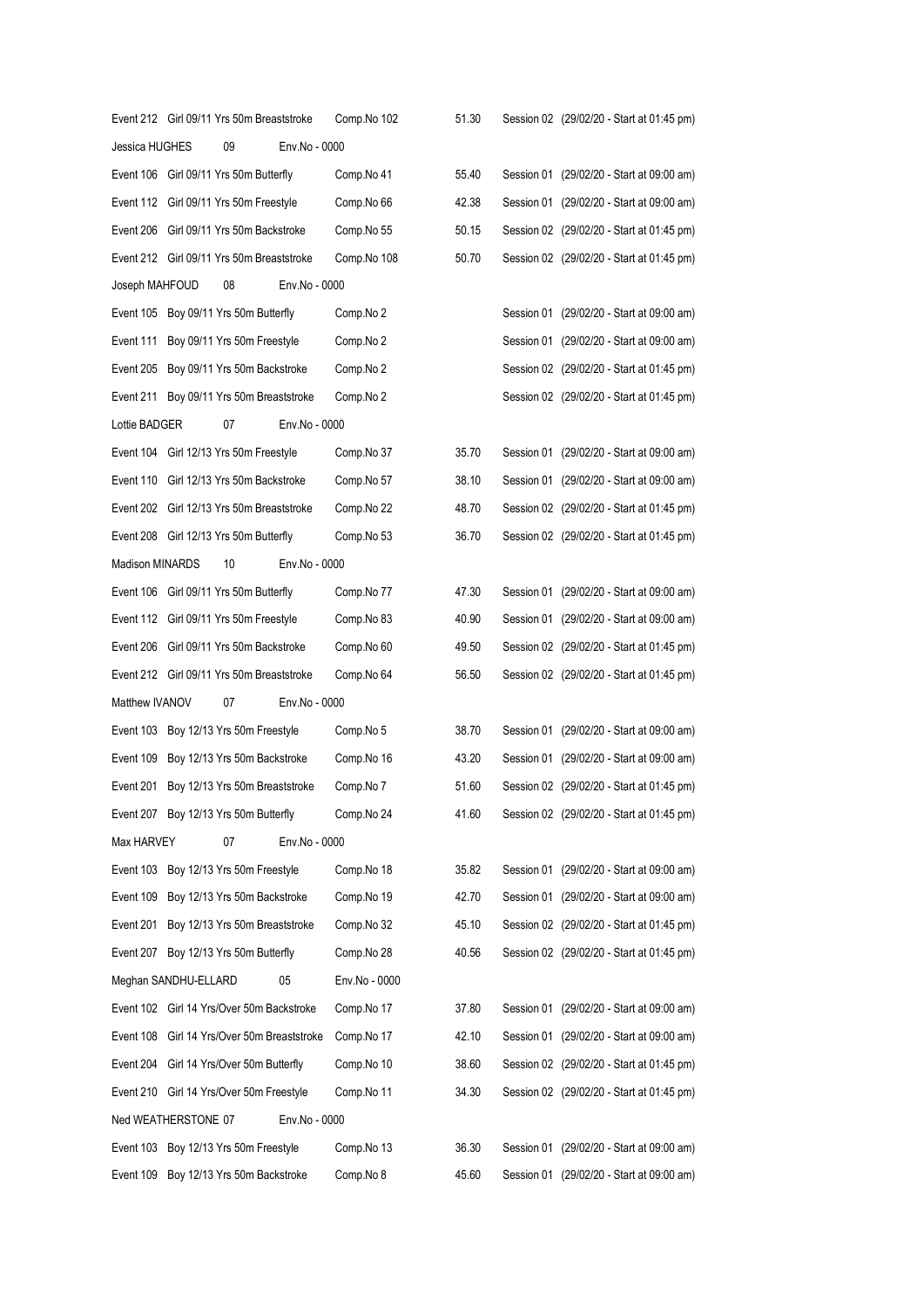|                  |                      | Event 201 Boy 12/13 Yrs 50m Breaststroke  |               | Comp.No 8  | 51.50   | Session 02 (29/02/20 - Start at 01:45 pm) |
|------------------|----------------------|-------------------------------------------|---------------|------------|---------|-------------------------------------------|
|                  |                      | Event 207 Boy 12/13 Yrs 50m Butterfly     |               | Comp.No 18 | 43.30   | Session 02 (29/02/20 - Start at 01:45 pm) |
| Noah LYONS       |                      | 07                                        | Env.No - 0000 |            |         |                                           |
|                  |                      | Event 103 Boy 12/13 Yrs 50m Freestyle     |               | Comp.No 29 | 34.80   | Session 01 (29/02/20 - Start at 09:00 am) |
|                  |                      | Event 109 Boy 12/13 Yrs 50m Backstroke    |               | Comp.No 14 | 43.70   | Session 01 (29/02/20 - Start at 09:00 am) |
|                  |                      | Event 207 Boy 12/13 Yrs 50m Butterfly     |               | Comp.No 19 | 43.20   | Session 02 (29/02/20 - Start at 01:45 pm) |
| Noah WARWICK     |                      | 10                                        | Env.No - 0000 |            |         |                                           |
|                  |                      | Event 111 Boy 09/11 Yrs 50m Freestyle     |               | Comp.No 25 | 44.30   | Session 01 (29/02/20 - Start at 09:00 am) |
|                  |                      | Event 205 Boy 09/11 Yrs 50m Backstroke    |               | Comp.No 25 | 51.40   | Session 02 (29/02/20 - Start at 01:45 pm) |
|                  |                      | Event 211 Boy 09/11 Yrs 50m Breaststroke  |               | Comp.No 17 | 1:04.50 | Session 02 (29/02/20 - Start at 01:45 pm) |
|                  | Portia DWERRYHOUSE07 |                                           | Env.No - 0000 |            |         |                                           |
|                  |                      | Event 104 Girl 12/13 Yrs 50m Freestyle    |               | Comp.No 12 | 39.90   | Session 01 (29/02/20 - Start at 09:00 am) |
| Rebecca QUINN    |                      | 02                                        | Env.No - 0000 |            |         |                                           |
|                  |                      | Event 102 Girl 14 Yrs/Over 50m Backstroke |               | Comp.No 33 | 35.10   | Session 01 (29/02/20 - Start at 09:00 am) |
|                  |                      | Event 210 Girl 14 Yrs/Over 50m Freestyle  |               | Comp.No 46 | 29.97   | Session 02 (29/02/20 - Start at 01:45 pm) |
| Rowan BADGER     |                      | 09                                        | Env.No - 0000 |            |         |                                           |
|                  |                      | Event 105 Boy 09/11 Yrs 50m Butterfly     |               | Comp.No 24 | 51.50   | Session 01 (29/02/20 - Start at 09:00 am) |
|                  |                      | Event 111 Boy 09/11 Yrs 50m Freestyle     |               | Comp.No 24 | 44.40   | Session 01 (29/02/20 - Start at 09:00 am) |
|                  |                      | Event 205 Boy 09/11 Yrs 50m Backstroke    |               | Comp.No 19 | 52.60   | Session 02 (29/02/20 - Start at 01:45 pm) |
|                  |                      | Event 211 Boy 09/11 Yrs 50m Breaststroke  |               | Comp.No 5  | 1:14.50 | Session 02 (29/02/20 - Start at 01:45 pm) |
| Sean QUINN       |                      | 98                                        | Env.No - 0000 |            |         |                                           |
|                  |                      | Event 203 Boy 14 Yrs/Over 50m Butterfly   |               | Comp.No 60 | 26.90   | Session 02 (29/02/20 - Start at 01:45 pm) |
| Wilfred SHELSTON |                      | 10                                        | Env.No - 0000 |            |         |                                           |
|                  |                      | Event 205 Boy 09/11 Yrs 50m Backstroke    |               | Comp.No 11 | 58.10   | Session 02 (29/02/20 - Start at 01:45 pm) |
|                  |                      | Event 211 Boy 09/11 Yrs 50m Breaststroke  |               | Comp.No 15 | 1:04.90 | Session 02 (29/02/20 - Start at 01:45 pm) |
|                  |                      |                                           |               |            |         |                                           |
| N'thernCelts     |                      |                                           |               |            |         |                                           |
| Adam LAWSON      |                      | 06                                        | Env.No - 0000 |            |         |                                           |
|                  |                      | Event 103 Boy 12/13 Yrs 50m Freestyle     |               | Comp.No 44 | 32.00   | Session 01 (29/02/20 - Start at 09:00 am) |
|                  |                      | Event 109 Boy 12/13 Yrs 50m Backstroke    |               | Comp.No 27 | 40.80   | Session 01 (29/02/20 - Start at 09:00 am) |

|               | Event 109 Boy 12/13 Yrs 50m Backstroke      | Comp.No 27 | 40.80 | Session 01 (29/02/20 - Start at 09:00 am) |
|---------------|---------------------------------------------|------------|-------|-------------------------------------------|
|               | Event 201 Boy 12/13 Yrs 50m Breaststroke    | Comp.No 19 | 48.00 | Session 02 (29/02/20 - Start at 01:45 pm) |
|               | Event 207 Boy 12/13 Yrs 50m Butterfly       | Comp.No 35 | 36.90 | Session 02 (29/02/20 - Start at 01:45 pm) |
|               | Amber CARRINGTON 05<br>Env.No - 0000        |            |       |                                           |
|               | Event 102 Girl 14 Yrs/Over 50m Backstroke   | Comp.No 20 | 37.30 | Session 01 (29/02/20 - Start at 09:00 am) |
|               | Event 108 Girl 14 Yrs/Over 50m Breaststroke | Comp.No 5  | 46.97 | Session 01 (29/02/20 - Start at 09:00 am) |
|               | Event 204 Girl 14 Yrs/Over 50m Butterfly    | Comp.No 6  | 41.10 | Session 02 (29/02/20 - Start at 01:45 pm) |
|               | Event 210 Girl 14 Yrs/Over 50m Freestyle    | Comp.No 13 | 34.00 | Session 02 (29/02/20 - Start at 01:45 pm) |
| Ava WATERFALL | 09<br>Env.No - 0000                         |            |       |                                           |
|               | Event 112 Girl 09/11 Yrs 50m Freestyle      | Comp.No 1  |       | Session 01 (29/02/20 - Start at 09:00 am) |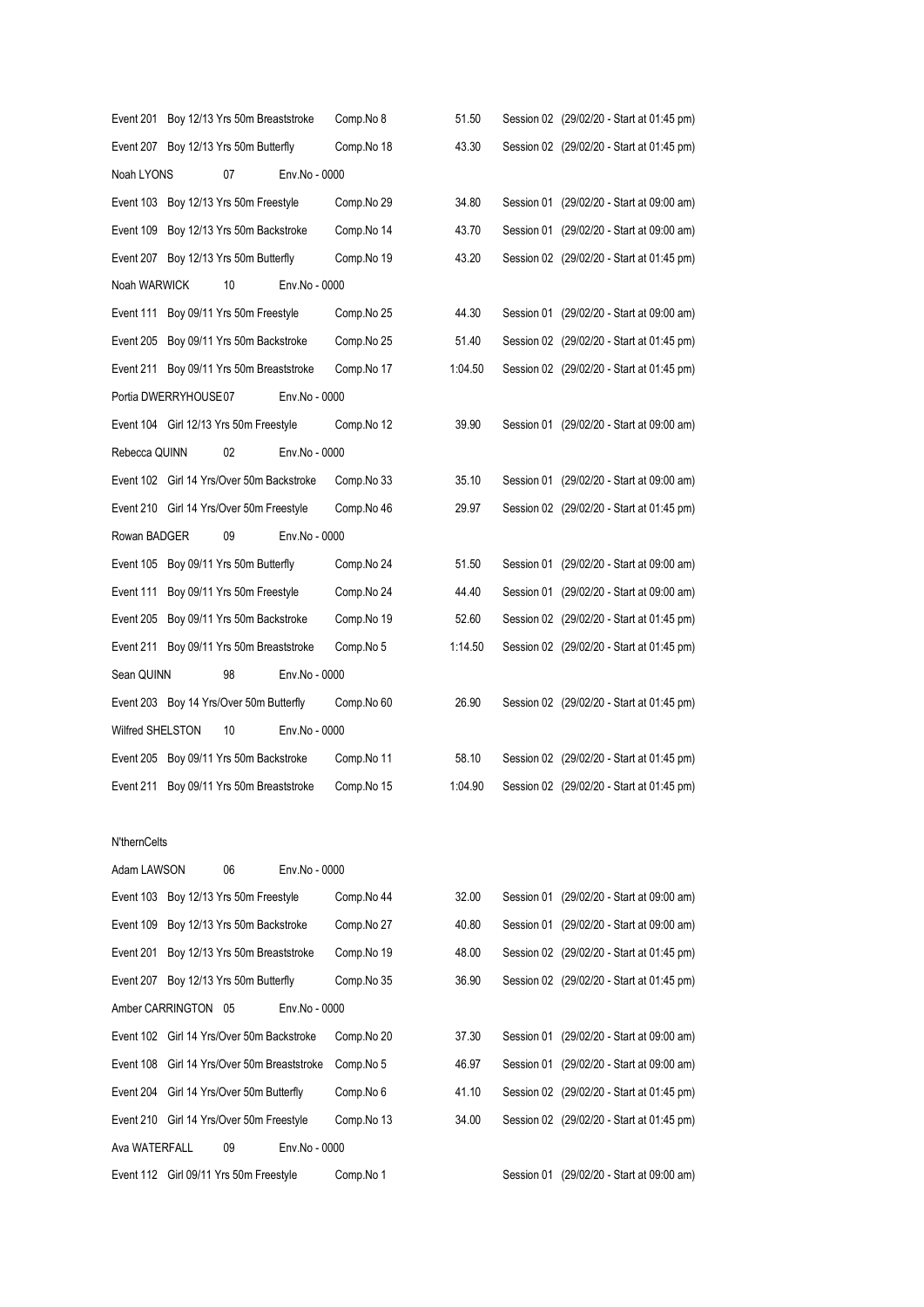|                    |                         | Event 206 Girl 09/11 Yrs 50m Backstroke     |               | Comp.No 1  |       |  | Session 02 (29/02/20 - Start at 01:45 pm) |
|--------------------|-------------------------|---------------------------------------------|---------------|------------|-------|--|-------------------------------------------|
| Carys DENT         |                         | 10                                          | Env.No - 0000 |            |       |  |                                           |
|                    |                         | Event 112 Girl 09/11 Yrs 50m Freestyle      |               | Comp.No 2  |       |  | Session 01 (29/02/20 - Start at 09:00 am) |
|                    |                         | Event 206 Girl 09/11 Yrs 50m Backstroke     |               | Comp.No 7  |       |  | Session 02 (29/02/20 - Start at 01:45 pm) |
| Charlotte WOOLLEY  |                         | 04                                          | Env.No - 0000 |            |       |  |                                           |
|                    |                         | Event 102 Girl 14 Yrs/Over 50m Backstroke   |               | Comp.No 38 | 34.30 |  | Session 01 (29/02/20 - Start at 09:00 am) |
|                    |                         | Event 204 Girl 14 Yrs/Over 50m Butterfly    |               | Comp.No 30 | 33.00 |  | Session 02 (29/02/20 - Start at 01:45 pm) |
|                    |                         | Event 210 Girl 14 Yrs/Over 50m Freestyle    |               | Comp.No 32 | 31.10 |  | Session 02 (29/02/20 - Start at 01:45 pm) |
| Deri GRIFFITH      |                         | 04                                          | Env.No - 0000 |            |       |  |                                           |
|                    |                         | Event 101 Boy 14 Yrs/Over 50m Backstroke    |               | Comp.No 4  | 40.90 |  | Session 01 (29/02/20 - Start at 09:00 am) |
|                    |                         | Event 203 Boy 14 Yrs/Over 50m Butterfly     |               | Comp.No 1  |       |  | Session 02 (29/02/20 - Start at 01:45 pm) |
|                    |                         | Event 209 Boy 14 Yrs/Over 50m Freestyle     |               | Comp.No 16 | 31.20 |  | Session 02 (29/02/20 - Start at 01:45 pm) |
| Elin BALLINGER     |                         | 09                                          | Env.No - 0000 |            |       |  |                                           |
|                    |                         | Event 106 Girl 09/11 Yrs 50m Butterfly      |               | Comp.No 6  |       |  | Session 01 (29/02/20 - Start at 09:00 am) |
|                    |                         | Event 112 Girl 09/11 Yrs 50m Freestyle      |               | Comp.No 32 | 48.30 |  | Session 01 (29/02/20 - Start at 09:00 am) |
|                    |                         | Event 206 Girl 09/11 Yrs 50m Backstroke     |               | Comp.No 50 | 51.00 |  | Session 02 (29/02/20 - Start at 01:45 pm) |
| Elinor RICH 06     |                         | Env.No - 0000                               |               |            |       |  |                                           |
|                    |                         | Event 104 Girl 12/13 Yrs 50m Freestyle      |               | Comp.No 68 | 32.60 |  | Session 01 (29/02/20 - Start at 09:00 am) |
|                    |                         | Event 110 Girl 12/13 Yrs 50m Backstroke     |               | Comp.No 65 | 37.00 |  | Session 01 (29/02/20 - Start at 09:00 am) |
|                    |                         | Event 202 Girl 12/13 Yrs 50m Breaststroke   |               | Comp.No 71 | 40.50 |  | Session 02 (29/02/20 - Start at 01:45 pm) |
|                    |                         | Event 208 Girl 12/13 Yrs 50m Butterfly      |               | Comp.No 49 | 37.10 |  | Session 02 (29/02/20 - Start at 01:45 pm) |
| Ellen DAVIES       |                         | 10                                          | Env.No - 0000 |            |       |  |                                           |
|                    |                         | Event 106 Girl 09/11 Yrs 50m Butterfly      |               | Comp.No 51 | 54.00 |  | Session 01 (29/02/20 - Start at 09:00 am) |
|                    |                         | Event 112 Girl 09/11 Yrs 50m Freestyle      |               | Comp.No 43 | 46.90 |  | Session 01 (29/02/20 - Start at 09:00 am) |
|                    |                         | Event 206 Girl 09/11 Yrs 50m Backstroke     |               | Comp.No 21 | 56.20 |  | Session 02 (29/02/20 - Start at 01:45 pm) |
| Emilie CARTLIDGE   |                         | 05                                          | Env.No - 0000 |            |       |  |                                           |
|                    |                         | Event 102 Girl 14 Yrs/Over 50m Backstroke   |               | Comp.No 18 | 37.70 |  | Session 01 (29/02/20 - Start at 09:00 am) |
|                    |                         | Event 108 Girl 14 Yrs/Over 50m Breaststroke |               | Comp.No 32 | 39.00 |  | Session 01 (29/02/20 - Start at 09:00 am) |
|                    |                         | Event 204 Girl 14 Yrs/Over 50m Butterfly    |               | Comp.No 24 | 34.50 |  | Session 02 (29/02/20 - Start at 01:45 pm) |
|                    |                         | Event 210 Girl 14 Yrs/Over 50m Freestyle    |               | Comp.No 38 | 30.78 |  | Session 02 (29/02/20 - Start at 01:45 pm) |
| <b>Emily GREEN</b> |                         | 07                                          | Env.No - 0000 |            |       |  |                                           |
| Event 104          |                         | Girl 12/13 Yrs 50m Freestyle                |               | Comp.No 6  | 41.90 |  | Session 01 (29/02/20 - Start at 09:00 am) |
|                    |                         | Event 110 Girl 12/13 Yrs 50m Backstroke     |               | Comp.No 7  | 50.50 |  | Session 01 (29/02/20 - Start at 09:00 am) |
|                    |                         | Event 202 Girl 12/13 Yrs 50m Breaststroke   |               | Comp.No 12 | 51.60 |  | Session 02 (29/02/20 - Start at 01:45 pm) |
|                    |                         | Event 208 Girl 12/13 Yrs 50m Butterfly      |               | Comp.No 2  |       |  | Session 02 (29/02/20 - Start at 01:45 pm) |
|                    | Emily-Grace WILLIAMS 04 |                                             | Env.No - 0000 |            |       |  |                                           |
|                    |                         | Event 102 Girl 14 Yrs/Over 50m Backstroke   |               | Comp.No 48 | 32.30 |  | Session 01 (29/02/20 - Start at 09:00 am) |
| Event 108          |                         | Girl 14 Yrs/Over 50m Breaststroke           |               | Comp.No 43 | 36.59 |  | Session 01 (29/02/20 - Start at 09:00 am) |
| Event 204          |                         | Girl 14 Yrs/Over 50m Butterfly              |               | Comp.No 43 | 31.50 |  | Session 02 (29/02/20 - Start at 01:45 pm) |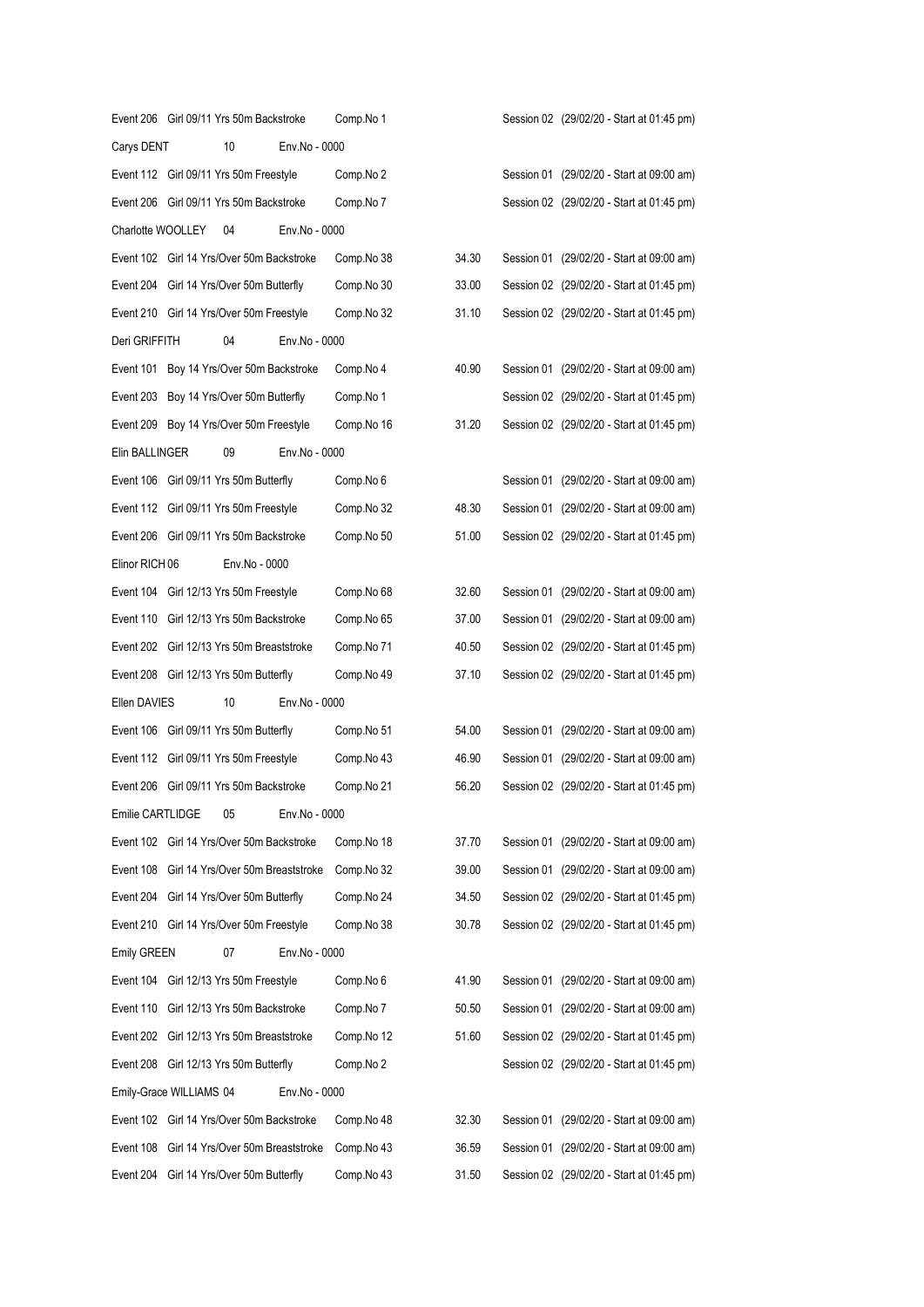|                        | Event 210 Girl 14 Yrs/Over 50m Freestyle    |               | Comp.No 53  | 29.30   | Session 02 (29/02/20 - Start at 01:45 pm) |
|------------------------|---------------------------------------------|---------------|-------------|---------|-------------------------------------------|
| Emma SANDLAND          | 08                                          | Env.No - 0000 |             |         |                                           |
|                        | Event 106 Girl 09/11 Yrs 50m Butterfly      |               | Comp.No 3   |         | Session 01 (29/02/20 - Start at 09:00 am) |
|                        | Event 112 Girl 09/11 Yrs 50m Freestyle      |               | Comp.No 31  | 48.60   | Session 01 (29/02/20 - Start at 09:00 am) |
|                        | Event 206 Girl 09/11 Yrs 50m Backstroke     |               | Comp.No 49  | 51.00   | Session 02 (29/02/20 - Start at 01:45 pm) |
|                        | Event 212 Girl 09/11 Yrs 50m Breaststroke   |               | Comp.No 23  | 1:02.60 | Session 02 (29/02/20 - Start at 01:45 pm) |
| Emma WORTHINGTON 08    |                                             | Env.No - 0000 |             |         |                                           |
|                        | Event 206 Girl 09/11 Yrs 50m Backstroke     |               | Comp.No 98  | 45.25   | Session 02 (29/02/20 - Start at 01:45 pm) |
|                        | Event 212 Girl 09/11 Yrs 50m Breaststroke   |               | Comp.No 133 | 41.80   | Session 02 (29/02/20 - Start at 01:45 pm) |
| Erin HAYWARD           | 08                                          | Env.No - 0000 |             |         |                                           |
|                        | Event 106 Girl 09/11 Yrs 50m Butterfly      |               | Comp.No 93  | 44.70   | Session 01 (29/02/20 - Start at 09:00 am) |
|                        | Event 112 Girl 09/11 Yrs 50m Freestyle      |               | Comp.No 109 | 38.50   | Session 01 (29/02/20 - Start at 09:00 am) |
|                        | Event 206 Girl 09/11 Yrs 50m Backstroke     |               | Comp.No 70  | 48.40   | Session 02 (29/02/20 - Start at 01:45 pm) |
|                        | Event 212 Girl 09/11 Yrs 50m Breaststroke   |               | Comp.No 83  | 54.10   | Session 02 (29/02/20 - Start at 01:45 pm) |
| Evan MERTON            | 06                                          | Env.No - 0000 |             |         |                                           |
|                        | Event 103 Boy 12/13 Yrs 50m Freestyle       |               | Comp.No 50  | 30.90   | Session 01 (29/02/20 - Start at 09:00 am) |
|                        | Event 109 Boy 12/13 Yrs 50m Backstroke      |               | Comp.No 43  | 36.30   | Session 01 (29/02/20 - Start at 09:00 am) |
| Event 201              | Boy 12/13 Yrs 50m Breaststroke              |               | Comp.No 49  | 37.40   | Session 02 (29/02/20 - Start at 01:45 pm) |
|                        | Event 207 Boy 12/13 Yrs 50m Butterfly       |               | Comp.No 34  | 37.40   | Session 02 (29/02/20 - Start at 01:45 pm) |
| <b>Ffion AUSTIN</b>    | 01                                          | Env.No - 0000 |             |         |                                           |
|                        | Event 102 Girl 14 Yrs/Over 50m Backstroke   |               | Comp.No 43  | 33.60   | Session 01 (29/02/20 - Start at 09:00 am) |
|                        | Event 108 Girl 14 Yrs/Over 50m Breaststroke |               | Comp.No 42  | 36.93   | Session 01 (29/02/20 - Start at 09:00 am) |
|                        | Event 204 Girl 14 Yrs/Over 50m Butterfly    |               | Comp.No 41  | 31.90   | Session 02 (29/02/20 - Start at 01:45 pm) |
|                        | Event 210 Girl 14 Yrs/Over 50m Freestyle    |               | Comp.No 49  | 29.60   | Session 02 (29/02/20 - Start at 01:45 pm) |
| <b>Ffion BALLINGER</b> | 06                                          | Env.No - 0000 |             |         |                                           |
| Event 104              | Girl 12/13 Yrs 50m Freestyle                |               | Comp.No 1   |         | Session 01 (29/02/20 - Start at 09:00 am) |
| Event 110              | Girl 12/13 Yrs 50m Backstroke               |               | Comp.No 2   |         | Session 01 (29/02/20 - Start at 09:00 am) |
| Event 202              | Girl 12/13 Yrs 50m Breaststroke             |               | Comp.No 1   |         | Session 02 (29/02/20 - Start at 01:45 pm) |
| Event 208              | Girl 12/13 Yrs 50m Butterfly                |               | Comp.No 13  | 48.70   | Session 02 (29/02/20 - Start at 01:45 pm) |
| Ffion RICH 09          | Env.No - 0000                               |               |             |         |                                           |
| Event 106              | Girl 09/11 Yrs 50m Butterfly                |               | Comp.No 27  | 58.60   | Session 01 (29/02/20 - Start at 09:00 am) |
| Event 112              | Girl 09/11 Yrs 50m Freestyle                |               | Comp.No 16  | 52.40   | Session 01 (29/02/20 - Start at 09:00 am) |
| Event 206              | Girl 09/11 Yrs 50m Backstroke               |               | Comp.No 25  | 55.70   | Session 02 (29/02/20 - Start at 01:45 pm) |
| Event 212              | Girl 09/11 Yrs 50m Breaststroke             |               | Comp.No 44  | 58.60   | Session 02 (29/02/20 - Start at 01:45 pm) |
| Ffion SHEPPARD         | 08                                          | Env.No - 0000 |             |         |                                           |
| Event 104              | Girl 12/13 Yrs 50m Freestyle                |               | Comp.No 29  | 36.40   | Session 01 (29/02/20 - Start at 09:00 am) |
| Event 110              | Girl 12/13 Yrs 50m Backstroke               |               | Comp.No 34  | 41.00   | Session 01 (29/02/20 - Start at 09:00 am) |
| Event 208              | Girl 12/13 Yrs 50m Butterfly                |               | Comp.No 3   |         | Session 02 (29/02/20 - Start at 01:45 pm) |
| Grace GREEN            | 05                                          | Env.No - 0000 |             |         |                                           |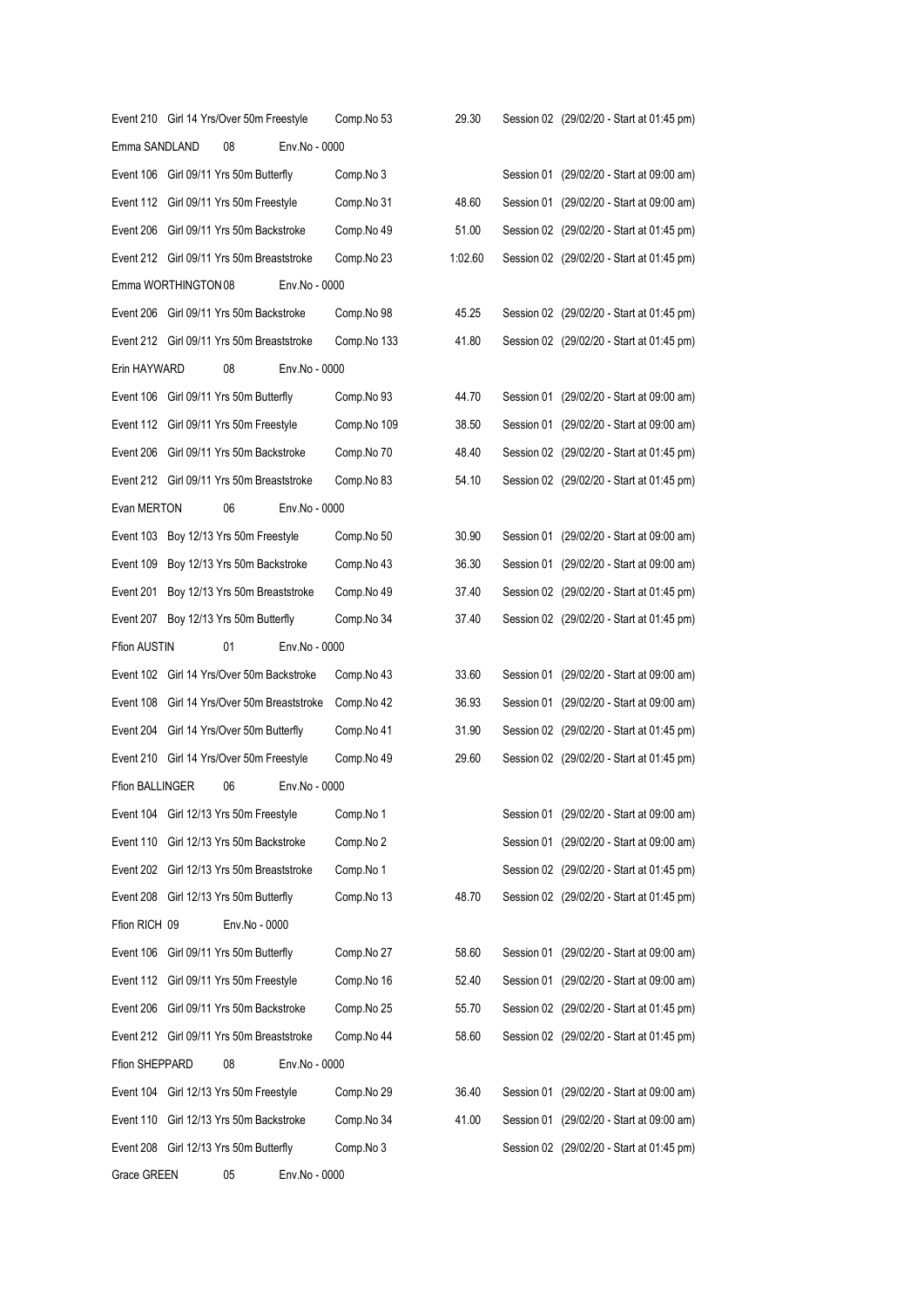| Imogen LEMON      | Event 212 Girl 09/11 Yrs 50m Breaststroke<br>07<br>Event 104 Girl 12/13 Yrs 50m Freestyle | Env.No - 0000 | Comp.No 4<br>Comp.No 4<br>Comp.No 79 | 31.70 | Session 02 (29/02/20 - Start at 01:45 pm)<br>Session 02 (29/02/20 - Start at 01:45 pm)<br>Session 01 (29/02/20 - Start at 09:00 am) |
|-------------------|-------------------------------------------------------------------------------------------|---------------|--------------------------------------|-------|-------------------------------------------------------------------------------------------------------------------------------------|
|                   |                                                                                           |               |                                      |       |                                                                                                                                     |
|                   |                                                                                           |               |                                      |       |                                                                                                                                     |
|                   |                                                                                           |               |                                      |       |                                                                                                                                     |
|                   | Event 206 Girl 09/11 Yrs 50m Backstroke                                                   |               |                                      |       |                                                                                                                                     |
|                   | Event 112 Girl 09/11 Yrs 50m Freestyle                                                    |               | Comp.No 4                            |       | Session 01 (29/02/20 - Start at 09:00 am)                                                                                           |
| Idele LEWIS-JONES | 11                                                                                        | Env.No - 0000 |                                      |       |                                                                                                                                     |
|                   |                                                                                           |               |                                      |       |                                                                                                                                     |
|                   | Event 210 Girl 14 Yrs/Over 50m Freestyle                                                  |               | Comp.No 10                           | 34.31 | Session 02 (29/02/20 - Start at 01:45 pm)                                                                                           |
|                   | Event 204 Girl 14 Yrs/Over 50m Butterfly                                                  |               | Comp.No 15                           | 36.89 | Session 02 (29/02/20 - Start at 01:45 pm)                                                                                           |
|                   | <b>Heather WORTHINGTON</b>                                                                | 06            | Env.No - 0000                        |       |                                                                                                                                     |
|                   | Event 208 Girl 12/13 Yrs 50m Butterfly                                                    |               | Comp.No 20                           | 43.90 | Session 02 (29/02/20 - Start at 01:45 pm)                                                                                           |
|                   | Event 202 Girl 12/13 Yrs 50m Breaststroke                                                 |               | Comp.No 11                           | 52.60 | Session 02 (29/02/20 - Start at 01:45 pm)                                                                                           |
|                   | Event 110 Girl 12/13 Yrs 50m Backstroke                                                   |               | Comp.No 30                           | 41.76 | Session 01 (29/02/20 - Start at 09:00 am)                                                                                           |
|                   |                                                                                           |               |                                      |       |                                                                                                                                     |
|                   | Event 104 Girl 12/13 Yrs 50m Freestyle                                                    |               | Comp.No 35                           | 35.80 | Session 01 (29/02/20 - Start at 09:00 am)                                                                                           |
| Hannah JONES      | 06                                                                                        | Env.No - 0000 |                                      |       |                                                                                                                                     |
|                   | Event 208 Girl 12/13 Yrs 50m Butterfly                                                    |               | Comp.No 45                           | 37.50 | Session 02 (29/02/20 - Start at 01:45 pm)                                                                                           |
|                   | Event 110 Girl 12/13 Yrs 50m Backstroke                                                   |               | Comp.No 60                           | 37.30 | Session 01 (29/02/20 - Start at 09:00 am)                                                                                           |
|                   | Event 104 Girl 12/13 Yrs 50m Freestyle                                                    |               | Comp.No 61                           | 33.45 | Session 01 (29/02/20 - Start at 09:00 am)                                                                                           |
| Hannah IBBITSON   | 07                                                                                        | Env.No - 0000 |                                      |       |                                                                                                                                     |
|                   | Event 208 Girl 12/13 Yrs 50m Butterfly                                                    |               | Comp.No 5                            |       | Session 02 (29/02/20 - Start at 01:45 pm)                                                                                           |
|                   | Event 202 Girl 12/13 Yrs 50m Breaststroke                                                 |               | Comp.No 9                            | 53.30 | Session 02 (29/02/20 - Start at 01:45 pm)                                                                                           |
|                   | Event 110 Girl 12/13 Yrs 50m Backstroke                                                   |               | Comp.No 15                           | 44.80 | Session 01 (29/02/20 - Start at 09:00 am)                                                                                           |
|                   | Event 104 Girl 12/13 Yrs 50m Freestyle                                                    |               | Comp.No 20                           | 37.60 | Session 01 (29/02/20 - Start at 09:00 am)                                                                                           |
|                   | Hannah DURKIN-KARLSSON                                                                    | 06            | Env.No - 0000                        |       |                                                                                                                                     |
|                   | Event 210 Girl 14 Yrs/Over 50m Freestyle                                                  |               | Comp.No 18                           | 32.50 | Session 02 (29/02/20 - Start at 01:45 pm)                                                                                           |
|                   | Event 204 Girl 14 Yrs/Over 50m Butterfly                                                  |               | Comp.No 16                           | 36.60 | Session 02 (29/02/20 - Start at 01:45 pm)                                                                                           |
|                   | Event 102 Girl 14 Yrs/Over 50m Backstroke                                                 |               | Comp.No 23                           | 36.80 | Session 01 (29/02/20 - Start at 09:00 am)                                                                                           |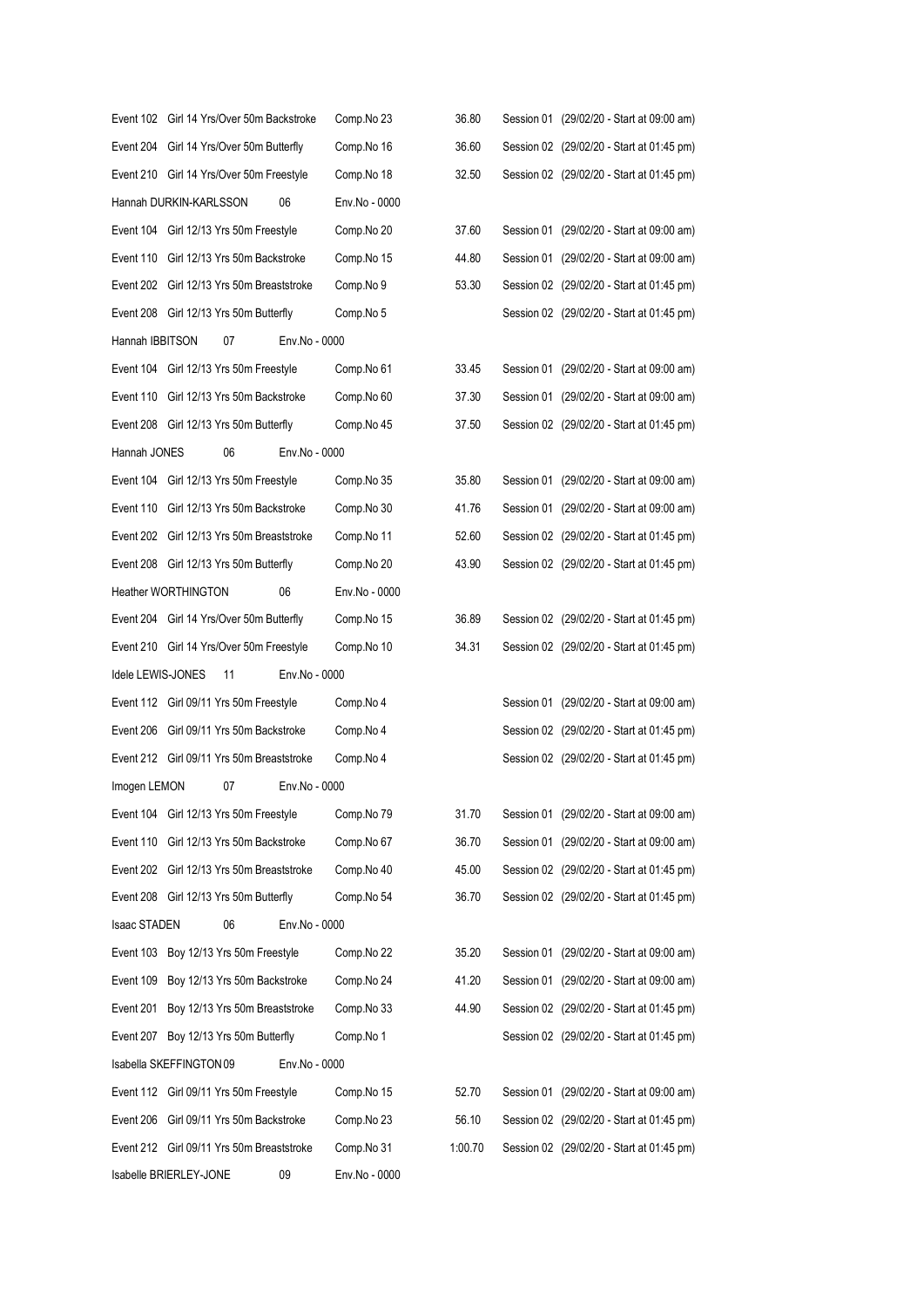|                  | Event 112 Girl 09/11 Yrs 50m Freestyle     |                                   |               | Comp.No 93    | 40.10   | Session 01 (29/02/20 - Start at 09:00 am) |
|------------------|--------------------------------------------|-----------------------------------|---------------|---------------|---------|-------------------------------------------|
|                  | Event 206 Girl 09/11 Yrs 50m Backstroke    |                                   |               | Comp.No 80    | 47.10   | Session 02 (29/02/20 - Start at 01:45 pm) |
|                  | Event 212 Girl 09/11 Yrs 50m Breaststroke  |                                   |               | Comp.No 103   | 51.20   | Session 02 (29/02/20 - Start at 01:45 pm) |
| Isabelle WEBBER  |                                            | 07                                | Env.No - 0000 |               |         |                                           |
|                  | Event 110 Girl 12/13 Yrs 50m Backstroke    |                                   |               | Comp.No 1     |         | Session 01 (29/02/20 - Start at 09:00 am) |
| Isavella POUSIOU |                                            | 09                                | Env.No - 0000 |               |         |                                           |
|                  | Event 106 Girl 09/11 Yrs 50m Butterfly     |                                   |               | Comp.No 56    | 52.10   | Session 01 (29/02/20 - Start at 09:00 am) |
|                  | Event 112 Girl 09/11 Yrs 50m Freestyle     |                                   |               | Comp.No 101   | 39.20   | Session 01 (29/02/20 - Start at 09:00 am) |
|                  | Event 206 Girl 09/11 Yrs 50m Backstroke    |                                   |               | Comp.No 122   | 42.50   | Session 02 (29/02/20 - Start at 01:45 pm) |
|                  | Event 212 Girl 09/11 Yrs 50m Breaststroke  |                                   |               | Comp.No 115   | 48.90   | Session 02 (29/02/20 - Start at 01:45 pm) |
|                  | Jean-Luc LOVELL-PASCAL                     |                                   | 05            | Env.No - 0000 |         |                                           |
|                  | Event 101 Boy 14 Yrs/Over 50m Backstroke   |                                   |               | Comp.No 27    | 33.80   | Session 01 (29/02/20 - Start at 09:00 am) |
|                  | Event 107 Boy 14 Yrs/Over 50m Breaststroke |                                   |               | Comp.No 38    | 34.82   | Session 01 (29/02/20 - Start at 09:00 am) |
|                  | Event 203 Boy 14 Yrs/Over 50m Butterfly    |                                   |               | Comp.No 32    | 31.91   | Session 02 (29/02/20 - Start at 01:45 pm) |
|                  | Event 209 Boy 14 Yrs/Over 50m Freestyle    |                                   |               | Comp.No 32    | 29.40   | Session 02 (29/02/20 - Start at 01:45 pm) |
| Jessica DEACON   |                                            | 08                                | Env.No - 0000 |               |         |                                           |
|                  | Event 106 Girl 09/11 Yrs 50m Butterfly     |                                   |               | Comp.No 33    | 57.70   | Session 01 (29/02/20 - Start at 09:00 am) |
|                  | Event 112 Girl 09/11 Yrs 50m Freestyle     |                                   |               | Comp.No 98    | 39.60   | Session 01 (29/02/20 - Start at 09:00 am) |
|                  | Event 206 Girl 09/11 Yrs 50m Backstroke    |                                   |               | Comp.No 78    | 47.40   | Session 02 (29/02/20 - Start at 01:45 pm) |
|                  | Event 212 Girl 09/11 Yrs 50m Breaststroke  |                                   |               | Comp.No 26    | 1:02.10 | Session 02 (29/02/20 - Start at 01:45 pm) |
| Jessica TASKER   |                                            | 07                                | Env.No - 0000 |               |         |                                           |
|                  | Event 104 Girl 12/13 Yrs 50m Freestyle     |                                   |               | Comp.No 53    | 34.10   | Session 01 (29/02/20 - Start at 09:00 am) |
|                  | Event 110 Girl 12/13 Yrs 50m Backstroke    |                                   |               | Comp.No 35    | 40.80   | Session 01 (29/02/20 - Start at 09:00 am) |
|                  | Event 202 Girl 12/13 Yrs 50m Breaststroke  |                                   |               | Comp.No 41    | 44.90   | Session 02 (29/02/20 - Start at 01:45 pm) |
|                  | Event 208 Girl 12/13 Yrs 50m Butterfly     |                                   |               | Comp.No 37    | 39.60   | Session 02 (29/02/20 - Start at 01:45 pm) |
| Joy PORTER       |                                            | 08                                | Env.No - 0000 |               |         |                                           |
|                  | Event 106 Girl 09/11 Yrs 50m Butterfly     |                                   |               | Comp.No 59    | 51.50   | Session 01 (29/02/20 - Start at 09:00 am) |
|                  | Event 112 Girl 09/11 Yrs 50m Freestyle     |                                   |               | Comp.No 49    | 46.10   | Session 01 (29/02/20 - Start at 09:00 am) |
| Event 206        |                                            | Girl 09/11 Yrs 50m Backstroke     |               | Comp.No 89    | 46.50   | Session 02 (29/02/20 - Start at 01:45 pm) |
|                  | Event 212 Girl 09/11 Yrs 50m Breaststroke  |                                   |               | Comp.No 70    | 55.40   | Session 02 (29/02/20 - Start at 01:45 pm) |
| Katie ALLEN      |                                            | 05                                | Env.No - 0000 |               |         |                                           |
|                  | Event 102 Girl 14 Yrs/Over 50m Backstroke  |                                   |               | Comp.No 40    | 34.00   | Session 01 (29/02/20 - Start at 09:00 am) |
| Event 108        |                                            | Girl 14 Yrs/Over 50m Breaststroke |               | Comp.No 35    | 38.20   | Session 01 (29/02/20 - Start at 09:00 am) |
|                  | Event 210 Girl 14 Yrs/Over 50m Freestyle   |                                   |               | Comp.No 40    | 30.70   | Session 02 (29/02/20 - Start at 01:45 pm) |
|                  | Kier EATON SAWFORD05                       |                                   | Env.No - 0000 |               |         |                                           |
| Event 101        |                                            | Boy 14 Yrs/Over 50m Backstroke    |               | Comp.No 16    | 38.66   | Session 01 (29/02/20 - Start at 09:00 am) |
| Event 107        |                                            | Boy 14 Yrs/Over 50m Breaststroke  |               | Comp.No 18    | 40.70   | Session 01 (29/02/20 - Start at 09:00 am) |
| Event 203        |                                            | Boy 14 Yrs/Over 50m Butterfly     |               | Comp.No 12    | 36.80   | Session 02 (29/02/20 - Start at 01:45 pm) |
| Event 209        |                                            | Boy 14 Yrs/Over 50m Freestyle     |               | Comp.No 29    | 29.75   | Session 02 (29/02/20 - Start at 01:45 pm) |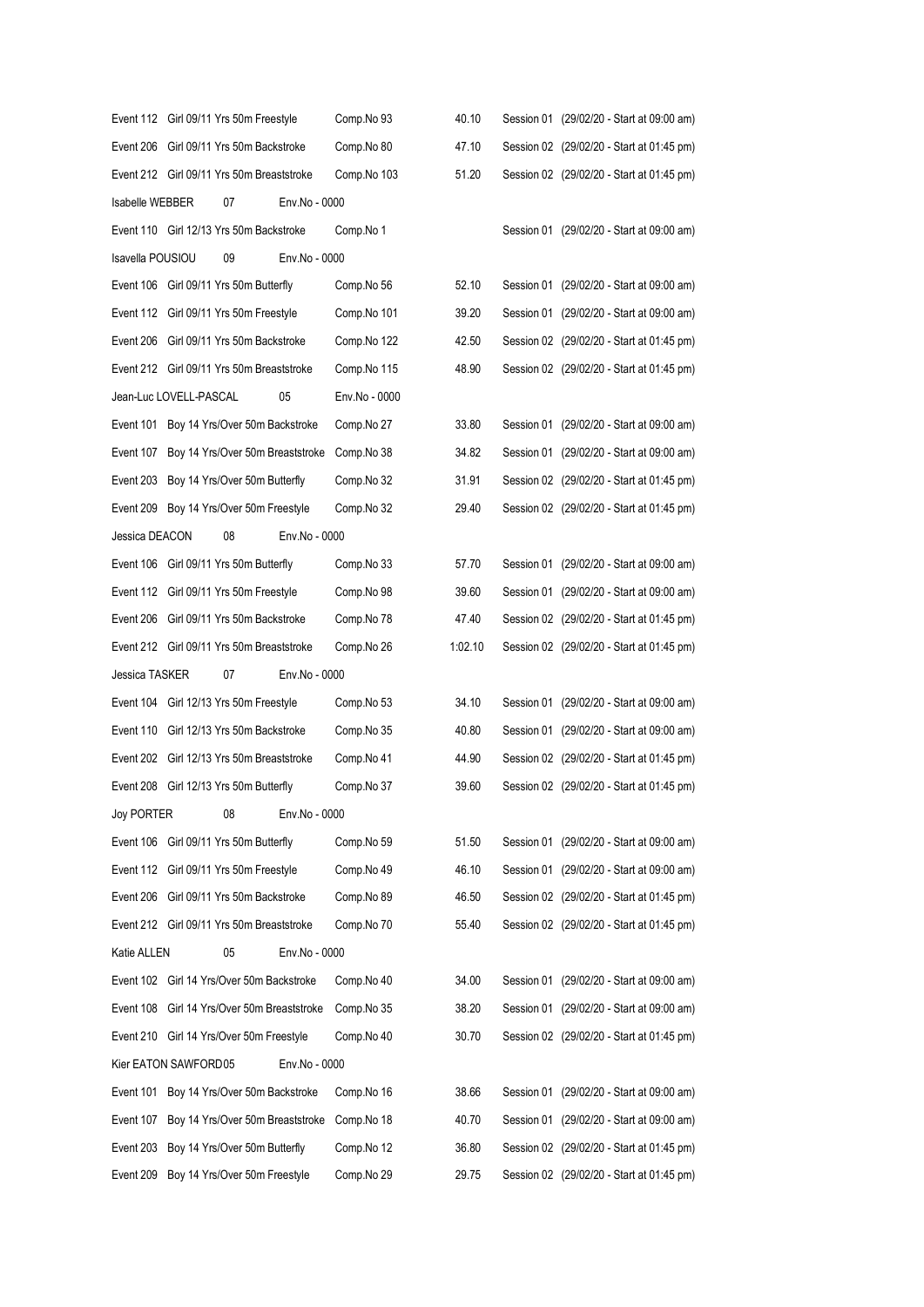| Laura ADAMSON    | 09                                        | Env.No - 0000 |             |       |                                           |
|------------------|-------------------------------------------|---------------|-------------|-------|-------------------------------------------|
|                  | Event 106 Girl 09/11 Yrs 50m Butterfly    |               | Comp.No 81  | 46.80 | Session 01 (29/02/20 - Start at 09:00 am) |
|                  | Event 112 Girl 09/11 Yrs 50m Freestyle    |               | Comp.No 88  | 40.80 | Session 01 (29/02/20 - Start at 09:00 am) |
|                  | Event 206 Girl 09/11 Yrs 50m Backstroke   |               | Comp.No 71  | 48.30 | Session 02 (29/02/20 - Start at 01:45 pm) |
|                  | Event 212 Girl 09/11 Yrs 50m Breaststroke |               | Comp.No 123 | 47.10 | Session 02 (29/02/20 - Start at 01:45 pm) |
| Lewis WALMSLEY   | 04                                        | Env.No - 0000 |             |       |                                           |
|                  | Event 203 Boy 14 Yrs/Over 50m Butterfly   |               | Comp.No 25  | 34.70 | Session 02 (29/02/20 - Start at 01:45 pm) |
|                  | Event 209 Boy 14 Yrs/Over 50m Freestyle   |               | Comp.No 35  | 28.54 | Session 02 (29/02/20 - Start at 01:45 pm) |
| Libby NASH09     | Env.No - 0000                             |               |             |       |                                           |
|                  | Event 106 Girl 09/11 Yrs 50m Butterfly    |               | Comp.No 1   |       | Session 01 (29/02/20 - Start at 09:00 am) |
|                  | Event 112 Girl 09/11 Yrs 50m Freestyle    |               | Comp.No 75  | 41.30 | Session 01 (29/02/20 - Start at 09:00 am) |
|                  | Event 206 Girl 09/11 Yrs 50m Backstroke   |               | Comp.No 3   |       | Session 02 (29/02/20 - Start at 01:45 pm) |
|                  | Event 212 Girl 09/11 Yrs 50m Breaststroke |               | Comp.No 6   |       | Session 02 (29/02/20 - Start at 01:45 pm) |
| Lloyd GRIFFITH   | 09                                        | Env.No - 0000 |             |       |                                           |
|                  | Event 111 Boy 09/11 Yrs 50m Freestyle     |               | Comp.No 13  | 46.80 | Session 01 (29/02/20 - Start at 09:00 am) |
|                  | Event 205 Boy 09/11 Yrs 50m Backstroke    |               | Comp.No 14  | 56.00 | Session 02 (29/02/20 - Start at 01:45 pm) |
| Event 211        | Boy 09/11 Yrs 50m Breaststroke            |               | Comp.No 41  | 53.50 | Session 02 (29/02/20 - Start at 01:45 pm) |
| Luke HALL 05     | Env.No - 0000                             |               |             |       |                                           |
|                  | Event 101 Boy 14 Yrs/Over 50m Backstroke  |               | Comp.No 15  | 38.70 | Session 01 (29/02/20 - Start at 09:00 am) |
| Event 107        | Boy 14 Yrs/Over 50m Breaststroke          |               | Comp.No 3   | 46.00 | Session 01 (29/02/20 - Start at 09:00 am) |
| Event 203        | Boy 14 Yrs/Over 50m Butterfly             |               | Comp.No 24  | 34.73 | Session 02 (29/02/20 - Start at 01:45 pm) |
|                  | Event 209 Boy 14 Yrs/Over 50m Freestyle   |               | Comp.No 17  | 31.14 | Session 02 (29/02/20 - Start at 01:45 pm) |
| Oliver LANGRIDGE | 09                                        | Env.No - 0000 |             |       |                                           |
|                  | Event 105 Boy 09/11 Yrs 50m Butterfly     |               | Comp.No 27  | 50.00 | Session 01 (29/02/20 - Start at 09:00 am) |
|                  | Event 111 Boy 09/11 Yrs 50m Freestyle     |               | Comp.No 43  | 40.60 | Session 01 (29/02/20 - Start at 09:00 am) |
|                  | Event 205 Boy 09/11 Yrs 50m Backstroke    |               | Comp.No 52  | 45.70 | Session 02 (29/02/20 - Start at 01:45 pm) |
|                  | Event 211 Boy 09/11 Yrs 50m Breaststroke  |               | Comp.No 44  | 53.30 | Session 02 (29/02/20 - Start at 01:45 pm) |
| Olivia MARTIN    | 09                                        | Env.No - 0000 |             |       |                                           |
|                  | Event 106 Girl 09/11 Yrs 50m Butterfly    |               | Comp.No 52  | 53.50 | Session 01 (29/02/20 - Start at 09:00 am) |
|                  | Event 112 Girl 09/11 Yrs 50m Freestyle    |               | Comp.No 78  | 41.30 | Session 01 (29/02/20 - Start at 09:00 am) |
|                  | Event 206 Girl 09/11 Yrs 50m Backstroke   |               | Comp.No 63  | 49.00 | Session 02 (29/02/20 - Start at 01:45 pm) |
|                  | Event 212 Girl 09/11 Yrs 50m Breaststroke |               | Comp.No 71  | 55.40 | Session 02 (29/02/20 - Start at 01:45 pm) |
| Quinn BODDIE     | 09                                        | Env.No - 0000 |             |       |                                           |
|                  | Event 111 Boy 09/11 Yrs 50m Freestyle     |               | Comp.No 56  | 38.06 | Session 01 (29/02/20 - Start at 09:00 am) |
|                  | Event 205 Boy 09/11 Yrs 50m Backstroke    |               | Comp.No 40  | 48.60 | Session 02 (29/02/20 - Start at 01:45 pm) |
|                  | Event 211 Boy 09/11 Yrs 50m Breaststroke  |               | Comp.No 57  | 49.20 | Session 02 (29/02/20 - Start at 01:45 pm) |
| Ralph WILLIAMS   | 06                                        | Env.No - 0000 |             |       |                                           |
|                  | Event 103 Boy 12/13 Yrs 50m Freestyle     |               | Comp.No 51  | 30.60 | Session 01 (29/02/20 - Start at 09:00 am) |
| Event 109        | Boy 12/13 Yrs 50m Backstroke              |               | Comp.No 50  | 34.10 | Session 01 (29/02/20 - Start at 09:00 am) |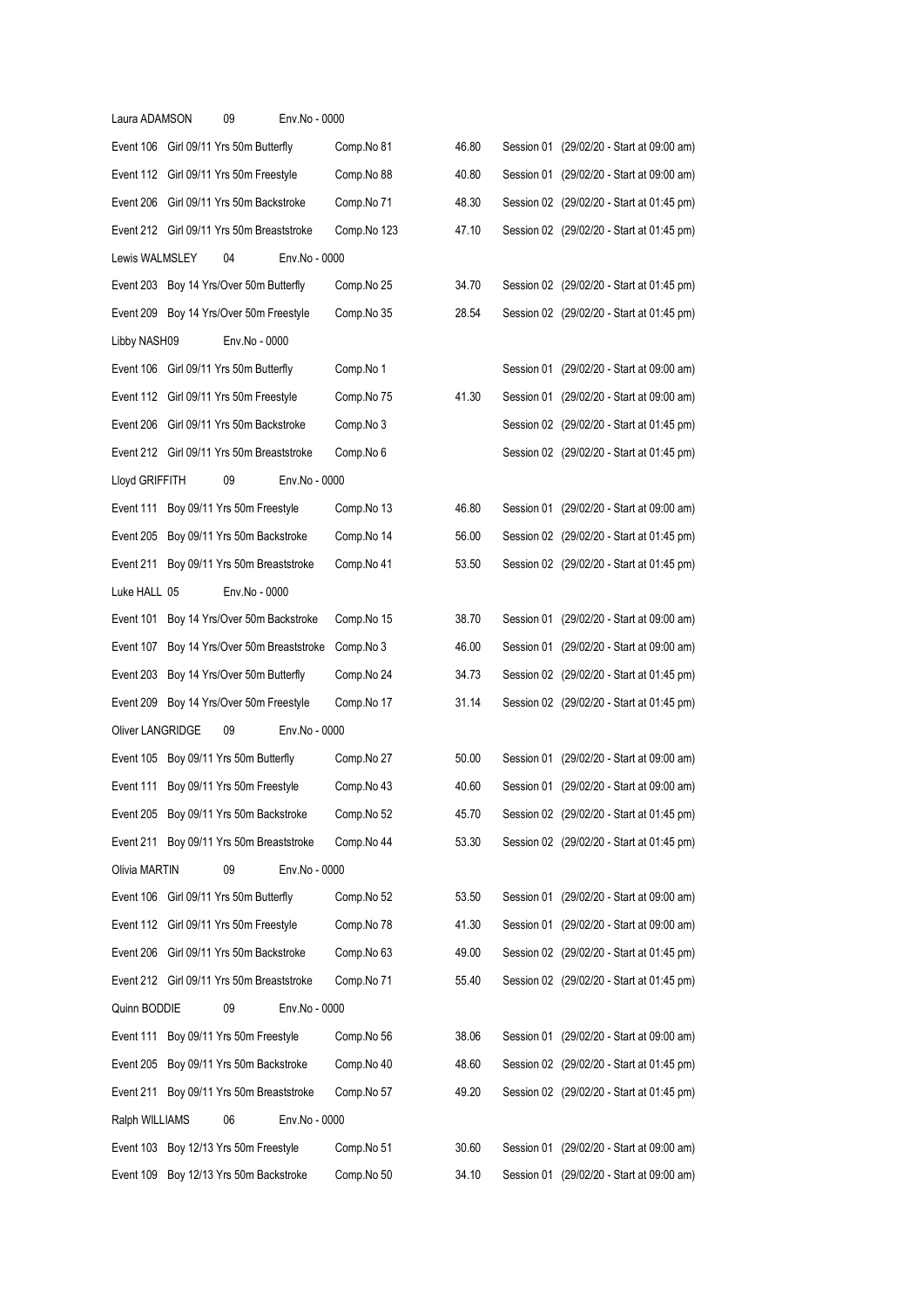|                 | Event 201 Boy 12/13 Yrs 50m Breaststroke  |               | Comp.No 45  | 39.40 | Session 02 (29/02/20 - Start at 01:45 pm) |
|-----------------|-------------------------------------------|---------------|-------------|-------|-------------------------------------------|
|                 | Event 207 Boy 12/13 Yrs 50m Butterfly     |               | Comp.No 43  | 34.80 | Session 02 (29/02/20 - Start at 01:45 pm) |
| Robyn TAUNT     | 09                                        | Env.No - 0000 |             |       |                                           |
|                 | Event 106 Girl 09/11 Yrs 50m Butterfly    |               | Comp.No 49  | 54.30 | Session 01 (29/02/20 - Start at 09:00 am) |
|                 | Event 112 Girl 09/11 Yrs 50m Freestyle    |               | Comp.No 64  | 42.70 | Session 01 (29/02/20 - Start at 09:00 am) |
|                 | Event 206 Girl 09/11 Yrs 50m Backstroke   |               | Comp.No 87  | 46.50 | Session 02 (29/02/20 - Start at 01:45 pm) |
|                 | Event 212 Girl 09/11 Yrs 50m Breaststroke |               | Comp.No 62  | 56.60 | Session 02 (29/02/20 - Start at 01:45 pm) |
| Sam DAVIDSON    | 01                                        | Env.No - 0000 |             |       |                                           |
|                 | Event 101 Boy 14 Yrs/Over 50m Backstroke  |               | Comp.No 41  | 31.20 | Session 01 (29/02/20 - Start at 09:00 am) |
|                 | Event 203 Boy 14 Yrs/Over 50m Butterfly   |               | Comp.No 48  | 28.71 | Session 02 (29/02/20 - Start at 01:45 pm) |
|                 | Event 209 Boy 14 Yrs/Over 50m Freestyle   |               | Comp.No 51  | 26.20 | Session 02 (29/02/20 - Start at 01:45 pm) |
| Samuel DALLAS   | 07                                        | Env.No - 0000 |             |       |                                           |
|                 | Event 103 Boy 12/13 Yrs 50m Freestyle     |               | Comp.No 40  | 32.75 | Session 01 (29/02/20 - Start at 09:00 am) |
|                 | Event 109 Boy 12/13 Yrs 50m Backstroke    |               | Comp.No 25  | 41.00 | Session 01 (29/02/20 - Start at 09:00 am) |
|                 | Event 207 Boy 12/13 Yrs 50m Butterfly     |               | Comp.No 2   |       | Session 02 (29/02/20 - Start at 01:45 pm) |
| Samuel WALMSLEY | 06                                        | Env.No - 0000 |             |       |                                           |
|                 | Event 103 Boy 12/13 Yrs 50m Freestyle     |               | Comp.No 41  | 32.66 | Session 01 (29/02/20 - Start at 09:00 am) |
|                 | Event 207 Boy 12/13 Yrs 50m Butterfly     |               | Comp.No 36  | 36.70 | Session 02 (29/02/20 - Start at 01:45 pm) |
| Seren HUNT      | 06                                        | Env.No - 0000 |             |       |                                           |
|                 | Event 104 Girl 12/13 Yrs 50m Freestyle    |               | Comp.No 46  | 34.70 | Session 01 (29/02/20 - Start at 09:00 am) |
|                 | Event 202 Girl 12/13 Yrs 50m Breaststroke |               | Comp.No 54  | 43.40 | Session 02 (29/02/20 - Start at 01:45 pm) |
| Seren JONES     | 08                                        | Env.No - 0000 |             |       |                                           |
|                 | Event 106 Girl 09/11 Yrs 50m Butterfly    |               | Comp.No 103 | 41.30 | Session 01 (29/02/20 - Start at 09:00 am) |
|                 | Event 112 Girl 09/11 Yrs 50m Freestyle    |               | Comp.No 127 | 36.30 | Session 01 (29/02/20 - Start at 09:00 am) |
|                 | Event 206 Girl 09/11 Yrs 50m Backstroke   |               | Comp.No 94  | 45.60 | Session 02 (29/02/20 - Start at 01:45 pm) |
|                 | Event 212 Girl 09/11 Yrs 50m Breaststroke |               | Comp.No 109 | 50.60 | Session 02 (29/02/20 - Start at 01:45 pm) |
| Seren ROBERTS   | 08                                        | Env.No - 0000 |             |       |                                           |
|                 | Event 106 Girl 09/11 Yrs 50m Butterfly    |               | Comp.No 46  | 54.70 | Session 01 (29/02/20 - Start at 09:00 am) |
|                 | Event 112 Girl 09/11 Yrs 50m Freestyle    |               | Comp.No 62  | 42.80 | Session 01 (29/02/20 - Start at 09:00 am) |
|                 | Event 206 Girl 09/11 Yrs 50m Backstroke   |               | Comp.No 53  | 50.60 | Session 02 (29/02/20 - Start at 01:45 pm) |
|                 | Event 212 Girl 09/11 Yrs 50m Breaststroke |               | Comp.No 46  | 58.40 | Session 02 (29/02/20 - Start at 01:45 pm) |
| Sian KITCHEN    | 07                                        | Env.No - 0000 |             |       |                                           |
|                 | Event 104 Girl 12/13 Yrs 50m Freestyle    |               | Comp.No 17  | 38.40 | Session 01 (29/02/20 - Start at 09:00 am) |
|                 | Event 110 Girl 12/13 Yrs 50m Backstroke   |               | Comp.No 16  | 44.50 | Session 01 (29/02/20 - Start at 09:00 am) |
|                 | Event 208 Girl 12/13 Yrs 50m Butterfly    |               | Comp.No 12  | 48.90 | Session 02 (29/02/20 - Start at 01:45 pm) |
| Steven EVANS    | 06                                        | Env.No - 0000 |             |       |                                           |
|                 | Event 103 Boy 12/13 Yrs 50m Freestyle     |               | Comp.No 49  | 31.00 | Session 01 (29/02/20 - Start at 09:00 am) |
|                 | Event 109 Boy 12/13 Yrs 50m Backstroke    |               | Comp.No 42  | 36.60 | Session 01 (29/02/20 - Start at 09:00 am) |
| Event 201       | Boy 12/13 Yrs 50m Breaststroke            |               | Comp.No 34  | 44.80 | Session 02 (29/02/20 - Start at 01:45 pm) |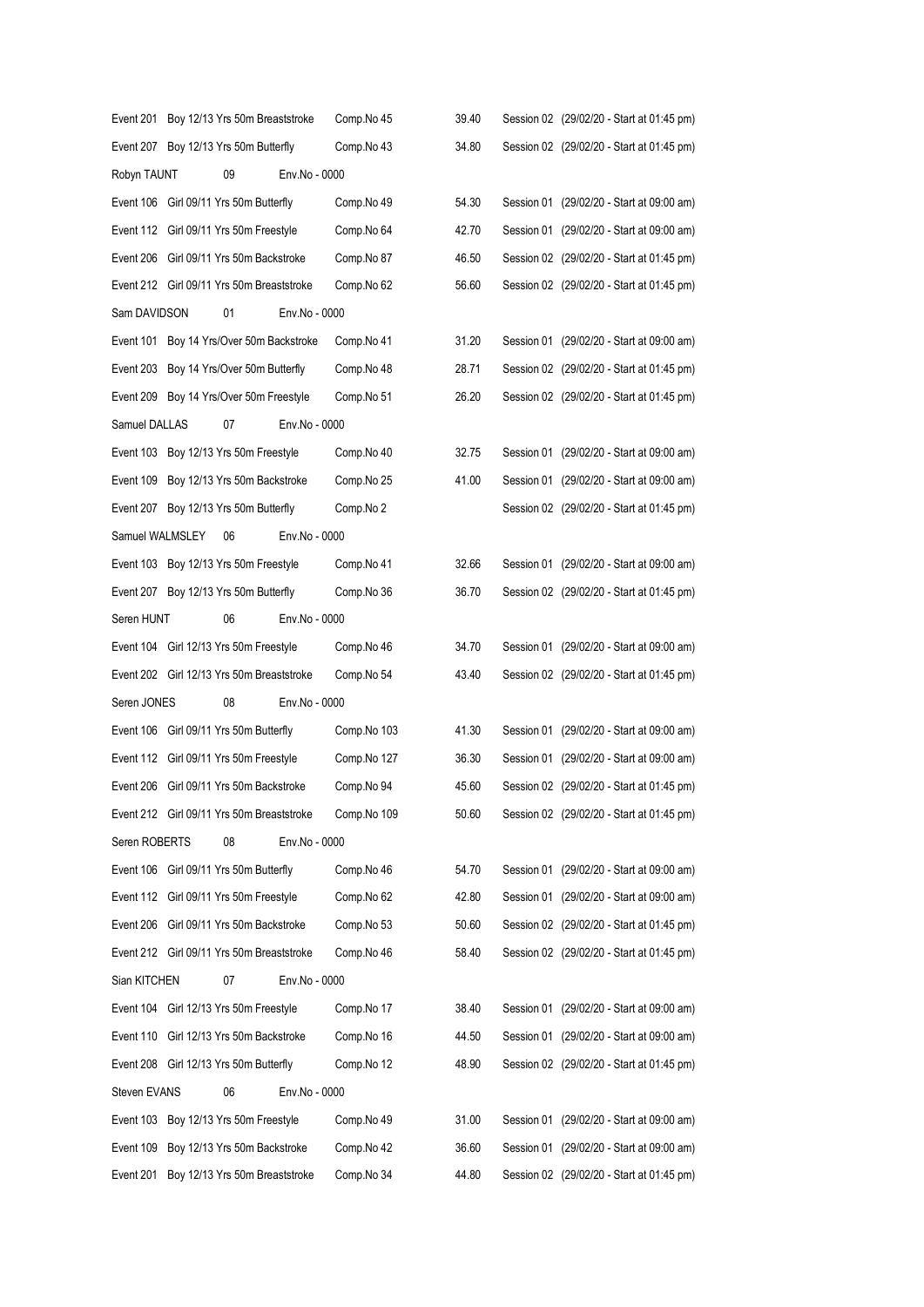|                          | Event 207 Boy 12/13 Yrs 50m Butterfly      |               | Comp.No 44 | 33.80   | Session 02 (29/02/20 - Start at 01:45 pm) |
|--------------------------|--------------------------------------------|---------------|------------|---------|-------------------------------------------|
| Thomas CROSTON           | 06                                         | Env.No - 0000 |            |         |                                           |
| Event 101                | Boy 14 Yrs/Over 50m Backstroke             |               | Comp.No 1  | 42.50   | Session 01 (29/02/20 - Start at 09:00 am) |
| Event 107                | Boy 14 Yrs/Over 50m Breaststroke           |               | Comp.No 5  | 45.40   | Session 01 (29/02/20 - Start at 09:00 am) |
|                          | Event 203 Boy 14 Yrs/Over 50m Butterfly    |               | Comp.No 3  | 45.60   | Session 02 (29/02/20 - Start at 01:45 pm) |
|                          | Event 209 Boy 14 Yrs/Over 50m Freestyle    |               | Comp.No 8  | 32.70   | Session 02 (29/02/20 - Start at 01:45 pm) |
| Thomas KITCHEN           | 10                                         | Env.No - 0000 |            |         |                                           |
|                          | Event 111 Boy 09/11 Yrs 50m Freestyle      |               | Comp.No 33 | 43.20   | Session 01 (29/02/20 - Start at 09:00 am) |
| Event 205                | Boy 09/11 Yrs 50m Backstroke               |               | Comp.No 45 | 47.20   | Session 02 (29/02/20 - Start at 01:45 pm) |
|                          | Event 211 Boy 09/11 Yrs 50m Breaststroke   |               | Comp.No 18 | 1:03.70 | Session 02 (29/02/20 - Start at 01:45 pm) |
| Thomas PRIESTLEY         | 07                                         | Env.No - 0000 |            |         |                                           |
|                          | Event 103 Boy 12/13 Yrs 50m Freestyle      |               | Comp.No 33 | 34.60   | Session 01 (29/02/20 - Start at 09:00 am) |
| Event 109                | Boy 12/13 Yrs 50m Backstroke               |               | Comp.No 33 | 39.60   | Session 01 (29/02/20 - Start at 09:00 am) |
|                          | Event 201 Boy 12/13 Yrs 50m Breaststroke   |               | Comp.No 38 | 43.80   | Session 02 (29/02/20 - Start at 01:45 pm) |
|                          | Event 207 Boy 12/13 Yrs 50m Butterfly      |               | Comp.No 25 | 41.40   | Session 02 (29/02/20 - Start at 01:45 pm) |
| William DEACON           | 05                                         | Env.No - 0000 |            |         |                                           |
|                          | Event 101 Boy 14 Yrs/Over 50m Backstroke   |               | Comp.No 25 | 35.60   | Session 01 (29/02/20 - Start at 09:00 am) |
|                          | Event 107 Boy 14 Yrs/Over 50m Breaststroke |               | Comp.No 15 | 42.10   | Session 01 (29/02/20 - Start at 09:00 am) |
|                          | Event 203 Boy 14 Yrs/Over 50m Butterfly    |               | Comp.No 26 | 34.62   | Session 02 (29/02/20 - Start at 01:45 pm) |
|                          | Event 209 Boy 14 Yrs/Over 50m Freestyle    |               | Comp.No 14 | 31.40   | Session 02 (29/02/20 - Start at 01:45 pm) |
| <b>William GRIFFITHS</b> | 05                                         | Env.No - 0000 |            |         |                                           |
| Event 101                | Boy 14 Yrs/Over 50m Backstroke             |               | Comp.No 11 | 40.20   | Session 01 (29/02/20 - Start at 09:00 am) |
| Event 107                | Boy 14 Yrs/Over 50m Breaststroke           |               | Comp.No 19 | 40.60   | Session 01 (29/02/20 - Start at 09:00 am) |
| Event 203                | Boy 14 Yrs/Over 50m Butterfly              |               | Comp.No 20 | 35.60   | Session 02 (29/02/20 - Start at 01:45 pm) |
| Event 209                | Boy 14 Yrs/Over 50m Freestyle              |               | Comp.No 2  | 35.10   | Session 02 (29/02/20 - Start at 01:45 pm) |
|                          |                                            |               |            |         |                                           |

## Ormskirk

| Harry BEAUMONT |                                          | 06                          | Env.No - 0000 |            |       |  |                                           |
|----------------|------------------------------------------|-----------------------------|---------------|------------|-------|--|-------------------------------------------|
|                | Event 103 Boy 12/13 Yrs 50m Freestyle    |                             |               | Comp.No 26 | 34.90 |  | Session 01 (29/02/20 - Start at 09:00 am) |
|                | Event 109 Boy 12/13 Yrs 50m Backstroke   |                             |               | Comp.No 26 | 40.90 |  | Session 01 (29/02/20 - Start at 09:00 am) |
|                | Event 201 Boy 12/13 Yrs 50m Breaststroke |                             |               | Comp.No 26 | 46.20 |  | Session 02 (29/02/20 - Start at 01:45 pm) |
| Event 207      |                                          | Boy 12/13 Yrs 50m Butterfly |               | Comp.No 26 | 41.10 |  | Session 02 (29/02/20 - Start at 01:45 pm) |

#### Penrith

| Nathan ELLWOOD |                                         | 04 | Env.No - 0000 |            |       |                                           |
|----------------|-----------------------------------------|----|---------------|------------|-------|-------------------------------------------|
|                | Event 203 Boy 14 Yrs/Over 50m Butterfly |    |               | Comp.No 39 | 30.40 | Session 02 (29/02/20 - Start at 01:45 pm) |
|                | Event 209 Boy 14 Yrs/Over 50m Freestyle |    |               | Comp.No 47 | 26.59 | Session 02 (29/02/20 - Start at 01:45 pm) |

Prescot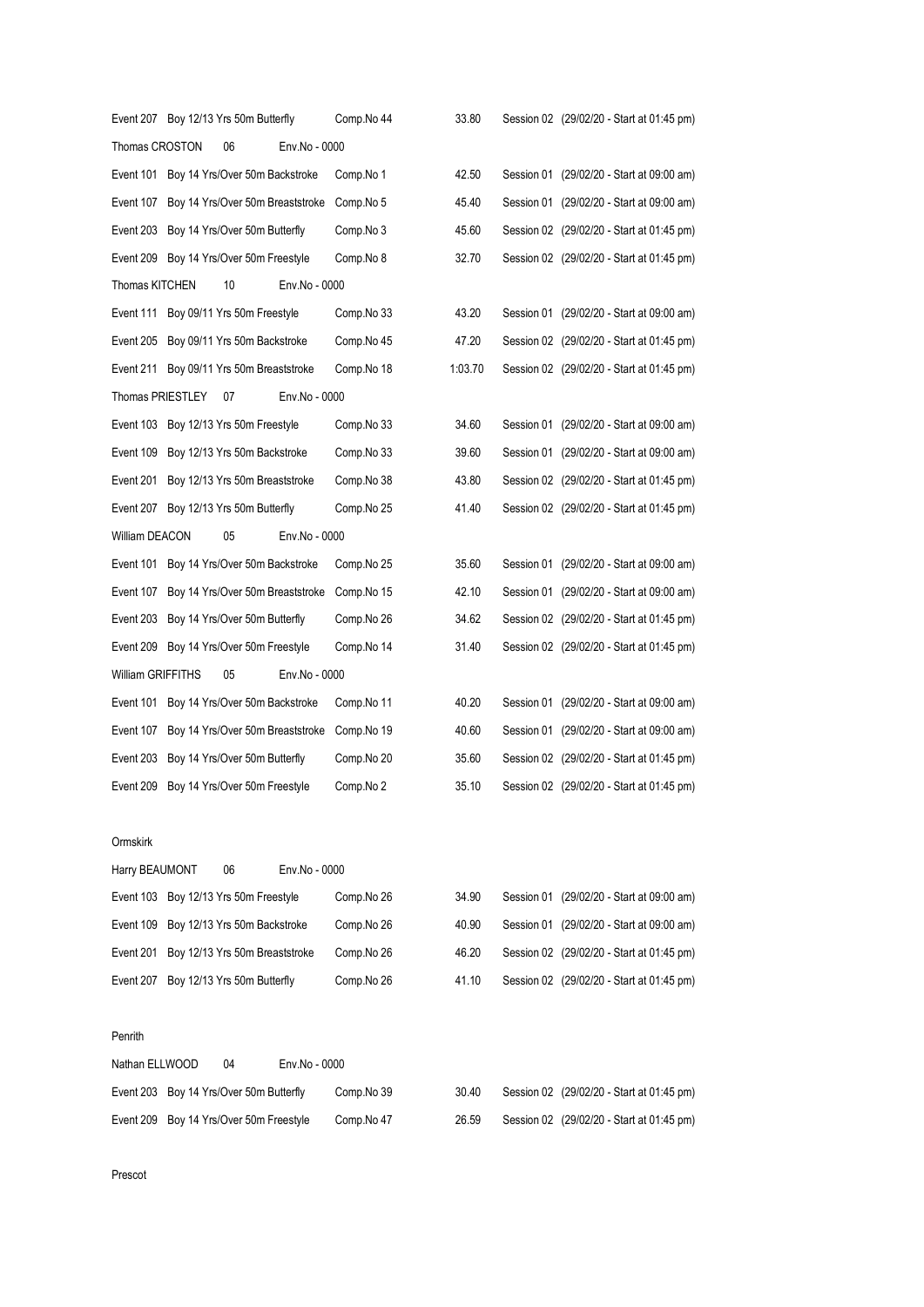| Anna BAINES    | 06                                         | Env.No - 0000 |             |         |  |                                           |
|----------------|--------------------------------------------|---------------|-------------|---------|--|-------------------------------------------|
|                | Event 104 Girl 12/13 Yrs 50m Freestyle     |               | Comp.No 3   | 46.11   |  | Session 01 (29/02/20 - Start at 09:00 am) |
|                | Event 110 Girl 12/13 Yrs 50m Backstroke    |               | Comp.No 4   | 51.00   |  | Session 01 (29/02/20 - Start at 09:00 am) |
|                | Event 202 Girl 12/13 Yrs 50m Breaststroke  |               | Comp.No 7   | 54.36   |  | Session 02 (29/02/20 - Start at 01:45 pm) |
|                | Event 208 Girl 12/13 Yrs 50m Butterfly     |               | Comp.No 4   |         |  | Session 02 (29/02/20 - Start at 01:45 pm) |
| Ava GIBSON     | 08                                         | Env.No - 0000 |             |         |  |                                           |
|                | Event 106 Girl 09/11 Yrs 50m Butterfly     |               | Comp.No 106 | 40.30   |  | Session 01 (29/02/20 - Start at 09:00 am) |
|                | Event 112 Girl 09/11 Yrs 50m Freestyle     |               | Comp.No 128 | 36.10   |  | Session 01 (29/02/20 - Start at 09:00 am) |
|                | Event 206 Girl 09/11 Yrs 50m Backstroke    |               | Comp.No 130 | 40.20   |  | Session 02 (29/02/20 - Start at 01:45 pm) |
|                | Event 212 Girl 09/11 Yrs 50m Breaststroke  |               | Comp.No 68  | 55.80   |  | Session 02 (29/02/20 - Start at 01:45 pm) |
| Ben HYDE 07    |                                            | Env.No - 0000 |             |         |  |                                           |
|                | Event 103 Boy 12/13 Yrs 50m Freestyle      |               | Comp.No 39  | 33.02   |  | Session 01 (29/02/20 - Start at 09:00 am) |
|                | Event 109 Boy 12/13 Yrs 50m Backstroke     |               | Comp.No 35  | 39.16   |  | Session 01 (29/02/20 - Start at 09:00 am) |
|                | Event 201 Boy 12/13 Yrs 50m Breaststroke   |               | Comp.No 15  | 48.81   |  | Session 02 (29/02/20 - Start at 01:45 pm) |
|                | Event 207 Boy 12/13 Yrs 50m Butterfly      |               | Comp.No 27  | 40.99   |  | Session 02 (29/02/20 - Start at 01:45 pm) |
| Daniel HILTON  | 99                                         | Env.No - 0000 |             |         |  |                                           |
|                | Event 101 Boy 14 Yrs/Over 50m Backstroke   |               | Comp.No 9   | 40.20   |  | Session 01 (29/02/20 - Start at 09:00 am) |
|                | Event 107 Boy 14 Yrs/Over 50m Breaststroke |               | Comp.No 6   | 45.20   |  | Session 01 (29/02/20 - Start at 09:00 am) |
|                | Event 203 Boy 14 Yrs/Over 50m Butterfly    |               | Comp.No 9   | 37.90   |  | Session 02 (29/02/20 - Start at 01:45 pm) |
|                | Event 209 Boy 14 Yrs/Over 50m Freestyle    |               | Comp.No 7   | 32.90   |  | Session 02 (29/02/20 - Start at 01:45 pm) |
| Daniel PENDER  | 08                                         | Env.No - 0000 |             |         |  |                                           |
|                | Event 105 Boy 09/11 Yrs 50m Butterfly      |               | Comp.No 31  | 48.05   |  | Session 01 (29/02/20 - Start at 09:00 am) |
|                | Event 111 Boy 09/11 Yrs 50m Freestyle      |               | Comp.No 60  | 37.00   |  | Session 01 (29/02/20 - Start at 09:00 am) |
|                | Event 205 Boy 09/11 Yrs 50m Backstroke     |               | Comp.No 46  | 47.00   |  | Session 02 (29/02/20 - Start at 01:45 pm) |
|                | Event 211 Boy 09/11 Yrs 50m Breaststroke   |               | Comp.No 64  | 47.60   |  | Session 02 (29/02/20 - Start at 01:45 pm) |
| Ella NICHOLSON | 10                                         | Env.No - 0000 |             |         |  |                                           |
|                | Event 106 Girl 09/11 Yrs 50m Butterfly     |               | Comp.No 97  | 43.46   |  | Session 01 (29/02/20 - Start at 09:00 am) |
|                | Event 112 Girl 09/11 Yrs 50m Freestyle     |               | Comp.No 59  | 43.46   |  | Session 01 (29/02/20 - Start at 09:00 am) |
|                | Event 206 Girl 09/11 Yrs 50m Backstroke    |               | Comp.No 30  | 54.16   |  | Session 02 (29/02/20 - Start at 01:45 pm) |
|                | Event 212 Girl 09/11 Yrs 50m Breaststroke  |               | Comp.No 38  | 59.43   |  | Session 02 (29/02/20 - Start at 01:45 pm) |
| Elora DAWSON   | 10                                         | Env.No - 0000 |             |         |  |                                           |
|                | Event 106 Girl 09/11 Yrs 50m Butterfly     |               | Comp.No 7   |         |  | Session 01 (29/02/20 - Start at 09:00 am) |
|                | Event 112 Girl 09/11 Yrs 50m Freestyle     |               | Comp.No 37  | 47.70   |  | Session 01 (29/02/20 - Start at 09:00 am) |
|                | Event 206 Girl 09/11 Yrs 50m Backstroke    |               | Comp.No 45  | 52.14   |  | Session 02 (29/02/20 - Start at 01:45 pm) |
|                | Event 212 Girl 09/11 Yrs 50m Breaststroke  |               | Comp.No 14  | 1:04.74 |  | Session 02 (29/02/20 - Start at 01:45 pm) |
| Grace POWER    | 06                                         | Env.No - 0000 |             |         |  |                                           |
|                | Event 104 Girl 12/13 Yrs 50m Freestyle     |               | Comp.No 30  | 36.30   |  | Session 01 (29/02/20 - Start at 09:00 am) |
|                | Event 110 Girl 12/13 Yrs 50m Backstroke    |               | Comp.No 18  | 44.13   |  | Session 01 (29/02/20 - Start at 09:00 am) |
|                | Event 202 Girl 12/13 Yrs 50m Breaststroke  |               | Comp.No 15  | 50.62   |  | Session 02 (29/02/20 - Start at 01:45 pm) |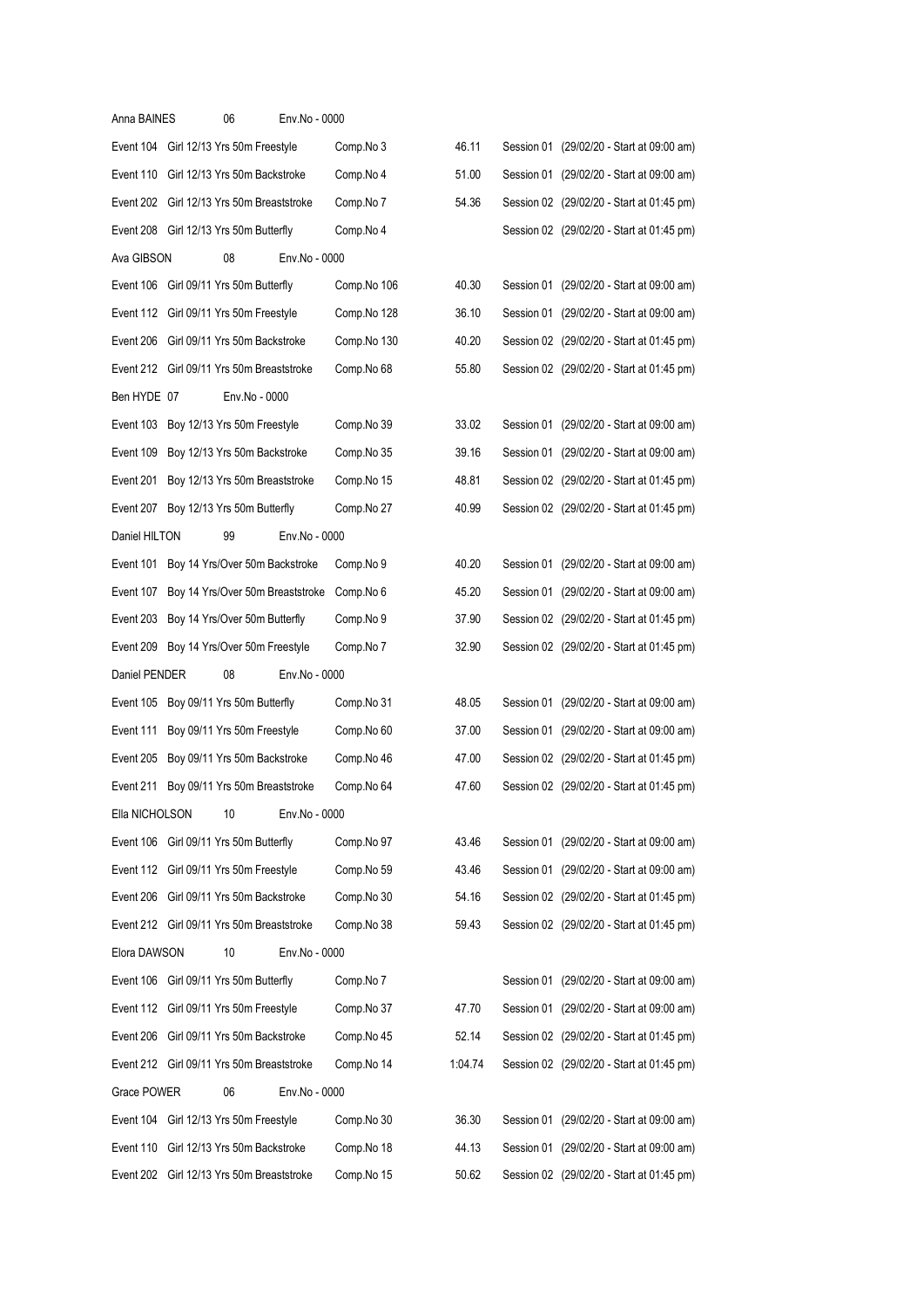| Heidi BROWNBILL                        | 08 | Env.No - 0000                             |             |         |                                           |
|----------------------------------------|----|-------------------------------------------|-------------|---------|-------------------------------------------|
| Event 106 Girl 09/11 Yrs 50m Butterfly |    |                                           | Comp.No 117 | 35.10   | Session 01 (29/02/20 - Start at 09:00 am) |
| Event 112 Girl 09/11 Yrs 50m Freestyle |    |                                           | Comp.No 135 | 35.10   | Session 01 (29/02/20 - Start at 09:00 am) |
|                                        |    | Event 206 Girl 09/11 Yrs 50m Backstroke   | Comp.No 110 | 43.87   | Session 02 (29/02/20 - Start at 01:45 pm) |
|                                        |    | Event 212 Girl 09/11 Yrs 50m Breaststroke | Comp.No 96  | 52.16   | Session 02 (29/02/20 - Start at 01:45 pm) |
| Jessica BYRNE                          | 08 | Env.No - 0000                             |             |         |                                           |
| Event 106 Girl 09/11 Yrs 50m Butterfly |    |                                           | Comp.No 88  | 45.47   | Session 01 (29/02/20 - Start at 09:00 am) |
| Event 112 Girl 09/11 Yrs 50m Freestyle |    |                                           | Comp.No 118 | 37.63   | Session 01 (29/02/20 - Start at 09:00 am) |
|                                        |    | Event 206 Girl 09/11 Yrs 50m Backstroke   | Comp.No 120 | 42.71   | Session 02 (29/02/20 - Start at 01:45 pm) |
|                                        |    | Event 212 Girl 09/11 Yrs 50m Breaststroke | Comp.No 119 | 48.50   | Session 02 (29/02/20 - Start at 01:45 pm) |
| Jessica JONES                          | 09 | Env.No - 0000                             |             |         |                                           |
| Event 106 Girl 09/11 Yrs 50m Butterfly |    |                                           | Comp.No 15  | 1:00.29 | Session 01 (29/02/20 - Start at 09:00 am) |
| Event 112 Girl 09/11 Yrs 50m Freestyle |    |                                           | Comp.No 60  | 43.28   | Session 01 (29/02/20 - Start at 09:00 am) |
|                                        |    | Event 206 Girl 09/11 Yrs 50m Backstroke   | Comp.No 54  | 50.48   | Session 02 (29/02/20 - Start at 01:45 pm) |
|                                        |    | Event 212 Girl 09/11 Yrs 50m Breaststroke | Comp.No 75  | 54.99   | Session 02 (29/02/20 - Start at 01:45 pm) |
| Julia WLODARZ                          | 10 | Env.No - 0000                             |             |         |                                           |
| Event 112 Girl 09/11 Yrs 50m Freestyle |    |                                           | Comp.No 3   |         | Session 01 (29/02/20 - Start at 09:00 am) |
|                                        |    | Event 206 Girl 09/11 Yrs 50m Backstroke   | Comp.No 5   |         | Session 02 (29/02/20 - Start at 01:45 pm) |
| Katie BAINES                           | 10 | Env.No - 0000                             |             |         |                                           |
| Event 106 Girl 09/11 Yrs 50m Butterfly |    |                                           | Comp.No 17  | 1:00.00 | Session 01 (29/02/20 - Start at 09:00 am) |
| Event 112 Girl 09/11 Yrs 50m Freestyle |    |                                           | Comp.No 7   | 56.35   | Session 01 (29/02/20 - Start at 09:00 am) |
|                                        |    | Event 206 Girl 09/11 Yrs 50m Backstroke   | Comp.No 8   | 1:00.00 | Session 02 (29/02/20 - Start at 01:45 pm) |
|                                        |    | Event 212 Girl 09/11 Yrs 50m Breaststroke | Comp.No 7   | 1:10.00 | Session 02 (29/02/20 - Start at 01:45 pm) |
| Lauren WATKINS                         | 09 | Env.No - 0000                             |             |         |                                           |
| Event 106 Girl 09/11 Yrs 50m Butterfly |    |                                           | Comp.No 64  | 49.67   | Session 01 (29/02/20 - Start at 09:00 am) |
| Event 112 Girl 09/11 Yrs 50m Freestyle |    |                                           | Comp.No 63  | 42.76   | Session 01 (29/02/20 - Start at 09:00 am) |
|                                        |    | Event 206 Girl 09/11 Yrs 50m Backstroke   | Comp.No 72  | 48.23   | Session 02 (29/02/20 - Start at 01:45 pm) |
|                                        |    | Event 212 Girl 09/11 Yrs 50m Breaststroke | Comp.No 73  | 55.16   | Session 02 (29/02/20 - Start at 01:45 pm) |
| Leighton KIVI                          | 06 | Env.No - 0000                             |             |         |                                           |
| Event 207 Boy 12/13 Yrs 50m Butterfly  |    |                                           | Comp.No 12  | 45.00   | Session 02 (29/02/20 - Start at 01:45 pm) |
| Lewis BARR                             | 09 | Env.No - 0000                             |             |         |                                           |
| Event 111 Boy 09/11 Yrs 50m Freestyle  |    |                                           | Comp.No 16  | 46.02   | Session 01 (29/02/20 - Start at 09:00 am) |
|                                        |    | Event 205 Boy 09/11 Yrs 50m Backstroke    | Comp.No 21  | 52.37   | Session 02 (29/02/20 - Start at 01:45 pm) |
| Lucy GARNETT                           | 08 | Env.No - 0000                             |             |         |                                           |
| Event 106 Girl 09/11 Yrs 50m Butterfly |    |                                           | Comp.No 116 | 37.40   | Session 01 (29/02/20 - Start at 09:00 am) |
| Event 112 Girl 09/11 Yrs 50m Freestyle |    |                                           | Comp.No 133 | 35.30   | Session 01 (29/02/20 - Start at 09:00 am) |
|                                        |    | Event 206 Girl 09/11 Yrs 50m Backstroke   | Comp.No 113 | 43.57   | Session 02 (29/02/20 - Start at 01:45 pm) |
|                                        |    | Event 212 Girl 09/11 Yrs 50m Breaststroke | Comp.No 106 | 50.82   | Session 02 (29/02/20 - Start at 01:45 pm) |
| Luke BRUSSELS                          | 08 | Env.No - 0000                             |             |         |                                           |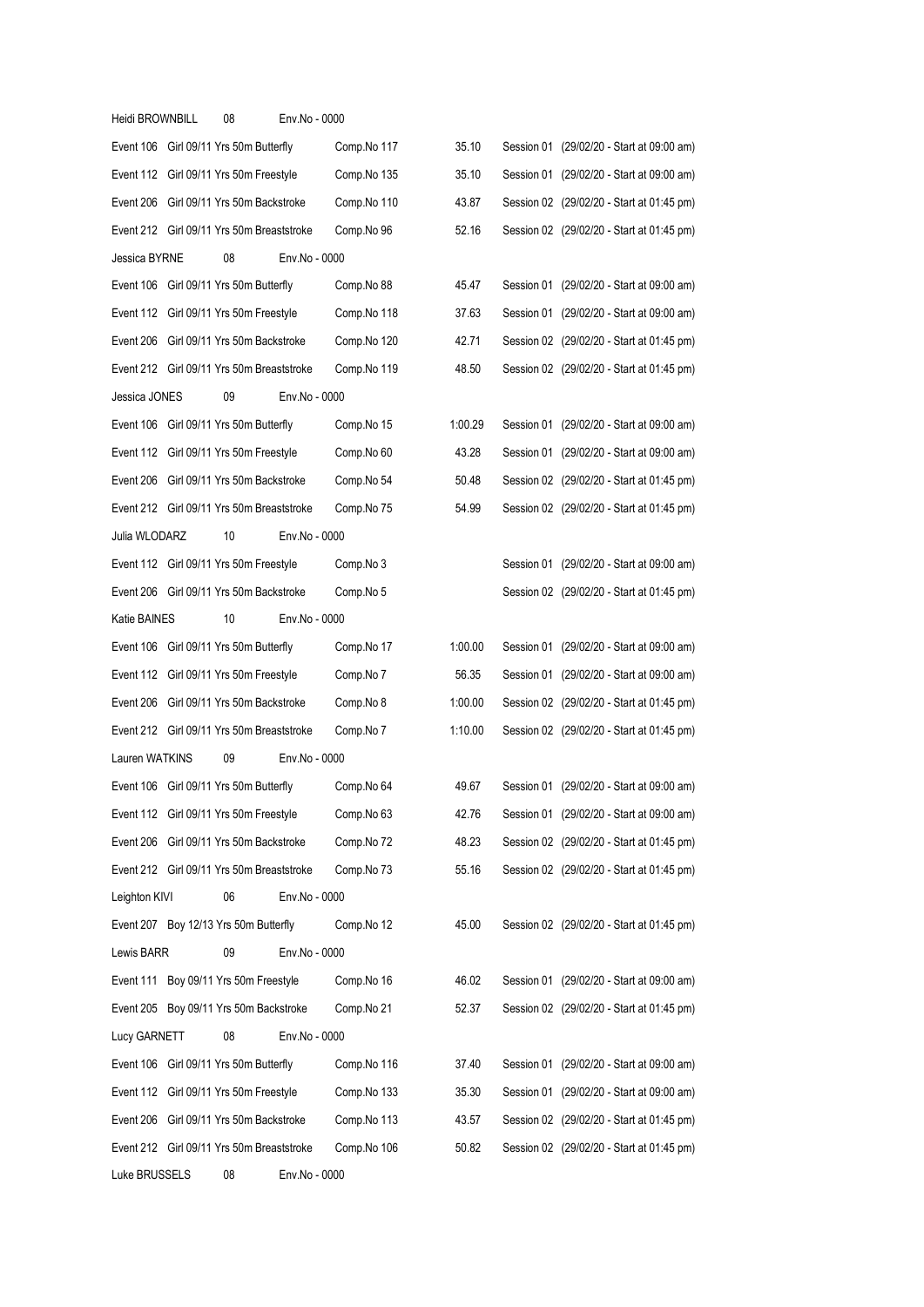| Event 105       | Boy 09/11 Yrs 50m Butterfly                            |               | Comp.No 55  | 36.30   | Session 01 (29/02/20 - Start at 09:00 am) |
|-----------------|--------------------------------------------------------|---------------|-------------|---------|-------------------------------------------|
| Event 111       | Boy 09/11 Yrs 50m Freestyle                            |               | Comp.No 71  | 34.80   | Session 01 (29/02/20 - Start at 09:00 am) |
|                 | Event 205 Boy 09/11 Yrs 50m Backstroke                 |               | Comp.No 76  | 38.71   | Session 02 (29/02/20 - Start at 01:45 pm) |
|                 | Event 211 Boy 09/11 Yrs 50m Breaststroke               |               | Comp.No 45  | 53.25   | Session 02 (29/02/20 - Start at 01:45 pm) |
|                 | Maja PETERSBURSKA 04                                   | Env.No - 0000 |             |         |                                           |
|                 | Event 204 Girl 14 Yrs/Over 50m Butterfly               |               | Comp.No 18  | 35.80   | Session 02 (29/02/20 - Start at 01:45 pm) |
|                 | Event 210 Girl 14 Yrs/Over 50m Freestyle               |               | Comp.No 25  | 32.20   | Session 02 (29/02/20 - Start at 01:45 pm) |
| Nia WILLIAMS    | 10                                                     | Env.No - 0000 |             |         |                                           |
|                 | Event 106 Girl 09/11 Yrs 50m Butterfly                 |               | Comp.No 18  | 1:00.00 | Session 01 (29/02/20 - Start at 09:00 am) |
|                 | Event 112 Girl 09/11 Yrs 50m Freestyle                 |               | Comp.No 18  | 51.65   | Session 01 (29/02/20 - Start at 09:00 am) |
|                 | Event 212 Girl 09/11 Yrs 50m Breaststroke              |               | Comp.No 54  | 57.23   | Session 02 (29/02/20 - Start at 01:45 pm) |
| Nicole FARLEY   | 09                                                     | Env.No - 0000 |             |         |                                           |
|                 | Event 106 Girl 09/11 Yrs 50m Butterfly                 |               | Comp.No 111 | 39.11   | Session 01 (29/02/20 - Start at 09:00 am) |
|                 | Event 112 Girl 09/11 Yrs 50m Freestyle                 |               | Comp.No 132 | 35.51   | Session 01 (29/02/20 - Start at 09:00 am) |
|                 | Event 206 Girl 09/11 Yrs 50m Backstroke                |               | Comp.No 127 | 41.55   | Session 02 (29/02/20 - Start at 01:45 pm) |
|                 | Event 212 Girl 09/11 Yrs 50m Breaststroke              |               | Comp.No 127 | 45.09   | Session 02 (29/02/20 - Start at 01:45 pm) |
| Orla POWER      | 09                                                     | Env.No - 0000 |             |         |                                           |
|                 | Event 206 Girl 09/11 Yrs 50m Backstroke                |               | Comp.No 35  | 53.44   | Session 02 (29/02/20 - Start at 01:45 pm) |
|                 | Event 212 Girl 09/11 Yrs 50m Breaststroke              |               | Comp.No 28  | 1:01.56 | Session 02 (29/02/20 - Start at 01:45 pm) |
| Phoebe ASPINALL | 08                                                     | Env.No - 0000 |             |         |                                           |
|                 | Event 112 Girl 09/11 Yrs 50m Freestyle                 |               | Comp.No 36  | 48.00   | Session 01 (29/02/20 - Start at 09:00 am) |
|                 | Event 212 Girl 09/11 Yrs 50m Breaststroke              |               | Comp.No 100 | 51.98   | Session 02 (29/02/20 - Start at 01:45 pm) |
| Sidharth RAM    | 10                                                     | Env.No - 0000 |             |         |                                           |
|                 | Event 111 Boy 09/11 Yrs 50m Freestyle                  |               | Comp.No 3   | 55.76   | Session 01 (29/02/20 - Start at 09:00 am) |
|                 | Event 205 Boy 09/11 Yrs 50m Backstroke                 |               | Comp.No 3   |         | Session 02 (29/02/20 - Start at 01:45 pm) |
|                 | Event 211 Boy 09/11 Yrs 50m Breaststroke               |               | Comp.No 1   |         | Session 02 (29/02/20 - Start at 01:45 pm) |
| Victor WLODARZ  | 07                                                     | Env.No - 0000 |             |         |                                           |
|                 | Event 103 Boy 12/13 Yrs 50m Freestyle                  |               | Comp.No 16  | 35.94   | Session 01 (29/02/20 - Start at 09:00 am) |
|                 | Event 109 Boy 12/13 Yrs 50m Backstroke                 |               | Comp.No 36  | 38.98   | Session 01 (29/02/20 - Start at 09:00 am) |
| Event 201       | Boy 12/13 Yrs 50m Breaststroke                         |               | Comp.No 5   | 52.68   | Session 02 (29/02/20 - Start at 01:45 pm) |
|                 | Event 207 Boy 12/13 Yrs 50m Butterfly                  |               | Comp.No 5   | 50.00   | Session 02 (29/02/20 - Start at 01:45 pm) |
| Zach ROBERTS    | 08                                                     | Env.No - 0000 |             |         |                                           |
|                 | Event 205 Boy 09/11 Yrs 50m Backstroke                 |               | Comp.No 75  | 39.06   | Session 02 (29/02/20 - Start at 01:45 pm) |
|                 |                                                        |               |             |         |                                           |
| Runcorn Reps    |                                                        |               |             |         |                                           |
|                 | Alexander HOUGHTON 01                                  | Env.No - 0000 |             |         |                                           |
|                 | Event 107 Boy 14 Yrs/Over 50m Breaststroke Comp. No 22 |               |             | 39.50   | Session 01 (29/02/20 - Start at 09:00 am) |
| Event 203       | Boy 14 Yrs/Over 50m Butterfly                          |               | Comp.No 30  | 32.70   | Session 02 (29/02/20 - Start at 01:45 pm) |
| Event 209       | Boy 14 Yrs/Over 50m Freestyle                          |               | Comp.No 25  | 29.91   | Session 02 (29/02/20 - Start at 01:45 pm) |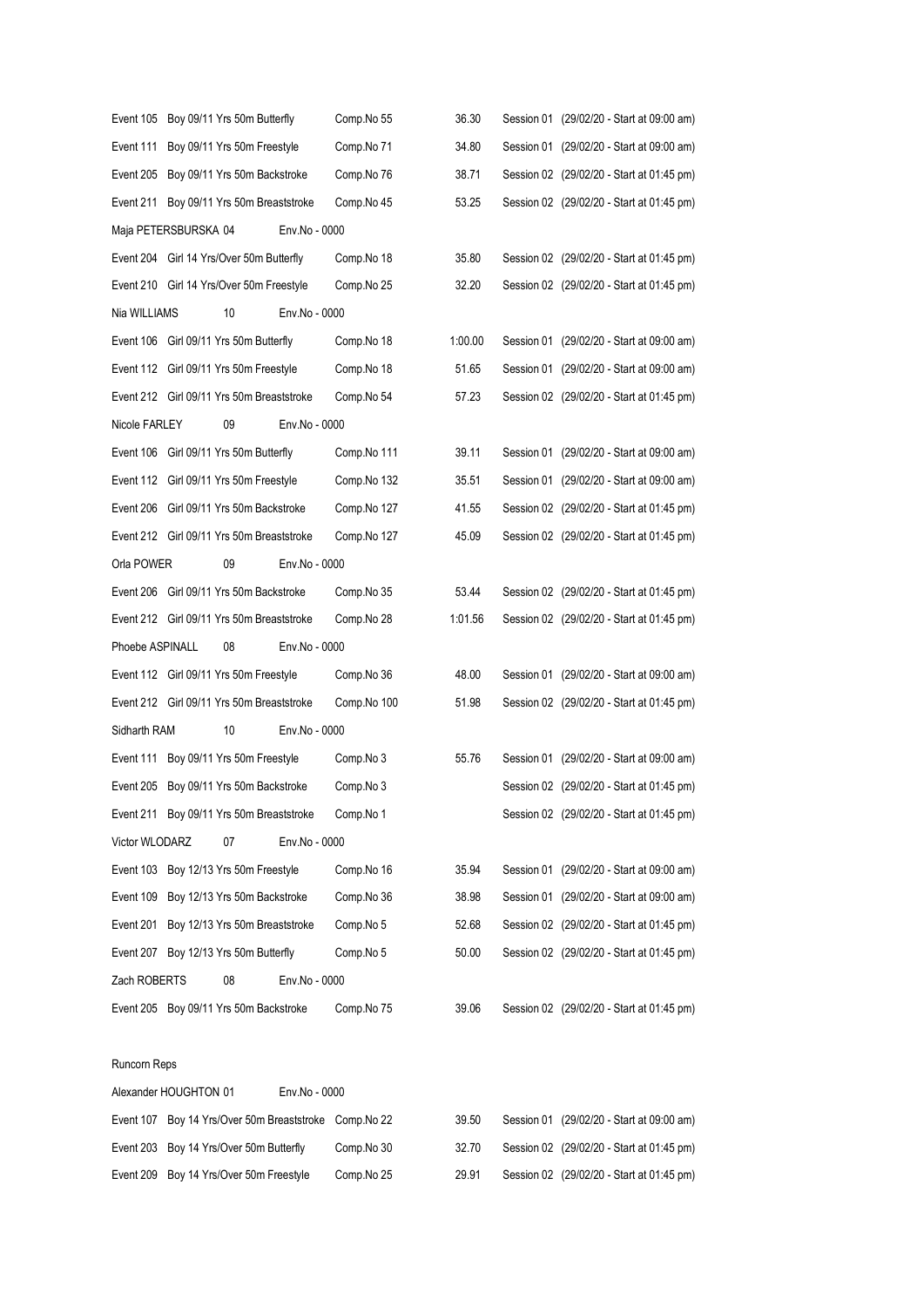| <b>Emily STEWART</b>                      | 07                            | Env.No - 0000                             |            |       |                                           |
|-------------------------------------------|-------------------------------|-------------------------------------------|------------|-------|-------------------------------------------|
| Event 104 Girl 12/13 Yrs 50m Freestyle    |                               |                                           | Comp.No 42 | 35.20 | Session 01 (29/02/20 - Start at 09:00 am) |
| Event 202 Girl 12/13 Yrs 50m Breaststroke |                               |                                           | Comp.No 37 | 45.70 | Session 02 (29/02/20 - Start at 01:45 pm) |
| Event 208 Girl 12/13 Yrs 50m Butterfly    |                               |                                           | Comp.No 15 | 47.60 | Session 02 (29/02/20 - Start at 01:45 pm) |
| Eoin HUGHES                               | 08                            | Env.No - 0000                             |            |       |                                           |
| Event 105                                 | Boy 09/11 Yrs 50m Butterfly   |                                           | Comp.No 3  |       | Session 01 (29/02/20 - Start at 09:00 am) |
| Event 205                                 | Boy 09/11 Yrs 50m Backstroke  |                                           | Comp.No 4  |       | Session 02 (29/02/20 - Start at 01:45 pm) |
| Event 211                                 |                               | Boy 09/11 Yrs 50m Breaststroke            | Comp.No 4  |       | Session 02 (29/02/20 - Start at 01:45 pm) |
| Erin WHITLOW                              | 07                            | Env.No - 0000                             |            |       |                                           |
| Event 104 Girl 12/13 Yrs 50m Freestyle    |                               |                                           | Comp.No 4  | 44.50 | Session 01 (29/02/20 - Start at 09:00 am) |
| Event 110 Girl 12/13 Yrs 50m Backstroke   |                               |                                           | Comp.No 5  | 51.00 | Session 01 (29/02/20 - Start at 09:00 am) |
| Event 202 Girl 12/13 Yrs 50m Breaststroke |                               |                                           | Comp.No 10 | 53.00 | Session 02 (29/02/20 - Start at 01:45 pm) |
| Event 208 Girl 12/13 Yrs 50m Butterfly    |                               |                                           | Comp.No 1  |       | Session 02 (29/02/20 - Start at 01:45 pm) |
| Francesca HOUGHTON 07                     |                               | Env.No - 0000                             |            |       |                                           |
| Event 104                                 | Girl 12/13 Yrs 50m Freestyle  |                                           | Comp.No 58 | 33.60 | Session 01 (29/02/20 - Start at 09:00 am) |
| Event 110                                 | Girl 12/13 Yrs 50m Backstroke |                                           | Comp.No 45 | 39.40 | Session 01 (29/02/20 - Start at 09:00 am) |
| Event 202                                 |                               | Girl 12/13 Yrs 50m Breaststroke           | Comp.No 32 | 47.40 | Session 02 (29/02/20 - Start at 01:45 pm) |
| Event 208 Girl 12/13 Yrs 50m Butterfly    |                               |                                           | Comp.No 40 | 38.80 | Session 02 (29/02/20 - Start at 01:45 pm) |
| Gabriella HOUGHTON 07                     |                               | Env.No - 0000                             |            |       |                                           |
| Event 104 Girl 12/13 Yrs 50m Freestyle    |                               |                                           | Comp.No 55 | 33.80 | Session 01 (29/02/20 - Start at 09:00 am) |
| Event 110                                 | Girl 12/13 Yrs 50m Backstroke |                                           | Comp.No 44 | 39.50 | Session 01 (29/02/20 - Start at 09:00 am) |
| Event 202                                 |                               | Girl 12/13 Yrs 50m Breaststroke           | Comp.No 64 | 41.70 | Session 02 (29/02/20 - Start at 01:45 pm) |
| Event 208 Girl 12/13 Yrs 50m Butterfly    |                               |                                           | Comp.No 34 | 40.10 | Session 02 (29/02/20 - Start at 01:45 pm) |
| Gracie WILKINSON                          | 09                            | Env.No - 0000                             |            |       |                                           |
| Event 112 Girl 09/11 Yrs 50m Freestyle    |                               |                                           | Comp.No 94 | 40.00 | Session 01 (29/02/20 - Start at 09:00 am) |
| Event 206 Girl 09/11 Yrs 50m Backstroke   |                               |                                           | Comp.No 95 | 45.60 | Session 02 (29/02/20 - Start at 01:45 pm) |
| Event 212 Girl 09/11 Yrs 50m Breaststroke |                               |                                           | Comp.No 5  |       | Session 02 (29/02/20 - Start at 01:45 pm) |
| James PACE                                | 06                            | Env.No - 0000                             |            |       |                                           |
| Event 103                                 | Boy 12/13 Yrs 50m Freestyle   |                                           | Comp.No 21 | 35.40 | Session 01 (29/02/20 - Start at 09:00 am) |
| Event 109                                 | Boy 12/13 Yrs 50m Backstroke  |                                           | Comp.No 12 | 44.10 | Session 01 (29/02/20 - Start at 09:00 am) |
| Event 201                                 |                               | Boy 12/13 Yrs 50m Breaststroke            | Comp.No 28 | 45.90 | Session 02 (29/02/20 - Start at 01:45 pm) |
| Jayden GARNER                             | 06                            | Env.No - 0000                             |            |       |                                           |
| Event 101                                 |                               | Boy 14 Yrs/Over 50m Backstroke            | Comp.No 7  | 40.67 | Session 01 (29/02/20 - Start at 09:00 am) |
| Event 107                                 |                               | Boy 14 Yrs/Over 50m Breaststroke          | Comp.No 1  |       | Session 01 (29/02/20 - Start at 09:00 am) |
| Event 203                                 | Boy 14 Yrs/Over 50m Butterfly |                                           | Comp.No 14 | 36.20 | Session 02 (29/02/20 - Start at 01:45 pm) |
| Event 209                                 | Boy 14 Yrs/Over 50m Freestyle |                                           | Comp.No 1  | 37.58 | Session 02 (29/02/20 - Start at 01:45 pm) |
| Lucy GALLOWAY                             | 05                            | Env.No - 0000                             |            |       |                                           |
|                                           |                               | Event 102 Girl 14 Yrs/Over 50m Backstroke | Comp.No 5  | 43.50 | Session 01 (29/02/20 - Start at 09:00 am) |
| Event 210 Girl 14 Yrs/Over 50m Freestyle  |                               |                                           | Comp.No 3  | 37.10 | Session 02 (29/02/20 - Start at 01:45 pm) |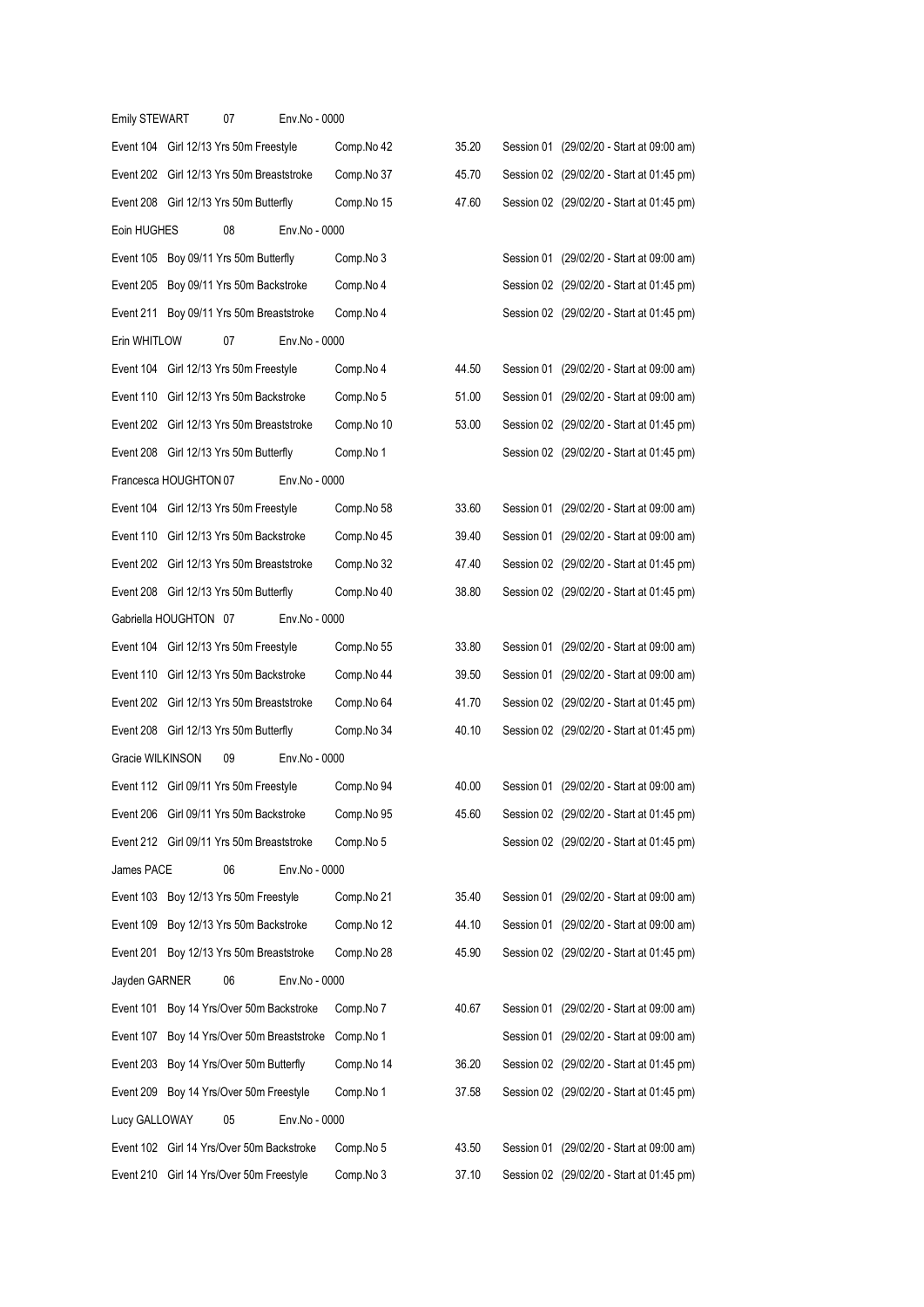|                  | Lucy LOKUCIEJEWSKI 06 |                                                      | Env.No - 0000 |            |       |                                           |
|------------------|-----------------------|------------------------------------------------------|---------------|------------|-------|-------------------------------------------|
|                  |                       | Event 102 Girl 14 Yrs/Over 50m Backstroke            |               | Comp.No 1  |       | Session 01 (29/02/20 - Start at 09:00 am) |
|                  |                       | Event 204 Girl 14 Yrs/Over 50m Butterfly             |               | Comp.No 1  |       | Session 02 (29/02/20 - Start at 01:45 pm) |
|                  |                       | Event 210 Girl 14 Yrs/Over 50m Freestyle             |               | Comp.No 2  | 38.80 | Session 02 (29/02/20 - Start at 01:45 pm) |
|                  | Mackinlay HOUGHTON 04 |                                                      | Env.No - 0000 |            |       |                                           |
|                  |                       | Event 101 Boy 14 Yrs/Over 50m Backstroke             |               | Comp.No 43 | 30.30 | Session 01 (29/02/20 - Start at 09:00 am) |
|                  |                       | Event 107 Boy 14 Yrs/Over 50m Breaststroke           |               | Comp.No 45 | 34.30 | Session 01 (29/02/20 - Start at 09:00 am) |
|                  |                       | Event 203 Boy 14 Yrs/Over 50m Butterfly              |               | Comp.No 47 | 28.80 | Session 02 (29/02/20 - Start at 01:45 pm) |
|                  |                       | Event 209 Boy 14 Yrs/Over 50m Freestyle              |               | Comp.No 39 | 27.50 | Session 02 (29/02/20 - Start at 01:45 pm) |
| Millie SINGLETON |                       | 05                                                   | Env.No - 0000 |            |       |                                           |
|                  |                       | Event 102 Girl 14 Yrs/Over 50m Backstroke            |               | Comp.No 4  | 44.10 | Session 01 (29/02/20 - Start at 09:00 am) |
|                  |                       | Event 108 Girl 14 Yrs/Over 50m Breaststroke          |               | Comp.No 1  |       | Session 01 (29/02/20 - Start at 09:00 am) |
|                  |                       | Event 204 Girl 14 Yrs/Over 50m Butterfly             |               | Comp.No 3  | 43.90 | Session 02 (29/02/20 - Start at 01:45 pm) |
|                  |                       | Event 210 Girl 14 Yrs/Over 50m Freestyle             |               | Comp.No 8  | 34.90 | Session 02 (29/02/20 - Start at 01:45 pm) |
| Mischa HENRY     |                       | 08                                                   | Env.No - 0000 |            |       |                                           |
|                  |                       | Event 106 Girl 09/11 Yrs 50m Butterfly               |               | Comp.No 4  |       | Session 01 (29/02/20 - Start at 09:00 am) |
|                  |                       | Event 112 Girl 09/11 Yrs 50m Freestyle               |               | Comp.No 51 | 45.60 | Session 01 (29/02/20 - Start at 09:00 am) |
| Noel HUGHES      |                       | 05                                                   | Env.No - 0000 |            |       |                                           |
|                  |                       | Event 107 Boy 14 Yrs/Over 50m Breaststroke Comp.No 2 |               |            |       | Session 01 (29/02/20 - Start at 09:00 am) |
|                  |                       | Event 203 Boy 14 Yrs/Over 50m Butterfly              |               | Comp.No 2  |       | Session 02 (29/02/20 - Start at 01:45 pm) |
| Olivia PACE      |                       | 09                                                   | Env.No - 0000 |            |       |                                           |
|                  |                       | Event 112 Girl 09/11 Yrs 50m Freestyle               |               | Comp.No 35 | 48.20 | Session 01 (29/02/20 - Start at 09:00 am) |
|                  |                       | Event 212 Girl 09/11 Yrs 50m Breaststroke            |               | Comp.No 51 | 57.90 | Session 02 (29/02/20 - Start at 01:45 pm) |
| Rosie HOLDER     |                       | 08                                                   | Env.No - 0000 |            |       |                                           |
|                  |                       | Event 106 Girl 09/11 Yrs 50m Butterfly               |               | Comp.No 60 | 51.00 | Session 01 (29/02/20 - Start at 09:00 am) |
|                  |                       | Event 112 Girl 09/11 Yrs 50m Freestyle               |               | Comp.No 23 | 50.40 | Session 01 (29/02/20 - Start at 09:00 am) |

## Sandbach

| George PLANT       | 08                                       | Env.No - 0000 |            |       |  |                                           |
|--------------------|------------------------------------------|---------------|------------|-------|--|-------------------------------------------|
|                    | Event 105 Boy 09/11 Yrs 50m Butterfly    |               | Comp.No 48 | 40.40 |  | Session 01 (29/02/20 - Start at 09:00 am) |
|                    | Event 111 Boy 09/11 Yrs 50m Freestyle    |               | Comp.No 66 | 36.10 |  | Session 01 (29/02/20 - Start at 09:00 am) |
| Event 205          | Boy 09/11 Yrs 50m Backstroke             |               | Comp.No 65 | 42.30 |  | Session 02 (29/02/20 - Start at 01:45 pm) |
|                    | Event 211 Boy 09/11 Yrs 50m Breaststroke |               | Comp.No 62 | 47.70 |  | Session 02 (29/02/20 - Start at 01:45 pm) |
| <b>Jack PLANT</b>  | 04                                       | Env.No - 0000 |            |       |  |                                           |
| Event 101          | Boy 14 Yrs/Over 50m Backstroke           |               | Comp.No 32 | 33.40 |  | Session 01 (29/02/20 - Start at 09:00 am) |
| Event 107          | Boy 14 Yrs/Over 50m Breaststroke         |               | Comp.No 30 | 37.30 |  | Session 01 (29/02/20 - Start at 09:00 am) |
| Event 203          | Boy 14 Yrs/Over 50m Butterfly            |               | Comp.No 37 | 31.10 |  | Session 02 (29/02/20 - Start at 01:45 pm) |
| Event 209          | Boy 14 Yrs/Over 50m Freestyle            |               | Comp.No 37 | 28.30 |  | Session 02 (29/02/20 - Start at 01:45 pm) |
| <b>Molly PLANT</b> | 02                                       | Env.No - 0000 |            |       |  |                                           |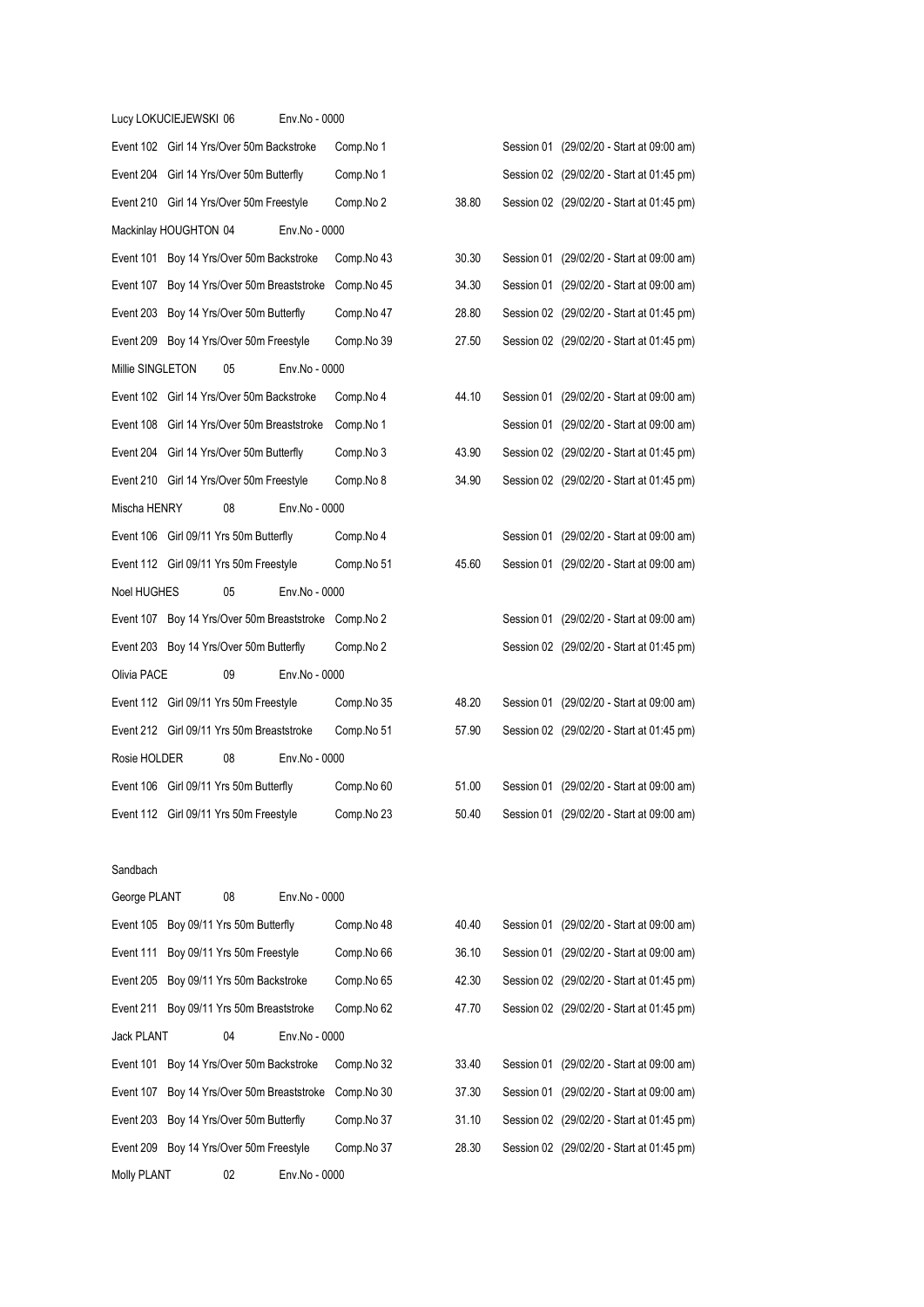| Event 102 Girl 14 Yrs/Over 50m Backstroke | Comp.No 44 | 33.50                                                   | Session 01 (29/02/20 - Start at 09:00 am) |
|-------------------------------------------|------------|---------------------------------------------------------|-------------------------------------------|
|                                           |            | 41.70                                                   | Session 01 (29/02/20 - Start at 09:00 am) |
| Event 204 Girl 14 Yrs/Over 50m Butterfly  | Comp.No 32 | 32.96                                                   | Session 02 (29/02/20 - Start at 01:45 pm) |
| Event 210 Girl 14 Yrs/Over 50m Freestyle  | Comp.No 44 | 30.30                                                   | Session 02 (29/02/20 - Start at 01:45 pm) |
|                                           |            | Event 108 Girl 14 Yrs/Over 50m Breaststroke Comp. No 19 |                                           |

#### Satellite

|                        | Adriana RODRIGUEZ 06                        | Env.No - 0000 |             |       |                                           |
|------------------------|---------------------------------------------|---------------|-------------|-------|-------------------------------------------|
|                        | Event 104 Girl 12/13 Yrs 50m Freestyle      |               | Comp.No 26  | 36.60 | Session 01 (29/02/20 - Start at 09:00 am) |
|                        | Event 208 Girl 12/13 Yrs 50m Butterfly      |               | Comp.No 26  | 42.60 | Session 02 (29/02/20 - Start at 01:45 pm) |
| Alisha LOMAS           | 09                                          | Env.No - 0000 |             |       |                                           |
|                        | Event 106 Girl 09/11 Yrs 50m Butterfly      |               | Comp.No 48  | 54.30 | Session 01 (29/02/20 - Start at 09:00 am) |
|                        | Event 112 Girl 09/11 Yrs 50m Freestyle      |               | Comp.No 104 | 38.90 | Session 01 (29/02/20 - Start at 09:00 am) |
| Anna FENWICK           | 08                                          | Env.No - 0000 |             |       |                                           |
|                        | Event 112 Girl 09/11 Yrs 50m Freestyle      |               | Comp.No 144 | 32.30 | Session 01 (29/02/20 - Start at 09:00 am) |
|                        | Event 206 Girl 09/11 Yrs 50m Backstroke     |               | Comp.No 138 | 37.70 | Session 02 (29/02/20 - Start at 01:45 pm) |
|                        | Event 212 Girl 09/11 Yrs 50m Breaststroke   |               | Comp.No 132 | 43.30 | Session 02 (29/02/20 - Start at 01:45 pm) |
| <b>Beatrice PALMER</b> | 05                                          | Env.No - 0000 |             |       |                                           |
|                        | Event 102 Girl 14 Yrs/Over 50m Backstroke   |               | Comp.No 10  | 40.10 | Session 01 (29/02/20 - Start at 09:00 am) |
|                        | Event 108 Girl 14 Yrs/Over 50m Breaststroke |               | Comp.No 12  | 43.60 | Session 01 (29/02/20 - Start at 09:00 am) |
|                        | Event 204 Girl 14 Yrs/Over 50m Butterfly    |               | Comp.No 7   | 40.90 | Session 02 (29/02/20 - Start at 01:45 pm) |
|                        | Event 210 Girl 14 Yrs/Over 50m Freestyle    |               | Comp.No 9   | 34.40 | Session 02 (29/02/20 - Start at 01:45 pm) |
|                        | Benjamin WIGHTMAN 05                        | Env.No - 0000 |             |       |                                           |
|                        | Event 101 Boy 14 Yrs/Over 50m Backstroke    |               | Comp.No 10  | 40.20 | Session 01 (29/02/20 - Start at 09:00 am) |
|                        | Event 107 Boy 14 Yrs/Over 50m Breaststroke  |               | Comp.No 13  | 42.70 | Session 01 (29/02/20 - Start at 09:00 am) |
|                        | Event 203 Boy 14 Yrs/Over 50m Butterfly     |               | Comp.No 7   | 39.80 | Session 02 (29/02/20 - Start at 01:45 pm) |
|                        | Event 209 Boy 14 Yrs/Over 50m Freestyle     |               | Comp.No 10  | 32.51 | Session 02 (29/02/20 - Start at 01:45 pm) |
|                        | Camilla LLOYD-JONES 07                      | Env.No - 0000 |             |       |                                           |
|                        | Event 104 Girl 12/13 Yrs 50m Freestyle      |               | Comp.No 72  | 32.10 | Session 01 (29/02/20 - Start at 09:00 am) |
|                        | Event 110 Girl 12/13 Yrs 50m Backstroke     |               | Comp.No 47  | 39.40 | Session 01 (29/02/20 - Start at 09:00 am) |
|                        | Event 202 Girl 12/13 Yrs 50m Breaststroke   |               | Comp.No 59  | 42.70 | Session 02 (29/02/20 - Start at 01:45 pm) |
|                        | Event 208 Girl 12/13 Yrs 50m Butterfly      |               | Comp.No 51  | 36.80 | Session 02 (29/02/20 - Start at 01:45 pm) |
|                        | Claudia RODRIGUEZ 03                        | Env.No - 0000 |             |       |                                           |
|                        | Event 108 Girl 14 Yrs/Over 50m Breaststroke |               | Comp.No 31  | 39.20 | Session 01 (29/02/20 - Start at 09:00 am) |
|                        | Event 204 Girl 14 Yrs/Over 50m Butterfly    |               | Comp.No 20  | 35.49 | Session 02 (29/02/20 - Start at 01:45 pm) |
|                        | Event 210 Girl 14 Yrs/Over 50m Freestyle    |               | Comp.No 35  | 30.80 | Session 02 (29/02/20 - Start at 01:45 pm) |
| Ella FAULKNER          | 09                                          | Env.No - 0000 |             |       |                                           |
|                        | Event 106 Girl 09/11 Yrs 50m Butterfly      |               | Comp.No 108 | 39.90 | Session 01 (29/02/20 - Start at 09:00 am) |
|                        | Event 112 Girl 09/11 Yrs 50m Freestyle      |               | Comp.No 137 | 34.87 | Session 01 (29/02/20 - Start at 09:00 am) |
|                        | Event 206 Girl 09/11 Yrs 50m Backstroke     |               | Comp.No 123 | 42.40 | Session 02 (29/02/20 - Start at 01:45 pm) |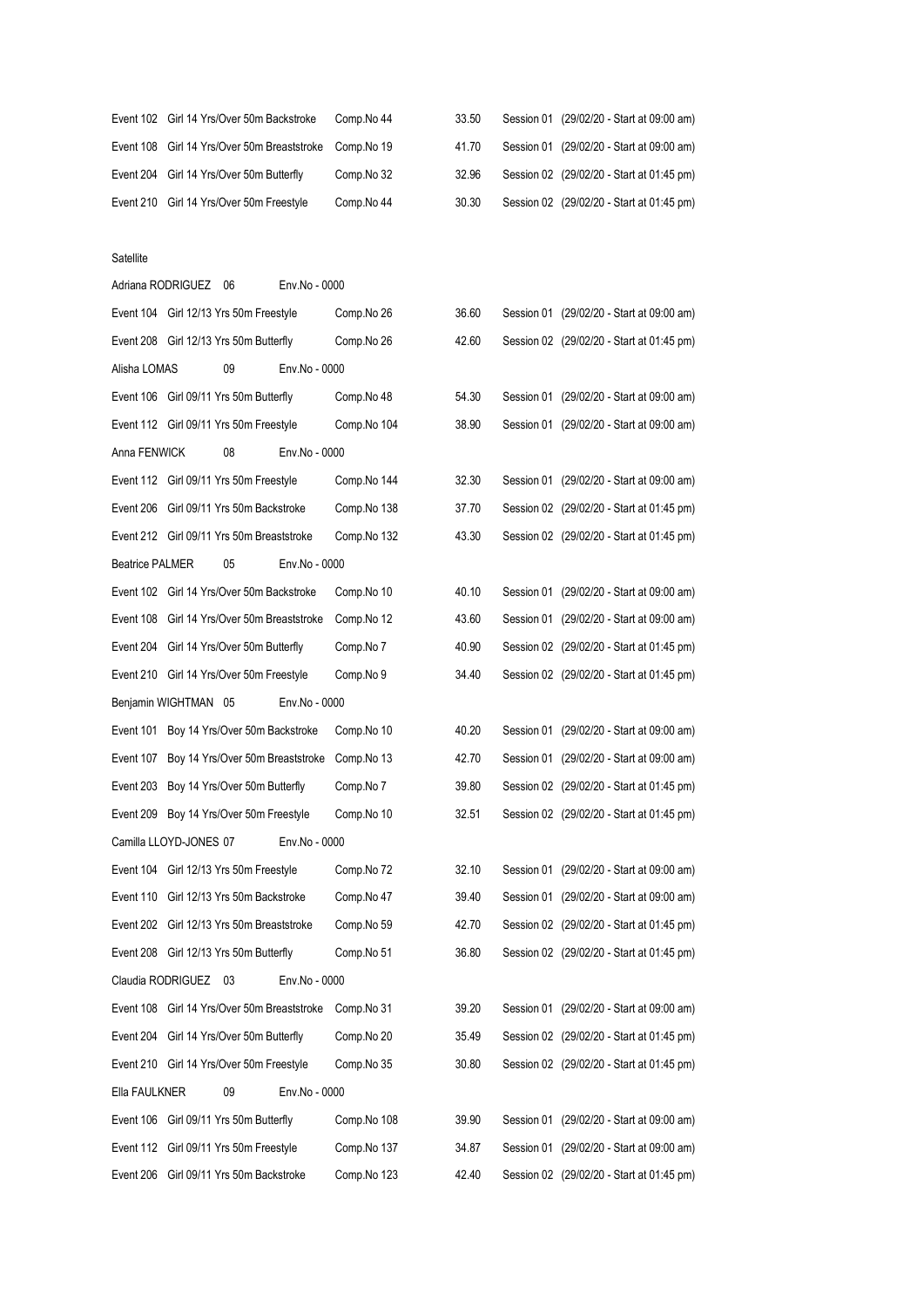|                        | Event 212 Girl 09/11 Yrs 50m Breaststroke   |               | Comp.No 126   | 45.50   | Session 02 (29/02/20 - Start at 01:45 pm) |
|------------------------|---------------------------------------------|---------------|---------------|---------|-------------------------------------------|
| <b>Emily DANBY</b>     | 09                                          | Env.No - 0000 |               |         |                                           |
|                        | Event 106 Girl 09/11 Yrs 50m Butterfly      |               | Comp.No 11    | 1:02.00 | Session 01 (29/02/20 - Start at 09:00 am) |
|                        | Event 112 Girl 09/11 Yrs 50m Freestyle      |               | Comp.No 12    | 54.40   | Session 01 (29/02/20 - Start at 09:00 am) |
| Erin MORE O'FERRALL 05 |                                             | Env.No - 0000 |               |         |                                           |
|                        | Event 102 Girl 14 Yrs/Over 50m Backstroke   |               | Comp.No 21    | 36.90   | Session 01 (29/02/20 - Start at 09:00 am) |
|                        | Event 108 Girl 14 Yrs/Over 50m Breaststroke |               | Comp.No 23    | 40.80   | Session 01 (29/02/20 - Start at 09:00 am) |
|                        | Event 210 Girl 14 Yrs/Over 50m Freestyle    |               | Comp.No 36    | 30.80   | Session 02 (29/02/20 - Start at 01:45 pm) |
| Finlay IBEZIAKO        | 09                                          | Env.No - 0000 |               |         |                                           |
|                        | Event 105 Boy 09/11 Yrs 50m Butterfly       |               | Comp.No 25    | 50.50   | Session 01 (29/02/20 - Start at 09:00 am) |
|                        | Event 111 Boy 09/11 Yrs 50m Freestyle       |               | Comp.No 46    | 40.30   | Session 01 (29/02/20 - Start at 09:00 am) |
|                        | Event 205 Boy 09/11 Yrs 50m Backstroke      |               | Comp.No 43    | 47.90   | Session 02 (29/02/20 - Start at 01:45 pm) |
|                        | Event 211 Boy 09/11 Yrs 50m Breaststroke    |               | Comp.No 54    | 51.20   | Session 02 (29/02/20 - Start at 01:45 pm) |
| Fraser JONES           | 08                                          | Env.No - 0000 |               |         |                                           |
|                        | Event 105 Boy 09/11 Yrs 50m Butterfly       |               | Comp.No 52    | 38.20   | Session 01 (29/02/20 - Start at 09:00 am) |
| Event 111              | Boy 09/11 Yrs 50m Freestyle                 |               | Comp.No 76    | 34.10   | Session 01 (29/02/20 - Start at 09:00 am) |
|                        | Event 205 Boy 09/11 Yrs 50m Backstroke      |               | Comp.No 74    | 39.10   | Session 02 (29/02/20 - Start at 01:45 pm) |
|                        | Event 211 Boy 09/11 Yrs 50m Breaststroke    |               | Comp.No 73    | 45.00   | Session 02 (29/02/20 - Start at 01:45 pm) |
| Freya CARNELL          | 07                                          | Env.No - 0000 |               |         |                                           |
|                        | Event 104 Girl 12/13 Yrs 50m Freestyle      |               | Comp.No 43    | 35.20   | Session 01 (29/02/20 - Start at 09:00 am) |
|                        | Event 110 Girl 12/13 Yrs 50m Backstroke     |               | Comp.No 21    | 43.80   | Session 01 (29/02/20 - Start at 09:00 am) |
|                        | Event 202 Girl 12/13 Yrs 50m Breaststroke   |               | Comp.No 26    | 48.40   | Session 02 (29/02/20 - Start at 01:45 pm) |
|                        | Event 208 Girl 12/13 Yrs 50m Butterfly      |               | Comp.No 30    | 40.50   | Session 02 (29/02/20 - Start at 01:45 pm) |
| George DENHAM-EVERETT  |                                             | 07            | Env.No - 0000 |         |                                           |
|                        | Event 103 Boy 12/13 Yrs 50m Freestyle       |               | Comp.No 32    | 34.70   | Session 01 (29/02/20 - Start at 09:00 am) |
|                        | Event 109 Boy 12/13 Yrs 50m Backstroke      |               | Comp.No 34    | 39.40   | Session 01 (29/02/20 - Start at 09:00 am) |
| Event 201              | Boy 12/13 Yrs 50m Breaststroke              |               | Comp.No 22    | 46.50   | Session 02 (29/02/20 - Start at 01:45 pm) |
| Event 207              | Boy 12/13 Yrs 50m Butterfly                 |               | Comp.No 30    | 40.31   | Session 02 (29/02/20 - Start at 01:45 pm) |
| Giorgia CHATTERTON 09  |                                             | Env.No - 0000 |               |         |                                           |
|                        | Event 106 Girl 09/11 Yrs 50m Butterfly      |               | Comp.No 40    | 56.04   | Session 01 (29/02/20 - Start at 09:00 am) |
|                        | Event 112 Girl 09/11 Yrs 50m Freestyle      |               | Comp.No 8     | 56.00   | Session 01 (29/02/20 - Start at 09:00 am) |
| Heidi STANSFIELD       | 07                                          | Env.No - 0000 |               |         |                                           |
|                        | Event 104 Girl 12/13 Yrs 50m Freestyle      |               | Comp.No 73    | 32.00   | Session 01 (29/02/20 - Start at 09:00 am) |
|                        | Event 110 Girl 12/13 Yrs 50m Backstroke     |               | Comp.No 28    | 42.50   | Session 01 (29/02/20 - Start at 09:00 am) |
|                        | Event 202 Girl 12/13 Yrs 50m Breaststroke   |               | Comp.No 56    | 43.30   | Session 02 (29/02/20 - Start at 01:45 pm) |
|                        | Event 208 Girl 12/13 Yrs 50m Butterfly      |               | Comp.No 63    | 35.90   | Session 02 (29/02/20 - Start at 01:45 pm) |
| Isabel WOODWARD        | 08                                          | Env.No - 0000 |               |         |                                           |
| Event 104              | Girl 12/13 Yrs 50m Freestyle                |               | Comp.No 2     | 47.00   | Session 01 (29/02/20 - Start at 09:00 am) |
|                        | Event 110 Girl 12/13 Yrs 50m Backstroke     |               | Comp.No 8     | 50.00   | Session 01 (29/02/20 - Start at 09:00 am) |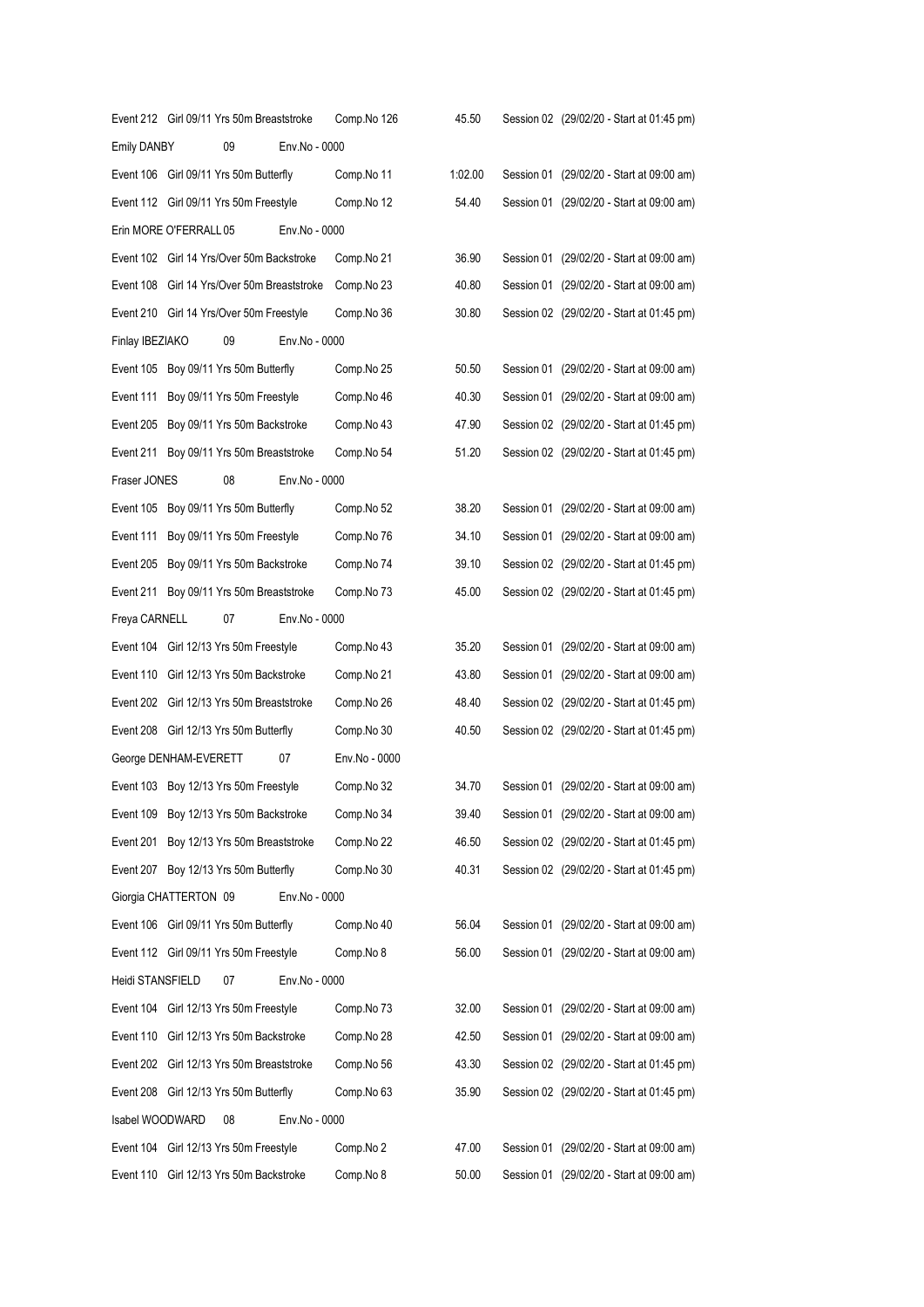|                 | Event 202 Girl 12/13 Yrs 50m Breaststroke   | Comp.No 6     | 55.30 | Session 02 (29/02/20 - Start at 01:45 pm) |
|-----------------|---------------------------------------------|---------------|-------|-------------------------------------------|
|                 | Event 208 Girl 12/13 Yrs 50m Butterfly      | Comp.No 9     | 50.00 | Session 02 (29/02/20 - Start at 01:45 pm) |
| Jack HARMER     | 08                                          | Env.No - 0000 |       |                                           |
|                 | Event 105 Boy 09/11 Yrs 50m Butterfly       | Comp.No 54    | 37.60 | Session 01 (29/02/20 - Start at 09:00 am) |
|                 | Event 111 Boy 09/11 Yrs 50m Freestyle       | Comp.No 75    | 34.20 | Session 01 (29/02/20 - Start at 09:00 am) |
|                 | Event 205 Boy 09/11 Yrs 50m Backstroke      | Comp.No 77    | 37.70 | Session 02 (29/02/20 - Start at 01:45 pm) |
|                 | Event 211 Boy 09/11 Yrs 50m Breaststroke    | Comp.No 67    | 46.70 | Session 02 (29/02/20 - Start at 01:45 pm) |
| Jemima QUINN    | 05                                          | Env.No - 0000 |       |                                           |
|                 | Event 102 Girl 14 Yrs/Over 50m Backstroke   | Comp.No 25    | 36.40 | Session 01 (29/02/20 - Start at 09:00 am) |
|                 | Event 210 Girl 14 Yrs/Over 50m Freestyle    | Comp.No 41    | 30.50 | Session 02 (29/02/20 - Start at 01:45 pm) |
|                 | Katherine ALEXANDER 05                      | Env.No - 0000 |       |                                           |
|                 | Event 102 Girl 14 Yrs/Over 50m Backstroke   | Comp.No 15    | 38.50 | Session 01 (29/02/20 - Start at 09:00 am) |
|                 | Event 108 Girl 14 Yrs/Over 50m Breaststroke | Comp.No 8     | 45.90 | Session 01 (29/02/20 - Start at 09:00 am) |
|                 | Event 204 Girl 14 Yrs/Over 50m Butterfly    | Comp.No 14    | 37.30 | Session 02 (29/02/20 - Start at 01:45 pm) |
|                 | Event 210 Girl 14 Yrs/Over 50m Freestyle    | Comp.No 16    | 32.70 | Session 02 (29/02/20 - Start at 01:45 pm) |
| Martha RICKETTS | 07                                          | Env.No - 0000 |       |                                           |
|                 | Event 104 Girl 12/13 Yrs 50m Freestyle      | Comp.No 74    | 32.00 | Session 01 (29/02/20 - Start at 09:00 am) |
|                 | Event 110 Girl 12/13 Yrs 50m Backstroke     | Comp.No 68    | 36.50 | Session 01 (29/02/20 - Start at 09:00 am) |
|                 | Event 202 Girl 12/13 Yrs 50m Breaststroke   | Comp.No 55    | 43.40 | Session 02 (29/02/20 - Start at 01:45 pm) |
|                 | Event 208 Girl 12/13 Yrs 50m Butterfly      | Comp.No 50    | 37.00 | Session 02 (29/02/20 - Start at 01:45 pm) |
| Martha SARGENT  | 07                                          | Env.No - 0000 |       |                                           |
|                 | Event 104 Girl 12/13 Yrs 50m Freestyle      | Comp.No 22    | 37.40 | Session 01 (29/02/20 - Start at 09:00 am) |
|                 | Event 110 Girl 12/13 Yrs 50m Backstroke     | Comp.No 11    | 46.70 | Session 01 (29/02/20 - Start at 09:00 am) |
|                 | Event 202 Girl 12/13 Yrs 50m Breaststroke   | Comp.No 50    | 43.80 | Session 02 (29/02/20 - Start at 01:45 pm) |
| Mason GRADY     | 10                                          | Env.No - 0000 |       |                                           |
|                 | Event 105 Boy 09/11 Yrs 50m Butterfly       | Comp.No 35    | 45.80 | Session 01 (29/02/20 - Start at 09:00 am) |
|                 | Event 111 Boy 09/11 Yrs 50m Freestyle       | Comp.No 58    | 37.50 | Session 01 (29/02/20 - Start at 09:00 am) |
|                 | Event 205 Boy 09/11 Yrs 50m Backstroke      | Comp.No 55    | 44.90 | Session 02 (29/02/20 - Start at 01:45 pm) |
|                 | Event 211 Boy 09/11 Yrs 50m Breaststroke    | Comp.No 58    | 48.80 | Session 02 (29/02/20 - Start at 01:45 pm) |
| Mia VAN DAM     | 04                                          | Env.No - 0000 |       |                                           |
|                 | Event 102 Girl 14 Yrs/Over 50m Backstroke   | Comp.No 13    | 38.60 | Session 01 (29/02/20 - Start at 09:00 am) |
|                 | Event 108 Girl 14 Yrs/Over 50m Breaststroke | Comp.No 16    | 42.20 | Session 01 (29/02/20 - Start at 09:00 am) |
|                 | Event 204 Girl 14 Yrs/Over 50m Butterfly    | Comp.No 12    | 37.90 | Session 02 (29/02/20 - Start at 01:45 pm) |
|                 | Event 210 Girl 14 Yrs/Over 50m Freestyle    | Comp.No 12    | 34.10 | Session 02 (29/02/20 - Start at 01:45 pm) |
| Molly GILKISON  | 05                                          | Env.No - 0000 |       |                                           |
|                 | Event 210 Girl 14 Yrs/Over 50m Freestyle    | Comp.No 21    | 32.40 | Session 02 (29/02/20 - Start at 01:45 pm) |
| Noah BURDEN     | 08                                          | Env.No - 0000 |       |                                           |
|                 | Event 111 Boy 09/11 Yrs 50m Freestyle       | Comp.No 52    | 38.30 | Session 01 (29/02/20 - Start at 09:00 am) |
|                 | Event 211 Boy 09/11 Yrs 50m Breaststroke    | Comp.No 48    | 52.50 | Session 02 (29/02/20 - Start at 01:45 pm) |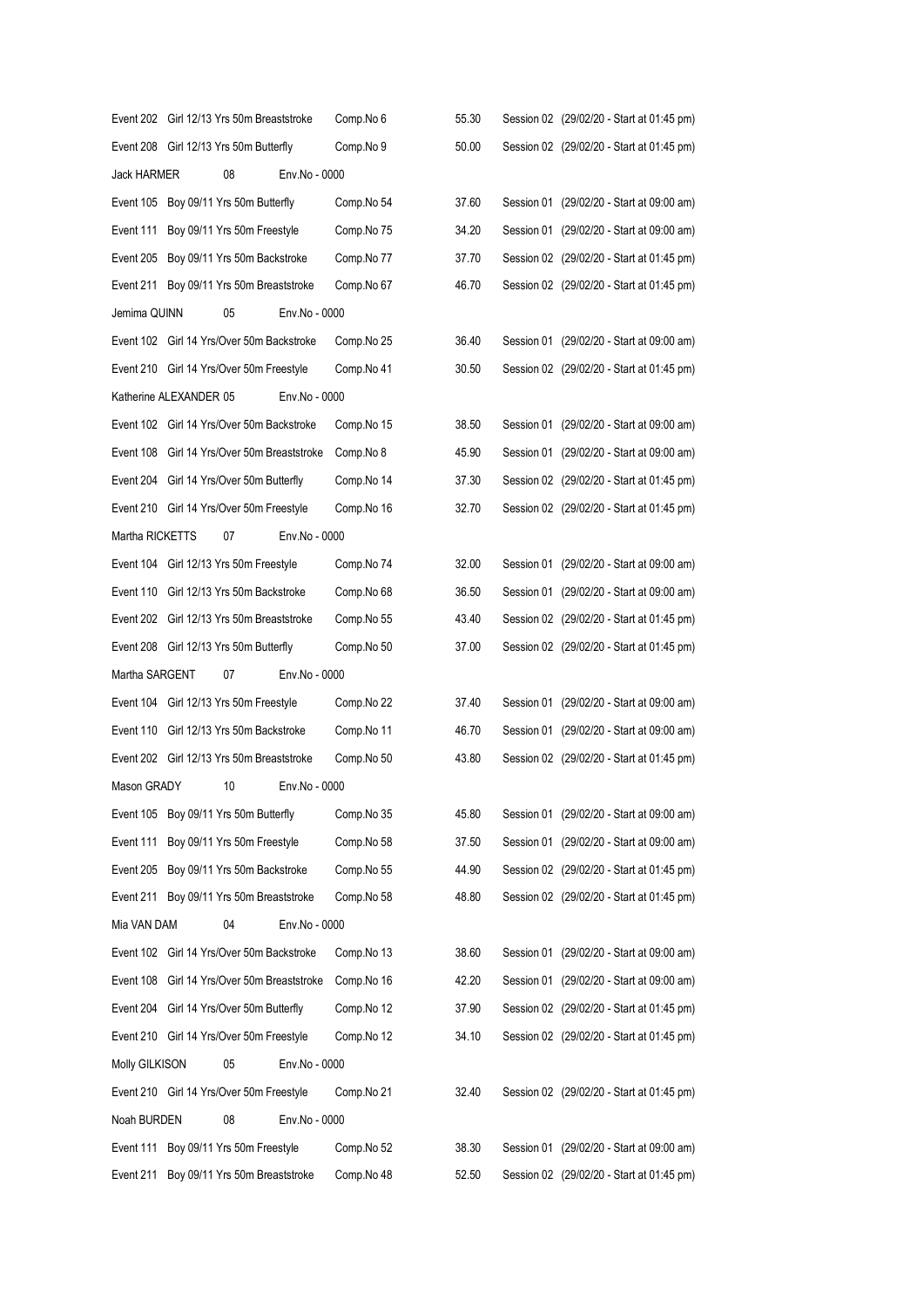| <b>Oliver DENNIS</b> |                       | 05                                        | Env.No - 0000 |               |       |  |                                           |
|----------------------|-----------------------|-------------------------------------------|---------------|---------------|-------|--|-------------------------------------------|
|                      |                       | Event 101 Boy 14 Yrs/Over 50m Backstroke  |               | Comp.No 18    | 37.00 |  | Session 01 (29/02/20 - Start at 09:00 am) |
| Event 107            |                       | Boy 14 Yrs/Over 50m Breaststroke          |               | Comp.No 25    | 39.10 |  | Session 01 (29/02/20 - Start at 09:00 am) |
| Event 203            |                       | Boy 14 Yrs/Over 50m Butterfly             |               | Comp.No 21    | 35.40 |  | Session 02 (29/02/20 - Start at 01:45 pm) |
| Event 209            |                       | Boy 14 Yrs/Over 50m Freestyle             |               | Comp.No 18    | 31.10 |  | Session 02 (29/02/20 - Start at 01:45 pm) |
| Oliver ROGERSON      |                       | 07                                        | Env.No - 0000 |               |       |  |                                           |
|                      |                       | Event 103 Boy 12/13 Yrs 50m Freestyle     |               | Comp.No 28    | 34.80 |  | Session 01 (29/02/20 - Start at 09:00 am) |
| Event 109            |                       | Boy 12/13 Yrs 50m Backstroke              |               | Comp.No 22    | 41.60 |  | Session 01 (29/02/20 - Start at 09:00 am) |
| Event 201            |                       | Boy 12/13 Yrs 50m Breaststroke            |               | Comp.No 20    | 47.60 |  | Session 02 (29/02/20 - Start at 01:45 pm) |
| Event 207            |                       | Boy 12/13 Yrs 50m Butterfly               |               | Comp.No 22    | 42.20 |  | Session 02 (29/02/20 - Start at 01:45 pm) |
| Olivia LLOYD-JONES   |                       | 05                                        | Env.No - 0000 |               |       |  |                                           |
|                      |                       | Event 102 Girl 14 Yrs/Over 50m Backstroke |               | Comp.No 24    | 36.70 |  | Session 01 (29/02/20 - Start at 09:00 am) |
| Event 108            |                       | Girl 14 Yrs/Over 50m Breaststroke         |               | Comp.No 36    | 38.15 |  | Session 01 (29/02/20 - Start at 09:00 am) |
| Event 204            |                       | Girl 14 Yrs/Over 50m Butterfly            |               | Comp.No 31    | 33.00 |  | Session 02 (29/02/20 - Start at 01:45 pm) |
|                      |                       | Event 210 Girl 14 Yrs/Over 50m Freestyle  |               | Comp.No 43    | 30.30 |  | Session 02 (29/02/20 - Start at 01:45 pm) |
| Phoebe DAVIDSON      |                       | 06                                        | Env.No - 0000 |               |       |  |                                           |
| Event 104            |                       | Girl 12/13 Yrs 50m Freestyle              |               | Comp.No 66    | 32.70 |  | Session 01 (29/02/20 - Start at 09:00 am) |
|                      |                       | Event 110 Girl 12/13 Yrs 50m Backstroke   |               | Comp.No 50    | 38.80 |  | Session 01 (29/02/20 - Start at 09:00 am) |
|                      |                       | Event 202 Girl 12/13 Yrs 50m Breaststroke |               | Comp.No 36    | 46.30 |  | Session 02 (29/02/20 - Start at 01:45 pm) |
| Event 208            |                       | Girl 12/13 Yrs 50m Butterfly              |               | Comp.No 52    | 36.80 |  | Session 02 (29/02/20 - Start at 01:45 pm) |
| Rory NODEN           |                       | 05                                        | Env.No - 0000 |               |       |  |                                           |
| Event 101            |                       | Boy 14 Yrs/Over 50m Backstroke            |               | Comp.No 6     | 40.72 |  | Session 01 (29/02/20 - Start at 09:00 am) |
| Event 107            |                       | Boy 14 Yrs/Over 50m Breaststroke          |               | Comp.No 24    | 39.20 |  | Session 01 (29/02/20 - Start at 09:00 am) |
| Event 203            |                       | Boy 14 Yrs/Over 50m Butterfly             |               | Comp.No 10    | 37.10 |  | Session 02 (29/02/20 - Start at 01:45 pm) |
| Event 209            |                       | Boy 14 Yrs/Over 50m Freestyle             |               | Comp.No 9     | 32.60 |  | Session 02 (29/02/20 - Start at 01:45 pm) |
| Ruby OULTRAM         |                       | 08                                        | Env.No - 0000 |               |       |  |                                           |
|                      |                       | Event 106 Girl 09/11 Yrs 50m Butterfly    |               | Comp.No 98    | 43.30 |  | Session 01 (29/02/20 - Start at 09:00 am) |
|                      |                       | Event 112 Girl 09/11 Yrs 50m Freestyle    |               | Comp.No 106   | 38.80 |  | Session 01 (29/02/20 - Start at 09:00 am) |
|                      |                       | Event 206 Girl 09/11 Yrs 50m Backstroke   |               | Comp.No 100   | 44.90 |  | Session 02 (29/02/20 - Start at 01:45 pm) |
|                      |                       | Event 212 Girl 09/11 Yrs 50m Breaststroke |               | Comp.No 97    | 52.10 |  | Session 02 (29/02/20 - Start at 01:45 pm) |
| Theo IBEZIAKO        |                       | 06                                        | Env.No - 0000 |               |       |  |                                           |
|                      |                       | Event 103 Boy 12/13 Yrs 50m Freestyle     |               | Comp.No 48    | 31.10 |  | Session 01 (29/02/20 - Start at 09:00 am) |
| Event 109            |                       | Boy 12/13 Yrs 50m Backstroke              |               | Comp.No 39    | 37.70 |  | Session 01 (29/02/20 - Start at 09:00 am) |
| Event 201            |                       | Boy 12/13 Yrs 50m Breaststroke            |               | Comp.No 44    | 39.60 |  | Session 02 (29/02/20 - Start at 01:45 pm) |
|                      |                       | Event 207 Boy 12/13 Yrs 50m Butterfly     |               | Comp.No 42    | 35.20 |  | Session 02 (29/02/20 - Start at 01:45 pm) |
|                      | Thomas DENHAM-EVERETT |                                           | 04            | Env.No - 0000 |       |  |                                           |
|                      |                       | Event 101 Boy 14 Yrs/Over 50m Backstroke  |               | Comp.No 28    | 33.80 |  | Session 01 (29/02/20 - Start at 09:00 am) |
| Event 107            |                       | Boy 14 Yrs/Over 50m Breaststroke          |               | Comp.No 14    | 42.40 |  | Session 01 (29/02/20 - Start at 09:00 am) |
| Event 203            |                       | Boy 14 Yrs/Over 50m Butterfly             |               | Comp.No 15    | 36.10 |  | Session 02 (29/02/20 - Start at 01:45 pm) |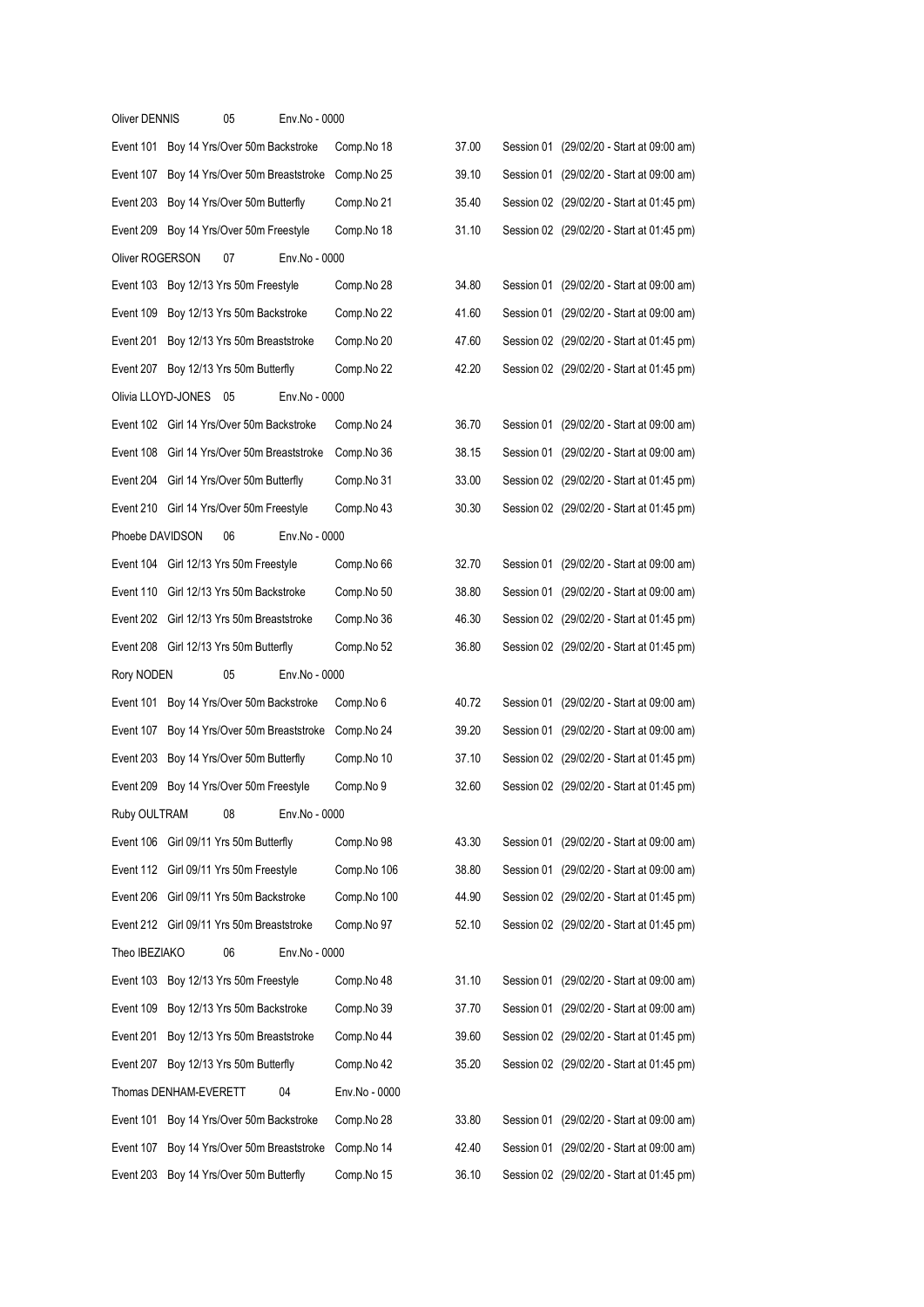|             | Event 209 Boy 14 Yrs/Over 50m Freestyle   | Comp.No 22 | 30.20 | Session 02 (29/02/20 - Start at 01:45 pm) |
|-------------|-------------------------------------------|------------|-------|-------------------------------------------|
| Zara COMB08 | Env.No - 0000                             |            |       |                                           |
|             | Event 104 Girl 12/13 Yrs 50m Freestyle    | Comp.No 57 | 33.70 | Session 01 (29/02/20 - Start at 09:00 am) |
|             | Event 110 Girl 12/13 Yrs 50m Backstroke   | Comp.No 52 | 38.71 | Session 01 (29/02/20 - Start at 09:00 am) |
|             | Event 202 Girl 12/13 Yrs 50m Breaststroke | Comp.No 60 | 42.00 | Session 02 (29/02/20 - Start at 01:45 pm) |
|             | Event 208 Girl 12/13 Yrs 50m Butterfly    | Comp.No 31 | 40.31 | Session 02 (29/02/20 - Start at 01:45 pm) |

### Wallasey

| Petra VARGA | 08                                        | Env.No - 0000 |             |       |  |                                           |
|-------------|-------------------------------------------|---------------|-------------|-------|--|-------------------------------------------|
|             | Event 106 Girl 09/11 Yrs 50m Butterfly    |               | Comp.No 105 | 40.90 |  | Session 01 (29/02/20 - Start at 09:00 am) |
|             | Event 112 Girl 09/11 Yrs 50m Freestyle    |               | Comp.No 134 | 35.30 |  | Session 01 (29/02/20 - Start at 09:00 am) |
|             | Event 206 Girl 09/11 Yrs 50m Backstroke   |               | Comp.No 119 | 42.80 |  | Session 02 (29/02/20 - Start at 01:45 pm) |
|             | Event 212 Girl 09/11 Yrs 50m Breaststroke |               | Comp.No 125 | 46.00 |  | Session 02 (29/02/20 - Start at 01:45 pm) |
|             |                                           |               |             |       |  |                                           |

### Winsford

| Adam BROWN               | 08                                          | Env.No - 0000 |             |       |                                           |
|--------------------------|---------------------------------------------|---------------|-------------|-------|-------------------------------------------|
|                          | Event 103 Boy 12/13 Yrs 50m Freestyle       |               | Comp.No 25  | 34.90 | Session 01 (29/02/20 - Start at 09:00 am) |
|                          | Event 109 Boy 12/13 Yrs 50m Backstroke      |               | Comp.No 38  | 38.40 | Session 01 (29/02/20 - Start at 09:00 am) |
| Annabelle CHAN           | 10                                          | Env.No - 0000 |             |       |                                           |
|                          | Event 106 Girl 09/11 Yrs 50m Butterfly      |               | Comp.No 86  | 45.70 | Session 01 (29/02/20 - Start at 09:00 am) |
|                          | Event 112 Girl 09/11 Yrs 50m Freestyle      |               | Comp.No 90  | 40.50 | Session 01 (29/02/20 - Start at 09:00 am) |
|                          | Event 206 Girl 09/11 Yrs 50m Backstroke     |               | Comp.No 101 | 44.80 | Session 02 (29/02/20 - Start at 01:45 pm) |
| Caitlin FONSECA          | 07                                          | Env.No - 0000 |             |       |                                           |
|                          | Event 104 Girl 12/13 Yrs 50m Freestyle      |               | Comp.No 25  | 36.70 | Session 01 (29/02/20 - Start at 09:00 am) |
|                          | Event 110 Girl 12/13 Yrs 50m Backstroke     |               | Comp.No 24  | 43.20 | Session 01 (29/02/20 - Start at 09:00 am) |
|                          | Event 202 Girl 12/13 Yrs 50m Breaststroke   |               | Comp.No 31  | 47.60 | Session 02 (29/02/20 - Start at 01:45 pm) |
| Carys ROBERTS            | 06                                          | Env.No - 0000 |             |       |                                           |
|                          | Event 104 Girl 12/13 Yrs 50m Freestyle      |               | Comp.No 86  | 29.60 | Session 01 (29/02/20 - Start at 09:00 am) |
|                          |                                             |               |             |       |                                           |
|                          | Event 110 Girl 12/13 Yrs 50m Backstroke     |               | Comp.No 74  | 33.90 | Session 01 (29/02/20 - Start at 09:00 am) |
| Chloe BOTT               | 05                                          | Env.No - 0000 |             |       |                                           |
|                          | Event 102 Girl 14 Yrs/Over 50m Backstroke   |               | Comp.No 16  | 37.80 | Session 01 (29/02/20 - Start at 09:00 am) |
|                          | Event 108 Girl 14 Yrs/Over 50m Breaststroke |               | Comp.No 18  | 41.90 | Session 01 (29/02/20 - Start at 09:00 am) |
|                          | Event 204 Girl 14 Yrs/Over 50m Butterfly    |               | Comp.No 11  | 38.50 | Session 02 (29/02/20 - Start at 01:45 pm) |
|                          | Event 210 Girl 14 Yrs/Over 50m Freestyle    |               | Comp.No 23  | 32.30 | Session 02 (29/02/20 - Start at 01:45 pm) |
| <b>Christian LOWNDES</b> | 07                                          | Env.No - 0000 |             |       |                                           |
|                          | Event 103 Boy 12/13 Yrs 50m Freestyle       |               | Comp.No 38  | 33.30 | Session 01 (29/02/20 - Start at 09:00 am) |
|                          | Event 109 Boy 12/13 Yrs 50m Backstroke      |               | Comp.No 31  | 39.90 | Session 01 (29/02/20 - Start at 09:00 am) |
| Event 201                | Boy 12/13 Yrs 50m Breaststroke              |               | Comp.No 37  | 43.90 | Session 02 (29/02/20 - Start at 01:45 pm) |
| Event 207                | Boy 12/13 Yrs 50m Butterfly                 |               | Comp.No 29  | 40.40 | Session 02 (29/02/20 - Start at 01:45 pm) |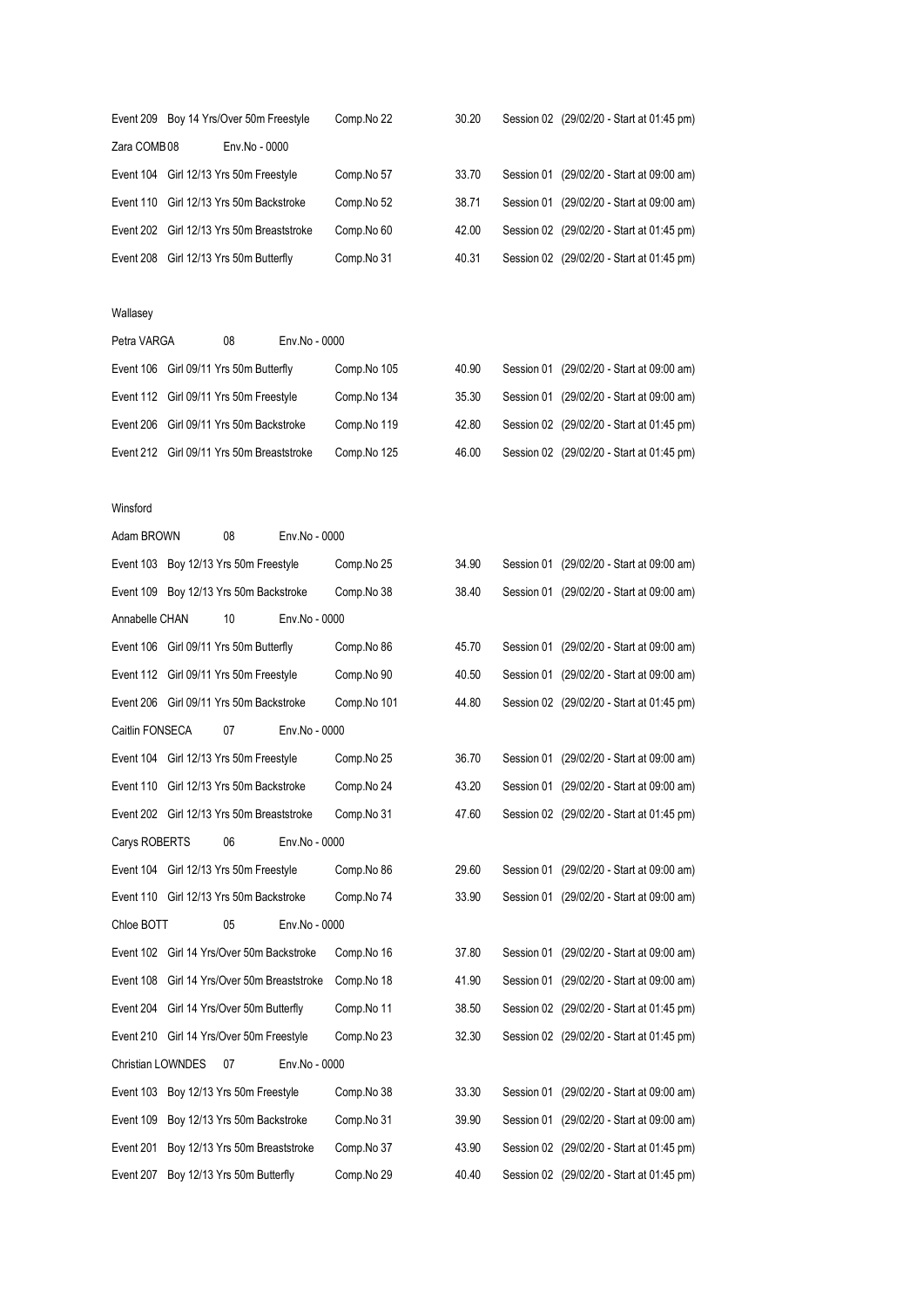| Ciaran TURNER      |                      | 09                                        | Env.No - 0000 |             |       |                                           |
|--------------------|----------------------|-------------------------------------------|---------------|-------------|-------|-------------------------------------------|
|                    |                      | Event 205 Boy 09/11 Yrs 50m Backstroke    |               | Comp.No 59  | 43.90 | Session 02 (29/02/20 - Start at 01:45 pm) |
|                    |                      | Event 211 Boy 09/11 Yrs 50m Breaststroke  |               | Comp.No 47  | 52.60 | Session 02 (29/02/20 - Start at 01:45 pm) |
|                    | Daniel RICHARDSON 08 |                                           | Env.No - 0000 |             |       |                                           |
|                    |                      | Event 105 Boy 09/11 Yrs 50m Butterfly     |               | Comp.No 45  | 41.50 | Session 01 (29/02/20 - Start at 09:00 am) |
|                    |                      | Event 111 Boy 09/11 Yrs 50m Freestyle     |               | Comp.No 68  | 35.90 | Session 01 (29/02/20 - Start at 09:00 am) |
|                    |                      | Event 205 Boy 09/11 Yrs 50m Backstroke    |               | Comp.No 18  | 52.90 | Session 02 (29/02/20 - Start at 01:45 pm) |
| Ethan JONES        |                      | 02                                        | Env.No - 0000 |             |       |                                           |
|                    |                      | Event 101 Boy 14 Yrs/Over 50m Backstroke  |               | Comp.No 54  | 27.60 | Session 01 (29/02/20 - Start at 09:00 am) |
| Evie HENSHALL      |                      | 08                                        | Env.No - 0000 |             |       |                                           |
|                    |                      | Event 112 Girl 09/11 Yrs 50m Freestyle    |               | Comp.No 111 | 38.50 | Session 01 (29/02/20 - Start at 09:00 am) |
|                    |                      | Event 206 Girl 09/11 Yrs 50m Backstroke   |               | Comp.No 83  | 46.70 | Session 02 (29/02/20 - Start at 01:45 pm) |
| Finlay PARKINSON   |                      | 08                                        | Env.No - 0000 |             |       |                                           |
|                    |                      | Event 105 Boy 09/11 Yrs 50m Butterfly     |               | Comp.No 57  | 35.06 | Session 01 (29/02/20 - Start at 09:00 am) |
|                    |                      | Event 111 Boy 09/11 Yrs 50m Freestyle     |               | Comp.No 79  | 33.20 | Session 01 (29/02/20 - Start at 09:00 am) |
|                    |                      | Event 205 Boy 09/11 Yrs 50m Backstroke    |               | Comp.No 78  | 37.20 | Session 02 (29/02/20 - Start at 01:45 pm) |
|                    |                      | Event 211 Boy 09/11 Yrs 50m Breaststroke  |               | Comp.No 77  | 43.60 | Session 02 (29/02/20 - Start at 01:45 pm) |
| Freddie CUSHEN     |                      | 06                                        | Env.No - 0000 |             |       |                                           |
|                    |                      | Event 103 Boy 12/13 Yrs 50m Freestyle     |               | Comp.No 34  | 34.30 | Session 01 (29/02/20 - Start at 09:00 am) |
|                    |                      | Event 109 Boy 12/13 Yrs 50m Backstroke    |               | Comp.No 30  | 40.50 | Session 01 (29/02/20 - Start at 09:00 am) |
|                    | Gemma TASKER-HALL 06 |                                           | Env.No - 0000 |             |       |                                           |
|                    |                      | Event 202 Girl 12/13 Yrs 50m Breaststroke |               | Comp.No 51  | 43.80 | Session 02 (29/02/20 - Start at 01:45 pm) |
|                    |                      | Event 208 Girl 12/13 Yrs 50m Butterfly    |               | Comp.No 28  | 41.70 | Session 02 (29/02/20 - Start at 01:45 pm) |
| Harriet CARSS      |                      | 06                                        | Env.No - 0000 |             |       |                                           |
|                    |                      | Event 202 Girl 12/13 Yrs 50m Breaststroke |               | Comp.No 61  | 41.80 | Session 02 (29/02/20 - Start at 01:45 pm) |
|                    |                      | Event 208 Girl 12/13 Yrs 50m Butterfly    |               | Comp.No 56  | 36.60 | Session 02 (29/02/20 - Start at 01:45 pm) |
| Henry BALL08       |                      | Env.No - 0000                             |               |             |       |                                           |
|                    |                      | Event 105 Boy 09/11 Yrs 50m Butterfly     |               | Comp.No 39  | 43.50 | Session 01 (29/02/20 - Start at 09:00 am) |
|                    |                      | Event 111 Boy 09/11 Yrs 50m Freestyle     |               | Comp.No 62  | 36.90 | Session 01 (29/02/20 - Start at 09:00 am) |
|                    |                      | Event 205 Boy 09/11 Yrs 50m Backstroke    |               | Comp.No 70  | 40.30 | Session 02 (29/02/20 - Start at 01:45 pm) |
|                    |                      | Event 211 Boy 09/11 Yrs 50m Breaststroke  |               | Comp.No 59  | 48.60 | Session 02 (29/02/20 - Start at 01:45 pm) |
| Holly VENNING      |                      | 11                                        | Env.No - 0000 |             |       |                                           |
|                    |                      | Event 112 Girl 09/11 Yrs 50m Freestyle    |               | Comp.No 22  | 50.60 | Session 01 (29/02/20 - Start at 09:00 am) |
|                    |                      | Event 206 Girl 09/11 Yrs 50m Backstroke   |               | Comp.No 36  | 53.40 | Session 02 (29/02/20 - Start at 01:45 pm) |
| Isabelle MAUNDRILL |                      | 06                                        | Env.No - 0000 |             |       |                                           |
|                    |                      | Event 104 Girl 12/13 Yrs 50m Freestyle    |               | Comp.No 31  | 36.10 | Session 01 (29/02/20 - Start at 09:00 am) |
| Jack GEORGE        |                      | 10                                        | Env.No - 0000 |             |       |                                           |
| Event 111          |                      | Boy 09/11 Yrs 50m Freestyle               |               | Comp.No 45  | 40.50 | Session 01 (29/02/20 - Start at 09:00 am) |
|                    |                      | Event 205 Boy 09/11 Yrs 50m Backstroke    |               | Comp.No 49  | 46.70 | Session 02 (29/02/20 - Start at 01:45 pm) |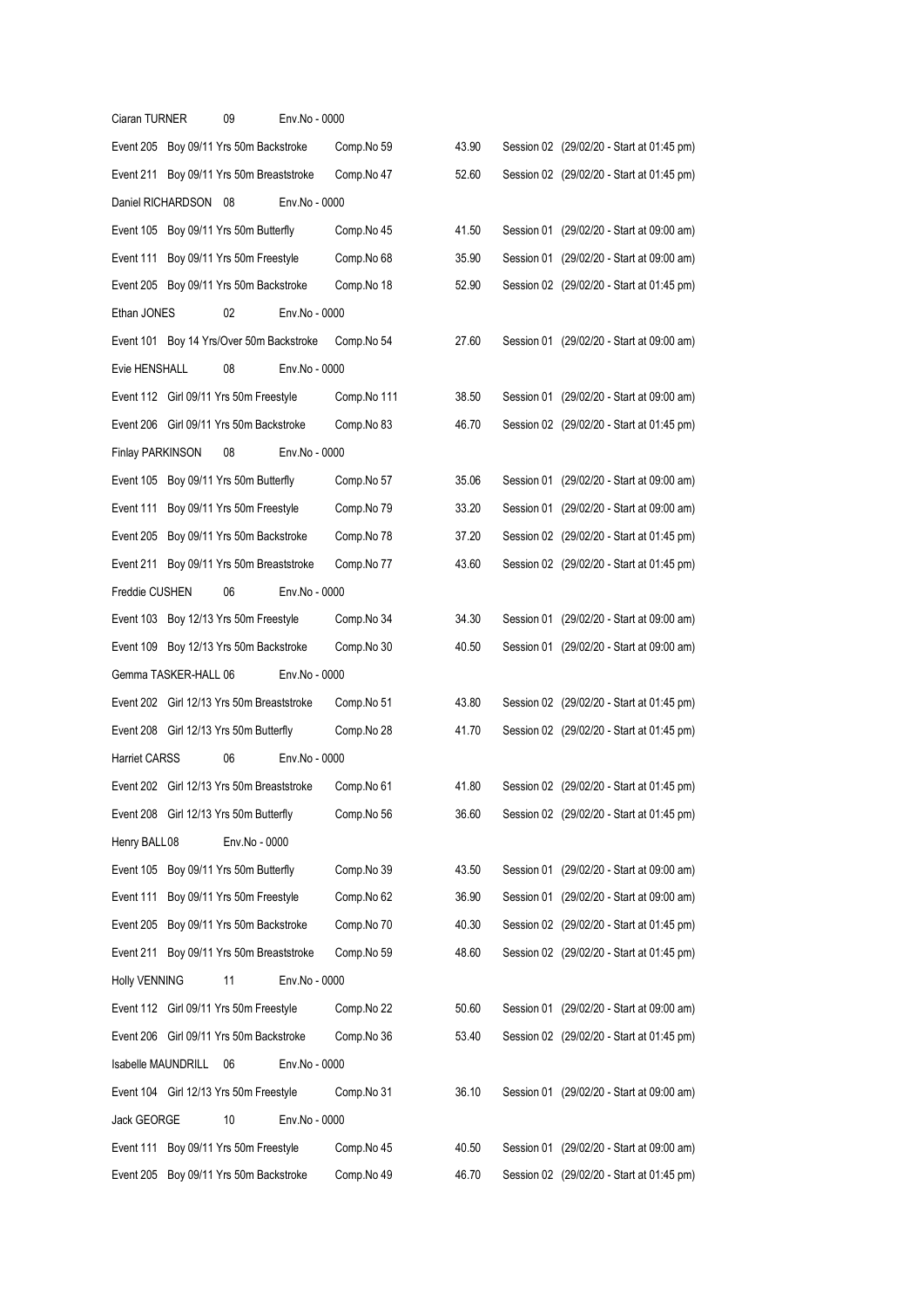| <b>Jack WHEELER</b> |                        | 08                                        | Env.No - 0000 |               |         |                                           |
|---------------------|------------------------|-------------------------------------------|---------------|---------------|---------|-------------------------------------------|
|                     |                        | Event 103 Boy 12/13 Yrs 50m Freestyle     |               | Comp.No 46    | 31.50   | Session 01 (29/02/20 - Start at 09:00 am) |
| Event 109           |                        | Boy 12/13 Yrs 50m Backstroke              |               | Comp.No 47    | 35.70   | Session 01 (29/02/20 - Start at 09:00 am) |
| Event 201           |                        | Boy 12/13 Yrs 50m Breaststroke            |               | Comp.No 36    | 43.90   | Session 02 (29/02/20 - Start at 01:45 pm) |
|                     |                        | Event 207 Boy 12/13 Yrs 50m Butterfly     |               | Comp.No 45    | 33.20   | Session 02 (29/02/20 - Start at 01:45 pm) |
| Jay CUSHEN          |                        | 03                                        | Env.No - 0000 |               |         |                                           |
|                     |                        | Event 203 Boy 14 Yrs/Over 50m Butterfly   |               | Comp.No 63    | 26.42   | Session 02 (29/02/20 - Start at 01:45 pm) |
|                     |                        | Event 209 Boy 14 Yrs/Over 50m Freestyle   |               | Comp.No 57    | 25.28   | Session 02 (29/02/20 - Start at 01:45 pm) |
| Jessica BRAZIER     |                        | 09                                        | Env.No - 0000 |               |         |                                           |
|                     |                        | Event 206 Girl 09/11 Yrs 50m Backstroke   |               | Comp.No 67    | 48.80   | Session 02 (29/02/20 - Start at 01:45 pm) |
|                     |                        | Event 212 Girl 09/11 Yrs 50m Breaststroke |               | Comp.No 87    | 53.90   | Session 02 (29/02/20 - Start at 01:45 pm) |
|                     | Jessica BRUDENELL      | 10                                        | Env.No - 0000 |               |         |                                           |
|                     |                        | Event 106 Girl 09/11 Yrs 50m Butterfly    |               | Comp.No 67    | 49.60   | Session 01 (29/02/20 - Start at 09:00 am) |
|                     |                        | Event 112 Girl 09/11 Yrs 50m Freestyle    |               | Comp.No 108   | 38.60   | Session 01 (29/02/20 - Start at 09:00 am) |
|                     |                        | Event 206 Girl 09/11 Yrs 50m Backstroke   |               | Comp.No 91    | 46.10   | Session 02 (29/02/20 - Start at 01:45 pm) |
|                     |                        | Event 212 Girl 09/11 Yrs 50m Breaststroke |               | Comp.No 59    | 56.70   | Session 02 (29/02/20 - Start at 01:45 pm) |
| Jessica GOLDSMITH   |                        | 10                                        | Env.No - 0000 |               |         |                                           |
|                     |                        | Event 106 Girl 09/11 Yrs 50m Butterfly    |               | Comp.No 45    | 54.80   | Session 01 (29/02/20 - Start at 09:00 am) |
|                     |                        | Event 112 Girl 09/11 Yrs 50m Freestyle    |               | Comp.No 79    | 41.20   | Session 01 (29/02/20 - Start at 09:00 am) |
|                     |                        | Event 206 Girl 09/11 Yrs 50m Backstroke   |               | Comp.No 77    | 47.70   | Session 02 (29/02/20 - Start at 01:45 pm) |
|                     |                        | Event 212 Girl 09/11 Yrs 50m Breaststroke |               | Comp.No 25    | 1:02.30 | Session 02 (29/02/20 - Start at 01:45 pm) |
|                     | Jessica MOUNFIELD-SMIT |                                           | 08            | Env.No - 0000 |         |                                           |
|                     |                        | Event 106 Girl 09/11 Yrs 50m Butterfly    |               | Comp.No 43    | 55.00   | Session 01 (29/02/20 - Start at 09:00 am) |
|                     |                        | Event 112 Girl 09/11 Yrs 50m Freestyle    |               | Comp.No 89    | 40.70   | Session 01 (29/02/20 - Start at 09:00 am) |
|                     |                        | Event 206 Girl 09/11 Yrs 50m Backstroke   |               | Comp.No 79    | 47.40   | Session 02 (29/02/20 - Start at 01:45 pm) |
|                     |                        | Event 212 Girl 09/11 Yrs 50m Breaststroke |               | Comp.No 9     | 1:08.60 | Session 02 (29/02/20 - Start at 01:45 pm) |
| Joseph MATHER       |                        | 09                                        | Env.No - 0000 |               |         |                                           |
|                     |                        | Event 105 Boy 09/11 Yrs 50m Butterfly     |               | Comp.No 56    | 35.70   | Session 01 (29/02/20 - Start at 09:00 am) |
|                     |                        | Event 111 Boy 09/11 Yrs 50m Freestyle     |               | Comp.No 61    | 36.90   | Session 01 (29/02/20 - Start at 09:00 am) |
| Event 205           |                        | Boy 09/11 Yrs 50m Backstroke              |               | Comp.No 79    | 37.00   | Session 02 (29/02/20 - Start at 01:45 pm) |
|                     |                        | Event 211 Boy 09/11 Yrs 50m Breaststroke  |               | Comp.No 65    | 47.20   | Session 02 (29/02/20 - Start at 01:45 pm) |
| Joseph RAWLINGS     |                        | 07                                        | Env.No - 0000 |               |         |                                           |
|                     |                        | Event 103 Boy 12/13 Yrs 50m Freestyle     |               | Comp.No 12    | 36.50   | Session 01 (29/02/20 - Start at 09:00 am) |
| Event 109           |                        | Boy 12/13 Yrs 50m Backstroke              |               | Comp.No 2     | 47.20   | Session 01 (29/02/20 - Start at 09:00 am) |
|                     |                        | Event 201 Boy 12/13 Yrs 50m Breaststroke  |               | Comp.No 4     | 52.90   | Session 02 (29/02/20 - Start at 01:45 pm) |
| Lewis TURNER        |                        | 06                                        | Env.No - 0000 |               |         |                                           |
|                     |                        | Event 201 Boy 12/13 Yrs 50m Breaststroke  |               | Comp.No 47    | 37.90   | Session 02 (29/02/20 - Start at 01:45 pm) |
|                     |                        |                                           |               |               |         |                                           |